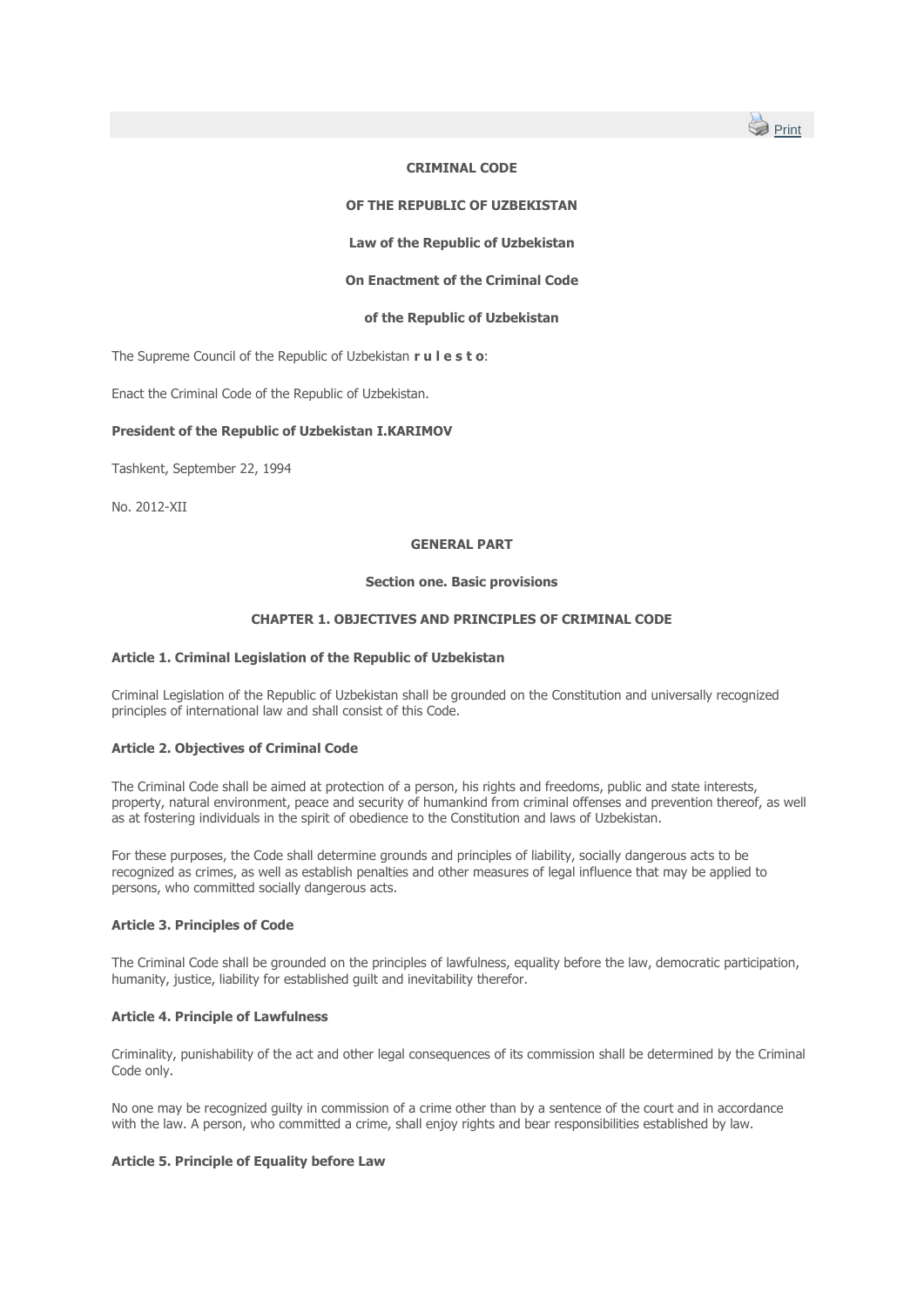Persons, who committed crimes, shall have equal rights and responsibilities without distinction of sex, race, ethnic origin, language, religion, social background, belief, personal and social position.

### **Article 6. Principle of Democratic Participation**

In the instances envisaged by law, social association, self-governance institutions, or collectives may be engaged to correction of persons, who committed a crime.

## **Article 7. Principle of Humanity**

Penalties and other measures of legal influence shall not be aimed to cause physical suffer or humiliation of human dignity.

A person, who committed a crime, shall be subject to sentence or application of another measure of legal influence, which are necessary and sufficient for his correction and prevention of new crimes.

Severe penalty measures may be applied only if a more lenient penalty envisaged by an appropriate article of the Special Part cannot make the penalty effectual.

### **Article 8. Principle of Justice**

A penalty or another measure of legal influence applied to a person guilty of a crime shall be just, that is, correspond to the seriousness of the crime, degree of his guilt, and his dangerousness for the society.

No one shall be subjected to liability twice for the same crime.

### **Article 9. Principle of Liability for Commission of Crime**

A person shall be subject to liability only for those socially dangerous acts, in commission of which his guilt has been proved in the procedure established by law.

## **Article 10. Principle of Inevitability of Penalty**

Each person, in whose acts availability of corpus delicti has been proven, shall be subject to liability.

## **CHAPTER 2. LIMITS OF APPLICATION OF CRIMINAL CODE**

#### **Article 11. Application of Criminal Code to Persons Having Committed Crimes in Territory of Uzbekistan**

A person, who committed a crime in the territory of Uzbekistan, shall be subject to liability under this Code.

A crime committed on the territory of Uzbekistan shall be an act:

- a. commenced, completed, or interrupted on the territory of Uzbekistan;
- b. committed outside Uzbekistan with the effect thereof being available on the territory of Uzbekistan;
- c. committed on the territory of Uzbekistan with the effect thereof being available outside the borders of Uzbekistan;
- d. belonging to a cumulative crime with a part thereof committed on the territory of Uzbekistan.

In the instance of commission of a crime on an aircraft, sea-craft or river-craft being outside the borders of Uzbekistan and outside the borders of a foreign State, the liability thereof shall be incurred by this Code, if the craft flies the flag of and committed to the port of Uzbekistan.

An issue of liability of foreign citizens, who, in accordance with the current laws, international treaties or agreements are out of the jurisdiction of courts of Uzbekistan, in the instance of commission of a crime on the territory of Republic of Uzbekistan, shall be resolved on the basis of international law.

### **Article 12. Application of Criminal Code in Respect of Persons Who Committed Crimes outside Uzbekistan**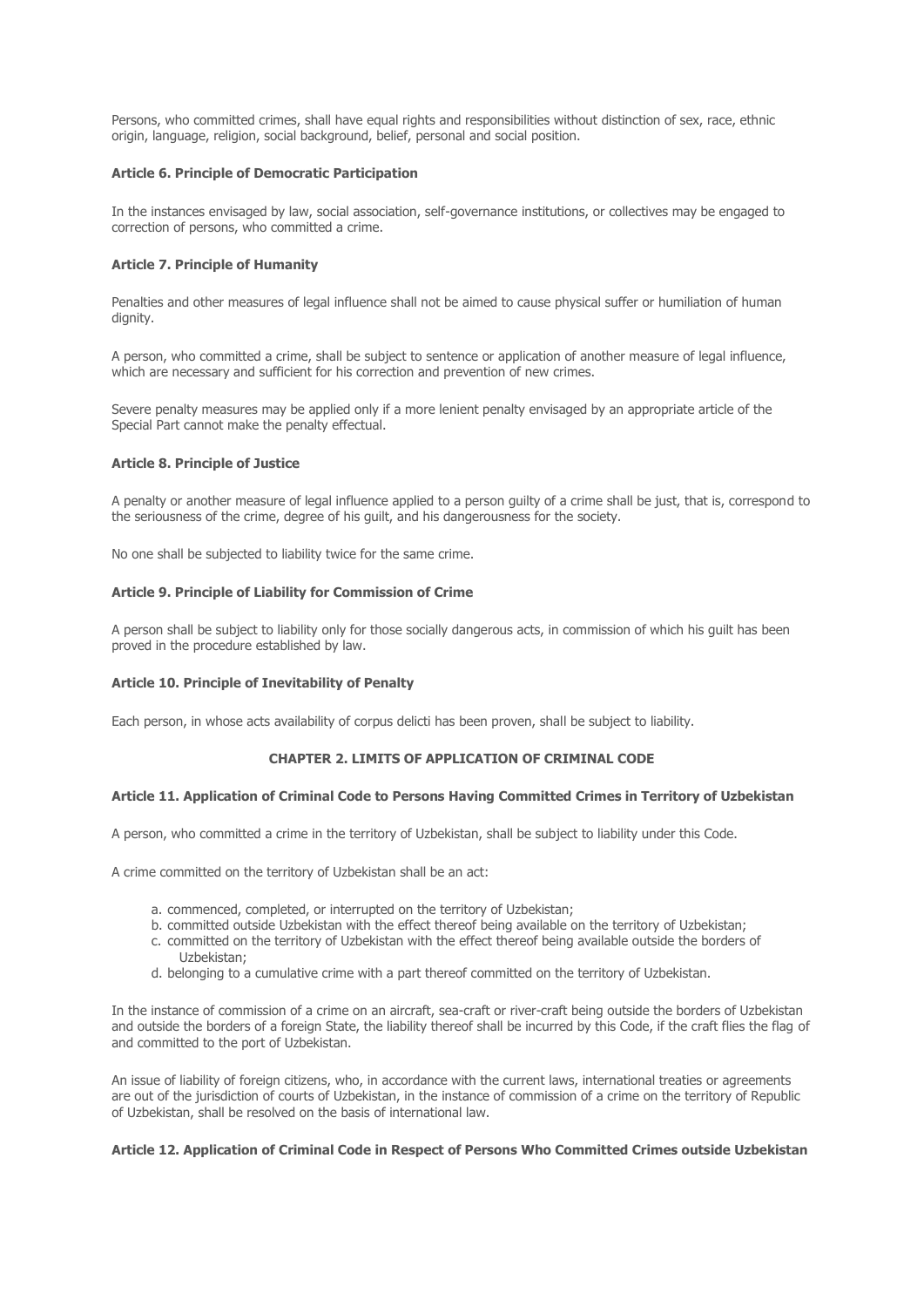National of the Republic of Uzbekistan, as well as stateless persons permanently residing in Uzbekistan, shall be liable for crimes committed in the territory of another State, if they have not been sentenced by a court of the state, on whose territory the crime was committed.

An Uzbek national may not be extradited for a crime committed on the territory of a foreign State, unless otherwise is not envisaged by international treaties or agreements.

Foreign nationals, as well as stateless persons, not permanently residing in Uzbekistan, for crimes committed outside its territory, shall be liable under this code if otherwise is envisaged by international treaties or agreements.

## **Article 13. Application of Law in Time**

Criminality and punishability of an act shall be established by a law being valid at the moment of commission of the act. As time of commission of an crime shall be recognized the time of commission of a socially dangerous act, if an Article of this Code determines a moment of completion of an crime as a moment of completion of action or inaction. As time of commission of an crime shall be recognized the time of emergence of criminal consequences of an crime, if an article of this Code determines a moment of completion of an crime as a moment of emergence thereof.

A law decriminalizing an act, mitigating a penalty or otherwise improving the position of a person, shall be retroactive, that is, shall be applied to persons, who had committed the appropriate act before this law came into effect, as well as to persons, who are serving their penalty or have served it with non-cancelled conviction.

A law criminalizing an act, severing a penalty or otherwise worsening position of a person, shall not be retroactive.

## **SECTION TWO. GROUNDS FOR LIABILITY**

### **CHAPTER 3. CRIME**

### **Article 14. Notion of Crime**

A culpable socially dangerous act (action or inaction) prohibited by this Code on pain of imposing of a penalty shall be recognized as a crime.

An act causing or inviting a real danger to the objects protecting by this Code shall be recognized as a socially dangerous act.

## **Article 15. Crime Classification**

Crimes, on the grounds of their character and degree of social danger, shall be divided into: with insignificant social danger; less serious; serious; especially serious.

Intentional crimes punishable under law by imprisonment up to three years, as well as crimes committed unintentionally and punishable under law by imprisonment up to five years shall be classified as crimes with insignificant social danger.

Intentional crimes punishable under law by imprisonment from three up to five years, as well as crimes committed unintentionally and punishable under law by imprisonment over five years shall be classified as less serious crimes.

(As amended by the Law of Uzbekistan of 29.08.01).

Intentional crimes punishable under law by imprisonment from five to ten years shall be classified as serious crimes.

Intentional crimes punishable under law by imprisonment over ten years or capital punishment shall be classified as especially serious crimes.

### **Article 16. Criminal Liability and Its Grounds**

Criminal liability shall be a legal consequence of a committed socially dangerous act and shall be manifested in conviction of, imposing a sentence or other measures of legal influence on a person guilty in commission of an crime.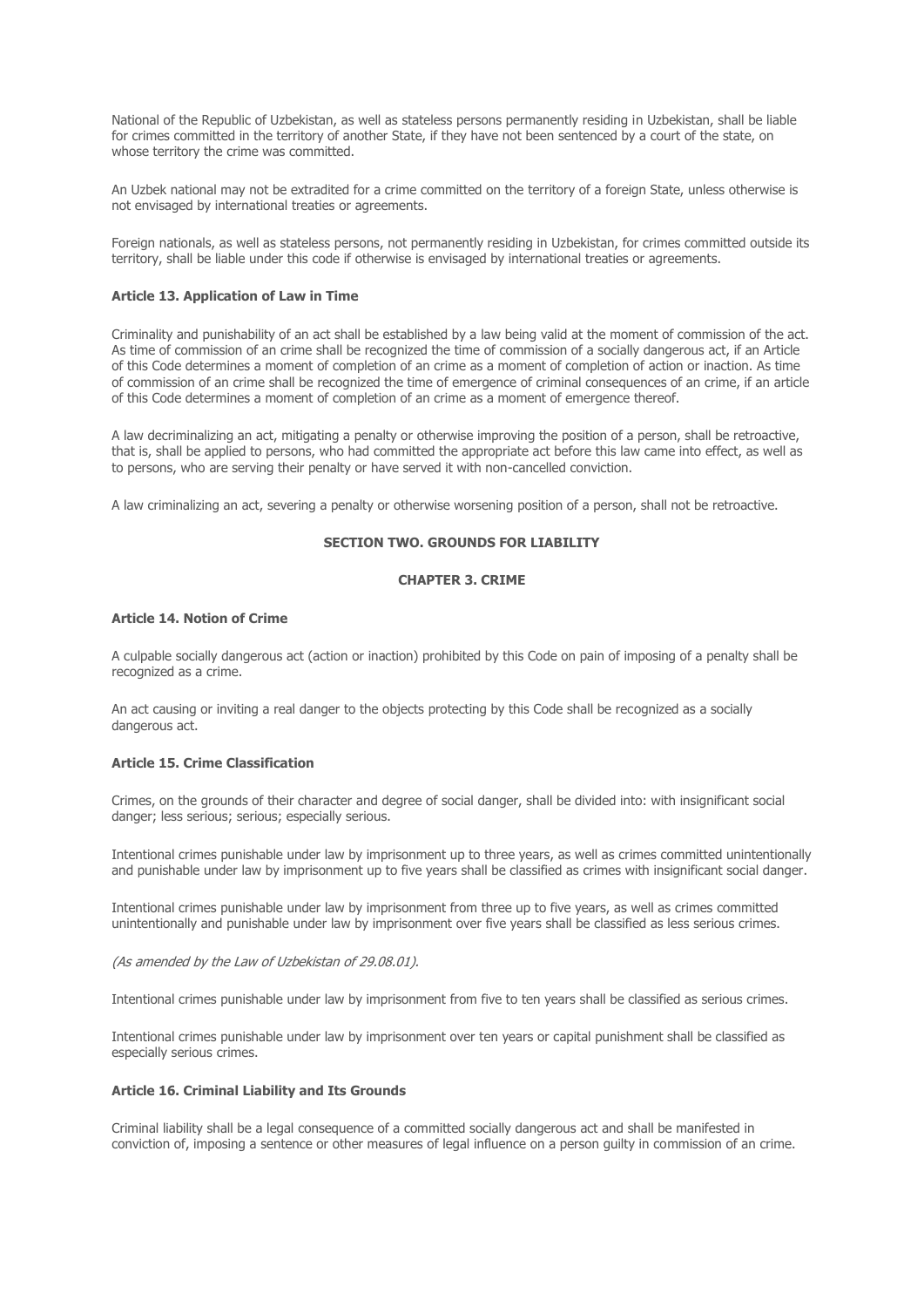Grounds for liability shall be commission of an act containing all elements of corpus delicti of a crime envisaged by this Code.

## **CHAPTER 4. PERSONS SUBJECT TO LIABILITY**

# **Article 17. Liability of Individuals**

Sane individuals aged sixteen years or above at the moment of commission of a crime, shall be subject to liability.

Individuals aged thirteen years or above at the moment of commission of a crime, shall be subject to liability only for intentional aggravated killing (Paragraph 2 of Article 97).

Individuals aged fourteen years or above at the moment of commission of a crime, shall be subject to liability for the crimes envisaged by Paragraph 1 of Article 97, Articles 98,  $104 - 106$ ,  $118$ ,  $119$ ,  $137$ ,  $164 - 166$ , and 169, Paragraphs 2 and 3 of Article 173, Articles 220, 222, 247, 252, 263, 267, and 271, Paragraphs 2 and 3 of Article 277 of this Code.

Individuals aged eighteen years or above at the moment of commission of a crime, may be subject to liability for the crimes envisaged by Articles 122, 123, 127, 144, 146, 193 – 195, 205 – 210, 225, 226, 230 –232, 232, 234, 235, and 279 – 302 of this Code.

Individuals aged under eighteen years at the moment of commission of a crime, may be subject to liability in accordance with general provisions and with regard to the peculiarities envisaged by Section Six of General Part of this Code.

### **Article 18. Sanity**

A person, who, at the moment of commission of a crime was aware of a socially dangerous character thereof and controlled it, shall be recognized as sane.

A person, who was insane at the moment of commission of a socially dangerous act, that is, could not be aware of character of his actions and to control them due to a chronic mental disease, temporary mental disorder, imbecility or another mental disease, shall not be subject to liability.

A court may apply compulsory medical measures to a person, who committed a socially dangerous act and was recognized as insane.

#### **Article 19. Liability for Crime Committed while Intoxicated**

A person, who committed a crime being under intoxication by alcohol, narcotic, or psychotropic or other substances affecting human intellect and will, shall not be discharged from criminal liability. Such a condition may not be taken as a ground for recognizing the person as insane.

#### **CHAPTER 5. GUILT**

## **Article 20. Types of Guilt**

A person, who intentionally or unintentionally committed a socially dangerous act envisaged by this Code, may be recognized guilty.

## **Article 21. Intentional Crime**

A crime, completion of which is determined by an Article of this Code as a moment of execution of a socially dangerous act, shall be recognized intentional, if a person, who committed it, was aware of its dangerous nature and desired its commission.

A crime, completion of which is determined by an Article of this Code as a moment of emergence of socially dangerous consequences, may be committed with a direct or indirect intent.

A crime shall be recognized as committed with a direct intent, if a person who committed it, was aware of its socially dangerous consequences and desired their emergence.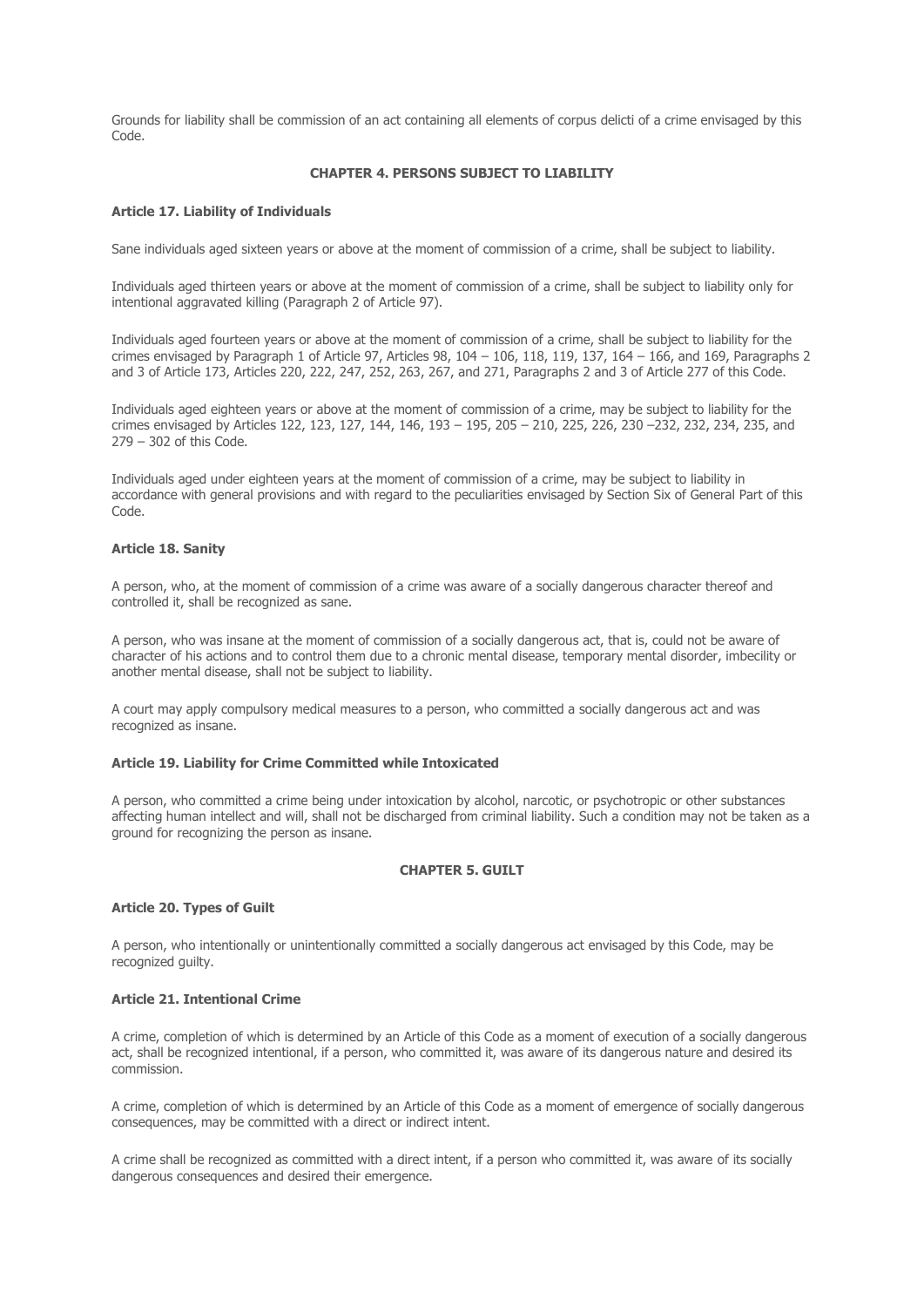A crime shall be recognized as committed with an indirect intent, if a person who committed it, was aware of its dangerous nature and of its socially dangerous consequences and intentionally allowed their emergence.

### **Article 22. Reckless Crime**

A socially dangerous act committed by presumption or carelessness shall be recognized as a reckless crime.

A crime shall be recognized as committed by presumption, if a person who committed it, foresaw a possibility of emergence of socially dangerous and legally punishable consequences of his behavior, and, consciously ignoring proper precaution, groundlessly presumed that such consequences would not emerge.

A crime shall be recognized as committed by carelessness, if a person who committed it, did not foresee a possibility of emergence of socially dangerous and legally punishable consequences of his behavior, though he should have to and could have foreseen them.

### **Article 23. Compound Guilt**

In the instance if, in result of commission of an intentional crime, the person, who committed it detriments recklessly other socially dangerous consequences causing stricter liability under law, such a crime shall be recognized as committed intentionally.

### **Article 24. Innocent Harm**

An act shall be recognized as committed by innocence, if a person, who committed it, was not aware of, should not have not to and could not have realized a socially dangerous nature of his act, or did not foresee socially dangerous consequences thereof, and, according to circumstances of the case, should not have to and could not have foreseen them.

### **CHAPTER 6. UNCOMPLETED CRIME**

#### **Article 25. Preparation for Crime and Criminal Attempt**

The actions establishing conditions for commission or concealment of intentional crime interrupted before the commission thereof due to circumstances not depending of a committer shall be recognized as preparation for crime.

The beginning of commission of an intentional crime uncompleted due to circumstances not depending of a committer, shall be recognized as criminal attempt.

Liability for preparation for a crime and a criminal attempt shall be charged in accordance with the same Article of the Special Part of this Code, as for a completed crime.

## **Article 26. Voluntary Renunciation**

Discontinuance of preparations for or commission of a crime, in the instance if a person preparing or committing thereof realized his ability to complete it, as well as prevention of criminal consequence, if the person realized the possibility of its emergence, shall be recognized as voluntary renunciation.

Voluntary renunciation shall be a valid defense.

A person, voluntary renouncing from completion of the crime, shall be liable under this Code, in the instance if the actual act committed by him contains all elements of another corpus delicti.

## **CHAPTER 7. CRIMINAL COMPLICITY**

### **Article 27. Notion of Criminal Complicity**

Criminal complicity shall be intentional commission of a crime by at least two persons.

#### **Article 28. Types of Accomplices**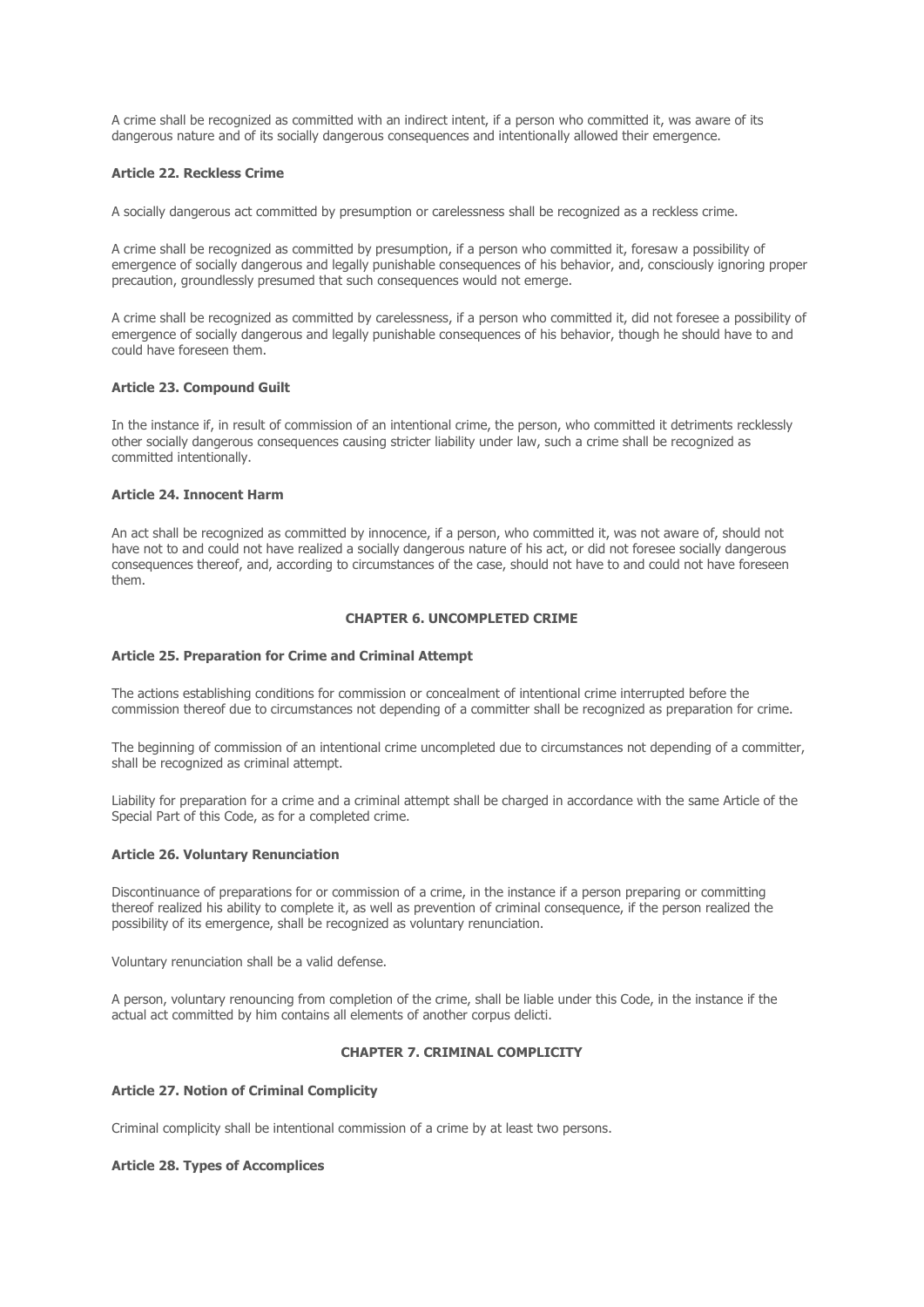Accomplices shall be committers of the crime as well as heads for, and instigators and helpmates thereof.

Committer shall be a person who, in part or in full, committed a crime alone or using other persons, which are not liable under this Code, or by other means.

Head for crime shall be a person who directed preparation and commission of the crime.

Instigator shall be a person who tempted somebody to commission of a crime.

Helpmate shall be a person who assisted commission of a crime with advices, directions, providing with tools or removing obstacles, as well as who promised in advance to conceal a criminal or objects obtained illegally or promised to purchase or distribute them.

#### **Article 29. Forms of Complicity**

Forms of complicity shall be, as follows: simple complicity, compound complicity, an organized group, and a criminal community.

Simple complicity shall be participation of two or three persons in commission of a crime without a previous concert.

Compound complicity shall be participation of two or three persons in commission of a crime by previous concert.

Organized crime group shall be a previous association of at least two people into a group for a joint criminal activity.

Criminal community shall be a previous association of at least two groups for criminal activity.

#### **Article 30. Limits of Liability for Complicity**

Heads for crime, instigators and helpmates shall be subject to liability under the same Article of the Special Part of this Code, as committers.

Heads for crime, as well as members of a criminal group organized by previous concert, organized criminal group, or criminal community, shall be subject to liability for all crimes, of which preparation or commission they participated.

Persons who established an organized group or criminal community, or directed thereof, shall be subject to liability for all crimes, in preparation or commission of which they participated.

For commission of an act, which is out of intent of other accomplices, criminal liability shall be incurred only by a person committed thereof.

Voluntary renunciation of a head for crime, instigator, or helpmate shall discharge from liability for complicity, if he took all timely measures, which he was in position to take, for prevention of the commission of the crime.

## **Article 31. Criminal Affiliation**

Misprision to authorities of preparation, commission, or completion of a crime, not promised in advance, shall be subject to liability only in the instances envisaged by Article 241 of this Code.

Concealment of a criminal, tools and instruments, or traces of crime, as well as illegally obtained objects shall be subject to liability only in the instances envisaged by Article 241 of this Code.

Close relatives shall not be subject to liability for misprision of a crime not promised in advance and concealment.

## **CHAPTER 8. MULTIPLE CRIME**

### **Article 32. Repeated Crime**

Repeated crime shall be non-simultaneous commission of at least two crimes envisaged by the same Paragraph, Article, or. in the instances specially envisaged by this Code, by different Articles of the Special Part, for commission of which a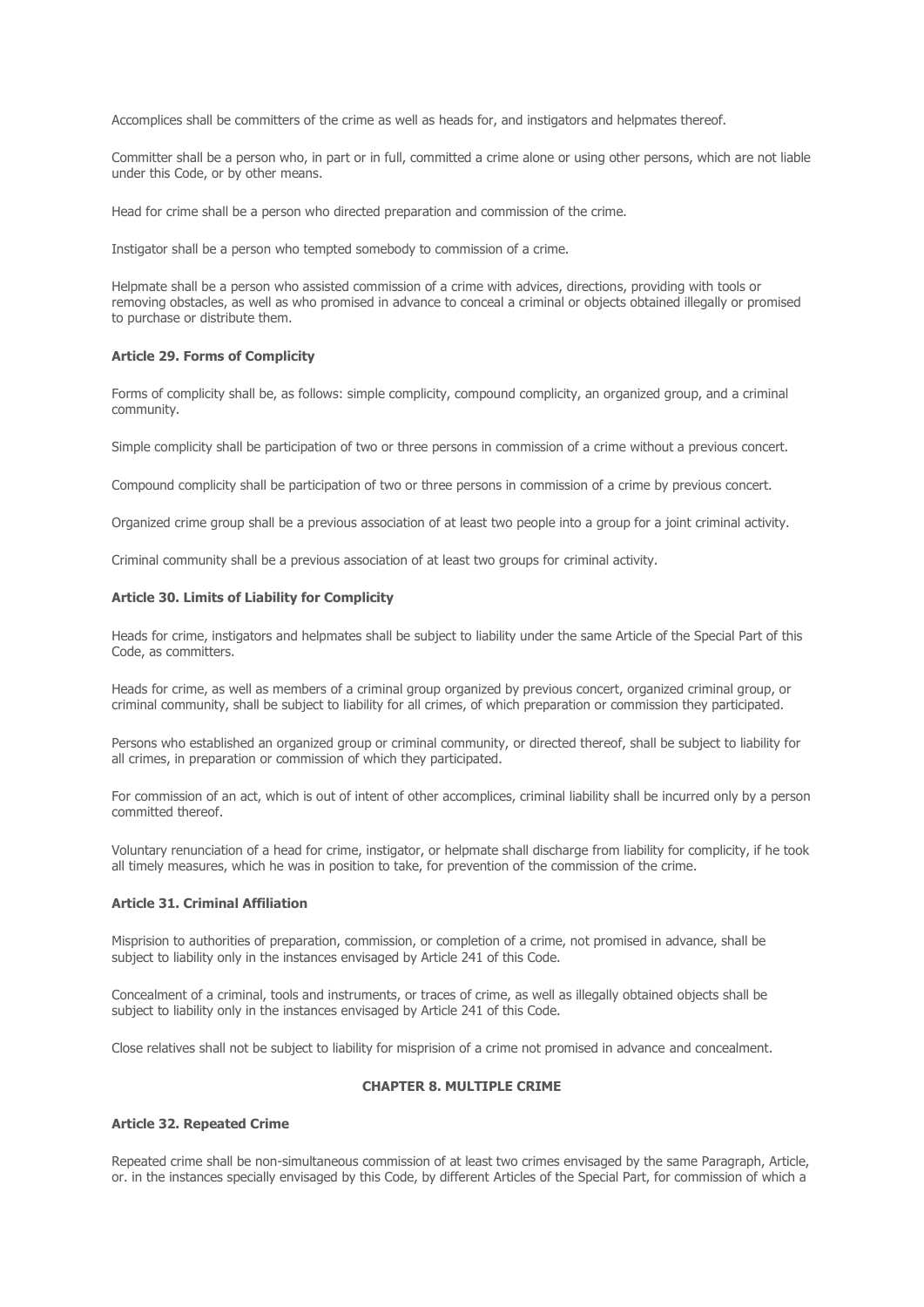person has not been convicted. Completed crimes and punishable preparations for and attempts on a crime, as well as crimes committed by accompliceship, shall be recognized as repeated crimes.

A crime shall not be recognized as repeated, if a person has previously been discharged from liability or penalty for the same act.

A series of the same criminal acts commonly intended and aimed at one result shall be recognized as one continuous crime and not as repeated one.

A continuous neglect of duties characterizing corpus delicti of one continuous crime shall not be recognized as repeated crime.

## **Article 33. Cumulative Crime**

Cumulative crime shall be commission of at least two criminal acts envisaged by different articles of, or by different Paragraphs of the same Article of the Special Part of this Code, for commission of which the person, being subject to liability, has not been convicted.

If an act committed by a person contains elements of crimes envisaged by different Paragraphs of the same article of the Special Part of this Code, a person shall be subject to liability under the Article envisaging the most serious penalty.

### **Article 34. Recidivism**

Recidivism shall be a commission of a new intentional crime by a person already convicted thereof.

Dangerous recidivism shall be commission of the same intentional crime, for which a person has been already convicted, and in cases specially mentioned in the Code –envisaged by other articles of the Special Part.

A special dangerous recidivism shall be commission of new intentional crime by a person already convicted thereof on imprisonment from five years:

a) for a specially serious crime, if the person has been already convicted once for a specially serious or twice for serious crimes and has been sentenced to at least a five-year imprisonment;

b) for serious crime, if the person has been already twice convicted for a serious and specially serious crime and for each of them has been sentenced to at least a five-year imprisonment.

A person may be recognized as a special dangerous recidivist by a court sentence.

When considering an issue of recognition of a person as a special dangerous recidivist, convictions by foreign courts may be taken into consideration as well.

When considering an issue of recognition of a person as a special dangerous recidivist, convictions by courts for crimes committed by the person under the age of eighteen, as well as withdrawn or cancelled convictions in the procedure established by law, shall not be taken into consideration.

Articles of the Special Part of this Code envisaging liability for crimes committed by special dangerous recidivists shall be applied in the instances when a person had been recognized in accordance with the procedure established by law as a special dangerous recidivist before the commission of the crime in question.

## **SECTION THREE. EXCULPATORY CIRCUMSTANCES**

## **CHAPTER 9. NOTION AND TYPES OF EXCULPATORY CIRCUMSTANCES**

#### **Article 35. Notion of Exculpatory Circumstances**

Circumstances, under which an act containing elements envisaged by this Code is not a crime due to lack of a social danger, illegality, and guilt, shall be exculpatory.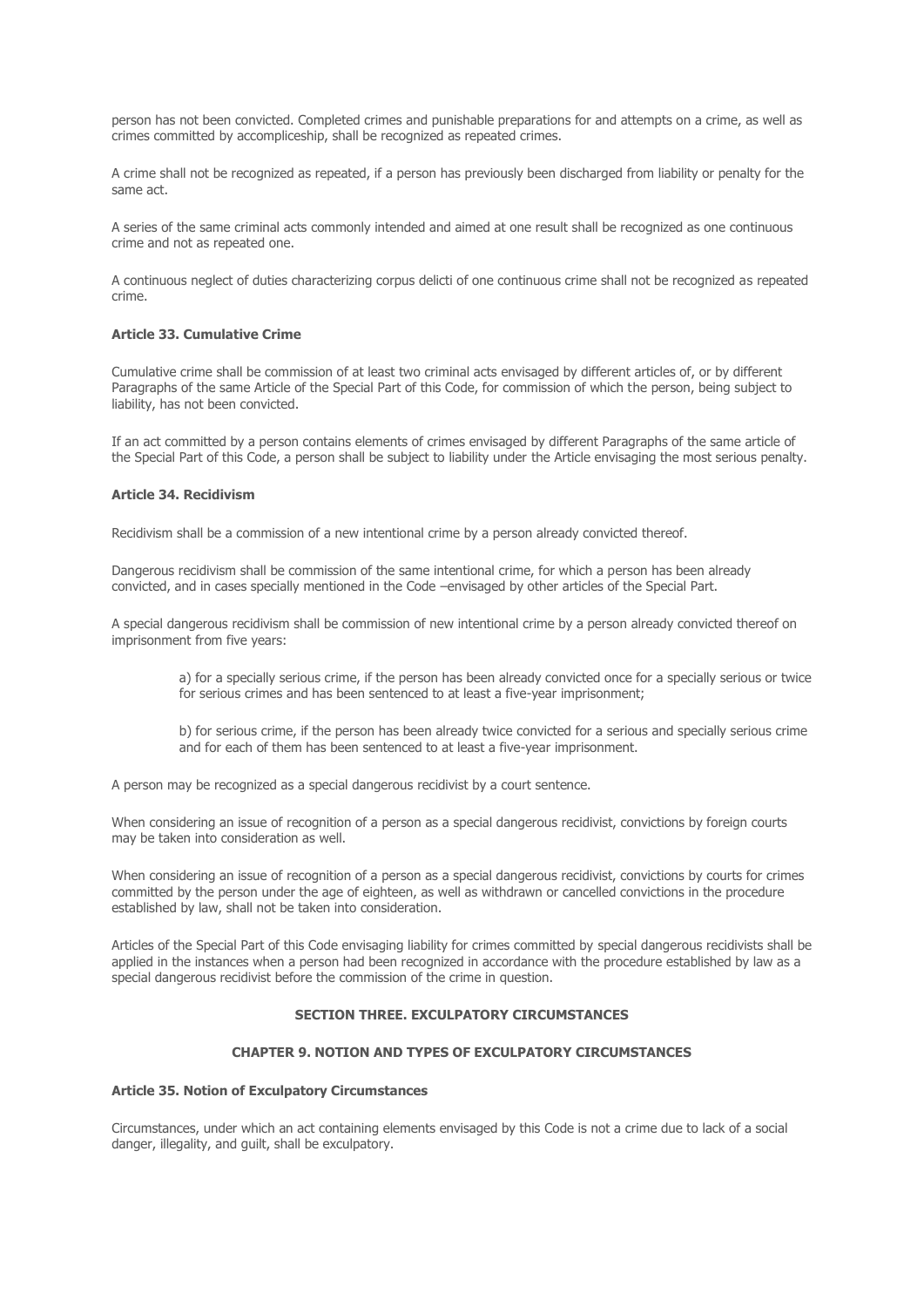Exculpatory sentences shall be: minor nature of an act; necessary defense; extreme necessity; infliction of damage when apprehending a person having committed a socially dangerous act; execution of an order or another duty; justifiable professional or economic risk.

## **Article 36. Minor Nature of Act**

An action or inaction not being socially dangerous due to minor nature thereof, though containing elements envisaged by this Code, shall not be a crime.

## **Article 37. Necessary Defense**

An act committed in a state of necessary self-defense, that is, when protecting life or rights of a person defending oneself or another person, or interests of the State and society from an illegal attempt by causing harm to an attempter, shall not be a crime, if no excess of self-defense occurred.

Excess of self-defense shall be a clear inadequacy of a defense for a nature and danger of an attempt.

A right to necessary defense shall be enjoyed regardless of existing possibility to call in aid of other persons or authorities, or to prevent an attempt by other way.

Intentional provocation of an attempt with the purpose of causing harm shall not be a necessary defense.

### **Article 38. Extreme Necessity**

An act that caused harm to rights and legitimate interests of a person shall not be a crime, if it was committed in a state of extreme necessity, that is, for preventing a danger to life or rights of the person or other individuals, interests of the State and society, and the danger could not have been prevented by other means, and if the harm caused is less serious than the prevented one.

An act committed in a state of extreme necessity shall be justified, if no excess of limits thereof occurred.

Excess of limits of extreme necessity shall be causing harm to legally protected interests, if danger could be prevented by other means or harm caused is more serious than the prevented one.

When assessing lawfulness of an act committed in the state of extreme necessity, one shall take into consideration nature and degree of the prevented danger, how actual it was and how soon was to emerge, physical abilities of a person to prevent thereof, his psychological state in the situation emerged and other circumstances of the case.

The issue of liability for damage caused to rights and legally protected interests, as a result of physical or psychological coercion, shall be resolved with due regard to the provisions of this Article.

#### **Article 39. Causing Harm When Apprehending Person, Who Committed Socially Dangerous Act**

Causing harm when apprehending a person, who committed a socially dangerous act with a purpose to give him in charge, if no excess of measures necessary for apprehension occurred thereat, shall not be a crime.

Excess of measures of apprehension shall be a clear inadequacy of means and ways of apprehension for danger of an act and a person who committed thereof, as well as circumstances of apprehension, when intentional harm, which is not grounded by the necessity of apprehension, is caused to the person.

When assessing the lawfulness of causing harm by apprehension of a person committed a socially dangerous act, one shall take into consideration his attempt to avoid apprehension, physical abilities of the apprehender, his psychological state in the situation emerged and other circumstances related to apprehension.

Right to apprehend a person who committed a socially dangerous act shall be granted to duly authorized officers and victims, as well as other individuals.

## **Article 40. Execution of Order or Another Duty**

Causing harm by execution of an order or instruction, as well as of one's duties, shall not be a crime.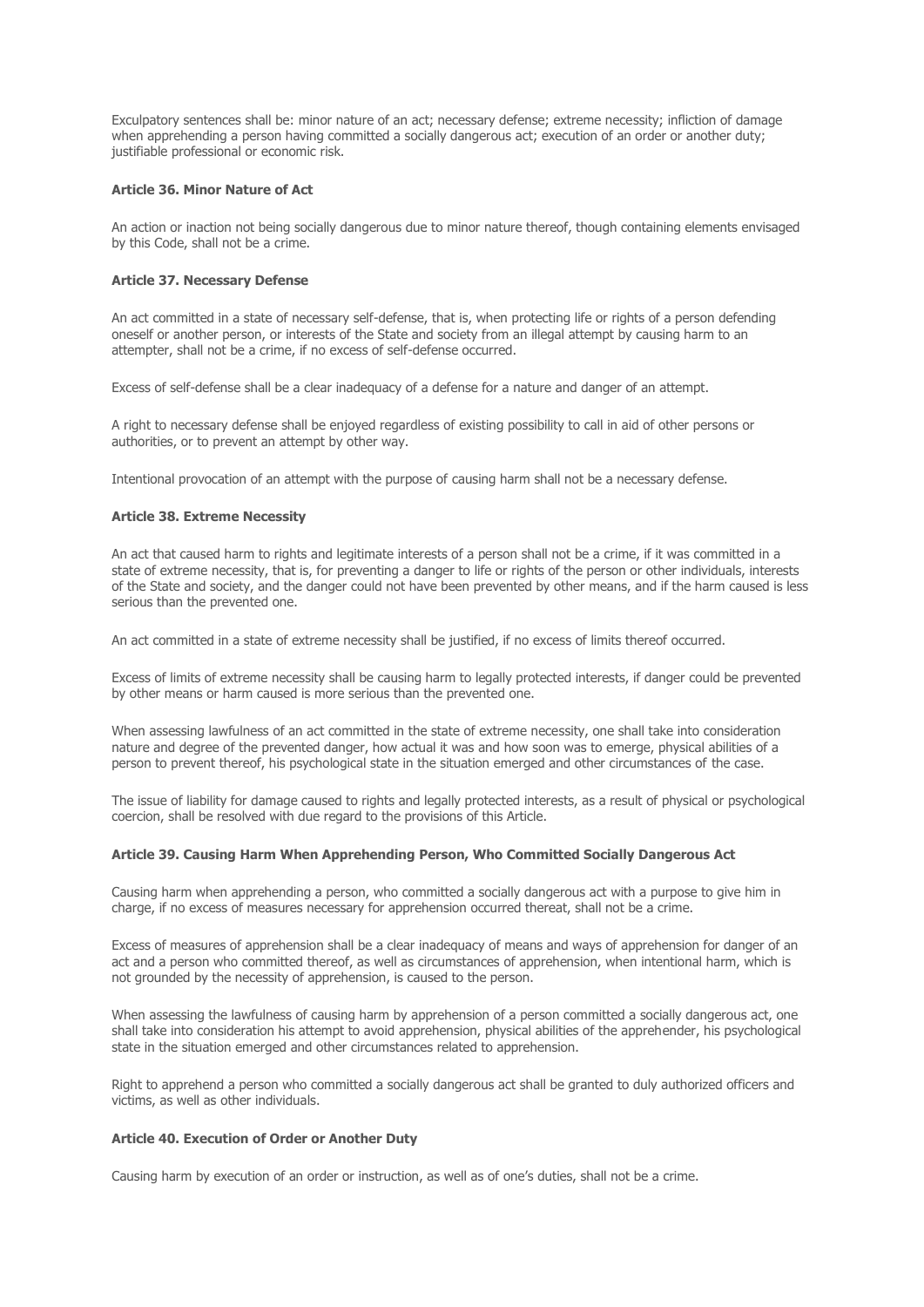A person, who committed a crime executing an intentionally criminal order or another instruction, shall be liable in accordance with the general procedure.

A person shall not be liable for non-execution or defiance of an order, instruction or functions, if he was given them unlawfully. He shall be liable only in the instance, if an act actually committed by him contains elements of another corpus delicti.

### **Article 41. Justifiable Professional or Economic Risk**

Causing harm to the rights and legally protected interests under justifiable professional or economic risk for a public benefit shall not be a crime.

A risk shall be considered as justifiable, if a committed action meets up-to-date scientific and technological knowledge and experience, and a purpose could not have been achieved without actions attended by some risk, and a person who took a risk took every precaution to prevent harm to rights and legally protected interests.

Under justifiable professional or economic risk a liability for harm caused shall not be incurred in the instance when a desired public benefit has not been achieved and the harm was more significant than the pursued publicly beneficial purpose.

A risk shall not be considered as justifiable, if it was knowingly connected with threat to people's life, environmental disaster or other grave consequences.

### **SECTION FOUR. PENALTY AND ITS PURPOSE**

## **CHAPTER 10. NOTION, PURPOSES AND TYPES OF PENALTY**

## **Article 42. Notion, Purposes, and Types of Penalty**

Penalty shall be a publicly imposed by a court sentence measure of compulsion on a person found guilty in commission of a crime, and shall consist in limitation of certain rights and freedoms of a convicted person.

Penalty shall be imposed for correction, suppression of further criminal activities, as well as prevention of commission of new crimes by a convicted person, and by other individuals.

## **Article 43. System of Penalties**

The following primary penalties may be imposed on persons who is found guilty in commission of crimes:

- a. fine;
- b. deprivation of certain right;
- c. correctional labor;
- d. suspension from office
- e. arrest;
- f. committing to a disciplinary unit;
- g. imprisonment;
- h. capital punishment.

In addition to the primary penalties, a convicted person may be imposed on an additional penalty of deprivation of a military or special rank. (As amended by the Law of 29.08.2001).

Penalties of suspension from office or committing to a disciplinary unit shall be imposed only on the military servicemen.

Deprivation of certain right may be imposed both as a primary and an additional punishment.

## **Article 44. Fine**

Fine shall be a pecuniary penalty imposed on a quilty person as extendi facias in amounts envisaged by this Code.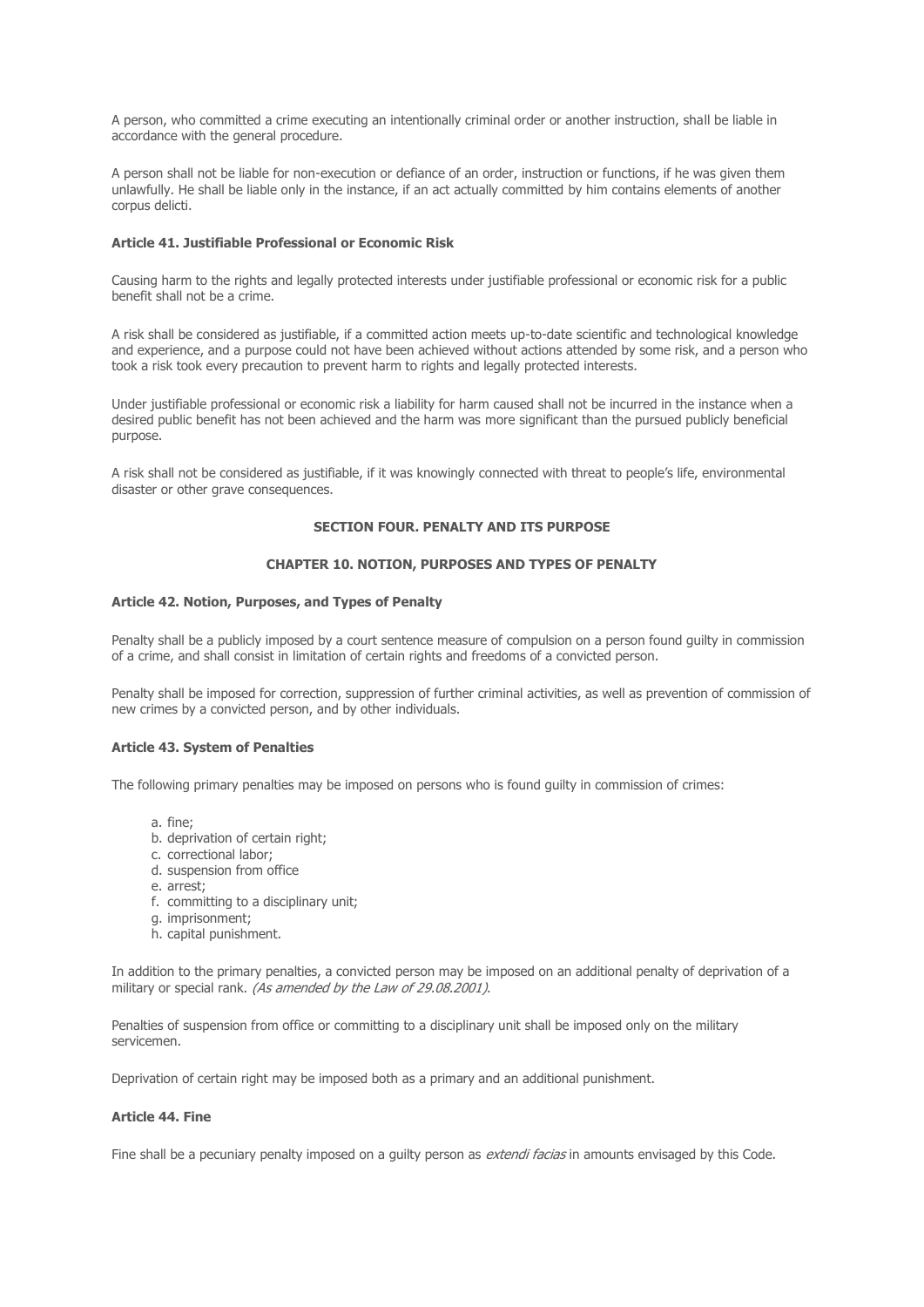Fine shall be imposed in amount from five to six hundred minimal monthly wages. (As amended by the Law of 29.08.2001).

In the instance of evasion paying the fine imposed as a penalty, a court shall, within a three-month limit, substitute non-paid part of the fine with a correctional labor, suspension from office, or arrest. In such instance, imposed correctional labor and suspension from office shall be calculated by the ratio: one month for an amount of the fine equal to two minimal month salary, for the term not exceeding two years, and imprisonment – by the ratio: one month for an amount of the fine equal to ten minimal month salary, for the term not exceeding six years.

### **Article 45. Deprivation of Certain Right**

Deprivation of certain right shall be restriction to a guilty person, in a time limit defined by a court, to hold office at enterprises, agencies or organizations, or undertake some specific activities. Types of such an office or activities shall be defined by a court by rendering of a sentence.

Deprivation of certain right shall be imposed for crimes directly related to an office held by a guilty person or his activities, from one to five years as a primary penalty, and from one to five years as an additional one.

If deprivation of certain right is not imposed on a quilty person as a primary penalty, it may be imposed by a court as an additional penalty to any type of penalty envisaged by an appropriate Article of the Special Part of this Code.

When imposing deprivation of certain right as an additional penalty to imprisonment, committing to a disciplinary unit, or imprisonment, it shall be applied to the whole term of serving a primary penalty and, moreover, to a term established by a sentence. When imposing of such a penalty as an additional to other primary penalties and in the instance of suspended sentence, a term thereof shall be calculated from the moment of entering into effect of a sentence.

## **Article 46. Correctional Labor**

Correctional labor shall be compulsory engagement of a person in labor with deduction of ten to thirty per cent of his salary to the State, to be served in accordance with a court sentence, at the place of employment or other places determined by agencies in charge of execution of penalty.

Correctional labor shall be imposed for the term from six months to three years.

Correctional labor shall not be imposed on a person of pension age, disabled, pregnant, in maternity leave, or on military service.

In the instance of evasion of serving a total of one tenth of an imposed term of correctional labor, a court shall substitute a non-served term with imprisonment for the same term. A time of evasion shall not be credited for time of serving of a sentence.

## **Article 47. Suspension from Office**

Suspension from office shall be a temporary deprivation, for a term defined by court, of a military officer, ensign, warrant officer, contract military serviceman, of certain rights and benefits with deduction of ten to thirty per cent of pay by the State.

Suspension from office shall be imposed for the term from two months to two years in the cases envisaged by an Article of the Special Part of this Code. For commission of a crime of a minor social danger, or for a reckless crime with no grave consequences, a court may, taking into consideration circumstances of the case and the personality of the convicted, instead of imprisonment for less than three years, arrest, or correctional labor, impose suspension from office for the same term.

Serving a penalty of suspension from office, convicted may not be promoted in office and in military or special rank, and that time may not be credited for time promotion and long service pension.

## **Article 48. Arrest**

Arrest shall be holding a person in a strict isolation from one to six months. (As amended by Law of 27.12.1996).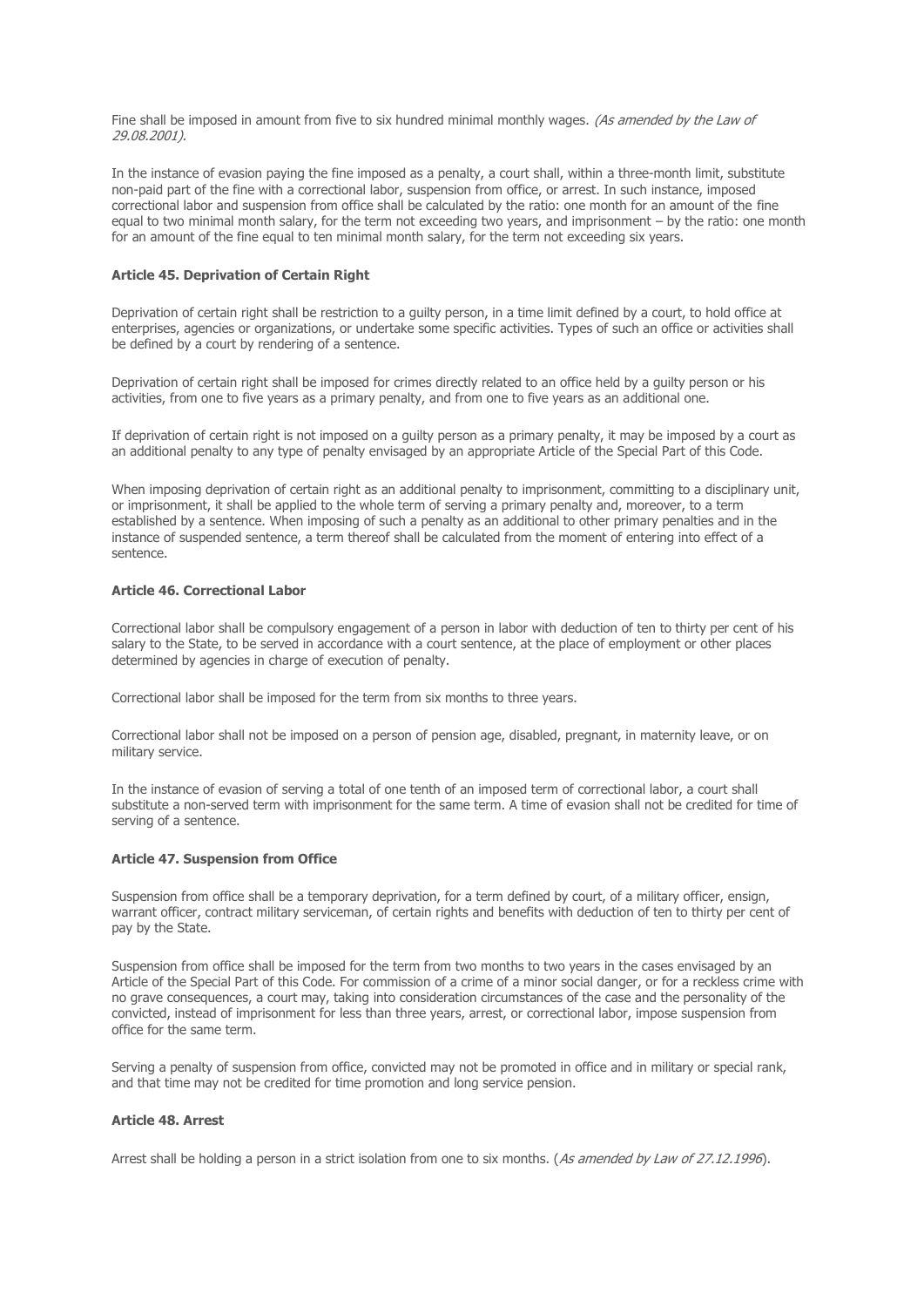### **Article 49. Committing to Disciplinary Unit**

Committing to a disciplinary unit shall be temporary deprivation of a military serviceman of enlisted status, for a term defined by court, of certain rights and benefits through committing him to a special military unit with a stricter regime.

Committing to a disciplinary unit shall be applied for a term from three months to one year, in the instances envisaged by an Article of the Special Part of this Code. A court may, taking into consideration circumstances of the case and the personality of the convicted, instead of imprisonment for less than three years, impose committing to a disciplinary unit the same term.

## **Article 50. Imprisonment**

Imprisonment shall be isolation of convicted through committing him to a colony of execution of penalty or a prison.

Imprisonment shall be imposed for a term from six months to twenty years.

Imprisonment for up to twenty-five years may be imposed by joinder of penalties in the cases envisaged by Article 60 of this Code.

Imprisonment for men aged above sixty and women may not exceed three quarters of a maximum term of imprisonment envisaged by an appropriate Article of The Special Part of this Code. (As amended by the Law of 29.08.2001).

Penalty of imprisonment sentence for men shall be served:

- a. for convicted for imprisonment for not socially dangerous, or less serious, or reckless crimes in settled colonies;
- b. for first-convicted for imprisonment for intentional less serious and serious crimes in colonies of general security;
- c. for convicted for specially serious crimes or previously served penalty of imprisonment for intentional crime and reconvicted for commission of an intentional crime – in colonies of high security;
- d. for special dangerous recidivists in colonies of high security. Persons, for whom capital punishment was commutated to imprisonment by an act of pardon, shall serve their sentence in colonies of high security as well.

Imprisonment sentence for women shall be served:

- a. for specially serious crimes and after being recognized as special dangerous recidivists in colonies of high security;
- b. for not socially dangerous, or less serious, or reckless crimes in settled colonies;
- c. for other types of crimes in colonies of general security.

(Paragraphs 5 and 6 – as amended by the Laws of 27.12.1996 and 29.08.2001)

Imprisonment by confinement in prison may be imposed on a part of the term of penalty not exceeding five years:

- a. on special dangerous recidivists;
- b. persons committed serious or especially serious crimes and convicted thereof for imprisonment for more than five years.

## **Article 51. Capital Punishment**

Capital punishment through firing shall be imposed exclusively for an intentional aggravated killing (Paragraph 2 of Article 97), aggression (Paragraph 2 of Article 151), genocide (Article 153), and terrorism (Paragraph three of Article 155).

Capital punishment may not be imposed on a man aged above sixty, a woman, and a person committed a crime in the age under eighteen years.

(Paragraphs 1 and 2 – as amended by the Law of 29.08.2001).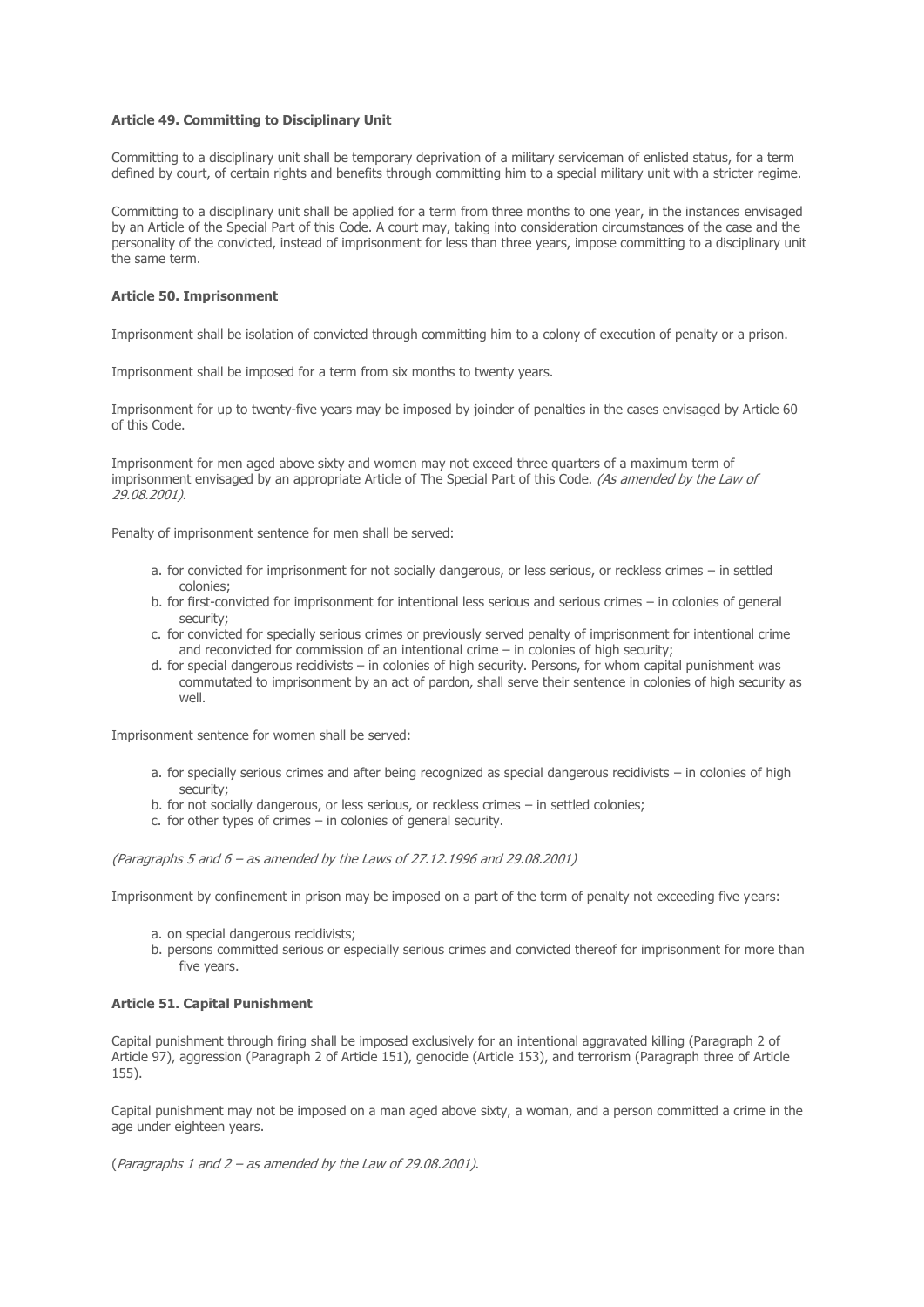By an act of amnesty, capital punishment was commutated by imprisonment for twenty-five years.

## **Article 52. Deprivation of Military or Special Rank**

When being convicted for serious or especially serious crime, a person having a military or special rank may be deprived thereof.

When being convicted for a serious or especially serious crime, a person having a high military or special rank, or state award of the Republic of Uzbekistan, may be deprived thereof by a recommendation of court rendered on the grounds of a sentence.

**Article 53.** (Abolished by the Law of 29.08.2001).

## **CHAPTER 11. INFLICTION OF PENALTY**

#### **Article 54. General Principles of Infliction of Penalty**

A person shall be subjected to penalty, if he, according to the procedure established by law, is found guilty in commission of a crime. A court shall inflict a penalty within the limits established by an Article of the Special Part envisaging liability for a crime committed, in accordance with provisions of the General Part of this Code.

When inflicting a penalty, a court shall take into account nature and degree of social danger of a committed crime, motives thereof, nature and degree of a harm caused, personality of a guilty person, mitigating and aggravating circumstances.

### **Article 55. Mitigating Circumstances**

Mitigating circumstances shall be:

- a. voluntary surrender, active repentance, or assistance in crime detection;
- b. voluntary expiation of a the harm;
- c. commission of a crime due to sever personal, family, or other conditions;
- d. compulsive crime or crime committed due to financial, seniority, or other dependence;
- e. commission of a crime in a heat of passion caused by violence, great insult, or other wrongful act of a victim;
- f. commission of a crime in excess of necessary self-defense, extreme necessity, infliction of injury when apprehending a person having committed a socially dangerous act, justifiable professional or economic risk;
- g. juvenile crime;
- h. commission of a crime by a pregnant woman;
- i. commission of a crime under influence of wrongful or amoral behavior of a victim;

When inflicting a penalty, a court may recognize a circumstance not envisaged by this Article as mitigating.

A mitigating circumstance envisaged by an Article of the Special Part of this Code as an element of corpus delicti shall not be taken into account when inflicting a penalty.

#### **Article 56. Aggravating Circumstances**

Aggravating circumstances shall be a crime committed:

- a. in respect of a women known to be pregnant;
- b. in respect of an infant, aged or helpless;
- c. in respect of a person or his close relatives in connection with his performing a professional or civil duty;
- d. in respect of a person being in material, service or other dependence on a guilty person;
- e. with abnormal cruelty;
- f. in a socially dangerous manner;
- g. with engagement of an infant or a person known to suffer a mental illness;
- h. resulting in grave consequences;
- i. taking an opportunity of situation of mass disaster or public emergency, or riots;
- j. from mercenary or other foul motives;
- k. by a group, organized crime group, or criminal community by previous concert;
- l. repeatedly or first time intentionally after conviction for a previous intentional crime;
- m.under intoxication by alcohol, narcotic, psychotropic or other substances affecting human intellect and will.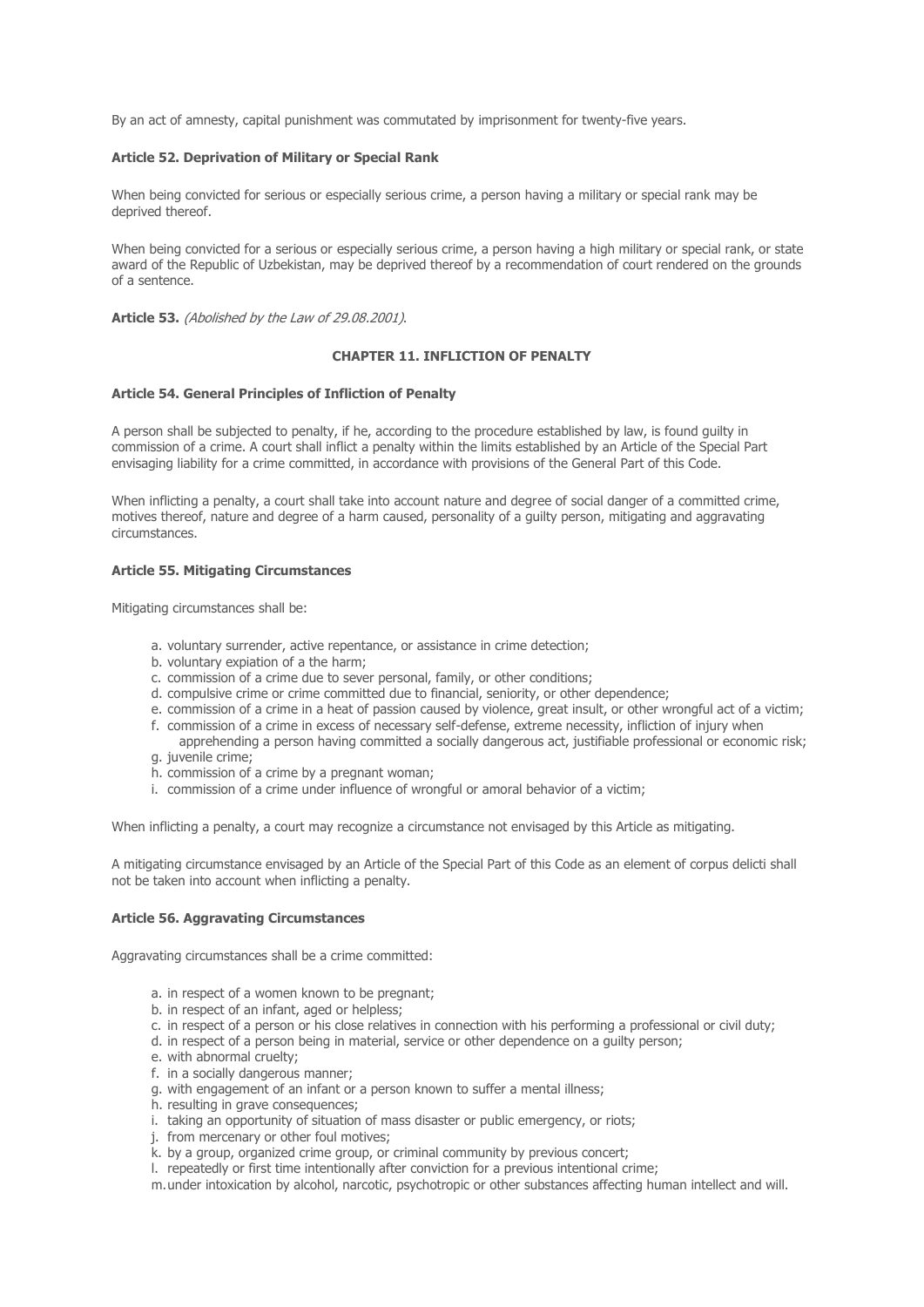A court may, depending on a nature of a crime, not recognize any circumstance envisaged in Paragraph 1 of this Article as an aggravating. When inflicting a penalty, a court may recognize certain circumstances not envisaged in this Article as aggravating.

An aggravating circumstance envisaged by an Article of the Special Part of this Code as an element of corpus delicti shall not be taken into account when inflicting a penalty.

### **Article 57. Mitigation of Penalty**

A court, taking into account circumstances considerably decreasing a degree of social danger of a committed crime, may, as an exception, inflict a penalty below the lower limit of severity envisaged by an Article of the Special Part of this Code for a crime in question, or another, more lenient penalty not envisaged by an appropriate Article.

On the same grounds, a court may abstain from imposing a mandatory additional penalty envisaged by an Article of the Special Part of this Code.

Circumstances characterizing in the aggregate an act, personality of a guilty person, degree and form of his guilt, his behavior before and after the crime, grounds for and contributing circumstances of the crime.

### **Article 58. Inflicting Penalty for Uncompleted or Joint Crime**

When inflicting a penalty for an uncompleted crime, a court being guided by general grounds for inflicting a penalty, shall take into account a seriousness of a crime, degree of completion of a criminal intent, and reasons, due to which the crime was not completed.

When inflicting a penalty for a joint crime, a court shall take into account a nature and degree of participation therein of each of guilty persons. Mitigating and aggravating circumstances relating to personality of each accomplice, shall be taken into account by a court when inflicting a penalty on that accomplice.

### **Article 59. Inflicting Penalty in Instance of Multiple Crime**

In the instance of commission of at least two crimes envisaged by different articles of the Special Part by a person who has not been convicted for any of them, a court shall inflict a penalty for each act in accordance with the rules envisaged by Article 54 of this Code, and then inflict a commutative penalty by the way of total or partial joinder of penalties within the limits established by the General Part for an appropriate type of penalty.

In the instance of joinder of penalties by a cumulative crime, a final conviction shall be of a severer type, as envisaged by Article 61 of this Code.

A court may inflict, together with a primary penalty inflicted for a cumulative crime, an additional penalty for each individual crime.

These rules shall be applied in the instance, if after rendering a sentence it is established that the convicted is guilty in other crime that has been committed by him before rendering the sentence on the case. In that instance, a term that has been already served under the former sentence shall be credited for the term of penalty imposed by a court for a cumulative crime.

#### **Article 60. Inflicting Penalty in Instance of Multiple Sentence**

If convicted, after rendering a sentence, but before completion of serving a penalty, commits a new crime, a court shall add, in full or in part, to a penalty inflicted by a new sentence, uncompleted part of a previous penalty.

In the instance of joinder of penalties of different types by a cumulative sentence, a final conviction shall be of a severer type, as envisaged by Article 61 of this Code.

In the instance of imposing, by a cumulative sentence, of correctional labor or suspension from office with different amount of deduction from salary or pay of convicted, only terms of penalty shall be subject to commutation.

Unserved additional penalties by a previous sentence shall be added to a primary penalty inflicted by a cumulative sentence.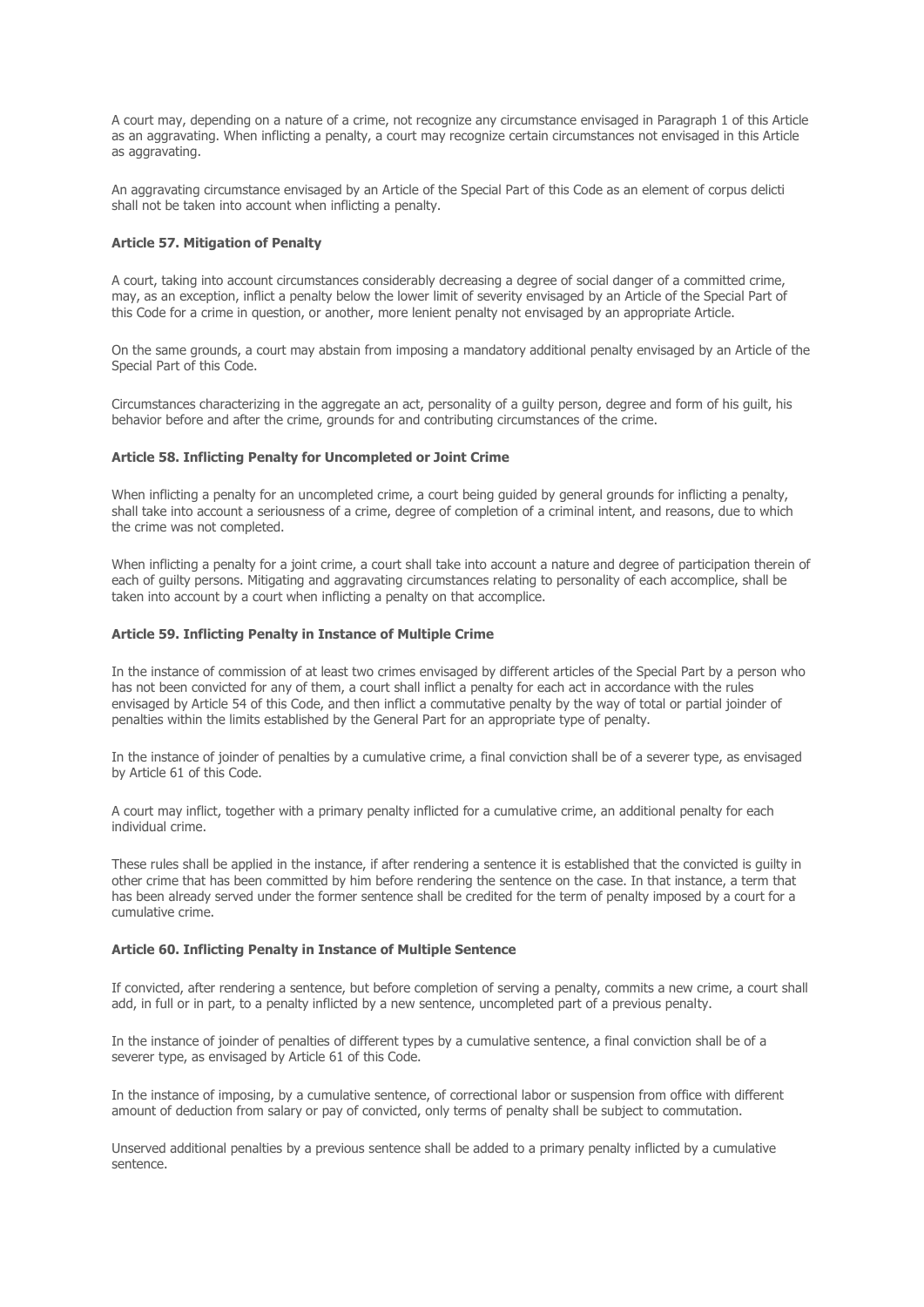## **Article 61. Rules of Credit in Case of Joinder of Penalties**

In the instance of joinder of different penalties, one day of imprisonment shall be equalized to:

- a. one day of arrest or committing to a disciplinary unit;
- b. three days of correctional labor or suspension from office.

Penalties of fine or deprivation of certain right in joinder with imprisonment, committing to a disciplinary unit, arrest, suspension from office, and correctional labor shall be executed individually.

## **Article 62. Rules of Credit of Pretrial Detention**

When inflicting a penalty, a court shall credit one day of pretrial detention for:

- a. one day of apprehension or committing to a disciplinary unit;
- b. three days of correctional labor or suspension from office.

## **Article 63. Calculation of Terms of Penalties**

Terms of penalties of fine or deprivation of certain right, imprisonment, committing to a disciplinary unit, arrest, suspension from office, correctional labor shall be calculated in months and years. In the instance of substitution, credit, or joinder, the terms thereof may be calculated in days.

# **SECTION FIVE. DISCHARGE FROM LIABILITY AND PENALTY**

## **CHAPTER 12. TYPES OF DISCHARGE FROM LIABILITY**

### **Article 64. Discharge from Criminal Liability due to Expired Term of Liability**

A person shall be discharged from criminal liability, if the following periods have been expired from the day of commission of a crime:

- a. three years for commission of a crime of a minor social danger;
- b. five years for commission of a less serious crime;
- c. ten years for commission of a serious crime;
- d. fifteen years for commission of a especially serious crime, except for the case envisaged by Paragraph 7 of this Article;

A term of conviction shall be calculated from a day of commission of a crime until a moment of coming into an effect of a sentence.

A term of conviction shall be saved, if a person, who committed a crime and charged with criminal liability, evades from investigation and trial. A term of conviction shall be resumed from a moment of apprehension of a person or surrender.

A term of conviction shall be saved, if before expiration of the terms established by this Article a person, who committed a serious or especially serious crime, commits a new intentional crime. In such instances, calculation of term of conviction shall start de novo from commission of a new crime. In other instances, if before expiration of a term of conviction a person commits a new crime, this term for each individual crime shall be calculated individually.

A person may not be subject to liability, if twenty-five years have elapsed since a moment of commission of a crime.

An issue of application of term of conviction to a person, who committed a capital punishment under an Article of the Special Part of this Code, shall be decided by a court. If a court abstains from imposing a capital punishment, it shall be commutated to imprisonment.

Terms of conviction envisaged by this Article shall not be applied to persons, who committed crimes against peace and humanity.

### **Article 65. Discharge from Criminal Liability due to Loss of Socially Dangerous Nature by Act or by Person Who Committed Thereof**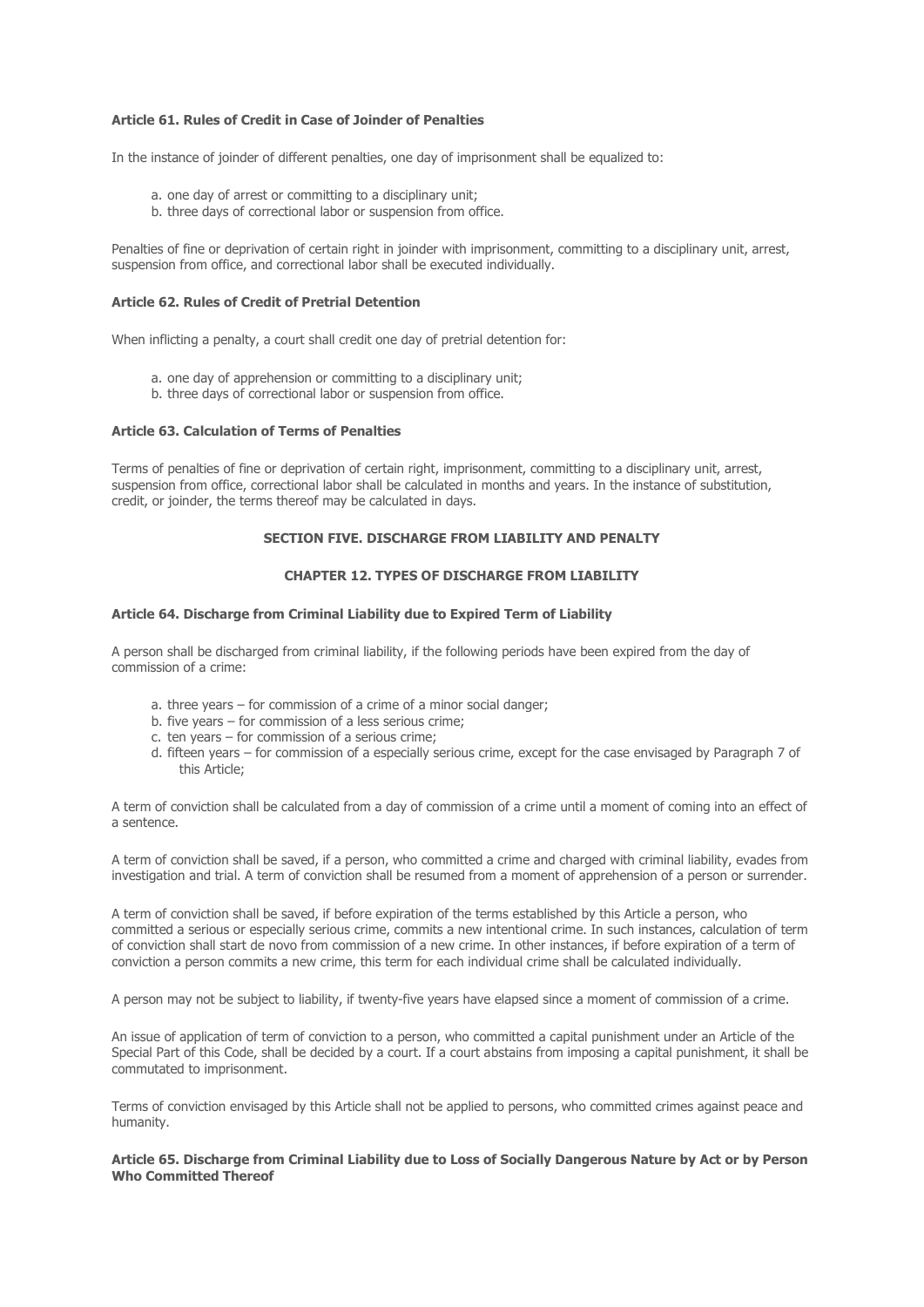A person, who committed a crime, may be discharged from criminal liability, in the instance if it is recognized that by the time of investigation or trial, due to certain changes, the action committed has lost its socially dangerous nature.

A person, who committed a crime, may be discharged from criminal liability, in the instance if it is recognized that by the time of investigation or trial, due to certain changes, he has lost his socially dangerous nature.

### **Article 66. Discharge from Criminal Liability due to Active Repentance**

A person, who committed a first crime of a minor social danger or less serious crime, may be discharged from criminal liability, if he, after completion of the crime, has undone the damage caused, surrender, actively repented and assisted to detection of the crime.

## **Article 66<sup>1</sup> . Discharge from Criminal Liability due to Conciliation**

A person, who committed a first crime envisaged by the following Articles of this Code, may be discharged from criminal liability, if he has admitted his guilt, reconciled with a victim and undone the damage: Paragraph 1 of Article 105 (intentional infliction of medium bodily injury), Article 106 (infliction of intentional serious or medium bodily injury in the heat of passion), Article 107 (infliction of intentional serious bodily injury by exceeding of limits of necessary defense), Article 108 (infliction of serious or medium bodily injury by abuse when apprehending person committed socially dangerous act), Article 109 (intentional infliction of trivial bodily injury), Paragraph 1 of Article 110 (tormenting), Article 111 (infliction of unintentional serious or medium bodily injury), Paragraphs 1 and 2 of Article 116 (professional negligence), Paragraph 1 of Article 117 (neglect of helpless), Article 122 (failure to take care of persons aged under eighteen or disabled), Article 123 (failure to take care of parents); Article 136 (coercing or impeding woman to get married), Paragraphs 1 and 2 of Article 139 (denigration), Paragraphs 1 and 2 of Article 140 (insult), Article 149 (infringement of copyright or inventorship rights), Paragraph 1 of Article 167 (Larceny by Embezzlement), Paragraph 1 of Article 168 (fraud), Paragraph 1 of Article 169 (theft), Paragraph 1 of Article 170 (causing pecuniary damage by deception or abuse of confidence), Article 172 (malpractice of property protection), Paragraph 1 of Article173 (intentional destruction or damage of property), Article 192 (disparagement of competitor), Paragraph 1 of Article 260 (violation of regulations on safety of movement or operation of railway, sea, river, or air transport), Paragraph 1 of Article 266 (violation of safety regulations on movement or operation of means of transportation), Paragraph 1 of Article 268 (violation of regulations on ensuring safe operation of transport), Paragraph 1 of Article 298 (violation of rules of driving or operation of vehicles).

(As amended by the Law of 29.08.2001).

## **Article 67. Discharge from Criminal Liability due to Illness**

A person, who committed a crime, shall be discharged from criminal liability, if before pronouncement of a sentence he has acquired a mental disorder impeding him to be aware of character of his actions and to control them.

Such a person may be subject to compulsory medical measures applied by a court.

In the instance of recovery, the person shall be subject to liability, if it occurs before an expiration of a term of liability envisaged by Article 64 of this Code calculated from a date of imposing by a court of a compulsory medical measure.

#### **Article 68. Discharge from Criminal Liability due to Act of Amnesty**

A person, who committed a crime, may be discharged from criminal liability due to an act of amnesty.

# **CHAPTER 13. TYPES OF DISCHARGE FROM PENALTY**

#### **Article 69. Discharge due to Expired of Term of Execution**

Convicted shall be discharged from both primary and additional penalty, if a sentence has not been executed during the following terms from a date of its coming into effect:

- a. three years in the instance of sentencing to imprisonment up to three years or other non-custodial penalty;
- b. five years in the instance of sentencing to up to five-year imprisonment;
- c. ten years in the instance of sentencing to up to ten-year imprisonment;
- d. fifteen years in the instance of sentencing to at least ten-year imprisonment.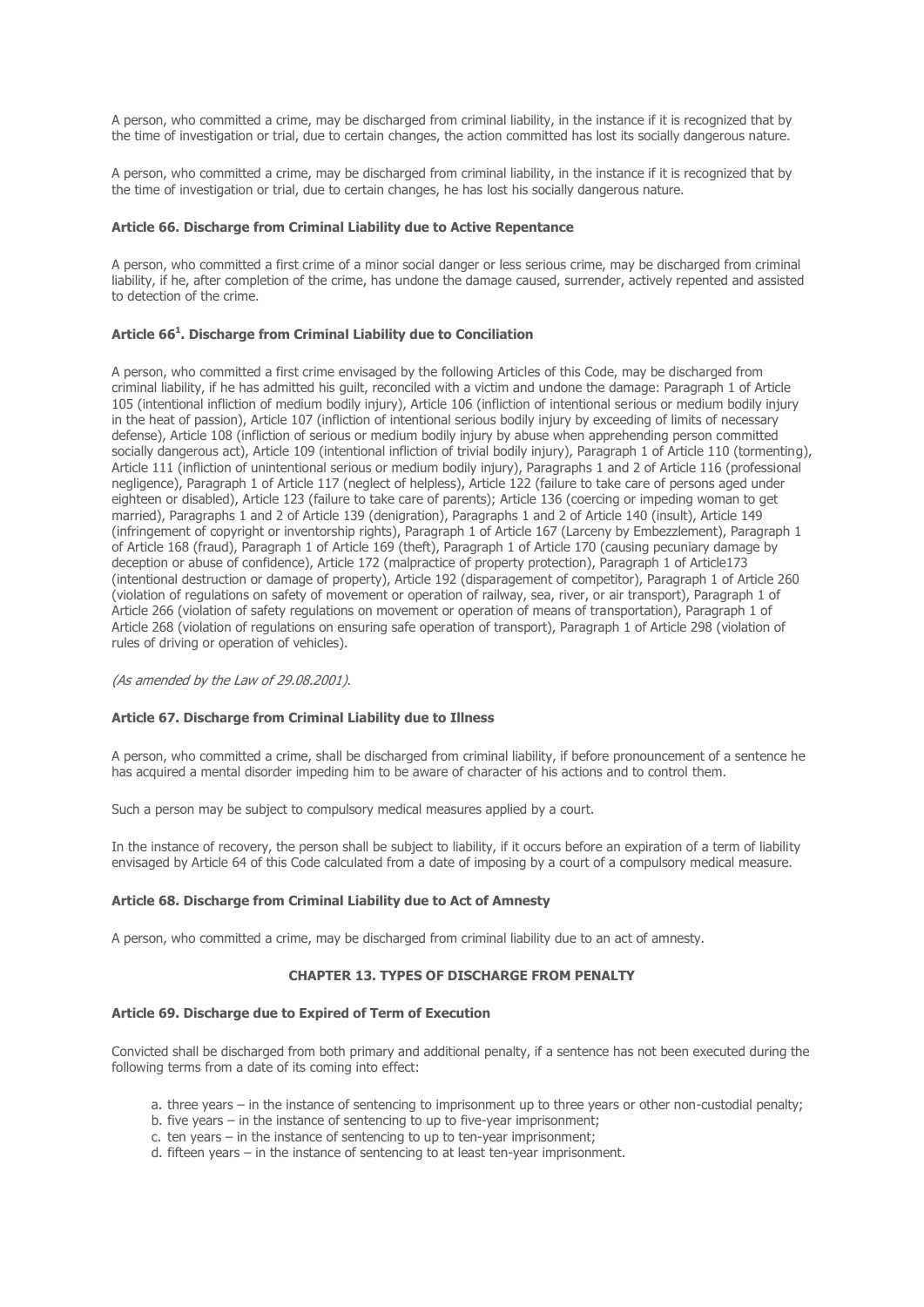If convicted evade from serving a sentence, the terms of execution envisaged in this Article may be subject to duplication and calculation from a date of evasion, but may not exceed twenty-five years.

A term of execution shall be saved, if before expiration of the terms established by this Article a person commits a new intentional crime. In such instances, calculation of term of execution shall start de novo from a moment of commission of a new crime.

A penalty may not be executed, if twenty-five years have elapsed since infliction thereof.

An issue of application of term of execution to a person sentenced to a capital punishment shall be resolved by a court. If a court abstains from application of a term of execution, a capital punishment may be commutated to imprisonment.

Terms of execution envisaged by this Article shall not be applied to persons, who committed crimes against peace and humanity.

### **Article 70. Discharge from Penalty due to Loss of Socially Dangerous Nature by Person**

A person, who committed a crime, may be discharged from penalty, in the instance if it is recognized that by the time of investigation or trial, due to changes of situation, or the person's irreproachable conduct, bona fide labor or study, has lost his socially dangerous nature.

### **Article 71. Discharge from Penalty due to Active Repentance**

A person, who committed a first crime of a minor social danger or less serious crime, may be discharged by a court from penalty, if he, after completion of the crime, has undone the damage caused, and appeared for surrender.

A person who participated with other persons in commission of a crime or is a member of an organized criminal group or criminal community, may be discharged by a court from penalty, if he, in person or through his representative has surrendered, actively repented and assisted in prevention or/and detection of the crime or in detection of heads and other participants thereof, if he did not participate directly in commission of serious and especially serious crimes.

## **Article 72. Conditional Conviction**

If, when imposing a penalty of imprisonment, committing to a disciplinary unit, suspension from office, or correctional labor, a court, taking into account a nature and degree of a crime committed, a personality of a guilty person, and other circumstances of a case, come to a conclusion that convicted may be corrected without serving the sentence, but under supervision, may recognize the conviction as conditional. In that instance, a court orders not to execute a penalty imposed, if during a period of probation no grounds emerge for revocation of the conditional conviction.

A period of probation shall be established from one to three years and calculated from a date of rendering the conviction. If a conditional conviction is rendered by a higher court, a period of probation shall be calculated since that date as well.

In the instance of conditional conviction, a court, by availability of appropriate grounds, may oblige convicted to compensate the damage, get employed or enrolled at a school, and appear in a due time to those agencies for registration, not to attend certain places, to be present at certain time at a place of residence, undergo a cure of alcoholism, drug and toxic substances addiction, or venereal disease.

Control over behavior of conditionally convicted shall be exercised by the agencies of Internal Affairs, and in respect of military servicemen – by higher-ranked officer of military units and agencies.

During a period of probation, a court, by representation of an agency exercising control over behavior of convicted, may revoke, in full or in part, or amend some previously imposed duties.

If a conditionally convicted, during a period of probation neglect responsibilities imposed on him by a court, or violates a public order or labor discipline causing imposition of an administrative sanction or chastisement, a court, by representation of an agency executing control over behavior of convicted, may render a definition on revocation of the conditional conviction and execution of penalty inflicted by the sentence.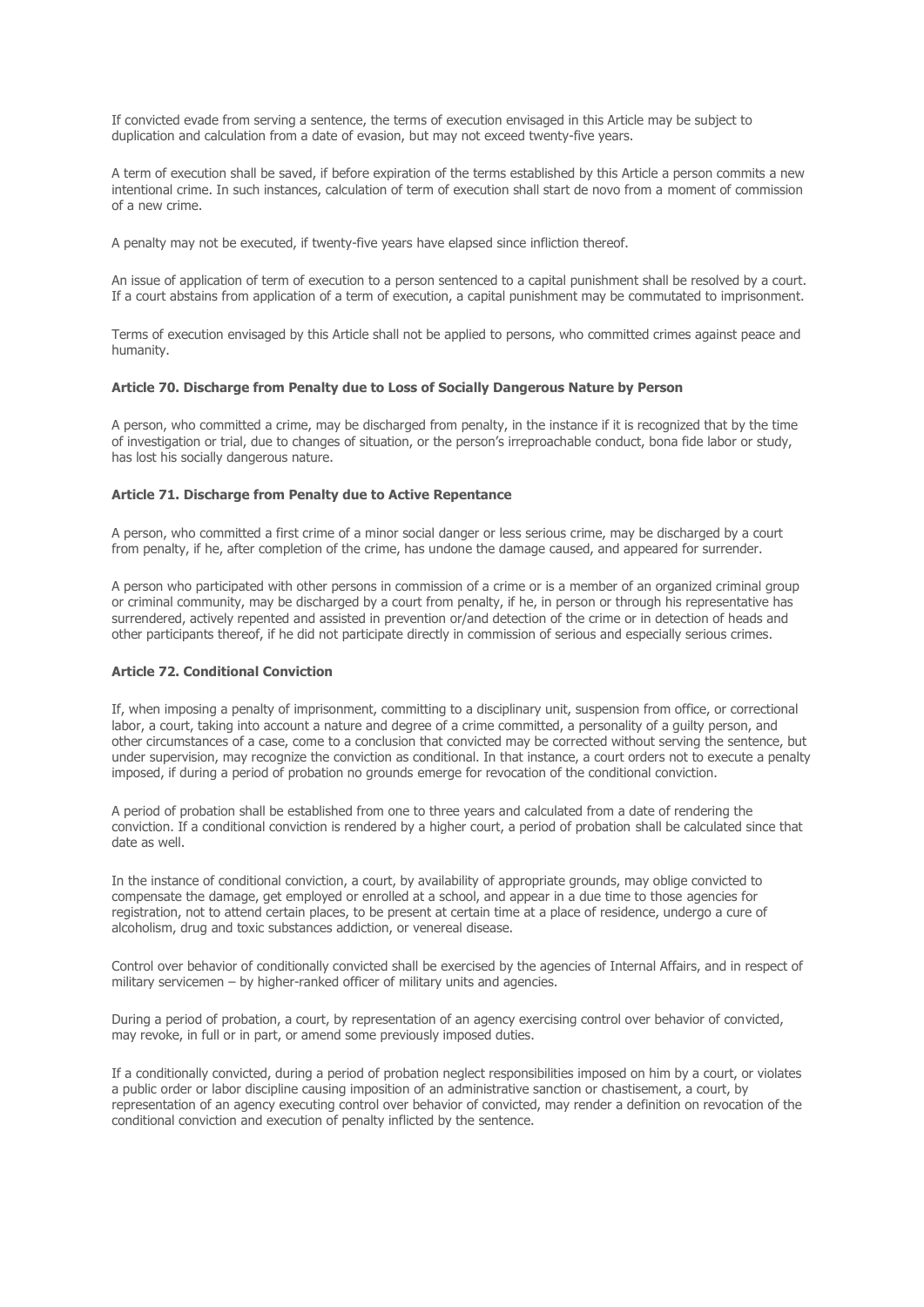Conditional conviction shall not be applied to persons sentences for especially serious crimes, as well as to previously convicted for intentional crimes to imprisonment, except for persons aged under eighteen, disabled persons of the first and second category, women, and persons aged above sixty. (As amended by the Law of 27.12.1996).

In the instance of commission of a new crime by convicted during a period of probation, a court shall inflict a penalty in accordance with the rules envisaged by Article 60 of this Code.

## **Article 73. Conditional Early Release from Serving Penalty**

Conditional early release may be applied to persons convicted to imprisonment, committing to a disciplinary unit, suspension from office, or correctional labor. A person may be released from unserved additional penalty as well.

Conditional early release may be applied to convicted in the instance if he meets requirements of established order of penalties referred to in Paragraph 1 of this Article and bona fide labor.

Conditional early release may be applied after actual completion by convicted of:

- a. at least a third of a term of penalty inflicted by a court for a crime of a minor social danger of a less serious crime;
- b. at least a half of a term of penalty inflicted by a court for a serious crime as well as for an intentional crime, if a person was previously convicted to imprisonment for an intentional crime;
- c. at least two-thirds of a term of penalty inflicted by a court for a especially serious crime as well as for a person conditionally early released previously from serving a penalty, or a person, to whom a penalty was mitigated, and who committed a new intentional crime during unserved term of penalty.

(As amended by the Law of 29.08.2001).

Conditional early release shall not be applied to:

- a. a person, to whom capital punishment was commutated to imprisonment as a pardon;
- b. a special dangerous recidivist;
- c. a head for or/and participants of an organized criminal group or community;

to a person convicted for an aggravated intentional killing, rape, or forced sexual intercourse in unnatural form in respect of a victim known to be under fourteen of age, crimes against the Republic of Uzbekistan, peace and humanity, setting-up of a criminal community, for smuggling of nuclear, chemical, biological, and other weapons of mass destruction, materials and equipment known to be used for production thereof, as well as smuggling of drugs and psychotropic substances, illegal trafficking of drugs and psychotropic substances in large amount. (As amended by the Law of 20.08.1999).

If a person, to whom a conditional early release was applied, during unserved term of a penalty, commits a new intentional crime, a court shall inflict a penalty as envisaged by Article 60 of this Code.

### **Article 74. Mitigation of Penalty**

Persons convicted to imprisonment or correctional labor, an unserved term of a penalty may be substituted with a more lenient one.

Mitigation of penalty may be applied to convicted in the instance if he meets requirements of established order of penalties envisaged by Paragraph 1 of this Article and bona fide labor.

Mitigation of penalty may be applied after actual completion by convicted of:

- a. at least a quarter of a penalty inflicted by a court for a crime of a minor social danger or less serious;
- b. at least a third of a penalty inflicted by a court for a serious crime as well as an intentional crime, if a person has been previously convicted to imprisonment for an intentional crime;
- c. at least a half of a penalty inflicted by a court for a especially serious crime as well as on a person conditionally early released previously or to whom a penalty was mitigated and who committed a new intentional crime during unserved term of penalty.

(As amended by the Law of 29.08.2001).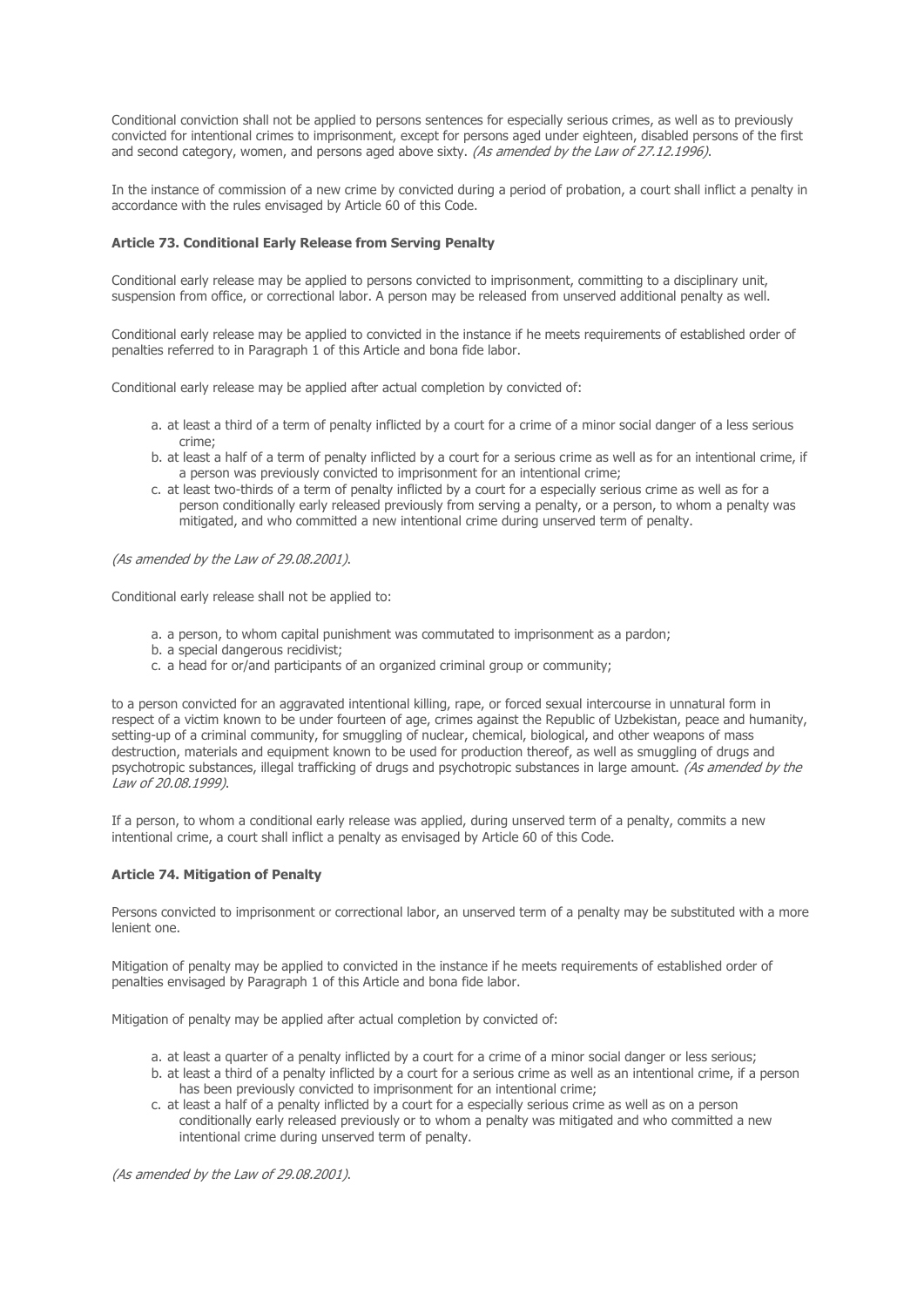When substituting an unserved term of imprisonment with correctional labor, the latter shall be imposed within time limits established for that type of penalty, and shall not exceed unserved term of imprisonment.

Substitution of an unserved term of imprisonment with a lenient one shall not be applied to persons listed in Paragraph 4 of Article 73 of this Code.

A conditional early release as envisaged by Article 73 of this Code may be applied to persons, in respect of whom a penalty was mitigated, after completion of a more lenient term of a penalty.

If a person, to whom a mitigation of penalty was applied, during unserved term of a penalty, commits a new intentional crime, a court shall inflict a penalty as envisaged by Article 60 of this Code.

#### **Article 75. Discharge from Penalty due to Illness or Disablement**

A person, who after rendering of a sentence, acquired a mental disease and therefore cannot be aware of character of his actions and to direct them, as well as a person acquired other serious illness impeding serving a penalty, shall be released therefrom.

A court may apply compulsory medical measures to the persons listed in Paragraph 1 of this Article. If the diseases have been cured, a penalty may be executed, if it occurs before expiration of term of execution envisaged by Article 69 of this Code, calculated since a date of application by a court of compulsory medical measures.

Military servicemen convicted to committing to a disciplinary unit or suspension from an office, if they are recognized unable to perform military service due to health conditions, shall be discharged from penalty. Military servicewomen shall be discharged from penalty of suspension from office and in connection with a maternity leave.

Disabled persons or acquired retiring age during serving correctional labor, or women provided with a maternity leave while serving thereof shall be discharged from the penalty.

#### **Article 76. Discharge from Penalty due to Act of Amnesty or Pardon**

A convicted person may, in full or in part, be discharged from a primary and unserved penalty, or subject to early conditionally release, or substitution of unserved term of penalty with a lenient one due to an act of amnesty or pardon.

If a person, to whom a early conditionally release, or substitution of unserved term of penalty with a lenient one due to an act of amnesty or pardon were applied, during unserved term of a penalty commits a new intentional crime, a court shall inflict a penalty as envisaged by Article 60 of this Code.

## **CHAPTER 14. CONVICTION**

## **Article 77. Legal Significance of Conviction**

Conviction is a legal status of a person caused by his sentencing for a committed crime.

A person shall be recognized as convicted since a date of coming a sentence imposing a penalty into a legal effect. A person released from penalty by a court shall not be recognized convicted.

Conviction shall have legal significance in the instances envisaged by this Code, and only in case of commission by convicted of a new crime.

Cancelled or reversed conviction shall discontinue all legal consequences connected thereto.

A person, who completed a sentence for an act, which due to subsequent amendment of law is not recognized as a crime, or for which a conviction is cancelled upon completing of a sentence therefore, shall not be recognized as convicted.

# **Article 78. Cancellation of Conviction**

Conviction shall be canceled upon: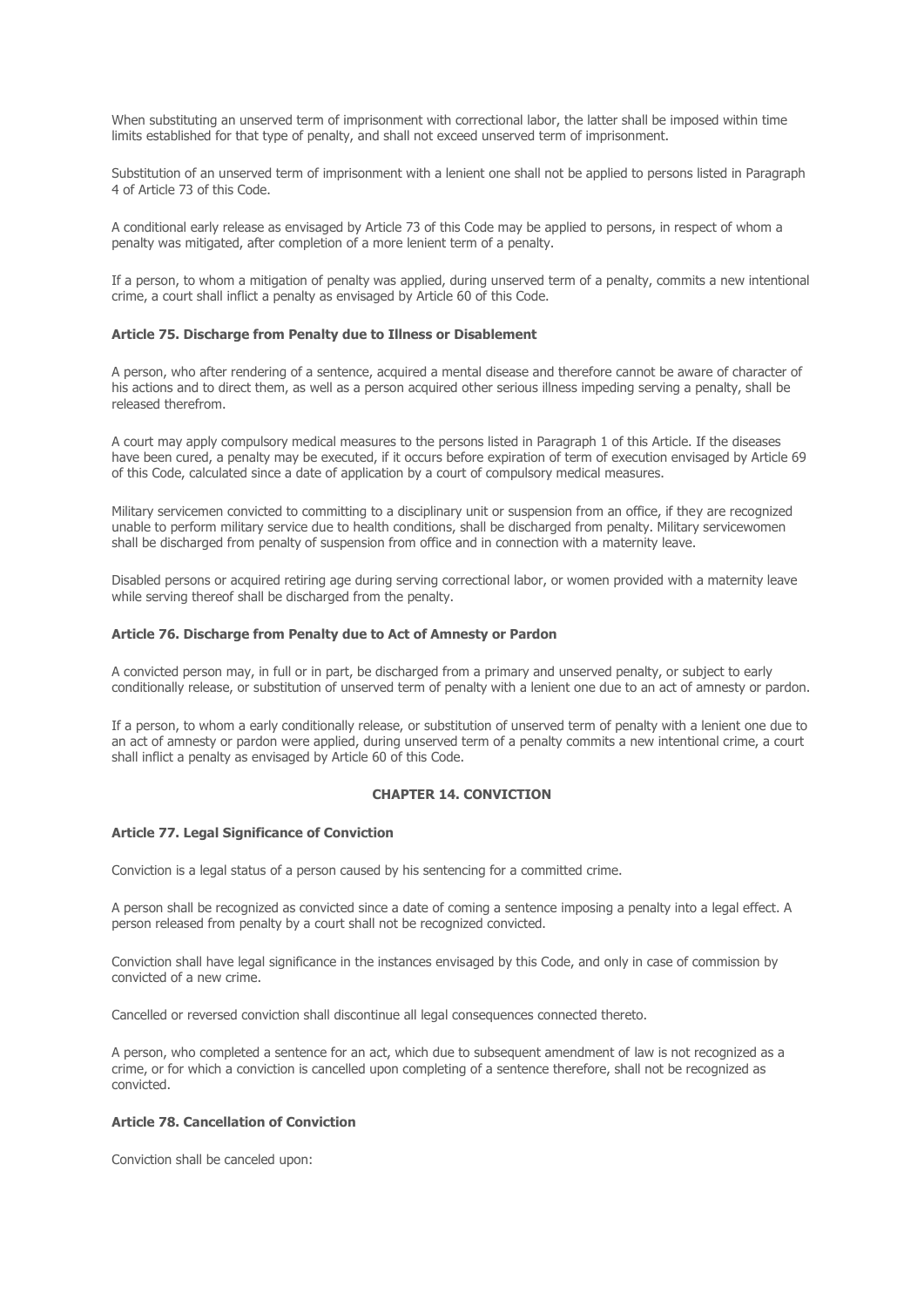- a. expiration of a period of probation in respect of a conditionally convicted;
- b. completion of a penalty of suspension from office or committing to a disciplinary unit;
- c. expiration of a year since payment of a fine, as well as after completion of penalty of deprivation of certain right and imposing correctional labor;
- d. expiration of two years after completion of penalty of arrest;
- e. expiration of four years after completion of penalty of imprisonment not exceeding five years;
- f. expiration of seven years after completion of penalty of imprisonment not exceeding ten years;
- g. expiration of ten years after completion of penalty of imprisonment for exceeding ten years, but not exceeding fifteen years.

## **Article 79. Reversal of Conviction**

If a person, after completion a penalty of imprisonment has not been imposed on with administrative or disciplinary penalties, then, by motion of a public organization, local self-government body, collective or the person himself, a court may reverse his conviction after expiration of at least a half of terms established by Article 78 of this Code.

Conviction of persons, who completed at least fifteen years of penalty of imprisonment, as well as of special dangerous recidivists, may be reversed, if during fifteen years after completion of the penalty they have not committed a new crime.

Conviction may be reversed on the grounds envisaged by Paragraph 2 of Article 13 of this Code.

Conviction may be reversed due to an act of amnesty or pardon.

## **Article 80. Calculation of Terms of Cancellation or Reversal of Conviction**

Terms of cancellation or reversal of conviction shall be calculated since a date of completion or execution of both primary and additional penalty.

In the instance, if, in an order established by law, a person is granted an early conditional release or a penalty is mitigated, a term of cancellation shall be calculated on the grounds of actually completed penalty.

If a penalty inflicted by a sentence on the grounds envisaged by Articles 44 and 46 of this Code, is substituted by a court with another penalty, a term of cancellation shall be calculated on the grounds of actually completed penalty.

If a person, who completed a penalty, commits a new crime before cancellation of conviction, a term of cancellation of conviction shall be saved. A term of cancellation of conviction of a first crime shall be re-calculated after actual completion of a penalty (primary and additional) for the previous crime. (As amended by the Law of 27.12.1996).

## **SECTION SIX. CRIMINAL LIABILITY OF JUVENILES**

## **CHAPTER 15**. **PENALTY AND ITS PURPOSE**

#### **Article 81. Correctional System**

The following primary penalties may be imposed on persons who committed crimes under eighteen years of age:

- a. fine;
- b. correctional labor;
- c. arrest;
- d. imprisonment.

Persons who committed crimes under eighteen years of age may not be imposed with an additional punishment.

## **Article 82. Fine**

Fine shall be imposed in amount from two to twenty minimal monthly wages. (As amended by the Law of 27.12.1996).

In the instance of evasion of fine imposed as a penalty, a court shall, within a three-month limit, to substitute an evaded fine with a correctional labor by the ratio: one month for an amount of the fine equal to two minimal month salary.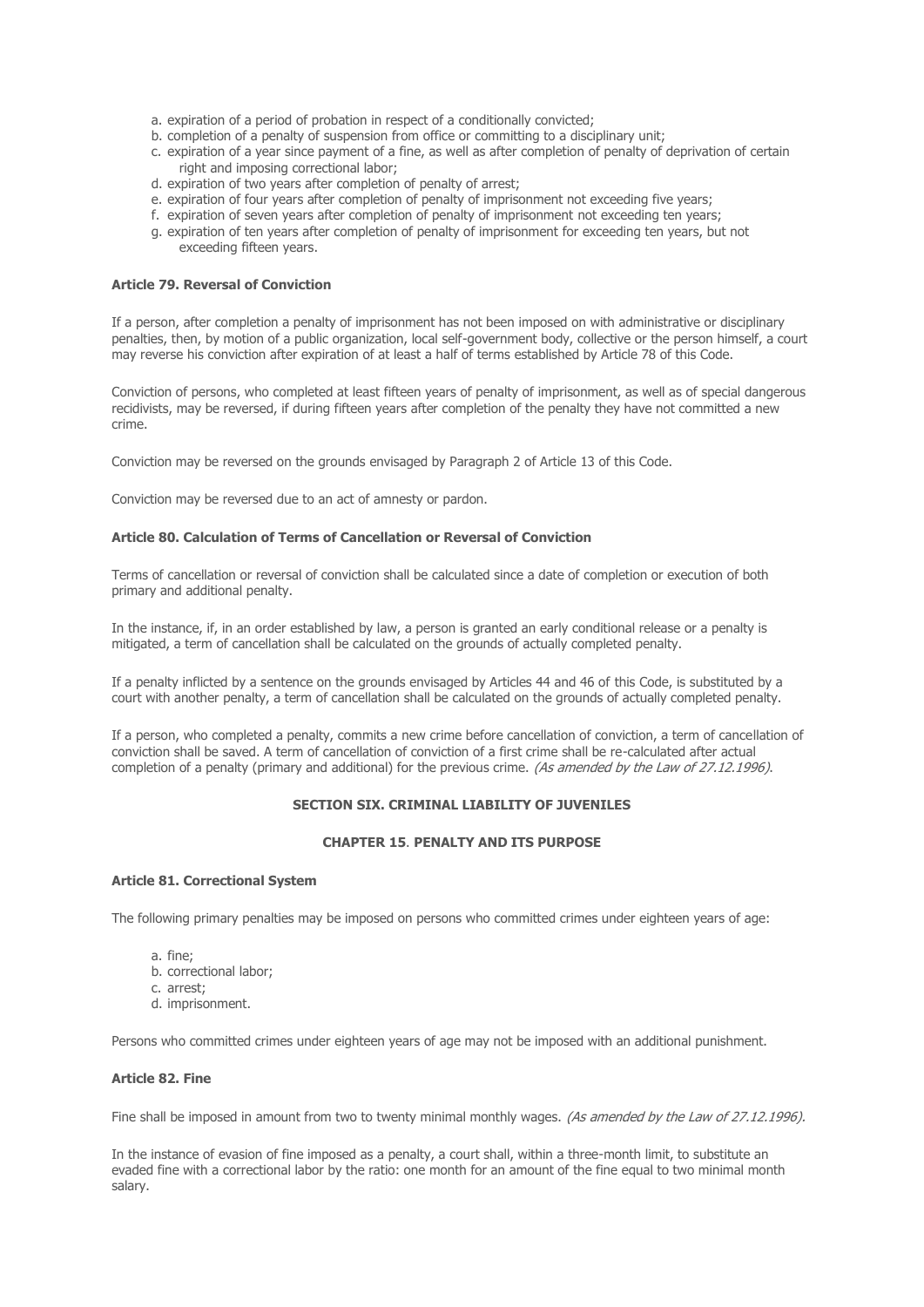## **Article 83. Correctional Labor**

Correctional labor shall be imposed only on employable juveniles at the place of employment, and, in the instance if a guilty person is not employed – at other for places determined by agencies in charge with in the place of residence, from one month to one year. (As amended by the Law of 27.12.1996).

In the instance of evasion of serving altogether a tenth of an imposed term of correctional labor, a court shall substitute an unserved term with arrest crediting one day of the arrest for three days of correctional labor, but not above three months of arrest.

## **Article 84. Arrest**

Arrest shall be imposed for the period from one to three months. (As amended by Law of 27.12.1996).

### **Article 85. Imprisonment**

Imprisonment for juveniles shall be imposed for a term from six months to ten years, except for the cases envisaged by Paragraphs 2, 3, and 4 Article 86 of this Code.

Imprisonment sentence for persons who committed crimes between thirteen and eighteen of age shall be served:

- a. for a less serious crime up to three years;
- b. for a serious crime  $-$  up to six years;
- c. for a especially serious crimes up to ten years.

Imprisonment sentence for persons who committed crimes between sixteen and eighteen of age shall be served:

- d. for a less serious crime up to four years;
- e. for a serious crime up to seven years;
- f. for a especially serious crimes up to ten years.

Juvenile crime of a minor social danger shall not be punished with imprisonment. (Paragraphs 5 and  $6 -$  as amended by the Laws of 27.12.1996 and 29.08.2001).

Persons being under eighteen of age at the moment of rendering a sentence, a penalty of imprisonment shall be served at correctional colonies of a general or high security.

Imprisonment for male juveniles shall be served:

- a. to first convicted to imprisonment in colonies of general security;
- b. to previously convicted to imprisonment in colonies of high security.

Imprisonment for female juveniles shall be served in colonies of general security.

## **Article 86. Inflicting of Penalty**

When inflicting a penalty to a juvenile, a court being guided by general principles of inflicting penalty, shall take into account a level of a juvenile's development, conditions of his life and fostering, a reasons of commission of a crime, as well as other circumstances influencing on his personality.

On persons who committed crimes between thirteen and sixteen of age, a imprisonment shall be imposed, by joinder of crimes, for up to ten years, and, in the instance if one of them is a especially serious – up to twelve years.

On persons who committed crimes between sixteen and eighteen of age, an imprisonment shall be imposed, by joinder of crimes, for up to twelve years, and, in the instance if one of them is a especially serious – up to fifteen years.

On persons who committed crimes between thirteen and eighteen of age, an imprisonment imposed by joinder of crimes may not exceed fifteen years.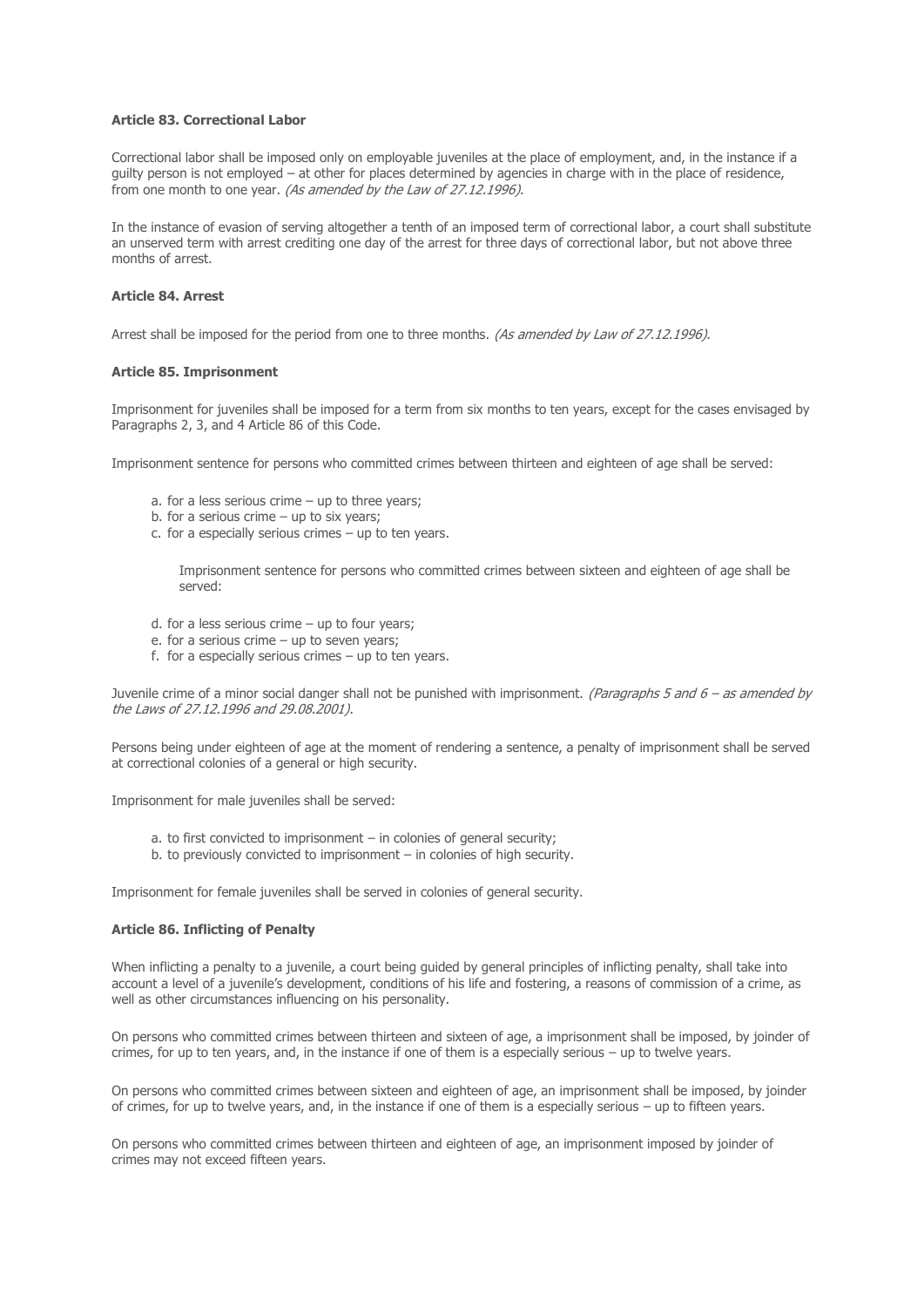When inflicting on a juvenile a penalty of imprisonment or correctional labor, a court, if there exist appropriate grounds and reasons envisaged by Article 72 of this Code, may impose a conditional conviction.

## **CHAPTER 16. DISCHARGE FROM CRIMINAL LIABILITY OR PENALTY**

## **Article 87. Discharge from Liability or Penalty with Imposing Compulsory Measures**

A first-criminal juvenile, who committed a crime of a minor social danger, may be discharged from liability, and the case file materials shall be transferred to a commission on juveniles' affairs, if, with taking into account of a nature of an act committed, a personality of a guilty person, and other circumstances of the case, his correction is possible without imposing of penalty.

In respect of a first-criminal juvenile, who committed a less serious crime, for which a penalty of imprisonment up to three year is envisaged, or a repeated crime of a minor social danger, if there exist no grounds established in Paragraph 1 of this Article, a court shall be obliged to consider an issue of discharging him from penalty and of imposing of a compulsory measures.

If a juvenile is underdeveloped, and therefore is not able to be properly aware of a meaning of an act committed, a court shall be obliged to consider advisability of substituting of penalty with a compulsory measures.

### **Article 88. Compulsory Measures**

Compulsory measures imposed on juveniles shall be:

- a. offering an apology in the form determined by a court;
- b. compensation or reparation of a damage by payment or by labor. This measure may be imposed, if damage does not exceed ten minimal monthly wages. In other instances, a damage shall be compensated by way of civil procedure;
- c. committing to an educational colony.

Terms and conditions of a juvenile's committing to an educational colony shall be envisaged by an appropriate law of the Republic of Uzbekistan.

## **Article 89. Conditional Early Release from Serving Penalty**

Conditional early release may be applied to a person convicted for imprisonment or correctional labor for a crime committed under eighteen of age.

Conditional early release from serving penalty may be applied to convicted in the instance if he meets requirements of established order of penalties envisaged by Paragraph 1 of this Article and bona fide labor and study.

Conditional early release may be applied after actual completion of:

- a. at least a quarter of a term of penalty inflicted by a court for a crime of a minor social danger of a less serious crime;
- b. at least a third of a term of penalty inflicted by a court for a serious crime;
- c. at least a half of a term of penalty inflicted by a court for a especially serious crime, if a person was previously convicted for an intentional crime. (As amended by the Law of 29.08.2001).

If a person, to whom a conditional early release was applied, during unserved term of a penalty, commits a new intentional crime, a court shall inflict a penalty as envisaged by Article 60 and 86 of this Code.

#### **Article 90. Mitigation of Penalty**

Person convicted to imprisonment or correctional labor for a crime committed before eighteen of age, an unserved term of a penalty may be substituted with a more lenient one.

Mitigation of penalty may be applied to convicted in the instance if he meets requirements of established order of penalties envisaged by Paragraph 1 of this Article and bona fide labor or study,

Mitigation of penalty may be applied after actual completion by convicted of: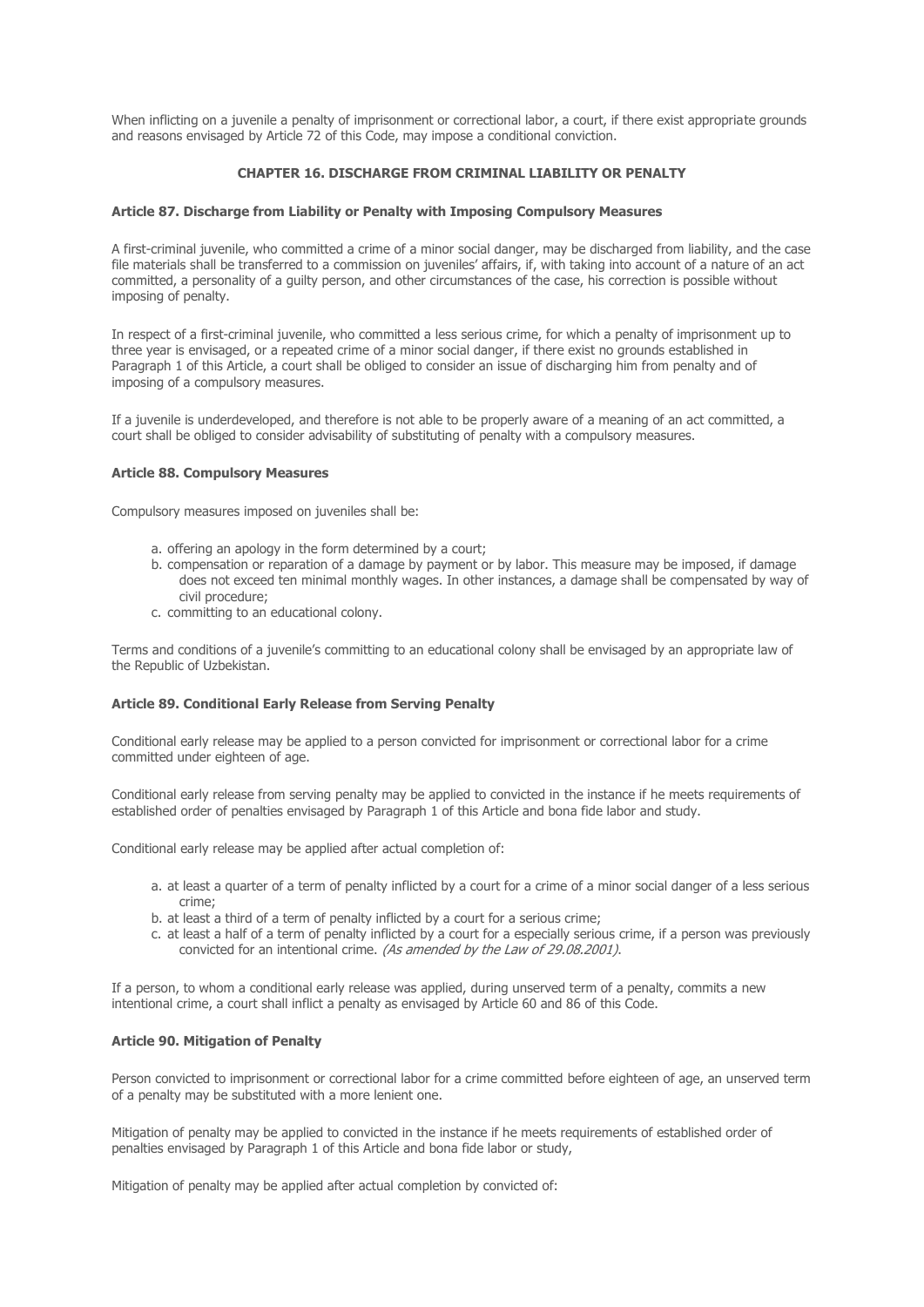- a. at least a fifth of a penalty inflicted by a court for a crime of a minor social danger or less serious;
- b. at least a quarter of a penalty inflicted by a court for a serious crime as well as an intentional crime, if a person has been previously convicted to imprisonment for an intentional crime;
- c. at least a third of a penalty inflicted by a court for a especially serious crime as well as for an intentional crime, if a person was previously convicted to imprisonment for an intentional crime. (As amended by the Law of 29.08.2001).

When substituting an unserved term of imprisonment with correctional labor, the latter shall be imposed within time limits established for that type of penalty, and shall not exceed unserved term of imprisonment.

A conditional early release may be applied to persons, in respect of whom a penalty was mitigated as envisaged by Article 89 of this Code, after completion of an appropriate more lenient term of a penalty.

If a person, whose penalty was mitigated, during unserved term of a penalty, commits a new intentional crime, a court shall inflict a penalty as envisaged by Article 60 and 89 of this Code.

## **SECTION SEVEN. COMPULSORY MEDICAL MEASURES**

# **CHAPTER 17. GROUNDS FOR AND APPLICATION OF COMPULSORY MEDICAL MEASURES**

## **Article 91. Purposes of Compulsory Measures**

Compulsory medical measures may be applied to mentally diseased persons, who committed socially dangerous acts, with a purpose of medical treatment and prevention of committing of new socially dangerous acts by those persons.

Compulsory medical measures may be applied by a court to persons suffering from alcohol, drugs, and toxic substances addiction, for treatment thereof and achieving the goals of penalty.

### **Article 92. General Grounds for Application of Compulsory Medical Measures**

In the instance, if a person who committed a socially dangerous act in condition of insanity or has acquired a mental disease before rendering a sentence or during serving thereof, and therefor is unable to recognize a significance of his actions and direct them, and, by his mental state and nature of the act committed is dangerous for a society, a court may apply compulsory medical measures.

## **Article 93. Types of Compulsory Medical Measures**

Compulsory medical measures shall be:

- a. compulsory out-patient supervision and psychiatric treatment;
- b. compulsory in-patient treatment in a psychiatric institution of a general type;
- c. compulsory in-patient treatment in a psychiatric institution of a general type with placing to an after-care ward;
- d. compulsory treatment in a psychiatric institution with intensive supervision.

#### **Article 94. Application of Compulsory Medical Measures**

Compulsory out-patient supervision and psychiatric treatment may be applied to mentally diseased persons not manifesting exasperation of the disease, as well as to persons, who suffered from a temporary mental disorder, for prevention of recidivism and commission of new socially dangerous acts.

Compulsory in-patient treatment in a psychiatric institution of a general type may be applied to mentally diseased persons, whose social danger is connected with a state requiring treatment that may be applied on general procedure.

Compulsory in-patient treatment in a psychiatric institution of a general type with placing to an after-care ward may be applied to mentally diseased persons, whose social danger is connected with a state requiring predominantly after-care measures that may not be applied voluntarily.

Compulsory treatment in a psychiatric institution with an intensive supervision may be applied to mentally diseased persons of a particular social danger, whose behavior impedes application of necessary medical and after-care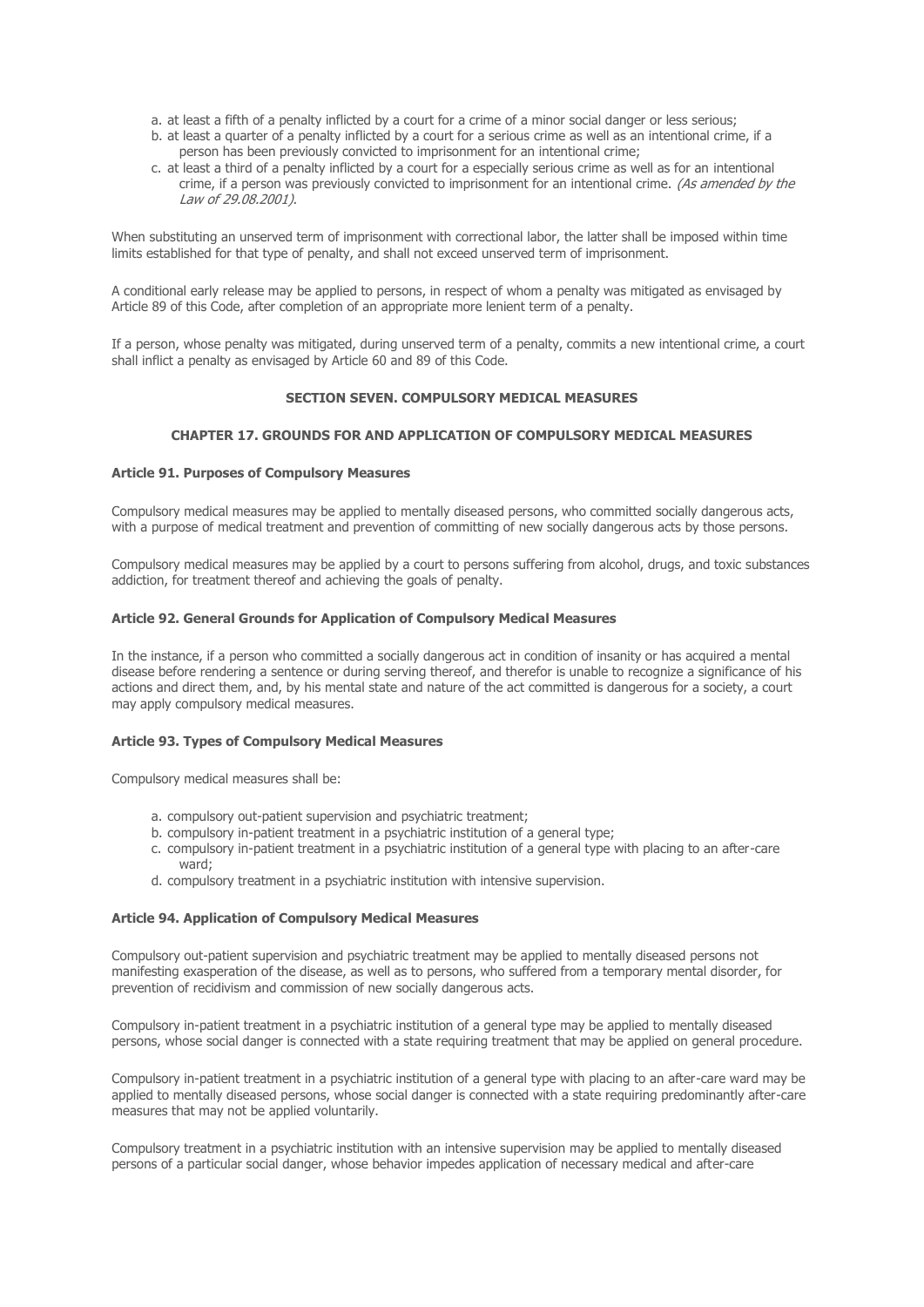measures in a psychiatric institution of a general type. In psychiatric institution or ward with an intensive supervision, a mentally diseased persons shall be strictly isolated and guarded.

### **Article 95. Extension, Altering, and Discontinuation of Application of Compulsory Medical Measure**

Extension, altering, and discontinuation of application of compulsory medical measure shall be decided by a court on the grounds of an opinion of a commission of forensic psychiatrists.

In the instances, when a mentally diseased person does not need application of compulsory medical measures, or discontinuation thereof, the court may commit a person to health care agencies for consideration of a matter of treatment on general grounds or commit him to social welfare agencies.

### **Article 96. Application of Compulsory Medical Measures to Persons Suffering Alcohol, Drugs, and Toxic Substances Addiction**

In the instance, if a crime was committed by persons suffering alcohol, drugs, and toxic substances addiction, a court, on the grounds of a medical opinion, may apply compulsory medical measures, in addition to a penalty.

The persons listed in Paragraph 1 of this Article, convicted to a non-custodial penalty, shall be subject to compulsory medical treatment in medical institutions.

The persons listed in Paragraph 1 of this Article, convicted to imprisonment or arrest, shall be subject to medical treatment at the places of serving sentences, and after release, if required, in medical institutions on general grounds.

## **SPECIAL PART**

## **SECTION ONE. PERSONAL CRIME**

## **CHAPTER 1. CRIMES AGAINST LIFE**

## **Article 97. Intentional Killing**

Intentional killing shall be punished by imprisonment from ten and fifteen years.

Aggravated intentional killing, that is:

- a. of at least two persons;
- b. of a woman known to be pregnant;
- c. of a person known to be helpless;
- d. of a person or his close relatives in connection with his performing a professional or civil duty;
- e. by a way endangering other people's lives;
- f. during a riot;
- g. with abnormal brutality;
- h. with rape or forced sexual intercourse in an unnatural form;
- i. from mercenary motives;
- j. due to ethnic or religious hatred;
- k. due to hooliganism;
- l. due to religious prejudices;
- m.with a purpose of obtaining a transplant or using parts of a corpse;
- n. with a purpose to conceal a crime or to facilitate commission thereof;
- o. committed by a group of individuals, or by a member of an organized criminal group in its interests;
- p. committed repeatedly or by a dangerous recidivist;
- q. committed by a special dangerous recidivist

shall be punished with imprisonment from fifteen up to twenty years or by capital penalty.

## **Article 98. Intentional Killing in Heat of Passion**

Intentional killing in a heat of passion caused by lawless violence or great insult by a victim, as well as by a lawless action by a victim –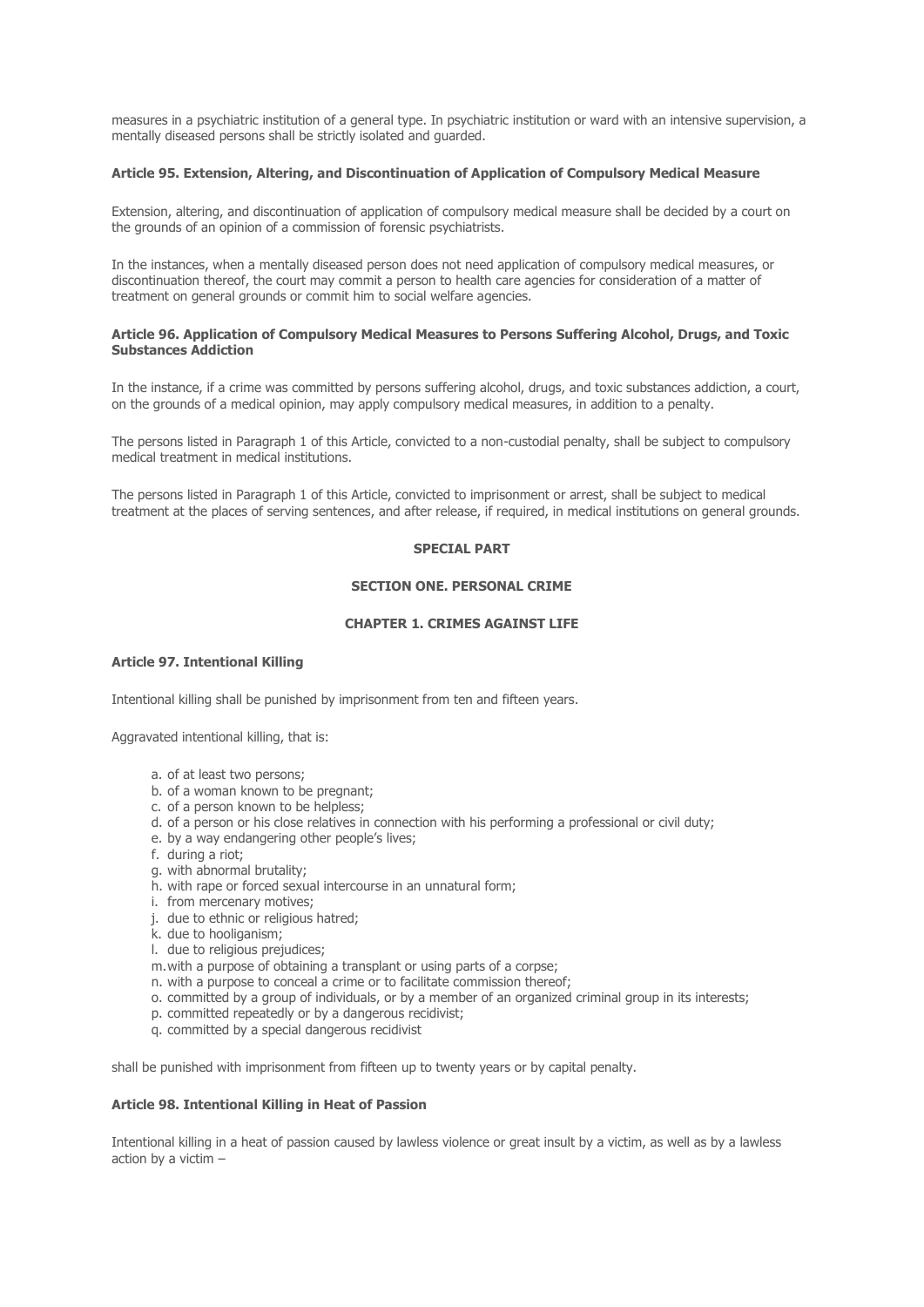shall be punished with imprisonment up to five years.

## **Article 99. Intentional Killing of Newly-Born Child Committed by Mother**

Intentional killing of newly-born child committed by mother during childbirth or immediately thereafter –

shall be punished with imprisonment up to three years.

### **Article 100. Intentional Killing in Excess of Self-Defense**

Intentional killing in excess of self-defense –

shall be punished with correctional labor up to three years or imprisonment up to three years.

## **Article 101. Intentional Killing by Abuse When Apprehending Person Committed Socially Dangerous Act**

Intentional killing by abuse when apprehending a person committed a socially dangerous act –

shall be punished with correctional labor up to three years or imprisonment up to three years.

### **Article 102. Reckless Killing**

Reckless killing –

shall be punished with correctional labor up to two years or imprisonment up to three years.

Reckless killing of at least two persons –

shall be punished with correctional labor from two to three years or imprisonment from three to five years.

## **Article 103. Bringing to Suicide**

Bringing to suicide or attempt thereat by cruel treatment or persistent degrading of honor and dignity of a person, who was not in financial or other dependence on a guilty person–

shall be punished with correctional labor up to three years or imprisonment up to five years.

The same acts committed in respect of a person, who was in financial or other dependence on a guilty person –

shall be punished with correctional labor up to three years or imprisonment up to five years.

#### **CHAPTER 2. CRIMES AGAINST HEALTH**

#### **Article 104. Intentional Infliction of Serious Bodily Injury**

Infliction of intentional serious bodily injury endangering life at the moment of inflicting thereof or causing a loss of eyesight, of hearing, aphasia, or a member of a body, or disability of a member of a body, mental or any other illness, aggravated by stable disability over thirty three per cent, or interruption of pregnancy, or disfigurement of a body –

shall be punished with imprisonment from three to five years.

Intentional serious bodily injury inflicted:

- a. to a woman known to be pregnant;
- b. to a person or his close relatives in connection with his performing a professional or civil duty;
- c. with abnormal brutality;
- d. during a riot;
- e. from mercenary motives;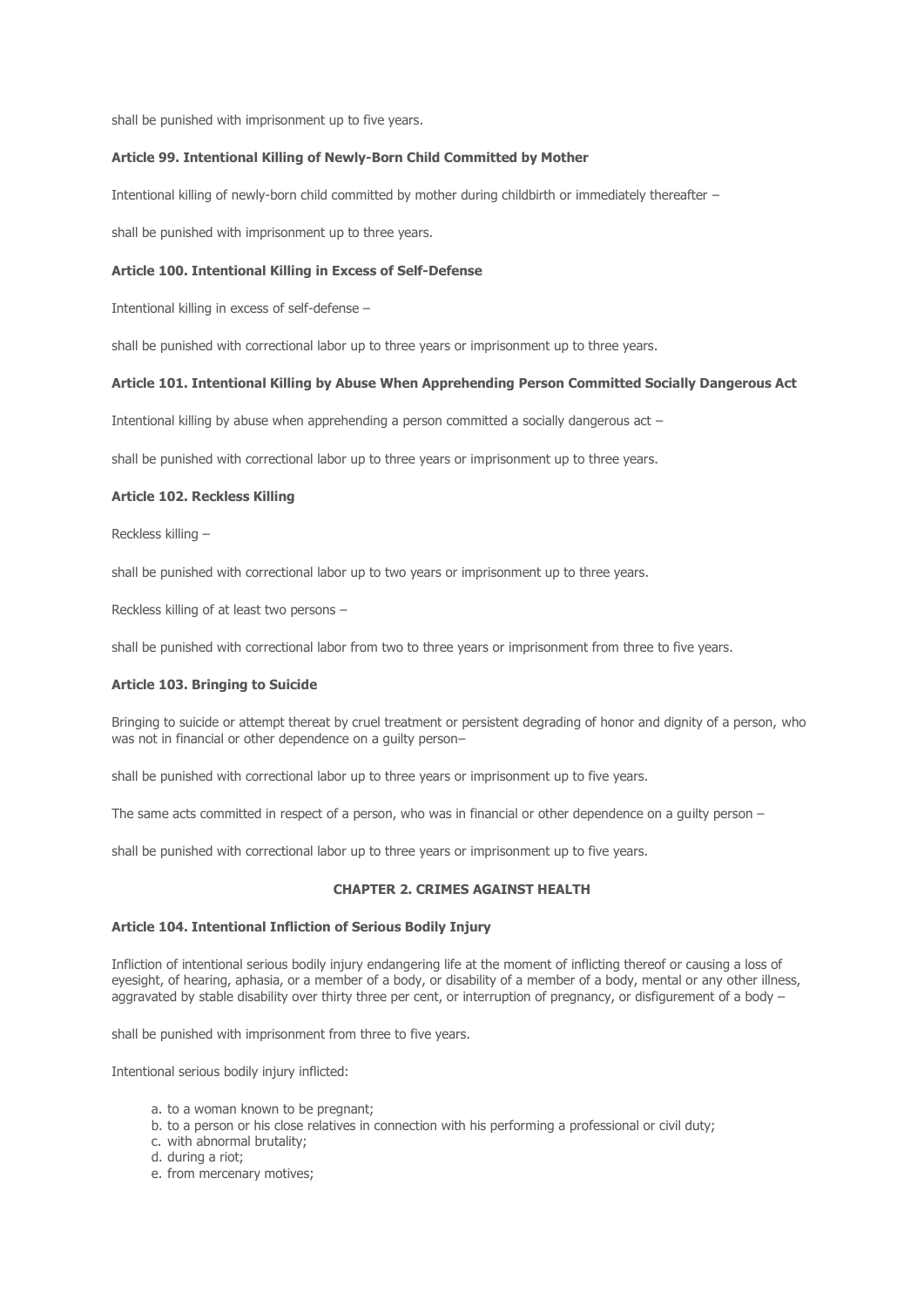- f. due to hooliganism;
- g. due to ethnic or religious hatred;
- h. due to religious prejudices;
- i. with a purpose of obtaining a transplant
- j. by a group of individuals –

shall be punished with imprisonment from five to eight years.

Intentional serious bodily injury:

- a. inflicted to at least two persons;
- b. inflicted repeatedly, by a dangerous recidivist, or by a person who previously committed a intentional killing envisaged by Article 97;
- c. inflicted by a special dangerous recidivist;
- d. inflicted by a member of an organized criminal group in its interests;
- e. resulting in a death of a victim –

shall be punished with imprisonment from eight to ten years.

(As amended by the Law of 29.08.2001).

## **Article 105. Intentional Infliction of Medium Bodily Injury**

Intentional infliction of medium bodily injury not endangering life at the moment of inflicting thereof and not resulting in consequences envisaged by Article 104 of this Code, but resulting in a durable illness from twenty-one day to four months, or significantly stable disability from ten to thirty three per cent –

shall be punished with correctional labor up to three years or by imprisonment up to three years.

Intentional serious medium bodily injury inflicted:

- a. to at least two persons;
- b. to a woman known to be pregnant;
- c. to a person or his close relatives in connection with his performing a professional or civil duty;
- d. with abnormal brutality;
- e. during a riot;
- f. from mercenary motives;
- g. due to hooliganism;
- h. due to ethnic or religious hatred;
- i. due to religious prejudices;
- j. committed by a member of an organized criminal group in its interests;
- k. inflicted repeatedly, by a dangerous recidivist, or by a person previously inflicted an intentional serious bodily injury envisaged by Article 104, or committed a intentional killing envisaged by Article 97;
- l. inflicted by a special dangerous recidivist –

shall be punished with imprisonment from eight to ten years.

## **Article 106. Infliction of Serious or Medium Bodily Injury in Heat of Passion**

Inflicting serious or medium bodily injury in heat of passion caused by lawless violence or great insult by a victim, as well as by a lawless action by a victim that resulted in or could have resulted in a death or danger to health of a guilty person or a person close to him –

shall be punished with correctional labor up to two years or arrest up to six months, or imprisonment up to three years.

## **Article 107. Infliction of Serious or Medium Bodily Injury in Excess of Self-Defense**

Inflicting serious or medium bodily injury in excess of self-defense –

shall be punished with correctional labor up to two years or arrest up to six months.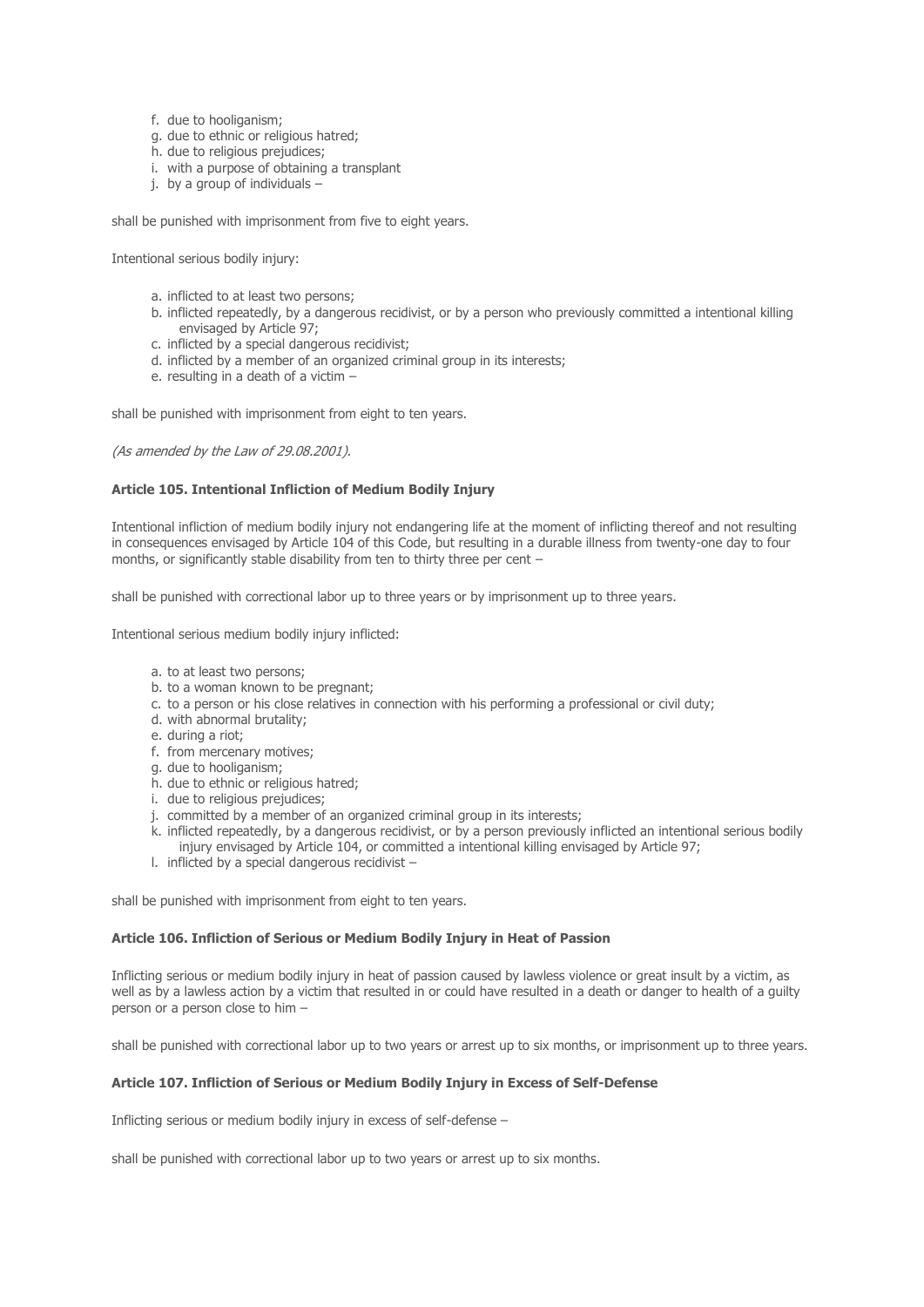## **Article 108. Intentional Infliction of Serious or Medium Bodily Injury by Abuse When Apprehending Person Committed Socially Dangerous Act**

Intentional inflicting serious or medium bodily injury by abuse when apprehending a person committed a socially dangerous act –

shall be punished with correctional labor up to two years or arrest up to six months.

## **Article 109. Infliction of Trivial Bodily Injury**

Infliction of trivial bodily injury that have not caused temporary illness or minor stable disability inflicted after imposing administrative penalty for the same action –

shall be punished with fine up to twenty five minimal monthly wages or correctional labor up to one years or arrest up to three months.

Infliction of trivial bodily injury that have resulted in temporary illness from six to twenty-one day or minor stable disability –

shall be punished with fine from twenty-five to fifty minimal monthly wages or correctional labor to two years or arrest to four months.

## **Article 110. Tormenting**

Systematic battery or other actions of tormenting, if they have not caused the consequences envisaged in Articles 104, 105 of this Code –

shall be punished with correctional labor up to two years or arrest up to six months, or imprisonment up to three years..

The same actions committed in respect of:

- a. a juvenile;
- b. a woman known to be pregnant;
- c. a person known to be helpless –

shall be punished with correctional labor from two to three years or imprisonment up to five years.

## **Article 111. Reckless Inflicting Medium or Serious Bodily Injury**

Reckless inflicting a medium bodily injury –

shall be punished with fine up to twenty five minimal monthly wages or correctional labor up to two years.

Reckless inflicting a serious bodily injury –

shall be punished with fine from twenty-five to fifty minimal monthly wages or correctional labor up to two years, or arrest up to three months.

Reckless inflicting a medium or serious bodily injury to at least two persons –

shall be punished with fine from fifty to seventy-five minimal monthly wages or arrest from four to six months.

(As amended by the Law of 29.08.2001).

## **CHAPTER 3. CRIMES ENDANGERING LIFE OR HEALTH**

## **Article 112. Threat of Killing or of Violence**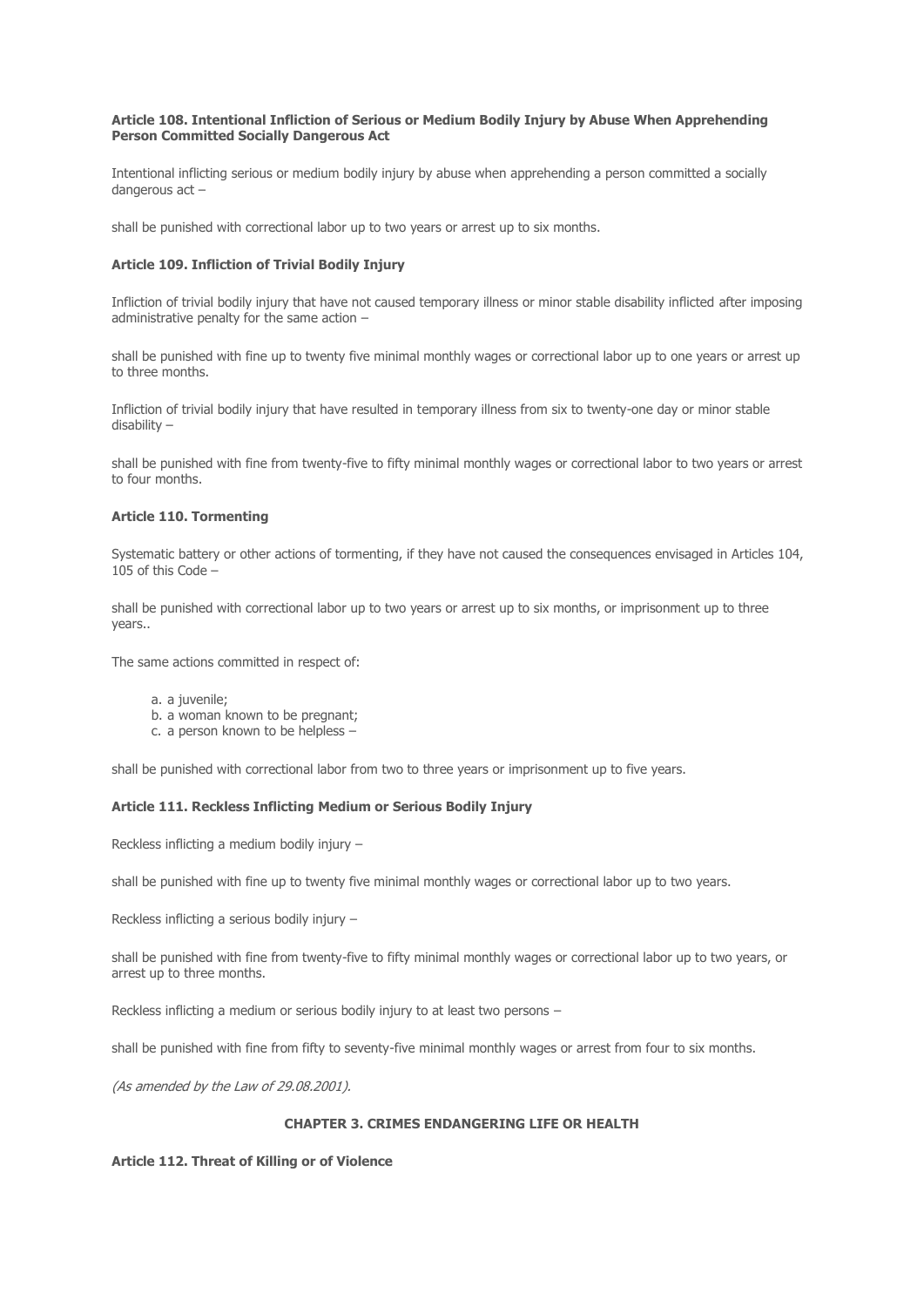Threat of killing or of violence, if there exist reasonable grounds to believe in commission thereof –

shall be punished with fine up to twenty five minimal monthly wages or correctional labor up to one year, or with arrest up to six months.

The same action committed by:

- a. a special dangerous recidivist;
- b. a member of an organized criminal group in its interests –

shall be punished with fine up to twenty-five minimal monthly wages or correctional labor from one to two years, or imprisonment up to one year.

The same action committed in respect to a person or his close relatives in connection with his performing a professional or civil duty –

shall be punished with correctional labor from one to three years, or with imprisonment from one to three years.

### **Article 113. Transmitting Venereal Disease or AIDS**

Intentional endangering another person's health by possibility of transmitting a venereal disease –

shall be punished with fine up to twenty five minimal monthly wages or correctional labor up to one year.

Infecting somebody with a venereal disease by a person who was aware of his being diseased –

shall be punished with arrest up to six months or imprisonment up to three years.

Actions envisaged by Paragraphs 1 and 2 of this Article committed in respect of:

- a. at least two persons;
- b. a juvenile –

shall be punished with imprisonment from two to five years.

Intentional endangering another person by possibility of transmitting AIDS or transmission thereof –

shall be punished with imprisonment from five to eight years.

(As amended by the Law of 29.08.2001).

## **Article 114. Criminal Abortion**

Termination of pregnancy (abortion) by an obstetrician or gynecologist outside medical institution or in the instance of contraindications thereto –

shall be punished with fine up to twenty-five minimal monthly wages or correctional labor from one to two years, or with deprivation of certain right up to three years, or with correctional labor up to one year.

Abortion made by a person not having a license thereto –

shall be punished with fine from twenty-five to fifty minimal monthly wages or correctional labor from one to two years, or arrest up to three months.

Actions envisaged by Paragraphs 1 and 2 of this Article that caused, by negligence:

a. death of a victim;

b. other grave consequences –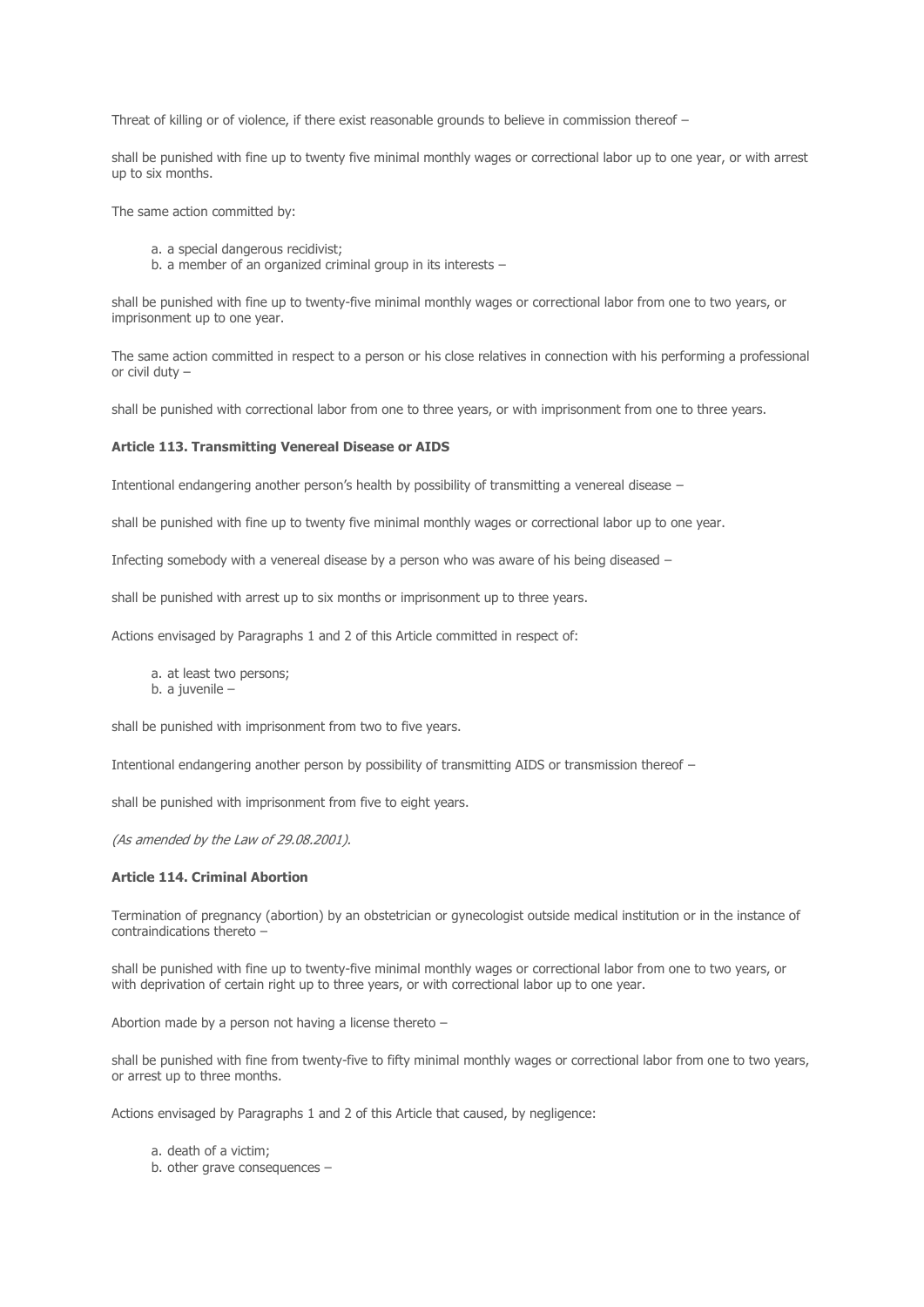shall be punished with correctional labor from two to three years or imprisonment up to five years.

### **Article 115. Compulsory Abortion**

Compulsion of a woman to termination of pregnancy, if an abortion has been made –

shall be punished with fine up to fifty minimal monthly wages or correctional labor up to two years, or arrest up to six months.

#### **Article 116. Negligent Performance of Duty**

Non-performance or negligent performance of duty due to neglect thereof that has caused medium or serious bodily  $ini$ urv –

shall be punished with deprivation of certain right up to three years, or with correctional labor up to two years.

Non-rendering medical aid to an afflicted person without reasonable grounds by a person obliged thereto by law or special rules, resulted in medium or serious bodily injury –

shall be punished with deprivation of certain right from three to five years, or with correctional labor up to three years, or arrest up to three months.

Acts envisaged by Paragraphs 1 and 2 of this Article that resulted in negligent death of a victim –

shall be punished with arrest from three to six months or imprisonment to five years.

Actions envisaged by Paragraphs 1 and 2 of this Article that resulted in, by negligence:

- a. death of persons;
- b. other grave consequences –

shall be punished with imprisonment from five to eight years.

### **Article 117. Neglect of Helpless**

Neglect of helpless in a state when his life and health are endangered and he cannot protect himself, if a guilty person was obliged and was able to render him assistance or himself exposed a victim to danger that resulted in medium or serious bodily injury –

shall be punished with correctional labor up to two years.

The same actions that resulted in a death of a victim –

Shall be punished by arrest up to six months or imprisonment up to three years:

The same actions that resulted in:

- a. death of persons;
- b. other grave consequences –

shall be punished with imprisonment from three to five years.

(As amended by the Law of 29.08.2001).

# **CHAPTER 4. SEXUAL CRIMES**

**Article 118. Rape**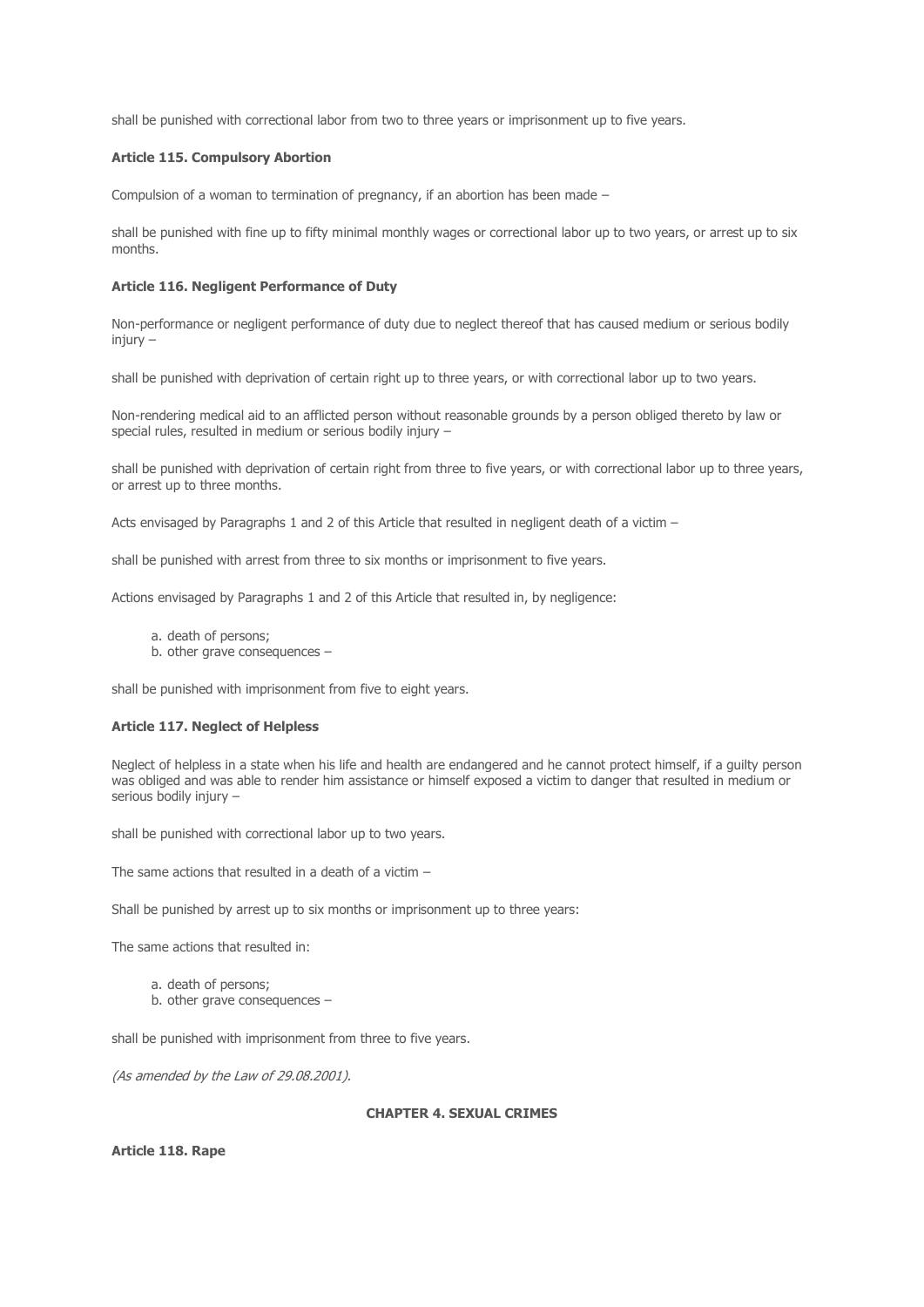Rape, that is, a sexual intercourse committed by force, threats, or abuse of helpless -

shall be punished with imprisonment from three to seven years.

Rape:

- a. of at least two persons;
- b. committed repeatedly, by a dangerous recidivist or a person previously committed a crime envisaged by Article 119 of this Code;
- c. committed by a group of individuals;
- d. committed with a threat to kill –

shall be punished with imprisonment from seven to ten years.

Rape:

- a. of a person known to be under eighteen years of age;
- b. of a close relative;
- c. committed by a member of a mass disorder;
- d. committed by a special dangerous recidivist;
- e. that resulted in a grave consequences –

shall be punished with imprisonment from ten to fifteen years.

Rape of a person known to be under fourteen years of age –

shall be punished with imprisonment from fifteen to twenty years.

(As amended by the Law of 29.08.2001).

## **Article 119. Forceful Sexual Intercourse in Unnatural Form**

Sexual intercourse in unnatural form committed by force, threats, or abuse of helpless –

shall be punished with imprisonment from three to seven years.

The same actions:

- a. in respect of at least two persons;
- b. committed repeatedly, by a dangerous recidivist or a person who previously committed a crime envisaged by Article 118 of this Code;
- c. committed by a group of individuals;
- d. committed with a threat to kill –

shall be punished with imprisonment from seven to ten years.

Actions envisaged by Paragraphs 1 and 2 of this Article:

- a. committed in respect of a person known to be under eighteen years of age;
- b. committed in respect of a close relative;
- c. committed by a member of a mass disorder;
- d. committed by a special dangerous recidivist;
- e. that resulted in a grave consequences –

shall be punished with imprisonment from ten to fifteen years.

Rape of a person known to be under fourteen years of age –

shall be punished with imprisonment from fifteen to twenty years.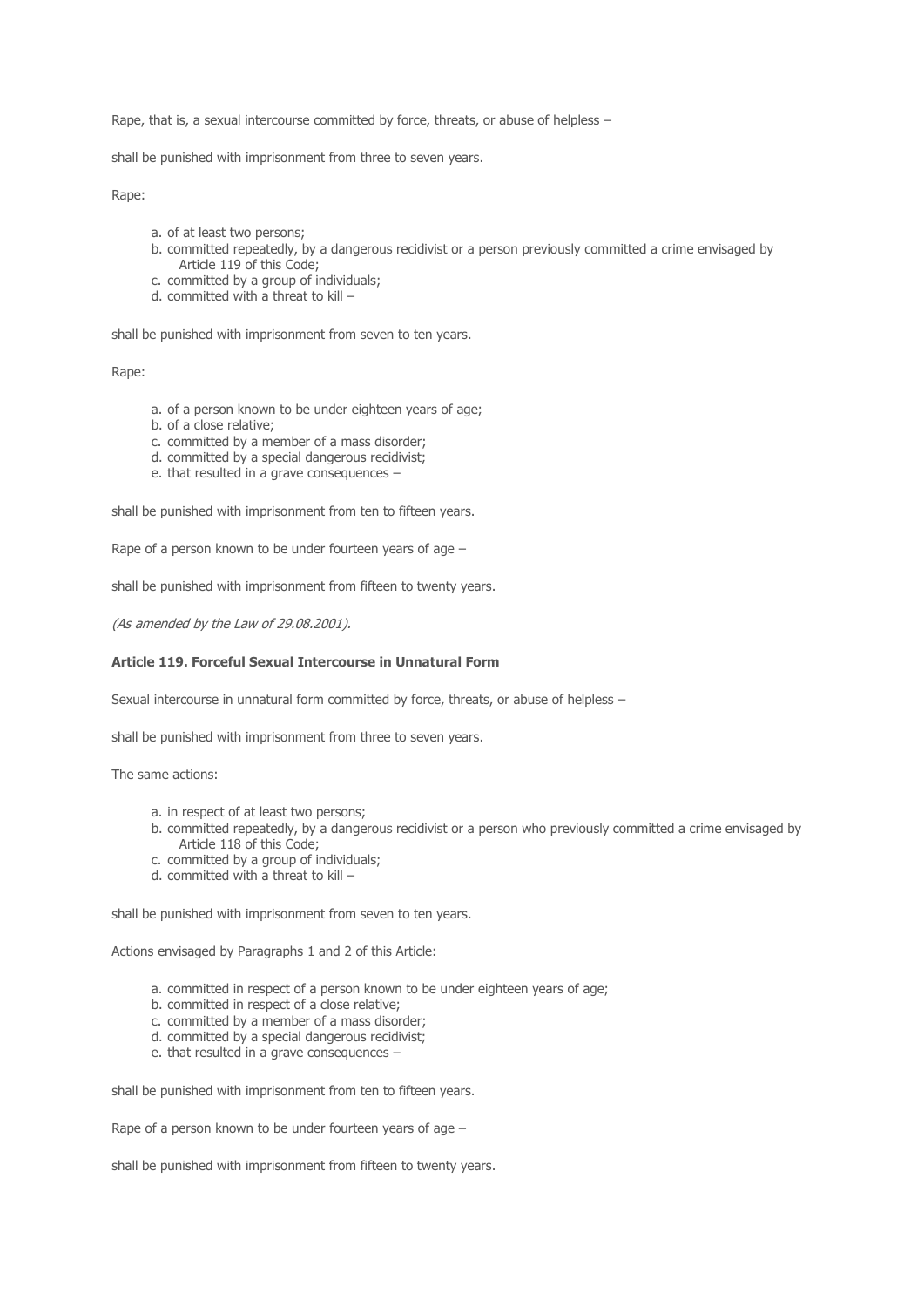(As amended by the Law of 29.08.2001).

## **Article 120. Besoqolbozlik \* (Homosexual Intercourse)**

Besoqolbozlik, that is, voluntary sexual intercourse of two male individuals -

shall be punished with imprisonment up to three years.

### **Article 121. Coercion of Woman to Sexual Intercourse**

Coercion of a woman to a sexual intercourse in a natural or unnatural form by a person, on which the woman was in financial, service, or other dependence –

shall be punished with by correctional labor up to two years or arrest up to six months.

The same actions accompanied with sexual intercourse in a natural or unnatural form –

shall be punished with correctional labor from two to three years or imprisonment from three to five years.

## **CHAPTER 5. CRIME AGAINST FAMILY, THE YOUTH, AND MORALITY**

### **Article 122. Failure to Take Care of Persons Aged under Eighteen Years or Disabled**

Failure to take care, that is, nonpayment during at least for months leviable money allowance by court for a destitute persons aged under eighteen years or disabled –

shall be punished with fine up to fifty minimal monthly wages or correctional labor up to three years, or arrest up to six months.

#### **Article 123. Failure to Take Care of Parents**

Failure to take care, that is, nonpayment by an adult persons more than three months of leviable money allowance by court for a destitute parents or surrogate parents –

shall be punished with fine up to fifty minimal monthly wages or correctional labor up to three years, or arrest up to six months.

### **Article 124. Replacement of Child**

Intentional replacement of a child committed from mercenary or other foul motives –

shall be punished with fine from twenty-five to fifty minimal monthly wages or imprisonment from three to five years.

(As amended by the Law of 29.08.2001).

#### **Article 125. Divulging Secret of Adoption**

Divulging a secret of adoption of orphans or children deprived of guardianship committed against will of adopters or social guardianship agency –

shall be punished with fine from fifty to one hundred minimal monthly wages or correctional labor up to two years.

The same act:

- a. committed by a person obliged to keep it under seal of secrecy due to his duties or position;
- b. committed from mercenary or other foul motives;
- c. that resulted in grave consequences –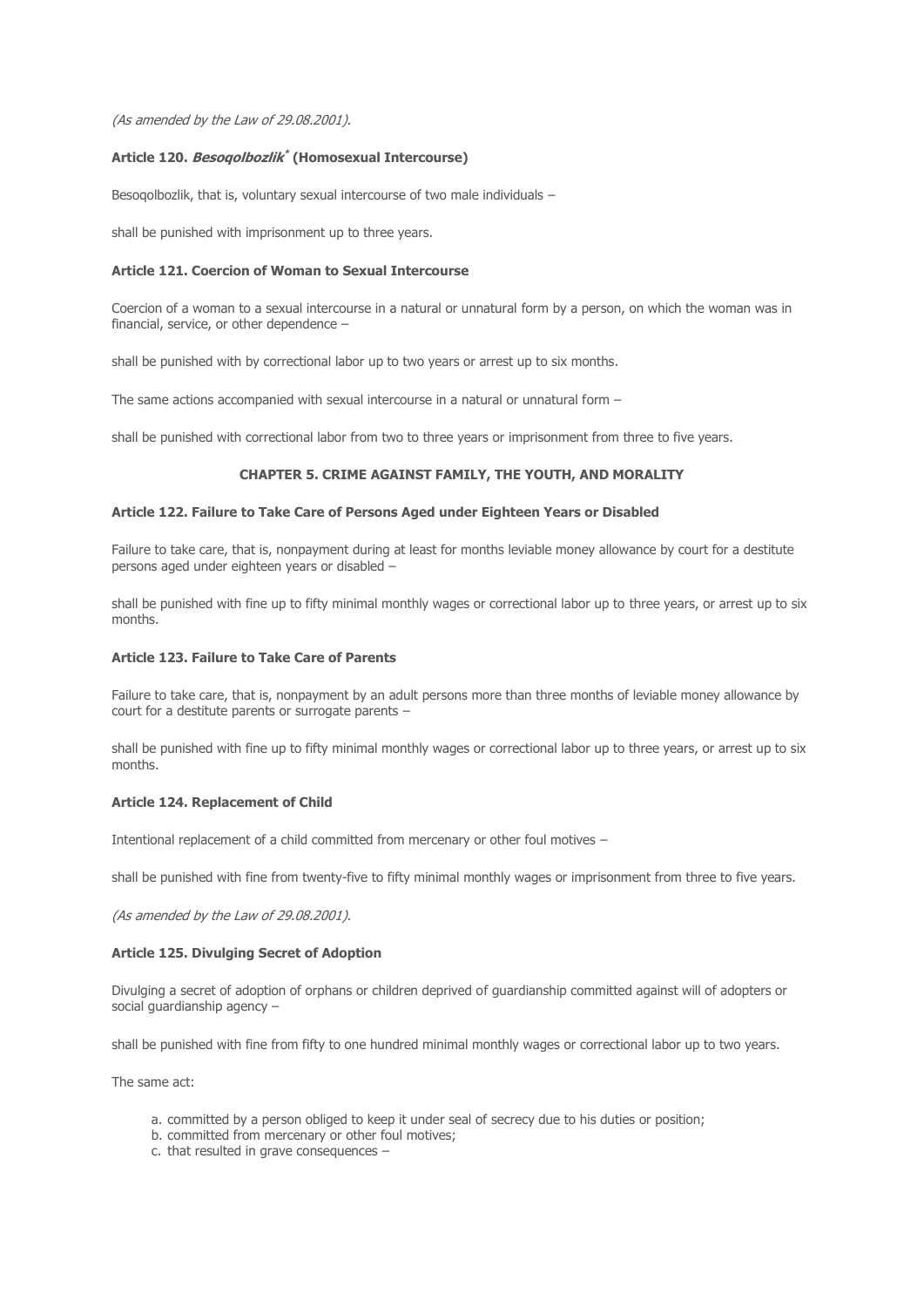shall be punished with fine from one hundred to two hundreds minimal monthly wages or correctional labor up to three years.

(As amended by the Law of 29.08.2001).

### **Article 126. Polygyny**

Polygyny, that is, cohabitation with at least two women within one household –

shall be punished with fine from one hundred to two hundreds minimal monthly wages or correctional labor up to three years, or imprisonment up to three years.

#### **Article 127. Inducing of Juvenile in Antisocial Conduct**

Inducing a juvenile in begging alms, drinking, usage of substances, which, being neither narcotic nor psychotropic, affect, however, will and mentality of the juvenile, committed after a previous administrative penalty for the same actions –

shall be punished with correctional labor up to two years or arrest up to two months, or imprisonment up to three years.

Inducing a juvenile in usage of narcotic or psychotropic substances –

shall be punished with arrest up to six months or imprisonment from three to five years.

Inducing juveniles into illegal trafficking of narcotic or psychotropic substances, as well as the actions envisaged by of Paragraph 2 of this Article, committed:

- a. by a person, who previously committed a crime that constitutes illegal turnover of narcotic of psychotropic substances;
- b. in respect of at least two juveniles;
- c. in educational establishments or other places that are used by schoolchildren or students for educational, sports or public events –

shall be punished with imprisonment from five to ten years.

#### **Article 128. Sexual Intercourse with Person under Sixteen Years of Age**

Sexual intercourse in both natural and unnatural form with a person known to be under sixteen years of age –

shall be punished with correctional labor up to two years or arrest up to six months, or imprisonment from three to five years.

The same act committed:

- a. repeatedly or by a dangerous recidivist;
- b. by a person, who previously committed crimes envisaged by Article 118 or 119 of this Code –

shall be punished by imprisonment from three to five years.

### **Article 129. Vicious Acts in Respect of Person Aged under Sixteen Years**

Commission of unforced vicious acts in respect of a person known to be under sixteen years of age –

shall be punished with correctional labor up to two years or arrest up to six months.

The same actions committed by force or threat –

shall be punished with correctional labor from two to three years or imprisonment up to five years.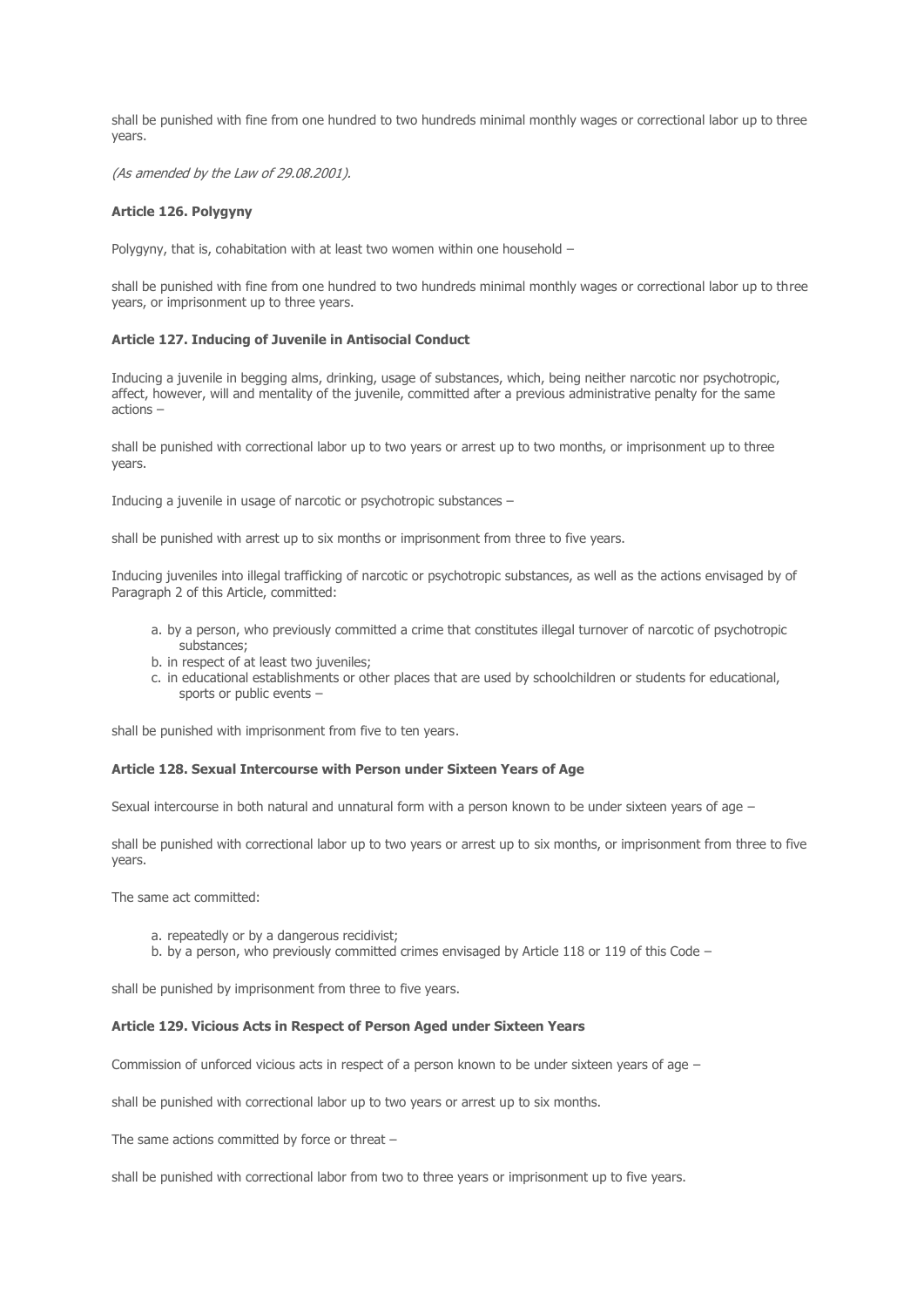### **Article 130. Production and Dissemination of Obscene Objects**

Production with a purpose of demonstration and dissemination of, as well as demonstration and dissemination of obscene objects to persons under twenty-one of age committed after imposing of administrative penalty for the same actions –

shall be punished with fine from one hundred to two hundreds minimal monthly wages or correctional labor up to three years.

(As amended by the Law of 29.08.2001).

### **Article 131. Keeping Disorderly Houses and Procuration**

Establishing and keeping disorderly houses, as well as procuration committed from mercenary or other foul motives –

shall be punished with fine from one hundred to two hundreds minimal monthly wages or correctional labor up to three years.

The same actions committed:

- a. with involvement of a juvenile;
- b. repeatedly by a recidivist or a person, who previously committed crimes envisaged by Articles 135 or 137 of this Code –

shall be punished by arrest up to six months or imprisonment up to five years.

(As amended by the Laws of 20.08.1999 and 29.08.2001).

### **Article 132. Demolition, Destruction, or Waste of Historical or Cultural Heritage**

Intentional demolition, destruction, or waste of national historical or cultural heritage committed after imposing of administrative penalty for the same actions –

shall be punished with fine up to fifty minimal monthly wages or correctional labor up to three years, or arrest up to six months.

Intentional demolition, destruction, or waste of national historical or cultural heritage that resulted in a serious damage –

shall be punished with fine from fifty to one hundred minimal monthly wages or imprisonment up to three years.

In the instance of treble compensation of damages, a penalty of imprisonment shall not be imposed.

(As amended by the Law of 20.08.1999).

## **Article 133. Obtaining of Organs or Tissues from Corpse**

Obtaining organs and tissues from a corpse for transplantation or/and conservation thereof for scientific or study purposes without inter vivos agreement thereto of the deceased or without permit with his close relatives –

shall be punished with fine from twenty-five to fifty minimal monthly wages, or with deprivation of certain right up to five years, or with correctional labor up to three year.

The same actions committed:

- a. from mercenary or other foul motives;
- b. repeatedly or by a dangerous recidivist –

shall be punished with arrest up to six months or imprisonment from three to five years.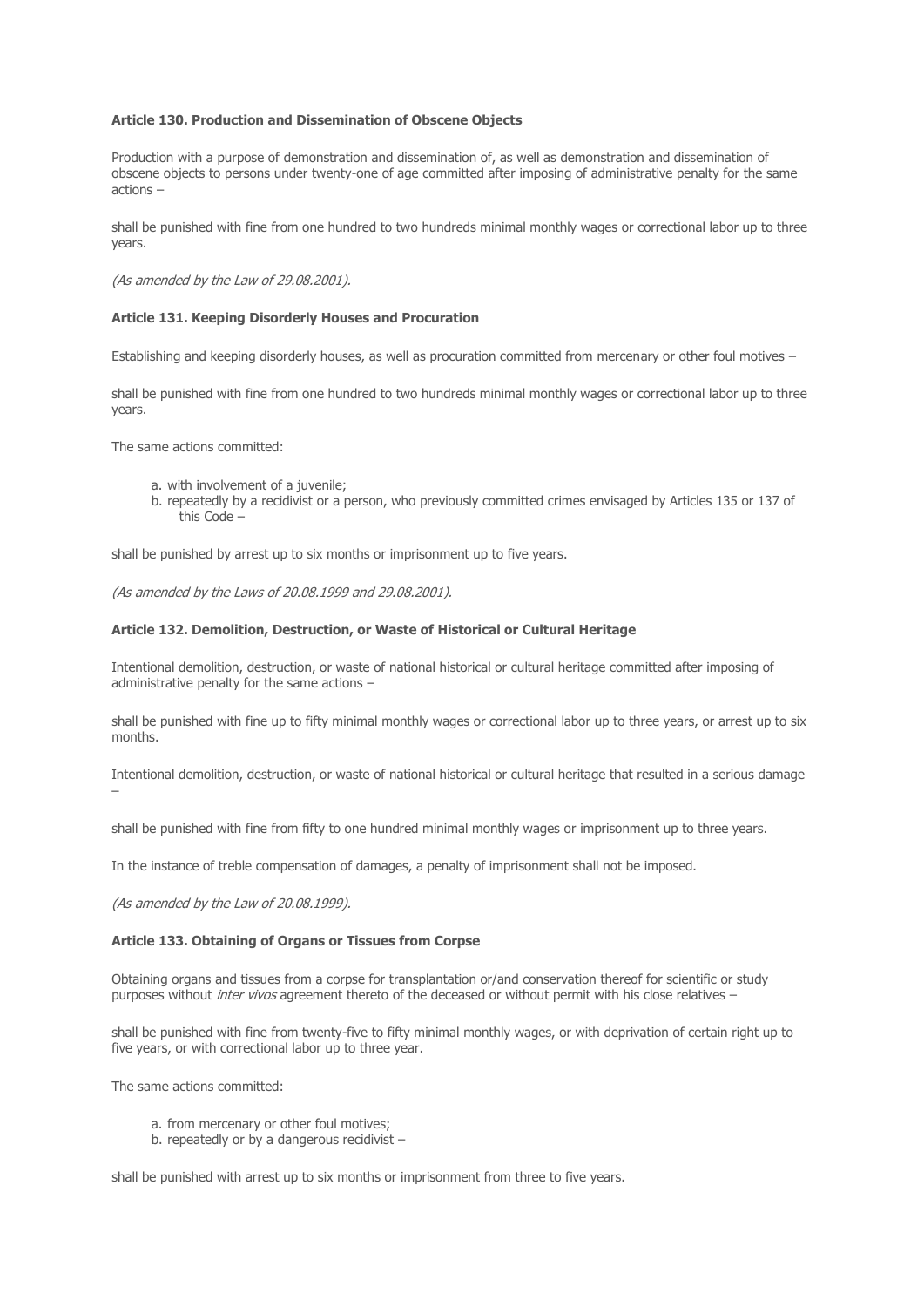## **Article 134. Desecration of Grave**

Desecration of grave or abuse of corpse as well as robbery of objects being on a corpse, in a grave or tomb –

shall be punished with fine from fifty to one hundred minimal monthly wages or correctional labor up to three years, or imprisonment from three to five year.

## **CHAPTER 6. CRIMES AGAINST FREEDOM, HONOR, AND DIGNITY**

### **Article 135. Engagement of People for Exploitation**

Engagement of people for sexual or any other exploitation by deceit –

shall be punished with fine from one hundred to two hundreds minimal monthly wages or correctional labor up to three years, or arrest up to six months.

The same action committed:

- a. repeatedly or by a dangerous recidivist;
- b. by a previous concert by a group of individuals
- c. in respect of a juvenile –

shall be punished with imprisonment up to five years.

The same action committed with a purpose of traffic of such persons outside the Republic of Uzbekistan –

shall be punished with imprisonment from five to eight years.

(As amended by the Law of 29.08.2001).

### **Article 136. Forcing or Preventing Marriage**

Forcing a woman to get married or continue cohabitation, or abducting her with intend to marry against her will, as well as preventing her to get married –

shall be punished with fine up to twenty-five minimal monthly wages or correctional labor up to three years, or arrest up to six months, or imprisonment up to three years.

#### **Article 137. Kidnapping**

Kidnapping without elements envisaged by Article 245 of this Code -

shall be punished with imprisonment from three to five years.

The same actions committed:

- a. in respect of a juvenile;
- b. from mercenary or other foul motives;
- c. by a previous concert;
- d. repeatedly or by a dangerous recidivist –

shall be punished with imprisonment from five to ten years.

The same actions:

- a. committed by a special dangerous recidivist;
- b. that resulted in grave consequences –

shall be punished with imprisonment from ten to fifteen years.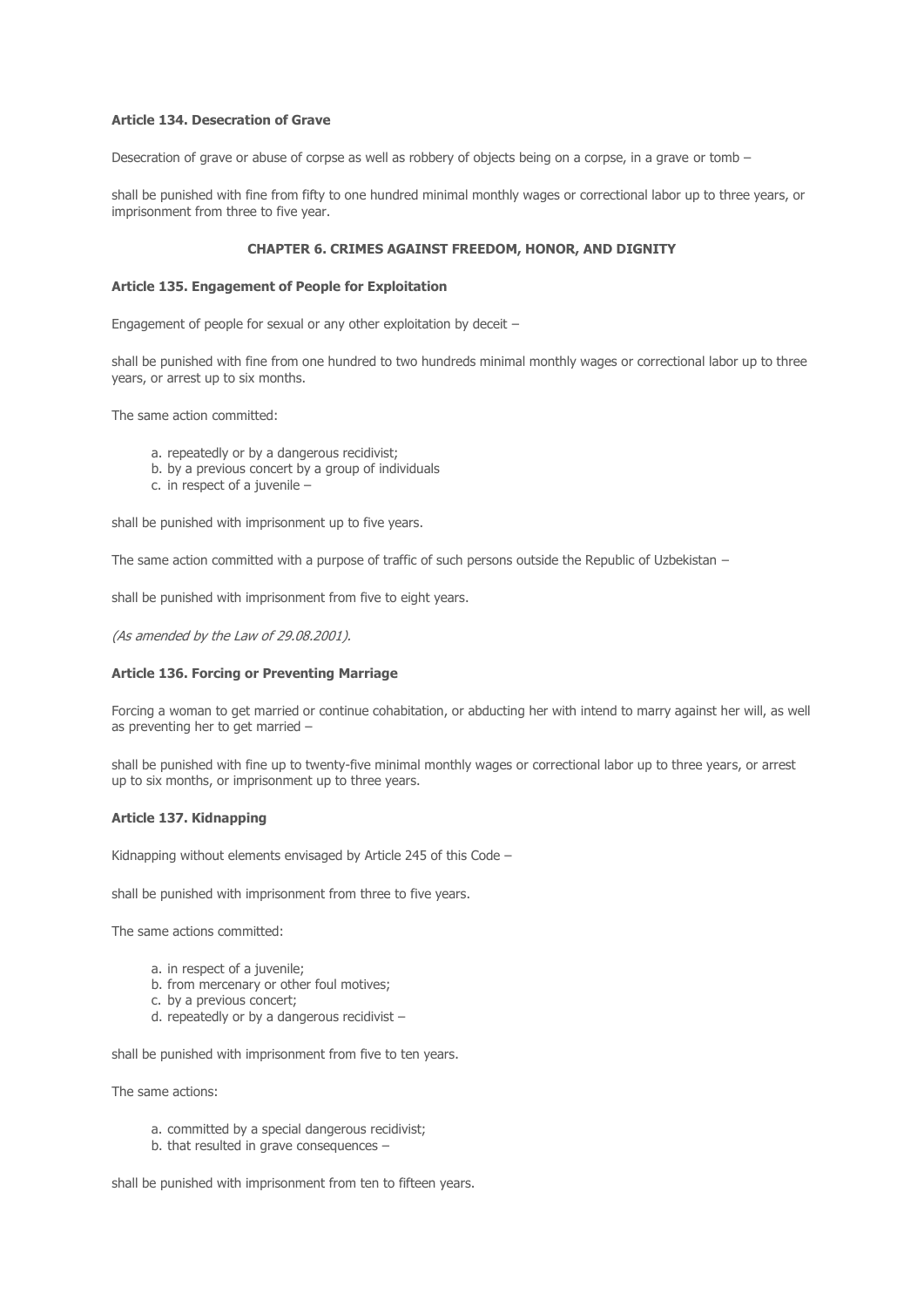(Paragraphs 2 and 3 – as amended by the Law of 29.08.2001).

## **Article 138. Forceful Illegal Deprivation of Liberty**

Forceful illegal deprivation of liberty –

shall be punished with fine up to fifty minimal monthly wages or correctional labor up to three years, or imprisonment up to three years.

The same action committed with:

- a. inflicting physical suffering;
- b. placement of a victim in conditions endangering life or health;

shall be punished with imprisonment from three to five years.

# **Article 139. Denigration**

Denigration, that is, dissemination of false, defamatory information committed after a previous administrative penalty for the same action –

shall be punished with fine up to fifty minimal monthly wages or correctional labor up to two years.

Denigration through a printed or otherwise copied text or through mass media –

shall be punished with fine from fifty to one hundred minimal monthly wages or correctional labor from two to three years, or arrest up to six months, or imprisonment up to six years.

Denigration:

- a. aggravated by commission of a serious or especially serious crime;
- b. that resulted in grave consequences;
- c. committed by a special dangerous recidivist;
- d. from mercenary or other foul motives –

shall be punished with imprisonment up to three years.

(As amended by the Law of 29.08.2001).

## **Article 140. Insult**

Insult, that is, intentional grievous degrading of honor and dignity of a person committed after a previous administrative penalty for the same actions –

shall be punished with fine up to fifty minimal monthly wages or correctional labor up to one year.

Insult through a printed or otherwise copied text or through mass media –

shall be punished with fine from fifty to one hundred minimal monthly wages or correctional labor from one to two years.

Insult:

- a. in connection with performing by a victim his a professional or civil duty;
- b. by a dangerous recidivist or a person previously prosecuted for denigration –

shall be punished with fine from one hundred to one hundred fifty minimal monthly wages or correctional labor from two to three years, or by arrest up to six months.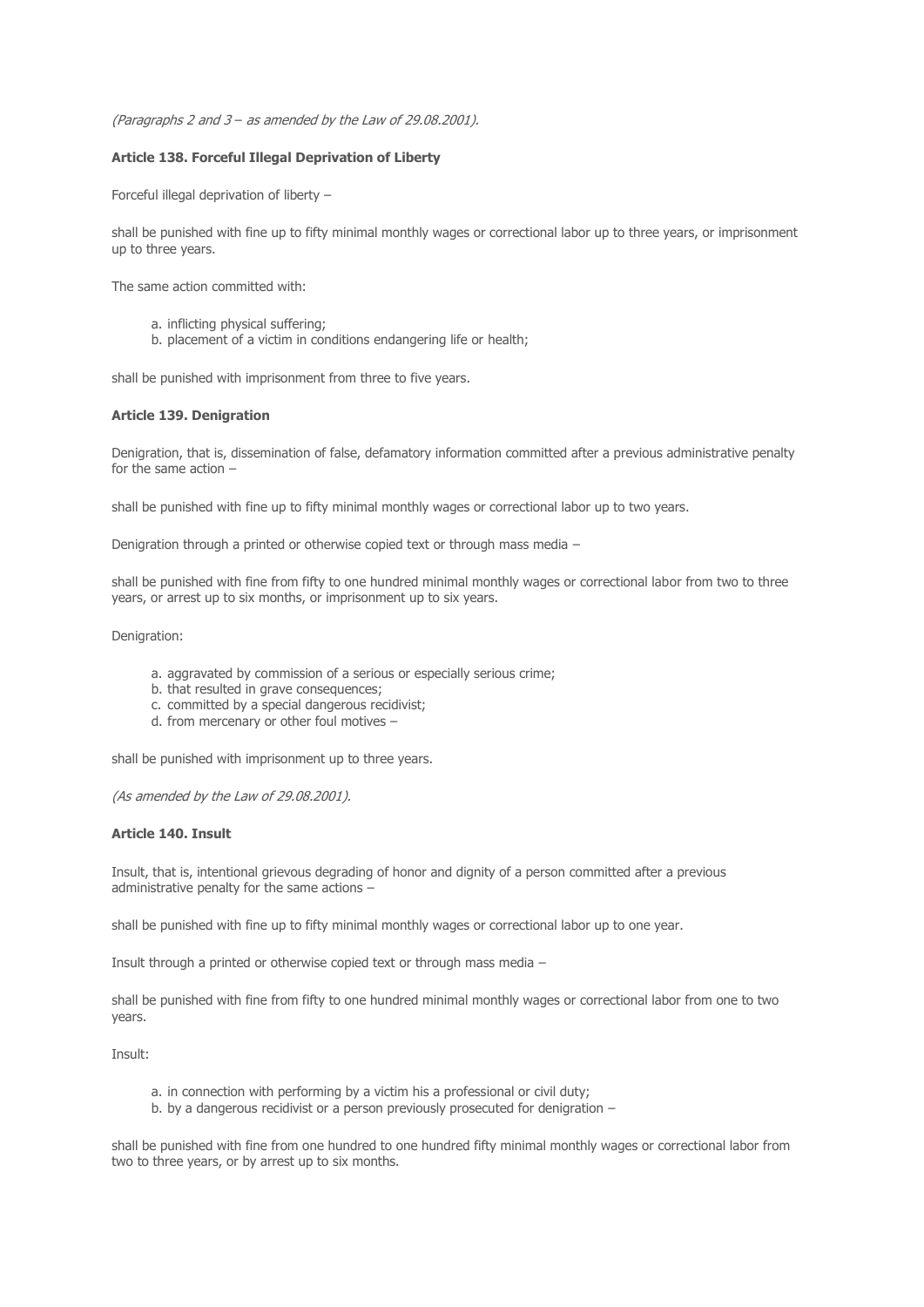(As amended by the Law of 29.08.2001).

## **CHAPTER 8. CRIMES AGAINST CONSTITUTIONAL RIGHTS AND FREEDOMS**

## **Article 141. Violation of Equality**

Direct or indirect violation or limitation of rights, or according direct or indirect privileges depending on sex, race, ethnic origin, language, religion, social background, beliefs, or personal or social status –

shall be punished with fine up to fifty minimal monthly wages or correctional labor up to one year.

The same actions committed with violence –

shall be punished with correctional labor from two to three years or arrest up to six months, or imprisonment up to three years.

(As amended by the Law of 29.08.2001).

### **Article 142. Violation of Security of Residence**

Illegal forceful entry into a dwelling against the will of dwellers  $-$ 

shall be punished with correctional labor up to three years or imprisonment up to five years.

### **Article 143. Violation of Confidentiality of Correspondence, Telephone conversations, Telegraph and Other Communications**

Intentional violation of confidentiality of correspondence, telephone conversations, telegraph and other communications committed after inflicting of administrative penalty for the same actions –

shall be punished with fine up to twenty five minimal monthly wages or deprivation of certain right up to three years, or correctional labor up to three years, or arrest up to six months.

### **Article 144. Violation of Law on Public Communications**

Ungrounded refusal in consideration of a communication, violation of time limits for consideration thereof without valid excuse, making an ungrounded, illegal decision or disclosure privacy-related information, as well as other violation of law on public communications that resulted in substantial harm to rights or legally protected interests of individuals, society, and State –

shall be punished with fine up to twenty-five minimal monthly wages or correctional labor up to two years, or arrest up to six months.

#### (As amended by the Law of 13.12.2002)

Persecution by an official of an individual for his communication to a governmental agency, enterprise, organization, public association, or for criticism expressed therein as well as for otherwise expressed criticism –

shall be punished with fine from twenty-five to fifty minimal monthly wages or correctional labor from two to three years, or imprisonment up to three years.

#### **Article 145. Violation of Freedom of Religion**

Impeding to legal activities of religious organizations or to free exercise of religion  $-$ 

shall be punished with fine up to fifty minimal monthly wages or deprivation of certain right up to five years, or correctional labor up to two years.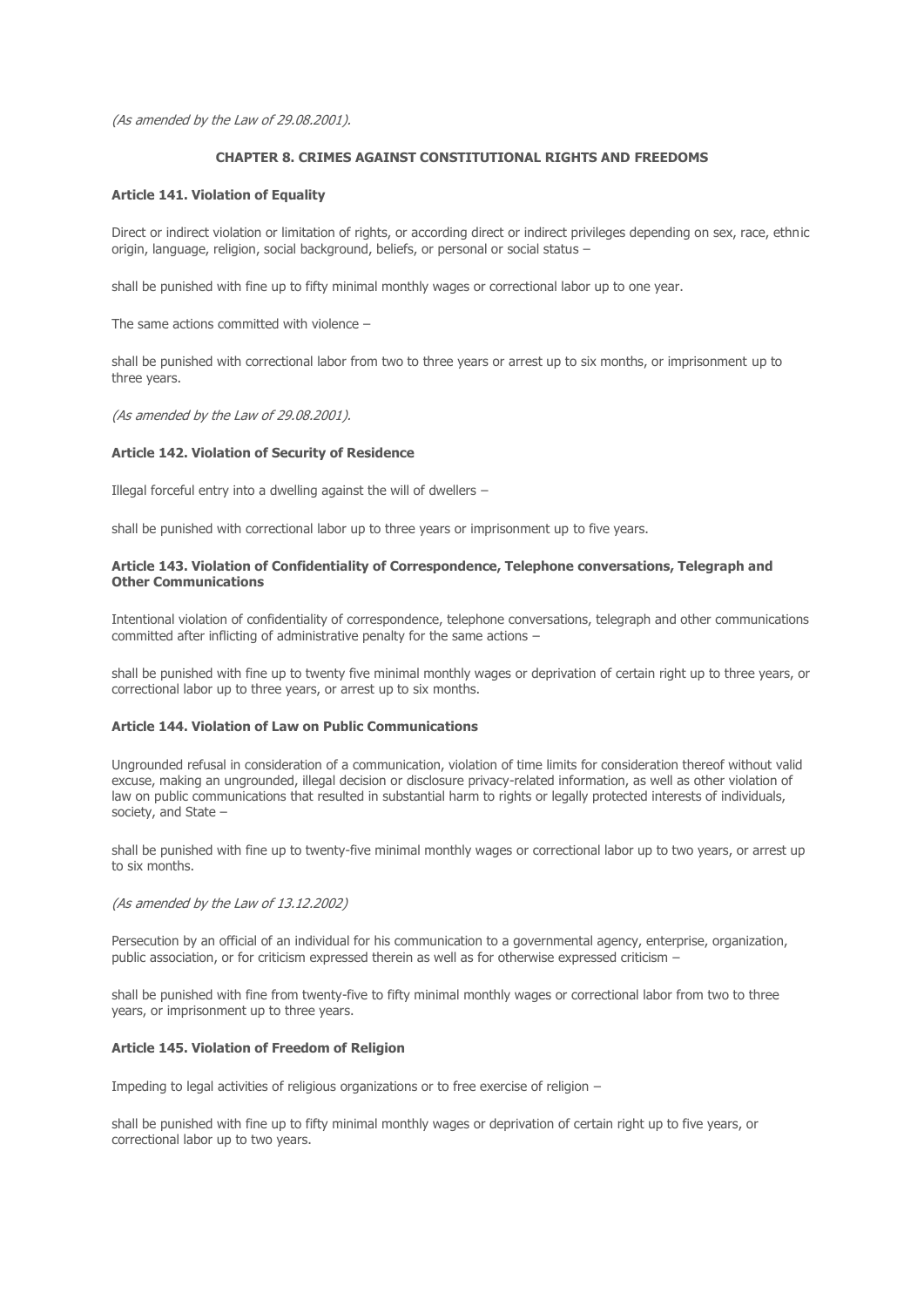Engagement of juveniles in religious organizations, as well as teaching religion to them against their will or will of their parents or surrogate parents –

shall be punished with fine from fifty to seventy-five minimal monthly wages or correctional labor from two to three years, or imprisonment up to three years.

Religious activity impeding individuals to enjoy their civil rights or to perform their civil duties, connected with compulsory collection of donations, or with application of degrading measures, or with compulsion in religious education and in defining one's position to religion, to practise or not to practise a religion, to attend or not to attend a service, rituals, and religious ceremonies, as well as organization and holding religious services that inflicted trivial and medium bodily injuries –

shall be punished with fine from seventy-five to one hundred minimal monthly wages or arrest up to six months, or imprisonment from three to five years.

(Paragraphs 2 and 3 – as amended by the Law of 1.05.1998).

### **Article 146. Violation of Legislation on Organizing, Holding of Elections or Referendum**

Violation of secrecy of a ballot, forgery of election or referendum documents, making false entries into ballots or subscription lists, knowingly false count of votes committed during organization and/or holding of elections or referendum by officials, representatives of political parties or self-government bodies, members of initiative group or election/referendum commissions –

shall be punished with fine from twenty-five to fifty minimal monthly wages or correctional labor from two to three years, or imprisonment up to three years.

### **Article 147. Impediment to Exercising Electoral Right or Powers of Agents**

Impediment to free exercising by individuals their right to elect or to be elected parliament members or President of the Republic of Uzbekistan, to carry out pre-election campaign, or of exercising their powers by the agents of parliamentary or presidential candidates of the Republic of Uzbekistan, by way of violence, threats, deception, or bribe, or of impediment to free participation of individuals in a referendum –

shall be punished with correctional labor up to three years, or arrest up to six months, or imprisonment up to five years.

#### **Article 148. Violation of Right to Labor**

A knowingly illegal dismissal or failure to fulfill a court decision to restore a person to a previous position, after infliction of administrative penalty for the same acts –

shall be punished with fine up to twenty-five minimum monthly wages or deprivation of certain right up to three years, or correctional labor up to three years.

A knowingly illegal refusal to employment of woman or her dismissal due to her pregnancy or childcare –

shall be punished with fine up to twenty-five minimum monthly wages or deprivation of certain right up to three years, or correctional labor up to three years.

## **Article 149. Infringement of Copyright or Inventorship Rights**

Appropriation of authorship, compulsion of co-authorship with regard to the objects of intellectual property, disclosure of information about such goods without the consent of the author thereof prior to their official registration or publication –

shall be punished with fine from twenty-five to seventy minimum monthly wages, or deprivation of certain right up to five years, or correctional labor up to six months.

#### **SECTION TWO. CRIMES AGAINST PEACE AND SECURITY**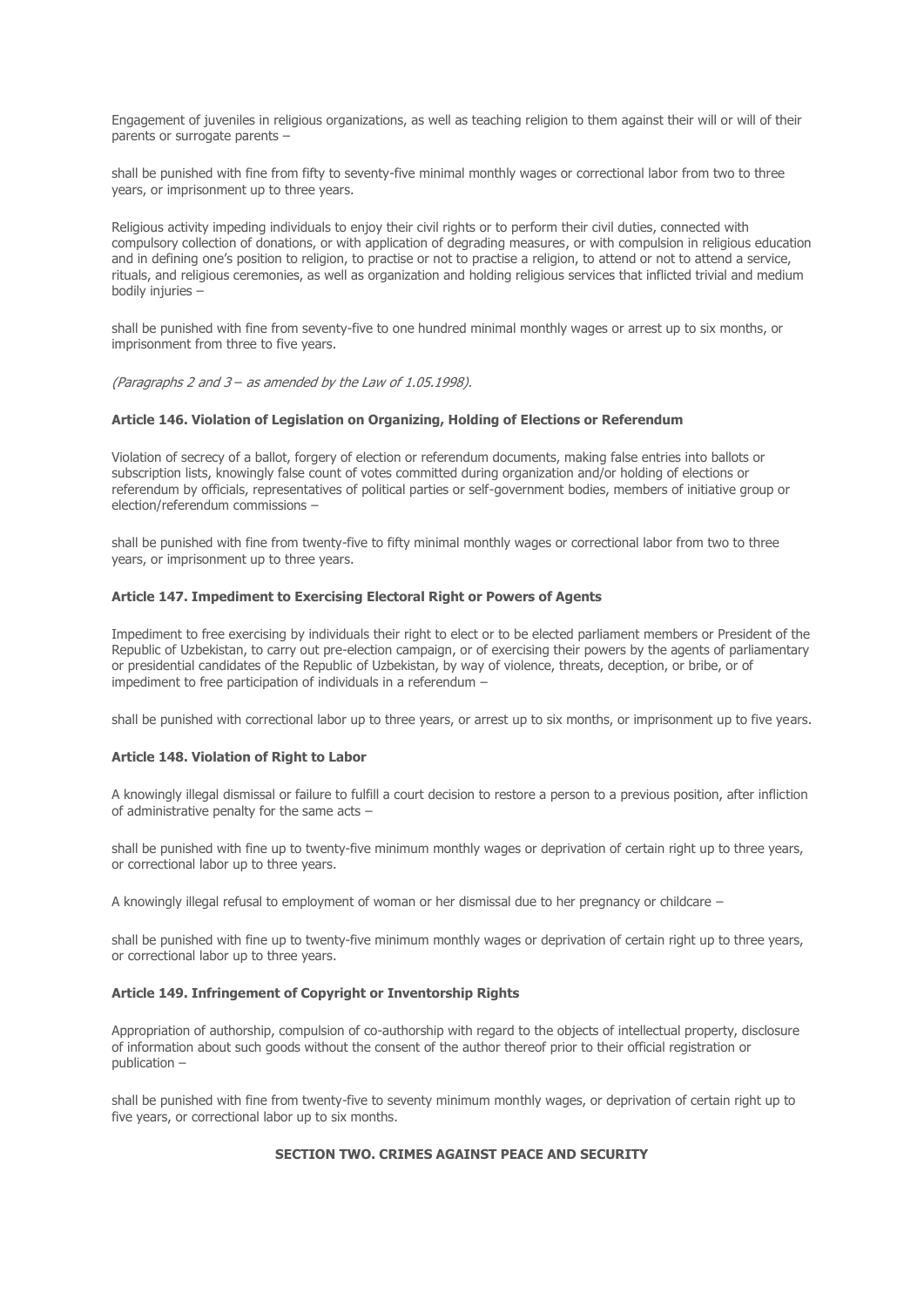# **CHAPTER 8. CRIMES AGAINST PEACE AND HUMANITY**

### **Article 150. Propaganda of War**

Propaganda of war, that is, any form of dissemination of views, ideas or calls with the purpose of making aggression of one country against another one –

shall be punished with imprisonment from five to ten years.

(As amended by Law of 29.08.2001.)

### **Article 151. Aggression**

Planning or preparation of aggressive war or engagement in conspiracy in order to execute the said actions –

shall be punished with imprisonment from ten to fifteen years.

(As amended by Law of 29.08.2001.)

The commencement or conduct of aggressive war –

shall be punished with imprisonment from fifteen to twenty years, or capital punishment.

(As amended by Law of 29.08.2001.)

### **Article 152. Breach of Laws and Customs of War**

Breach of laws and customs of war by tormenting, physical destruction of civilian population or prisoners of war, forced relocation of civilian population for forced labor or with other purposes, application of weapons prohibited under international law, purposeless destruction of cities and populated localities, despoilment of property, and giving orders to carry out such actions –

shall be punished with imprisonment from ten to twenty years.

(As amended by Laws of 29.08.1998 and 29.08.2001.)

# **Article 153. Genocide**

Genocide, that is, intentional creation of such living conditions that lead to physical destruction of a group of individuals, in full or in part, on the basis of its ethnic origin, race, or religion, their physical destruction in full or in part, forced reduction of childbirths, or transfer of children from one of these human groups to another, and giving orders to carry out such acts –

shall be punished with imprisonment from ten to twenty years, or capital punishment.

(As amended by Law of 29.08.2001.)

#### **Article 154. Mercenary**

Mercenary, that is, participation of a person in an armed conflict or military actions for the purpose of obtaining remuneration or other personal benefits, in the instance when the said person is not a national or military serviceperson of a country participating in the armed conflict, or is not a permanent resident of the territory being under control of a party to the conflict, or not authorized by any state to perform official duties in armed forces –

shall be punished with imprisonment from five to ten years.

(As amended by Law of 29.08.2001.)

# **Article 155. Terrorism**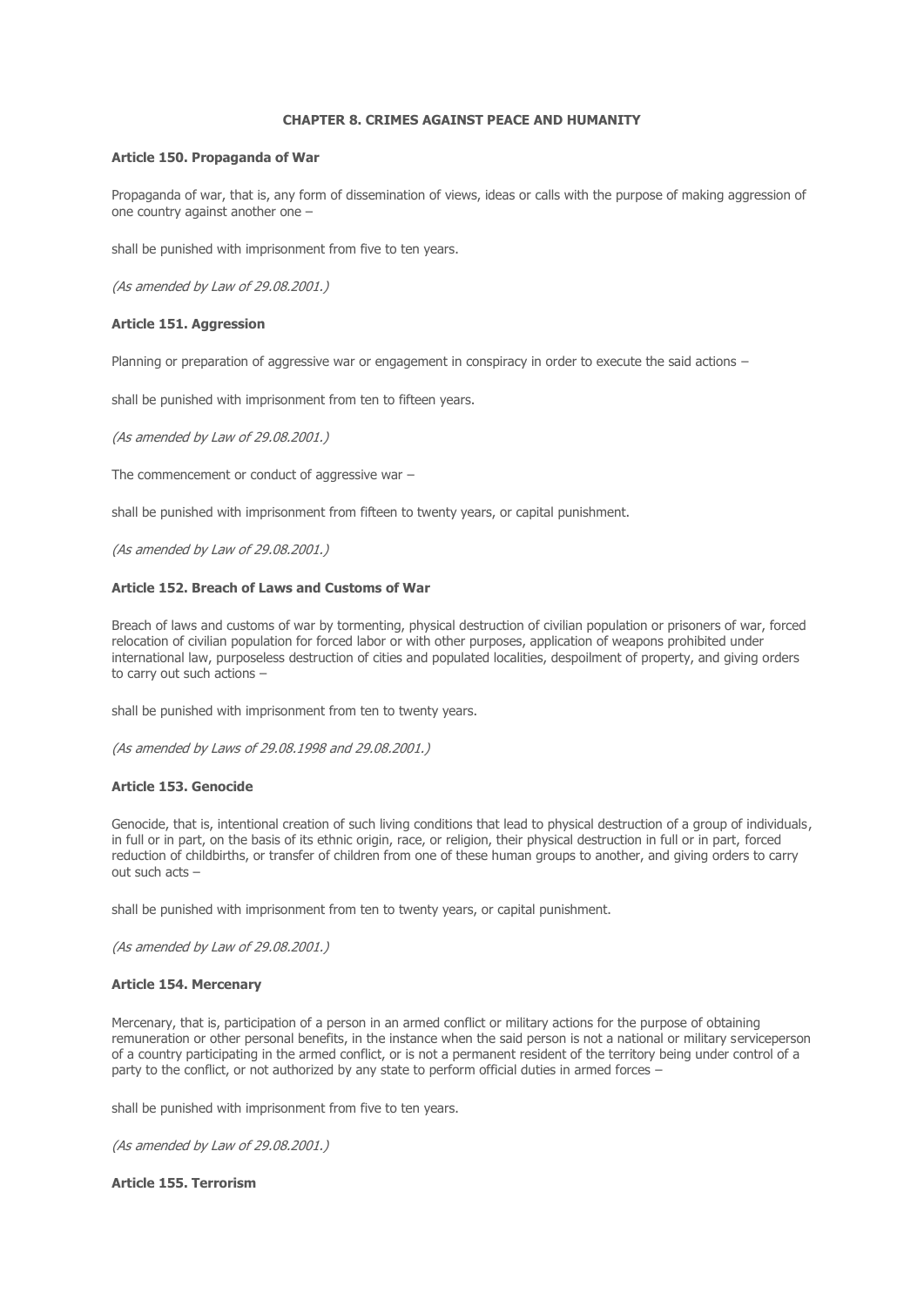Terrorism, that is, violence, use of force, or other acts, which pose a threat to an individual or property, or the threat to undertake such acts in order to force a state body, international organization, or officials thereof, or individual or legal entity, to commit or to restrain from some activity in order to complicate international relations, infringe upon sovereignty and territorial integrity, undermine security of a state, provoke war, armed conflict, destabilize sociopolitical situation, intimidate population, as well as activity carried out in order to support operation of and to finance a terrorist organization, preparation and commission of terrorist acts, direct or indirect provision or collection of any resources and other services to terrorist organizations, or to persons assisting to or participating in terrorist activities –

shall be punished with imprisonment from eight to ten years.

Attempt to life of or infliction of bodily injury to a state official or public figure or representative of authorities, committed in connection with their state or public activities with the purpose of destabilization of situation or influence upon decision making by state bodies or impediment to political or other public activity –

shall be punished with imprisonment from ten to fifteen years.

The actions punishable under Paragraphs 1 or 2 of this Article, resulted in:

- а) death of a person;
- b) other grave consequences –

shall be punished with imprisonment from fifteen to twenty years, or capital punishment.

A person who participated in preparation of terrorism shall be discharged from criminal liability in the instance if he assisted actively to the prevention of occurrence of grave consequences and attainment of terrorists' goals through his timely informing the authorities or in any other way, if his acts do not contain another elements of corpus delicti.

(As amended by Law of 29.08.2001.)

### **Article 156. Incitement of Ethnic, Racial or Religious Hatred**

Intentional acts, humiliating ethnic honor and dignity and insulting religious or atheistic feelings of individuals, carried out with the purpose of incitement of hatred, intolerance, or division on national, ethnic, racial, or religious basis, as well as explicit or implicit setting limitation of rights or preferences on the basis of national, racial, or ethnic origin, or religious beliefs –

shall be punished with imprisonment up to five years.

The same actions committed:

a) in a way dangerous to lives of other persons;

- b) with infliction of serious bodily injuries;
- c) with forced eviction of individuals from the places of their permanent residence;
- d) by an authorized official;
- e) by previous concert or by a group of individuals –

shall be punished with imprisonment from five to ten years.

# **CHAPTER 9. CRIMES AGAINST REPUBLIC OF UZBEKISTAN**

# **Article 157. High Treason**

High treason, that is, a voluntary act committed by a national of the Republic of Uzbekistan, which is injurious to the sovereignty, territorial integrity, security, defense capacity, and economy of the Republic of Uzbekistan: defection;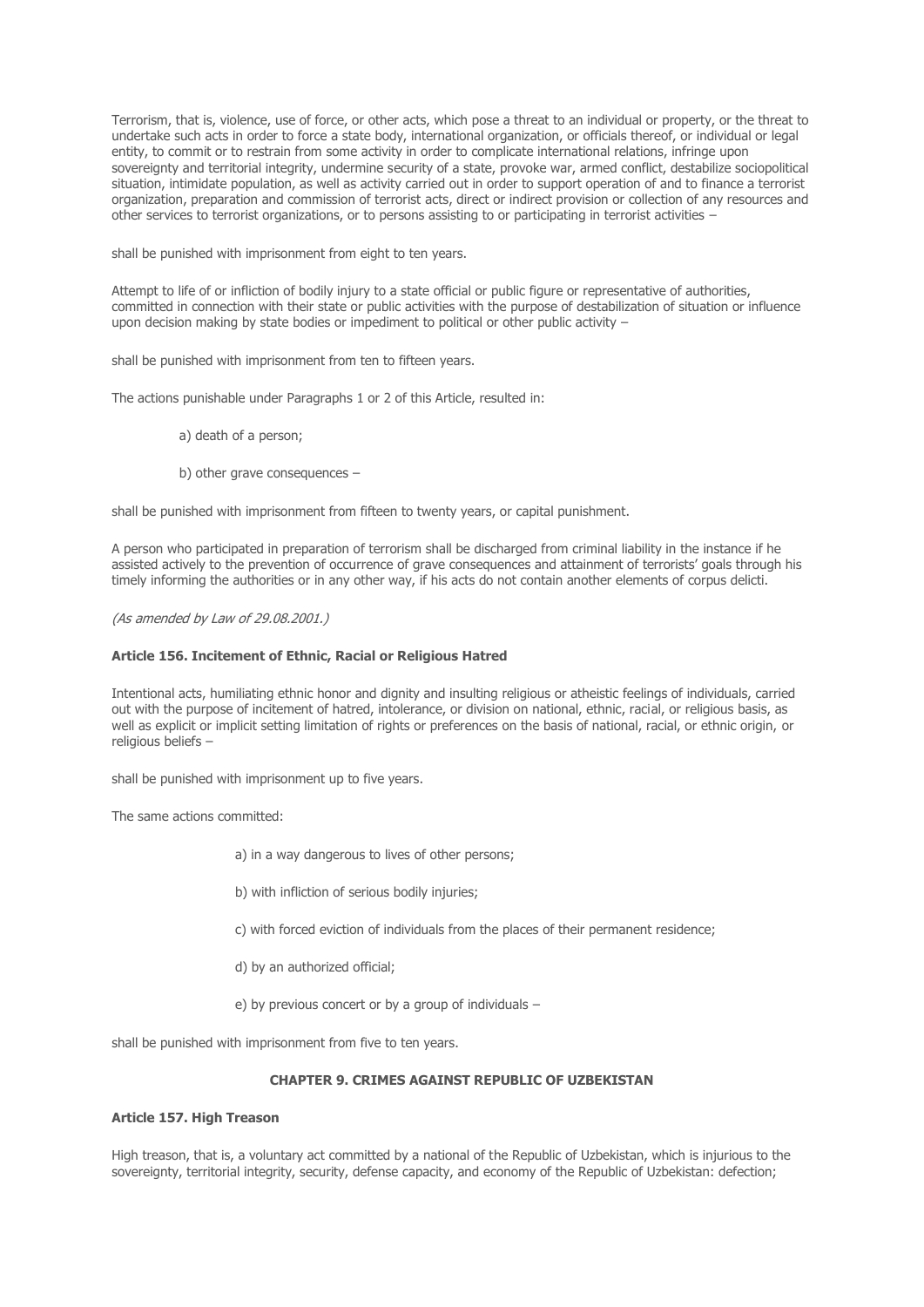espionage; giving away state secrets to a foreign state; providing assistance to a foreign State in executing hostile activities against the Republic of Uzbekistan –

shall be punished with imprisonment from ten to twenty years.

## (As amended by Law of 29.08.2001.)

A national of the Republic of Uzbekistan, engaged by a foreign State or a foreign organization in cooperation in order to execute activities against the Republic of Uzbekistan, which are injurious to the State, shall be excused from criminal liability, in the instance if he informed voluntarily the national authorities about his cooperation and his activities have not caused damage to the interests of the State.

A national of the Republic of Uzbekistan shall be released from penalty, in the instance if he informed the national authorities about the acts committed, assisted actively to the detection of the crime, which has resulted in the prevention of occurrence of grave consequences to the State.

### **Article 158. Offences against President of Republic of Uzbekistan**

Attempts upon the life of the President of the Republic of Uzbekistan –

shall be punished with imprisonment from ten to twenty years.

(As amended by Laws of 29.08.1998 and 29.08.2001.)

Intentional infliction of bodily injury to the President of the Republic of Uzbekistan –

shall be punished with imprisonment from five to ten years.

# (As amended by Law of 29.08.2001.)

Public affront or denigration with regard to the President of the Republic of Uzbekistan as well as using printed or other mass media –

shall be punished with correctional labor up to three years, or arrest up to six months, or imprisonment up to five years.

# **Article 159. Attempts to Constitutional Order of Republic of Uzbekistan**

Public statements to unconstitutional change of the existing state order, assumption of power, or removal of legally elected or appointed authorities from power, or to unconstitutional impairment of integrity of the territory of the Republic of Uzbekistan, as well as dissemination of materials containing such statements –

shall be punished with fine up to two hundred minimum monthly wages, or imprisonment up to five years.

#### (As amended by Law of 29.08.2001.)

Violent acts aimed at impediment to legal activity of constitutional bodies or replacement thereof with parallel authorities, not envisaged by the Constitution, as well as failure to execute the decisions to dismiss the authorities established in non-compliance with the procedures envisaged by the Constitution of the Republic of Uzbekistan, taken by the duly authorized state bodies –

shall be punished with fine from fifty to one hundred minimum monthly wages, or imprisonment from three to five years.

The acts punishable under Paragraphs 1 or 2 of this Article committed:

- а) repeatedly or by a dangerous recidivist;
- b) by an organized group or in its interests –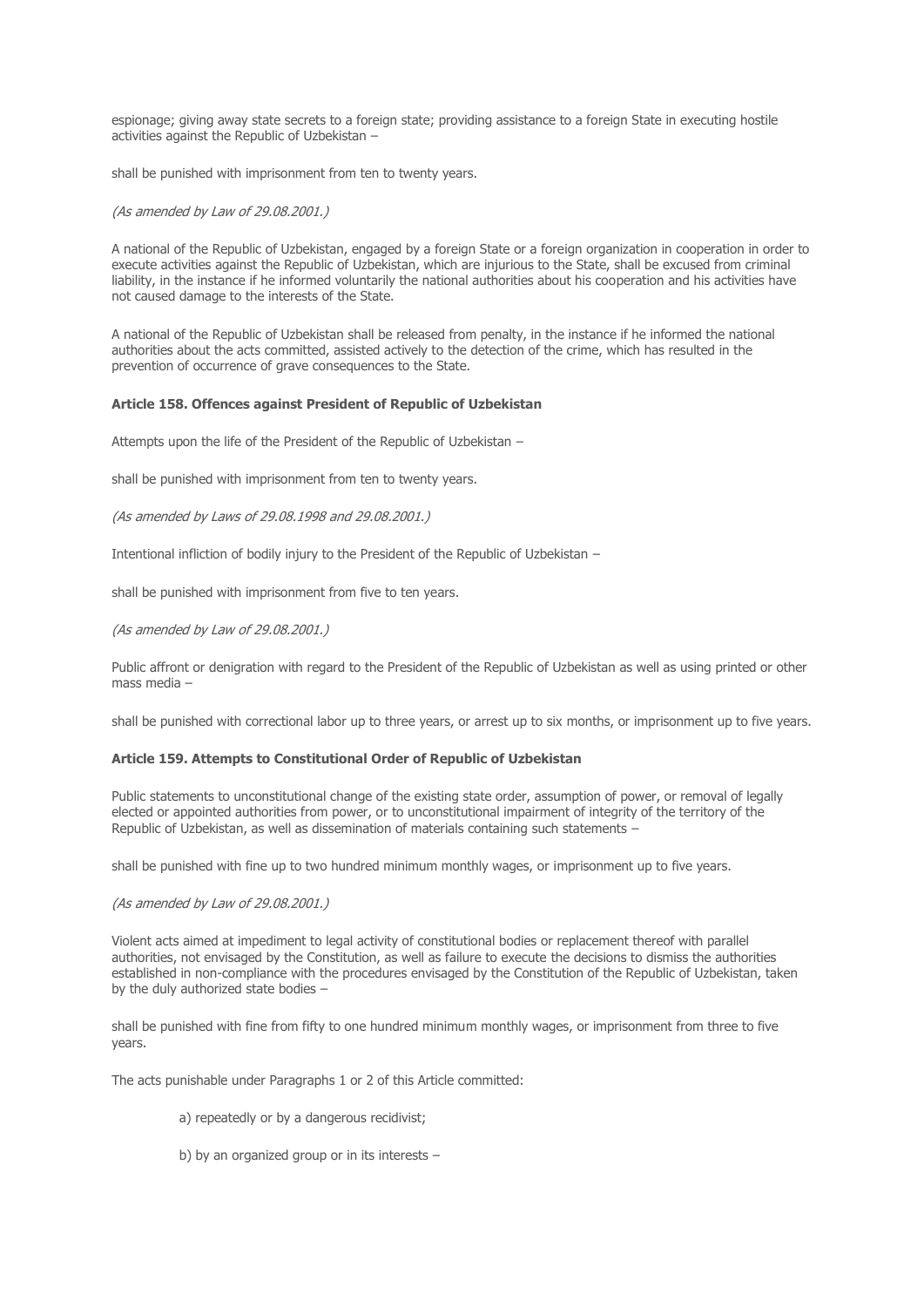shall be punished with imprisonment from five to ten years.

A conspiracy with the purpose of assumption of power or overthrowing of the constitutional order of the Republic of Uzbekistan –

shall be punished with imprisonment from ten to twenty years.

(As amended by Law of 29.08.2001.)

A person who informed voluntarily the national authorities about a conspiracy, resulted in the prevention of the conspiracy through respective measures, shall be released from penalty.

#### **Article 160. Espionage**

Conveyance of information which constitutes state secrets to a foreign state, foreign organization, or their intelligence, as well as stealing or collection of such information therefor, committed by a foreign national or a stateless person –

shall be punished with imprisonment from ten to twenty years.

(As amended by Laws of 29.08.1998 and 29.08.2001.)

A person engaged by a foreign intelligence shall be discharged from criminal liability in the instance if he has not undertaken any acts in order to fulfill the intelligence mission assigned and informed voluntarily the national authorities to that effect.

A person who ceased voluntarily his criminal activity, informed the national authorities about the acts committed, assisted actively in the detection of a crime, resulted in the prevention of occurrence of grave consequences to the State, shall be released from penalty.

#### **Article 161. Sabotage**

Sabotage, that is, acts aimed at destruction of people, causing harm to people's health, damage or destruction of property with the purpose of destabilization of the performance of state bodies or of sociopolitical situation or undermining the economy of the Republic of Uzbekistan –

shall be punished with imprisonment from ten to twenty years.

(As amended by Law of 29.08.2001.)

### **Article 162. Disclosure of State Secrets**

Disclosure or conveyance of state secrets, that is information which constitutes state, military, or official secret, by the person whom this information has been entrusted to or has become known due to his official duties or professional activity, in the instance when there are no indicia of high treason –

shall be punished with imprisonment from three to five years.

The same acts resulted in grave consequences –

shall be punished with imprisonment from five to eight years.

#### **Article 163. Loss of Documents Containing State or Military Secret**

Loss of documents as well as objects or substances, information about which constitutes a state or military secret, by a person who disposed thereof in connection with his service or professional activity, in the instance if the loss has resulted from non-observance of the regulations on treatment of these documents, objects, or substances –

shall be punished with imprisonment up to three years.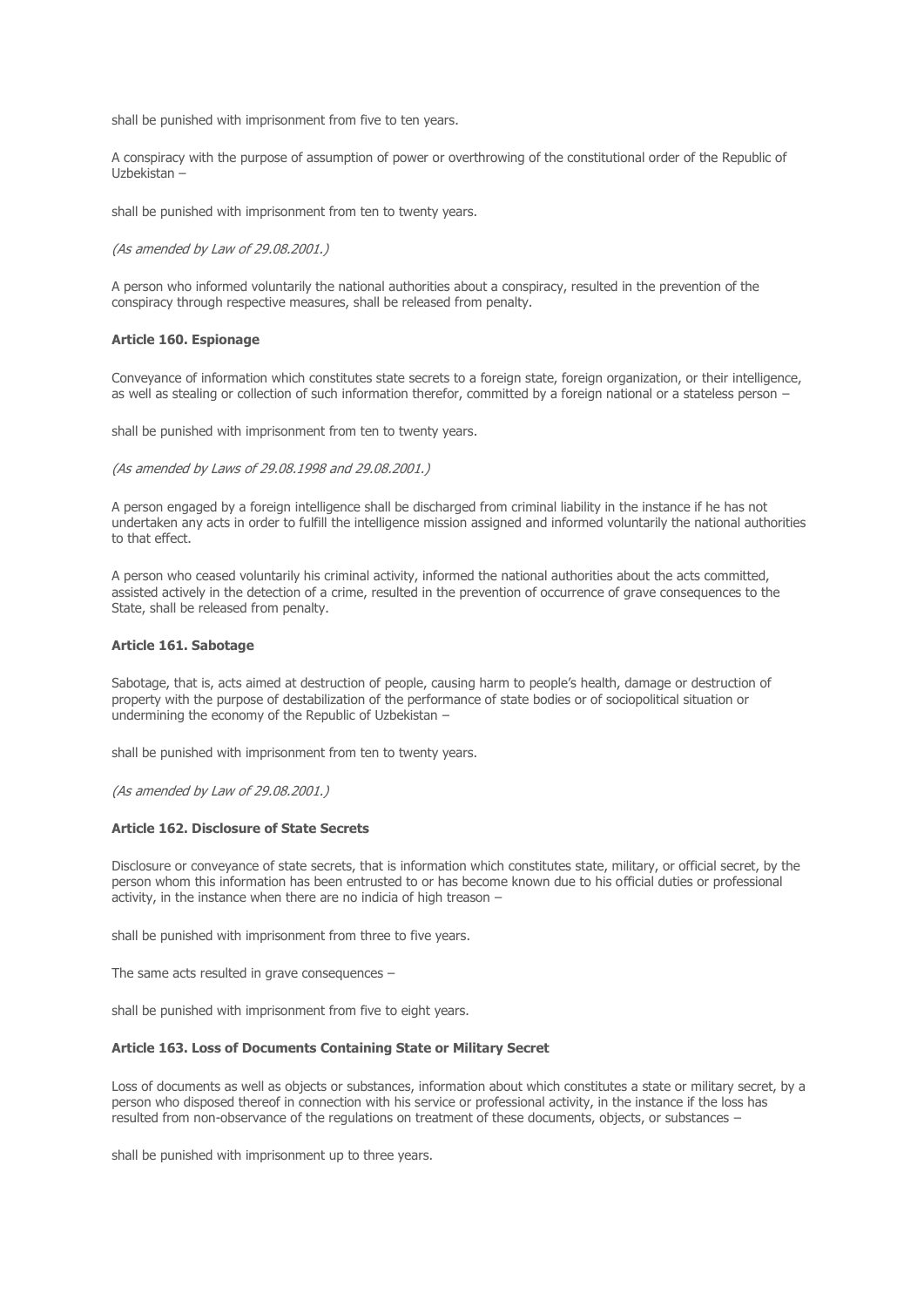The same act resulted in grave consequences –

shall be punished with imprisonment from three to five years.

# **SECTION THREE. ECONOMIC CRIMES**

# **CHAPTER 10. LARCENY**

# **Article 164. Banditry**

Banditry, that is, assault with the purpose of larceny committed with violence dangerous for life or health, or with threat of application of such violence –

shall be punished with imprisonment from five to eight years.

(As amended by Law of 29.08.2001.)

Banditry committed:

- а) with weapons or other objects used as a weapon;
- b) by previous concert by a group of individuals;
- c) in large amount –

shall be punished with imprisonment from eight to ten years.

```
(As amended by Law of 29.08.2001.)
```
Banditry committed:

а) repeatedly by a dangerous recidivist or a person who has previously committed the crime punishable under Article 242 of the Criminal Code;

- b) in large amount;
- c) with illegal entering a dwelling, depository or other premise;
- d) with infliction of serious bodily injury –

shall be punished with imprisonment from ten to fifteen years.

#### (As amended by Law of 29.08.2001.)

Banditry committed:

- а) in large amount;
- b) by a special dangerous recidivist;
- c) by an organized group or in its interests –

shall be punished with imprisonment from fifteen to twenty years.

(As amended by Law of 29.08.2001.)

# **Article 165. Extortion**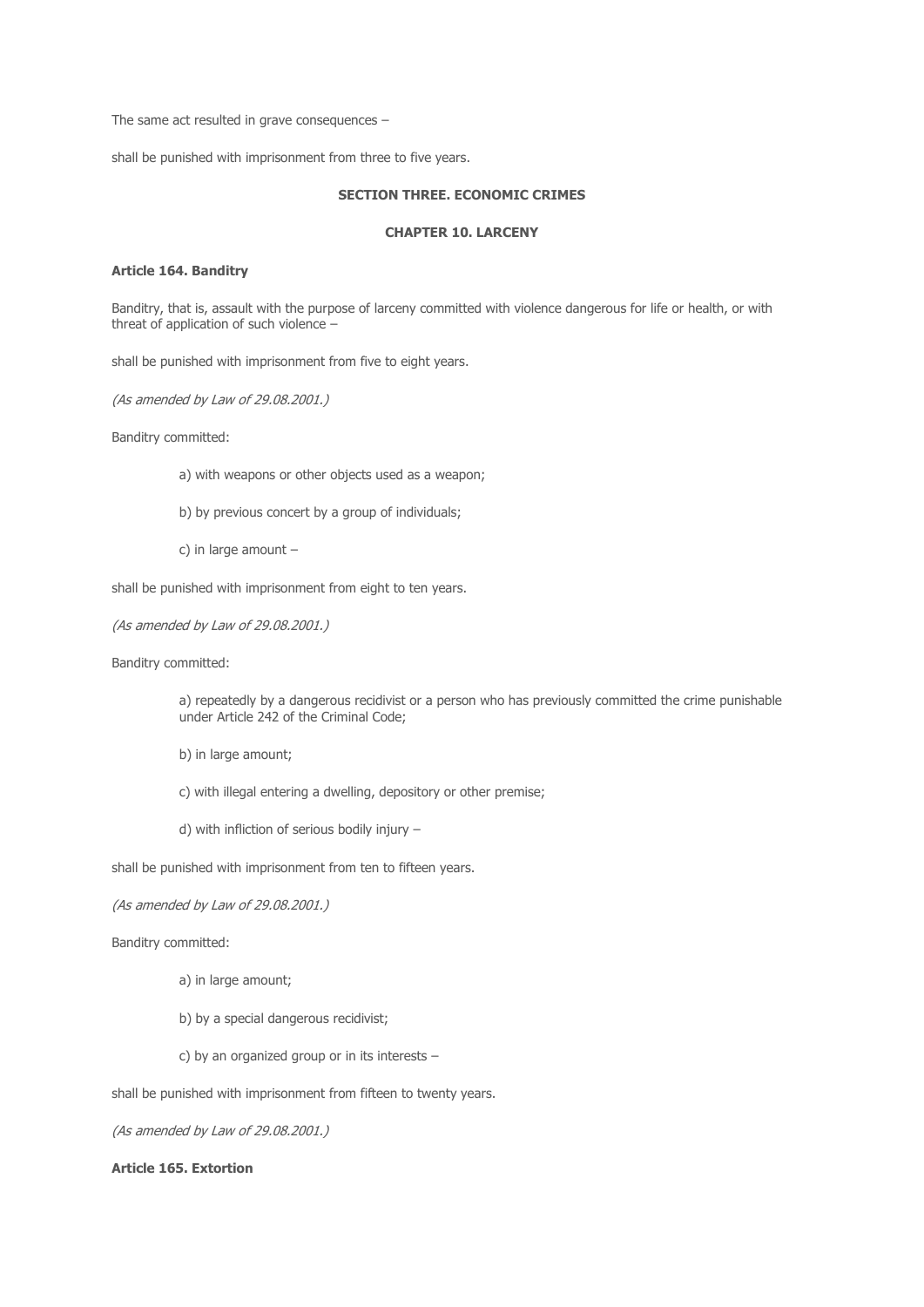Extortion, that is demand to transfer someone's property or the right to someone's property, or to provide property preferences, or to commit actions related to property under the threat of application of violence over a victim or his immediate persons, or of damage or destruction of property, or of disclosure of information which the victim and the said persons want to keep undisclosed, or by making the situation that compels the victim to transfer his property or the right thereto  $-$ 

shall be punished with imprisonment from three to five years.

Extortion committed:

- а) repeatedly or by a dangerous recidivist;
- b) in large amount;
- c) by previous concert or by a group of individuals –

shall be punished with imprisonment from five to ten years.

Extortion committed:

- а) in especially large amount;
- b) by a special dangerous recidivist;
- c) by an organized group or in its interests –

shall be punished with imprisonment from ten to fifteen years.

(As amended by Law of 29.08.2001.)

# **Article 166. Robbery**

Robbery, that is, open larceny –

shall be punished with correctional labor up to three years, or imprisonment up to five years.

Robbery committed:

- a) with violence non-dangerous to life or health or with threat of use of such violence;
- b) in large amount;
- c) by previous concert by a group of individuals –

shall be punished with imprisonment from three to five years.

Robbery committed:

- a) repeatedly or by a dangerous recidivist;
- b) with illegal entering a dwelling, depositary, or other premise;
- c) in large amount –

shall be punished with imprisonment from five to ten years.

Robbery committed: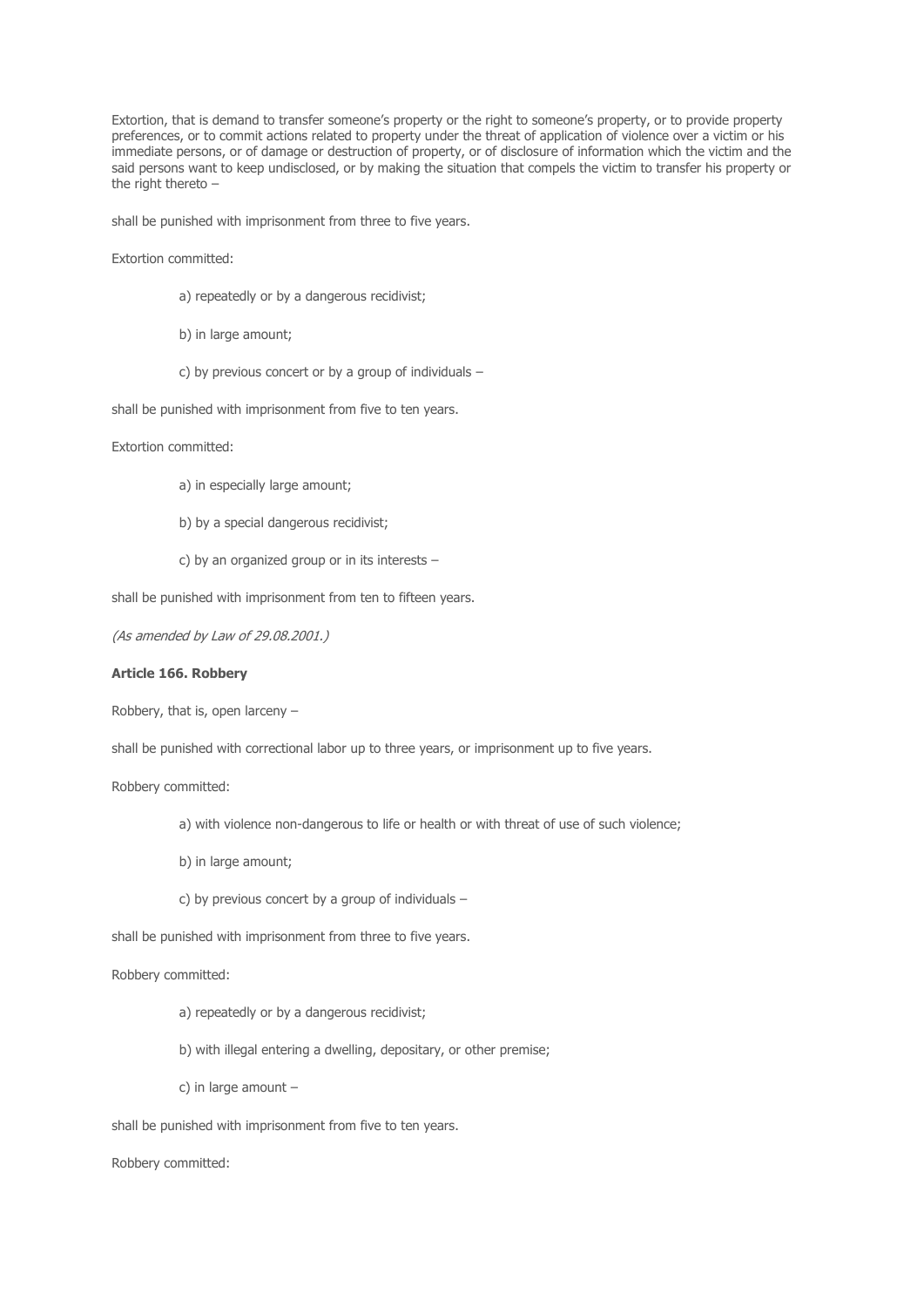- a) in especially large amount;
- b) by a special dangerous recidivist;
- c) by an organized group or in its interests –

shall be punished with imprisonment from ten to fifteen years.

(As amended by Law of 29.08.2001.)

### **Article 167. Larceny by Embezzlement**

Larceny by way of embezzlement of property entrusted to or transferred to disposition of a quilty person -

shall be punished with fine up to one hundred minimum monthly wages, or correctional labor up to one year, or arrest up to six months.

The same action committed:

- а) in large amount;
- b) repeatedly or by a special dangerous recidivist;
- c) by previous concert by a group of individuals;
- d) by way of abuse of office –

shall be punished with fine for from one hundred to three hundred minimum monthly wages or correctional labor for up to two years or confinement for up five years.

The same action committed:

- а) in large amount;
- b) by a special dangerous recidivist;
- c) by an organized group or in its interests;
- d) with the aid of computer devices –

shall be punished with fine from three hundred to six hundred of minimum monthly wages or correctional labor for up to three years or confinement for up to ten years.

In the instance of compensation for the pecuniary damage, penalty of imprisonment shall not be applied.

(As amended by Law of 29.08.2001.)

# **Article 168. Fraud**

Fraud, that is, acquisition of someone's property or the right thereto by deception or abuse of confidence –

shall be punished with fine up to one hundred of minimum monthly wages, or correctional labor up to one year, or arrest up to six months.

Fraud committed:

а) in large amount;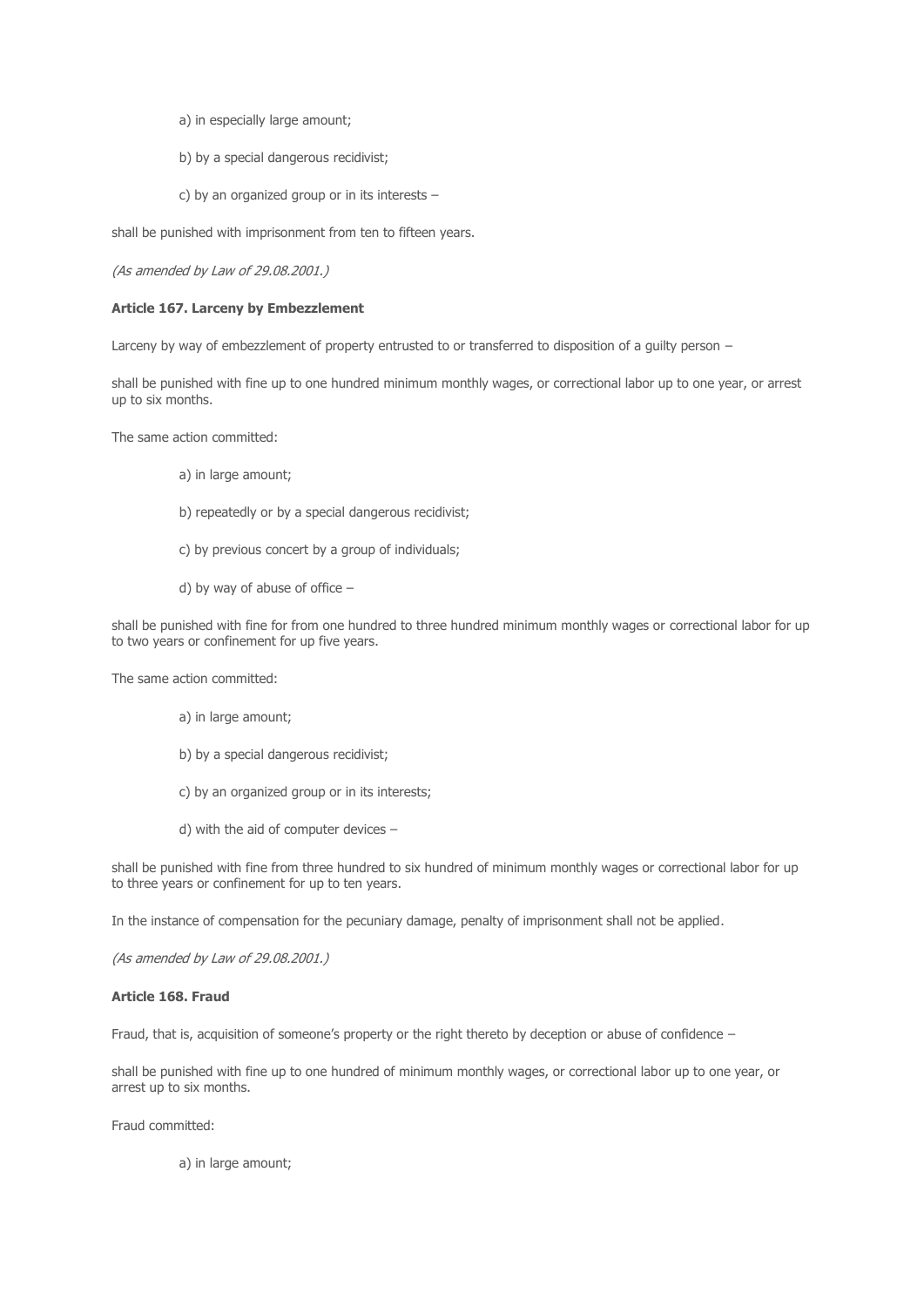- b) repeatedly or by a dangerous recidivist;
- c) by previous concert by a group of individuals;
- d) with the aid of computer devices –

shall be punished with fine from one hundred to three hundred minimum monthly wages, or correctional labor up to two years, or imprisonment up to five years.

Fraud committed:

- а) in large amount;
- b) by a special dangerous recidivist;
- c) by an organized group or in its interests –

shall be punished with fine from three hundred to six hundred minimum monthly wages, or correctional labor up to three years, or imprisonment from five to ten years.

In the instance of compensation for the pecuniary damage, penalty of imprisonment shall not be applied.

(As amended by Law of 29.08.2001.)

### **Article 169. Theft**

Theft, that is larceny in secret –

shall be punished with fine up to fifty minimum monthly wages, or correctional labor up to two years, or arrest up to six months, or imprisonment up to three years.

Theft committed:

- a) from the clothes, bag, or other personal belonging, carried by the victim (pickpocketing);
- b) in large amount;
- c) by previous concert by a group of individuals;
- d) with illegal entering a dwelling, depositary or other premise –

shall be punished with fine from three hundred minimum monthly wages, or correctional labor from two to three years, or imprisonment from three to five years.

Theft committed:

- а) repeatedly or by a dangerous recidivist;
- b) with unauthorized entering a computer system;
- c) in large amount –

shall be punished with imprisonment from five to eight years.

Theft committed:

а) in large amount;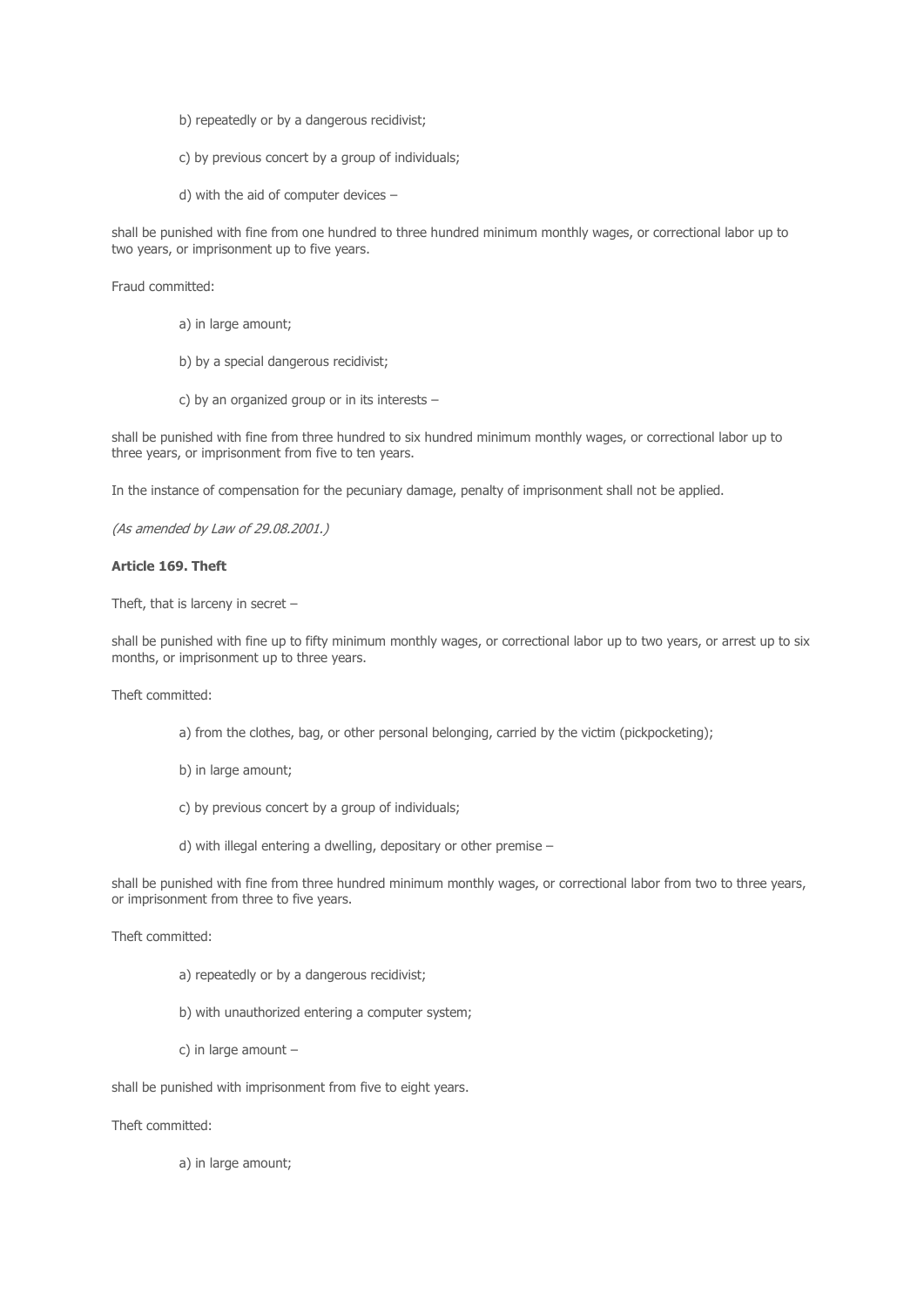- b) by a special dangerous recidivist;
- c) by an organized group or in its interests –

shall be punished with imprisonment from eight to fifteen years.

(As amended by Law of 29.08.2001 г.)

# **CHAPTER 11. CRIMES UNRELATED TO LARCENY OF PROPERTY**

#### **Article 170. Causing Pecuniary Damage by Deception or Abuse of Confidence**

Causing significant damage to the owner of property by deception or abuse of confidence in the instance when there are no indicia of larceny –

shall be punished with fine up to twenty-five minimum monthly wages, or correctional labor up to two years.

The same action committed:

- a) repeatedly or by a dangerous recidivist;
- b) by a person accountable for property;
- c) with causing large damage –

shall be punished with fine from twenty-five to fifty minimum monthly wages, or correctional labor from two to three years, or arrest up to six months.

In the instance if pecuniary damage is compensated, penalty of arrest shall not be applied.

(As amended by Law of 29.08.2001.)

### **Article 171. Acquisition or Uttering of Criminally Acquired Property**

Acquisition or uttering of knowingly criminally acquired property, not promised in advance –

shall be punished with fine up to twenty-five minimum monthly wages, or correctional labor up to two years.

The same actions committed:

- а) repeatedly or by a dangerous recidivist;
- b) in large amount –

shall be punished with fine from twenty-five to fifty minimum monthly wages, or correctional labor from two to three years, or arrest up to six months, or imprisonment up to three years.

The same actions committed:

- а) in large amount;
- b) by a special dangerous recidivist;
- c) by an organized group or in its interests –

shall be punished with fine from fifty to one hundred of minimum monthly wages, or imprisonment from three to five years.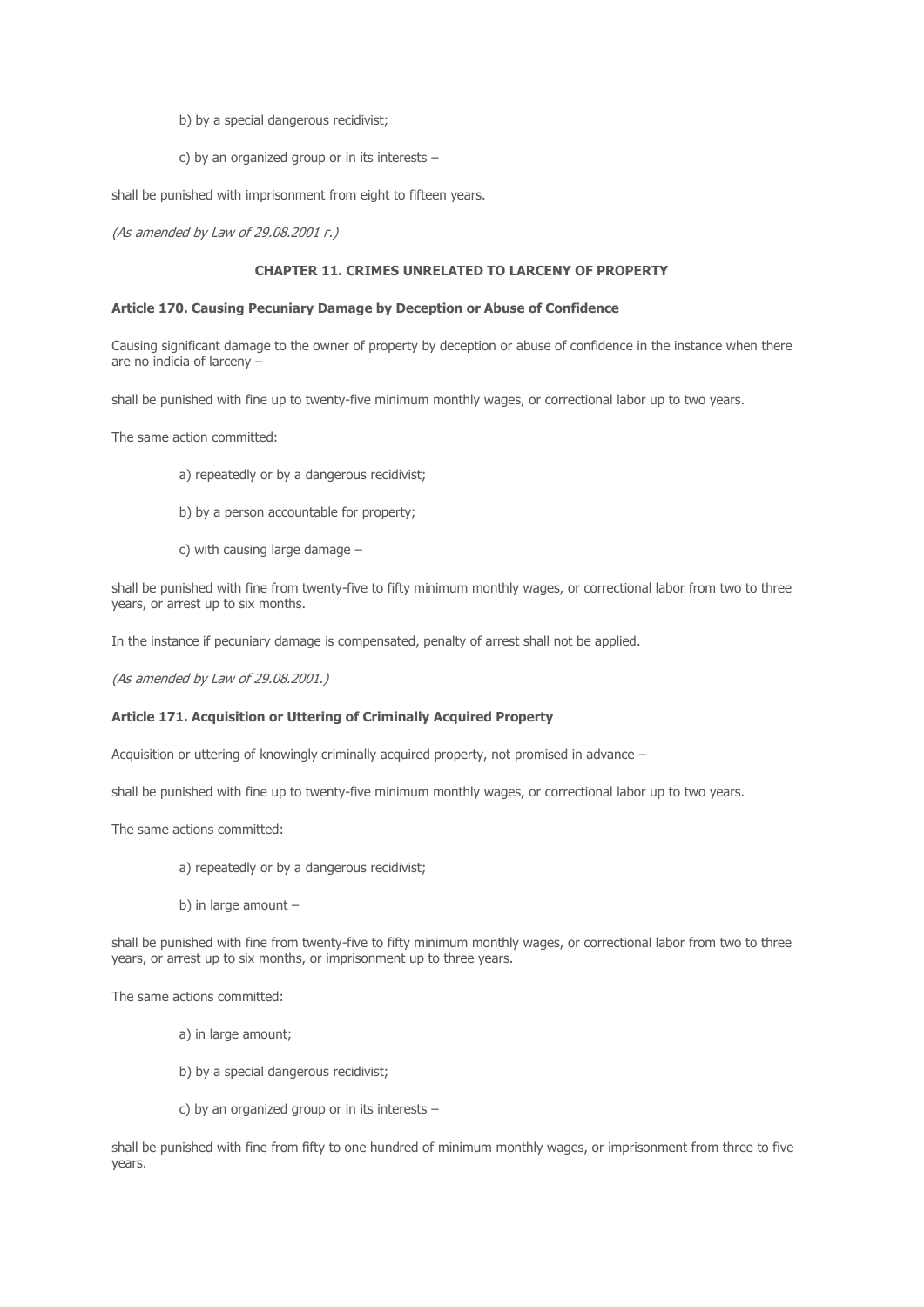(As amended by Law of 29.08.2001.)

# **Article 172. Malpractice of Property Protection**

Malpractice by a person with regard to performance of his duties on protection of property, which has caused larceny, damage, or destruction of the property, and which has caused large damage, when there are no indicia of official malfeasance –

shall be punished with fine up to fifty minimum monthly wages, or correctional labor up to two years, or arrest up to three months.

## **Article 173. Intentional Destruction or Damage of Property**

Intentional destruction or damage of property, which caused significant damage –

shall be punished with fine from fifty to seventy minimum monthly wages, or correctional labor up to two years, or arrest fro up to six months.

The same actions committed:

- a) for the reasons of interethnic or racial hatred or religious prejudices;
- b) in a commonly dangerous way;
- c) with causing large damage –

shall be punished with fine from seventy-five to one hundred minimum monthly wages, or correctional labor from two to three years, or imprisonment up to three years.

The same actions committed:

a) with regard to property of person or of his immediate relatives in relation to the performance of their service or official duties;

b) by an organized group or in its interests –

shall be punished with imprisonment from three to five years.

(Paragraphs 2 and 3 as amended by Law of 29.08.2001.)

In the instance of treble compensation for the pecuniary damage, penalty of imprisonment shall not be applied.

(As amended by Law of 20.08.1999.)

### **Article 174. Computer-related Crime**

Computer-related crime, that is unauthorized access to information networks or authorized access to information networks without taking required security measures, or illegal retrieval of information therefrom, as well as intended change, loss, removal, or erasure of information during authorized work in an information system, which have resulted in a large damage –

shall be punished with fine up to seventy-five minimum monthly wages, or correctional labor up to three years.

Making of computer viruses or software programs and their dissemination without due authorization with the purpose of changing data or software programs, which are stored in computer systems, as well as unauthorized access to an information system which has resulted in corruption, removal, or erasure of information, or cessation of the operation of this system –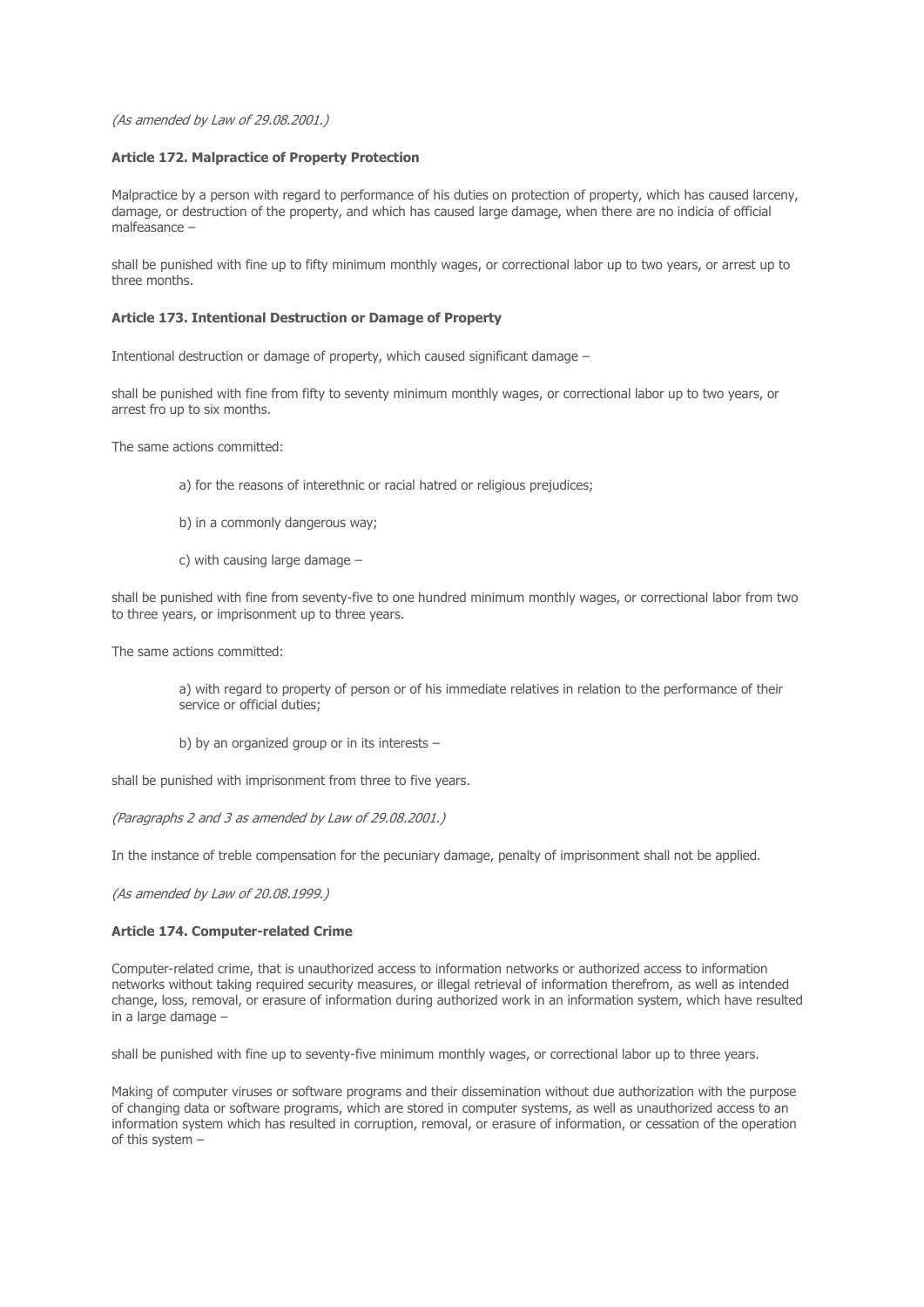shall be punished with fine from seventy-five to two hundred minimum monthly wages, or arrest from three to six months and deprivation of certain right.

(As amended by Law of 29.08.2001.)

# **CHAPTER 12. ECONOMIC CRIMES**

### **Article 175. Bargaining against Interests of Republic of Uzbekistan**

Knowingly unprofitable bargaining by an official of a state body, enterprise, institution, organization, regardless their form of ownership, or public association, which caused a large damage to the interests of the Republic of Uzbekistan –

shall be punished with fine from twenty-five to fifty minimum monthly wages or deprivation of certain right for up to five years or correctional labor for up to three years or arrest for up to six months.

The same act committed:

- а) repeatedly;
- b) by previous concert by a group of individuals;
- c) with causing especially large damage –

shall be punished with fine from fifty to one hundred minimum monthly wages or imprisonment for up to five years and deprivation of certain right.

In the instance of treble compensation for the pecuniary damage, penalty of arrest or imprisonment shall not be applied.

(As amended by Law of 29.08.2001.)

# **Article 176. Making and Sale of False Money, Excise Stamps or Securities**

Making of banknotes, metal coins, excise stamps, and securities, or foreign currency notes or securities in foreign currency –

shall be punished with imprisonment up to five years.

The same actions committed:

- а) repeatedly or by a dangerous recidivist;
- b) in large amount;
- c) by previous concert by a group of individuals –

shall be punished with imprisonment from five to ten years.

The same actions committed:

- а) in especially large amount;
- b) by an organized group or in its interests –

shall be punished with imprisonment from ten to fifteen years.

(As amended by Laws of 29.08.1998, 20.08.1999 and 29.08.2001.)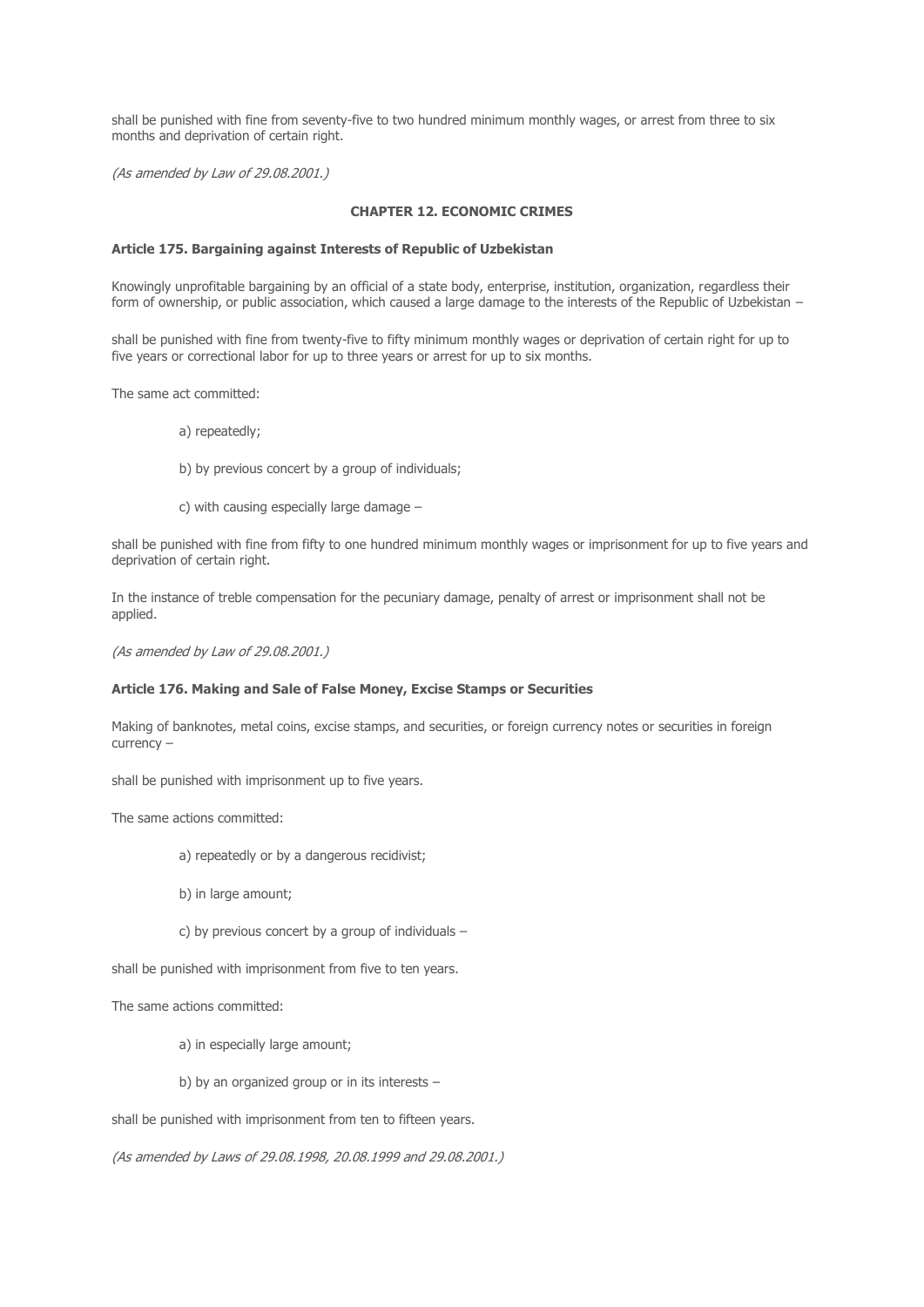### **Article 177. Illegal Purchase or Sale of Foreign Currency**

Illegal purchase or sale of foreign currency committed by individuals in large amount, after infliction of administrative penalty for the same actions –

shall be punished with fine up to seventy-five minimum monthly wages, or correctional labor up to three years.

The same actions committed:

- а) repeatedly or by a dangerous recidivist;
- b) in large amount;
- c) by previous concert by a group of individuals –

shall be punished with fine from seventy-five to two hundred minimum monthly wages, or arrest up to six months.

The same actions committed:

- а) in especially large amount;
- b) by an organized group or in its interests –

shall be punished fine from two hundred to five hundred minimum monthly wages, or imprisonment up to three years.

(As amended by Laws of 20.08.1999 and 29.08.2001.)

### **Article 178. Concealment of Foreign Currency**

Intentional concealment of foreign currency, which is subject to transmittance to the bank accounts in the authorized banks of the Republic of Uzbekistan, by the persons executing foreign currency transactions at enterprises, institutions, or organizations –

shall be punished with fine from seventy-five to one hundred minimum monthly wages, or deprivation of certain right from three to five years, or imprisonment up to five years.

(As amended by Laws of 15.04.1999 and 29.08.2001.)

The same act committed:

- а) from mercenary motives;
- b) repeatedly;
- c) by previous concert by a group of individuals –

shall be punished with imprisonment from five to eight years.

The same act committed by an organized group or in its interests –

shall be punished with imprisonment from eight to twelve years.

#### **Article 179. False Entrepreneurship**

False entrepreneurship, that is, establishment of enterprises and other entrepreneurship organizations, without intent to perform statutory activity, and with the purpose of obtaining loans, credits, exemption (levying) of profit (income) from taxes or other pecuniary benefit –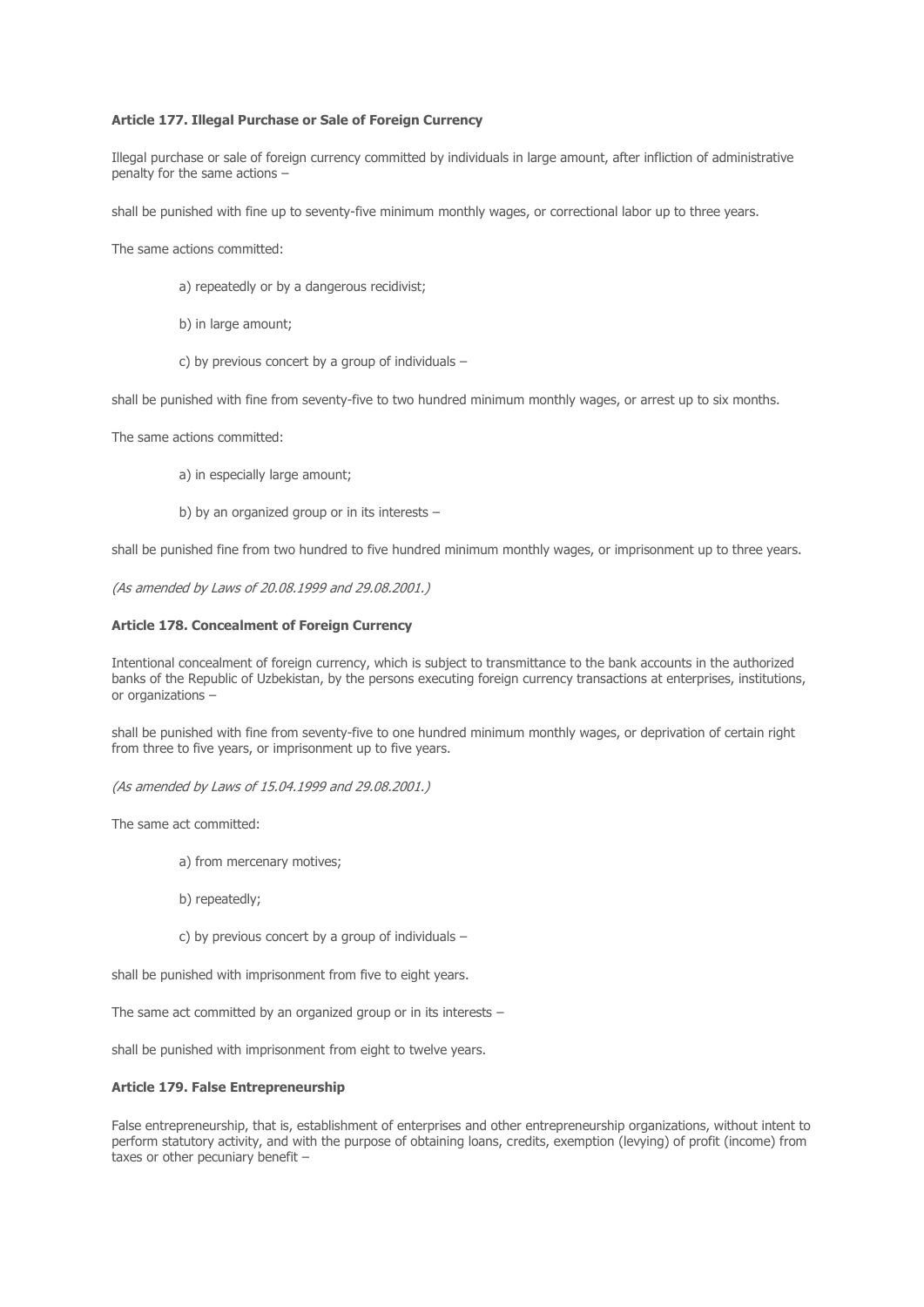shall be punished with fine from one hundred to two hundred of minimum monthly wages, or deprivation of certain right up to five years, or correctional labor up to three years, or imprisonment up to three years.

(As amended by Law of 29.08.2001.)

### **Article 180. False Bankruptcy**

False bankruptcy, that is, knowingly inconsistent with reality announcement of economic inability to meet obligations taken before creditors by an entity performing economic activity, which caused large damage to the creditors –

shall be punished with fine from one hundred to two hundred minimum monthly wages, or deprivation of certain right up to five years, or correctional labor up to three years, or imprisonment up to three years.

(As amended by Law of 29.08.2001.)

In the instance of treble compensation for the pecuniary damage, penalty of imprisonment shall not be applied.

(As amended by Law of 20.08.1999.)

### **Article 181. Concealment of Bankruptcy**

Knowingly concealment of its insolvency by an entity performing economic activity by presentation of information and documents inconsistent with the real situation, distorted accountancy reporting or other hiding of its economic insolvency, which caused large damage to creditors –

shall be punished with fine from one hundred to two hundred minimum monthly wages or deprivation of certain right for up to five years or correctional labor for up to three years or imprisonment up to three years.

(As amended by Law of 29.08.2001.)

In the instance of triple compensation for caused pecuniary damage, punishment in the form of imprisonment shall not be applied.

(As amended by Law of 20.08.1999.)

# **Article 182. Violation of Customs Legislation**

Transfer of goods and other valuables across the customs border of the Republic of Uzbekistan without passing customs control or with deceiving use of documents or means of customs identification, or with failure to enter customs declaration or declaration with another name of goods, committed in large amount, after infliction of administrative penalty for the same acts –

shall be punished with fine for up to three hundred minimum monthly wages or correctional labor for up to two years or imprisonment for up to five years.

A violation of the customs legislation committed:

- а) in especially large amount;
- b) by way of breakthrough, that is, open transfer of goods or other valuables across the

customs border of the Republic of Uzbekistan, and not authorized by the customs service;

- c) by an organized group or in its interests;
- d) with abuse of office –

shall be punished with fine from three hundred to six hundred minimum monthly wages, or correctional labor up to three years, or imprisonment from five to eight years.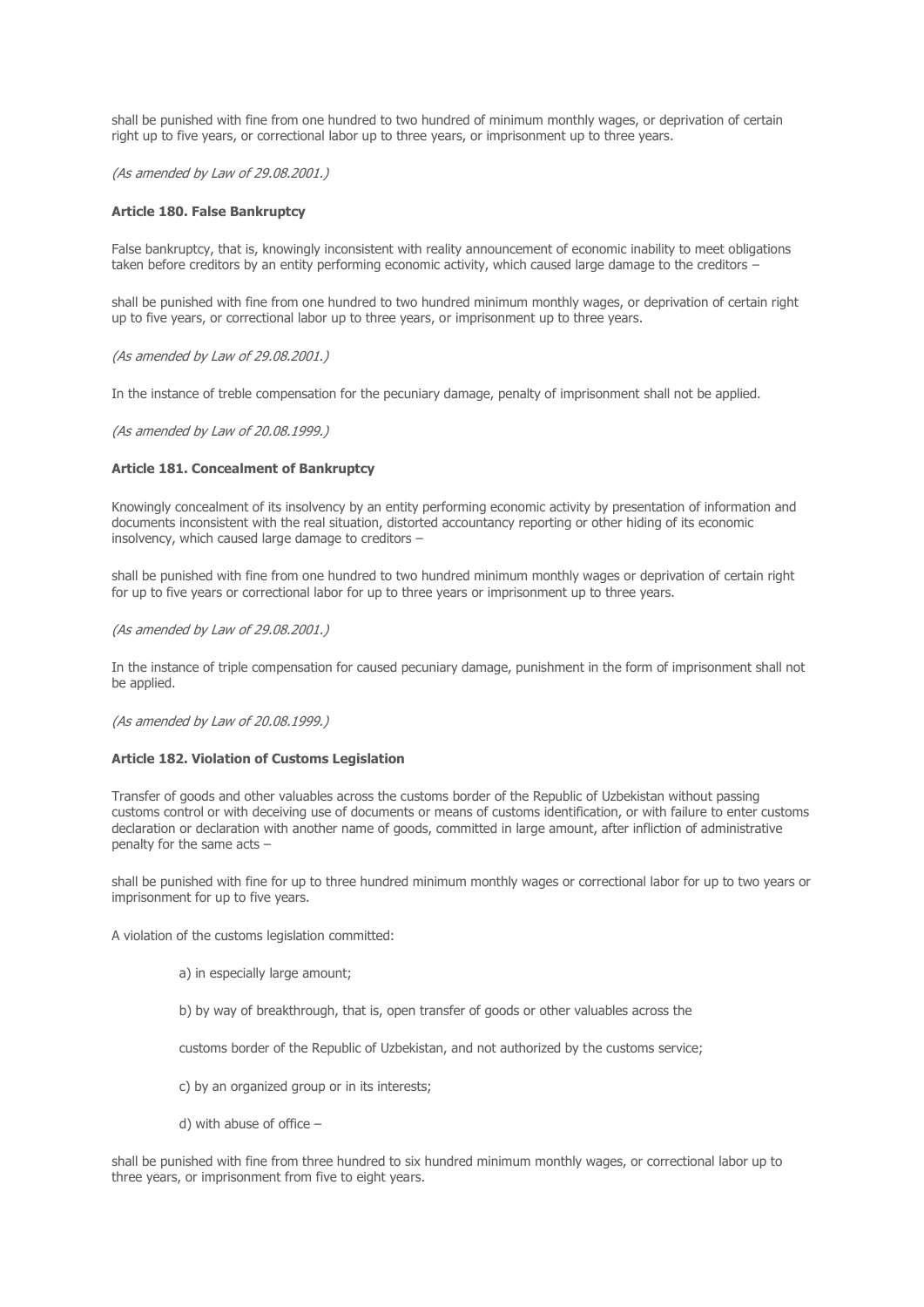(As amended by Law 29.08.2001.)

# **Article 183. Violation of Antimonopoly Legislation**

Failure to present information to the body authorized to perform antimonopoly activity, or presentation of knowingly incorrect information, which is committed after infliction of administrative penalty for the same act –

shall be punished with fine up to twenty-five minimum monthly wages, or deprivation of certain right up to three years.

Evasion of execution or untimely execution of the official requests to cease violations, restitute, dissolve or amend contracts, or other legal prescriptions, issued by the body authorized to perform antimonopoly activity, after infliction of administrative penalty for the same act –

shall be punished with fine from twenty-five to fifty minimum monthly wages, or deprivation of certain right from three to five years, or correctional labor up to three years.

# **Article 184. Taxes or Other Payments Evasion**

Intentional concealment or understatement of profit (income) or other taxable objects as well as other evasion from taxes, duties, or other payments, established by the State, in large amount, after infliction of administrative penalty for the same act –

shall be punished with fine up to one hundred and fifty minimum monthly wages, or correctional labor up to two years, or arrest for up to six months.

Taxes or other payments evasion committed:

- а) repeatedly;
- b) in large amount –

shall be punished with fine from one hundred and fifty to three hundred minimum monthly wages, or correctional labor from two to three years, or imprisonment up to three years.

Taxes or other payments evasion committed in especially large amount –

shall be punished with fine from three hundred to six hundred minimum monthly wages, or imprisonment from three to five years.

In the instance of full payment of taxes and other payments on intentionally concealed or understated profit (income), penalty of imprisonment shall not be applied.

(As amended by Law 29.08.2001.)

# **Article 184<sup>1</sup> . Violation of Fiscal Discipline**

Violation of fiscal discipline, that is, spending budget funds to items which are not provided by the state budget or the budgets of institutions and organizations, funded by the State, overspending of budgetary provisions on articles of expenditures, violation of budgetary and personnel discipline in such institutions and organizations, which is committed after infliction of administrative penalty for the same act –

shall be punished with fine up to fifty minimum monthly wages, or correctional labor up to one year, or arrest up to six months.

The same act committed in large amount –

shall be punished with fine from fifty to seventy minimum monthly wages, or correctional labor up to two years, or imprisonment up to one year.

The same act committed in especially large amount –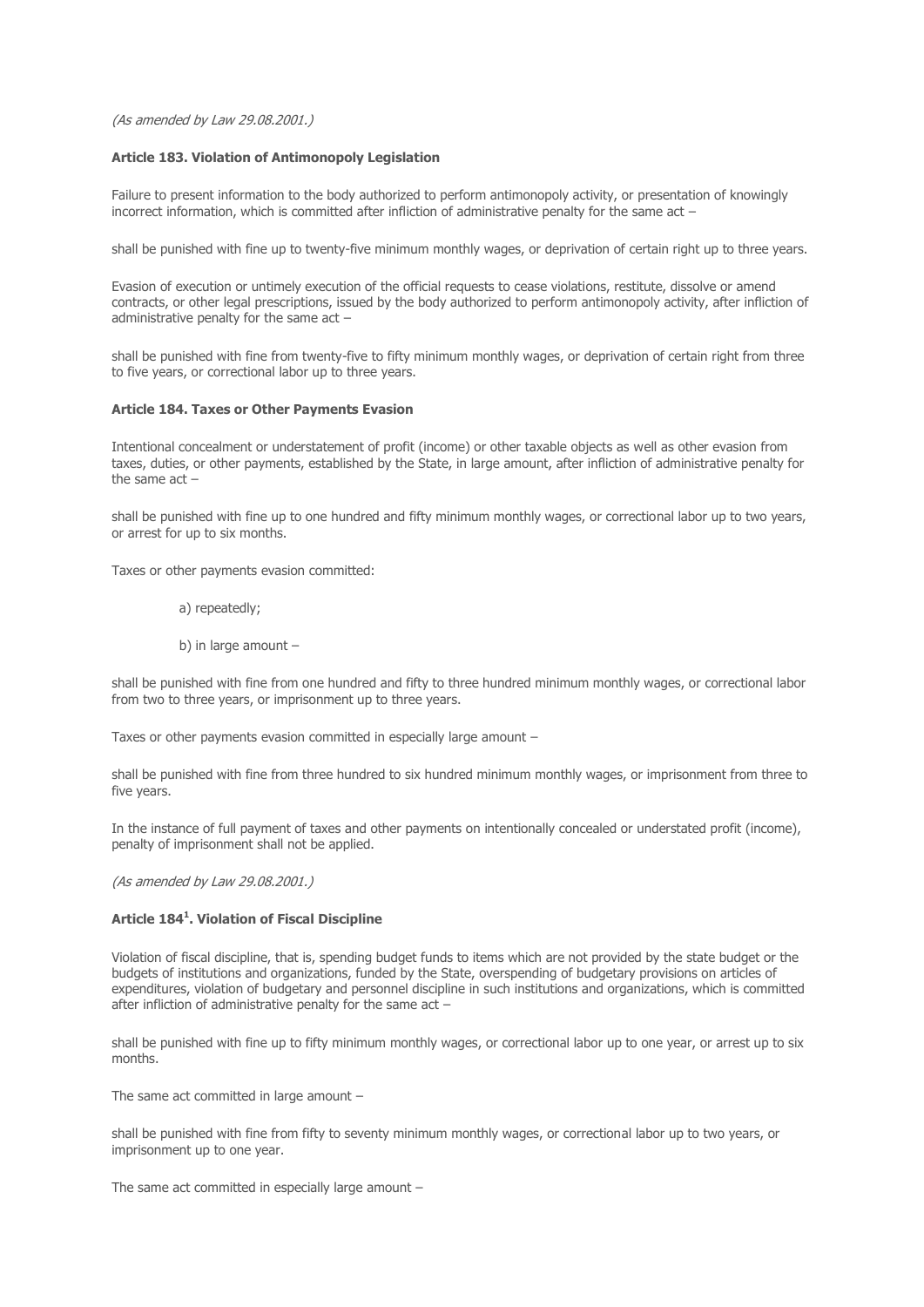shall be punished with fine from seventy-five to one hundred minimum monthly wages, or imprisonment up to two years.

Invalid delay of money to be transacted to institutions and organizations, funded from the state budget, as a wage, social benefit, stipend, and other equal-status expenditures, by managers and other officials of banks, committed after infliction of administrative penalty for the same actions –

shall be punished with fine up to fifty minimum monthly wages or deprivation of certain right up to three years or imprisonment up tone year.

(As introduced by Law of 15.04.1999.)

### **Article 185. Violation of Regulations of Handing-over of Precious Metals or Gems**

Violation of regulations of handing-over of precious metals or gems, mined from underneath the Earth's surface, to the State, which caused large damage thereto –

shall be punished with fine up to fifty minimum monthly wages, or deprivation of certain right up to three years, or correctional labor up to three years, or arrest up to six months.

# **Article 185<sup>1</sup> . Violation of Regulations of Procurement, Purchase, Use, and Sale of Non-ferrous Metals and Scrap and Waste thereof**

Violation of regulations of procurement, purchase, use, and sale of non-ferrous metals and scrap and waste thereof, which are not classified as precious metals, which committed after infliction of administrative penalty for the same act –

shall be punished with fine from fifty to one hundred minimum monthly wages or deprivation of certain right, or correctional labor up to three years or arrest up to six months.

(As amended by Law of 29.08.2001.)

# **CHAPTER 13. CRIMES RELATED TO PERFORMANCE OF ECONOMIC ACTIVITY**

#### **Article 186. Commercial Manufacture or Sale of Unsound Products**

Commercial manufacture or sale of unsound products, resulted in medium-serious or serious bodily injuries –

shall be punished with fine from one hundred to two hundred minimum monthly wages, or correctional labor up to three years.

The same actions resulted in death of a person –

shall be punished with imprisonment from three to seven years.

The same actions resulted in:

- а) mass death of persons;
- b) other grave consequences –

shall be punished with imprisonment from seven to ten years.

(As amended by Law of 29.08.2001.)

# **Article 186<sup>1</sup> . Illegal Making or Distribution of Ethyl Alcohol, Alcohol, and Tobacco Products**

Illegal making or distribution of ethyl alcohol, alcohol and tobacco products, committed after infliction of administrative penalty for the same actions or in large amount –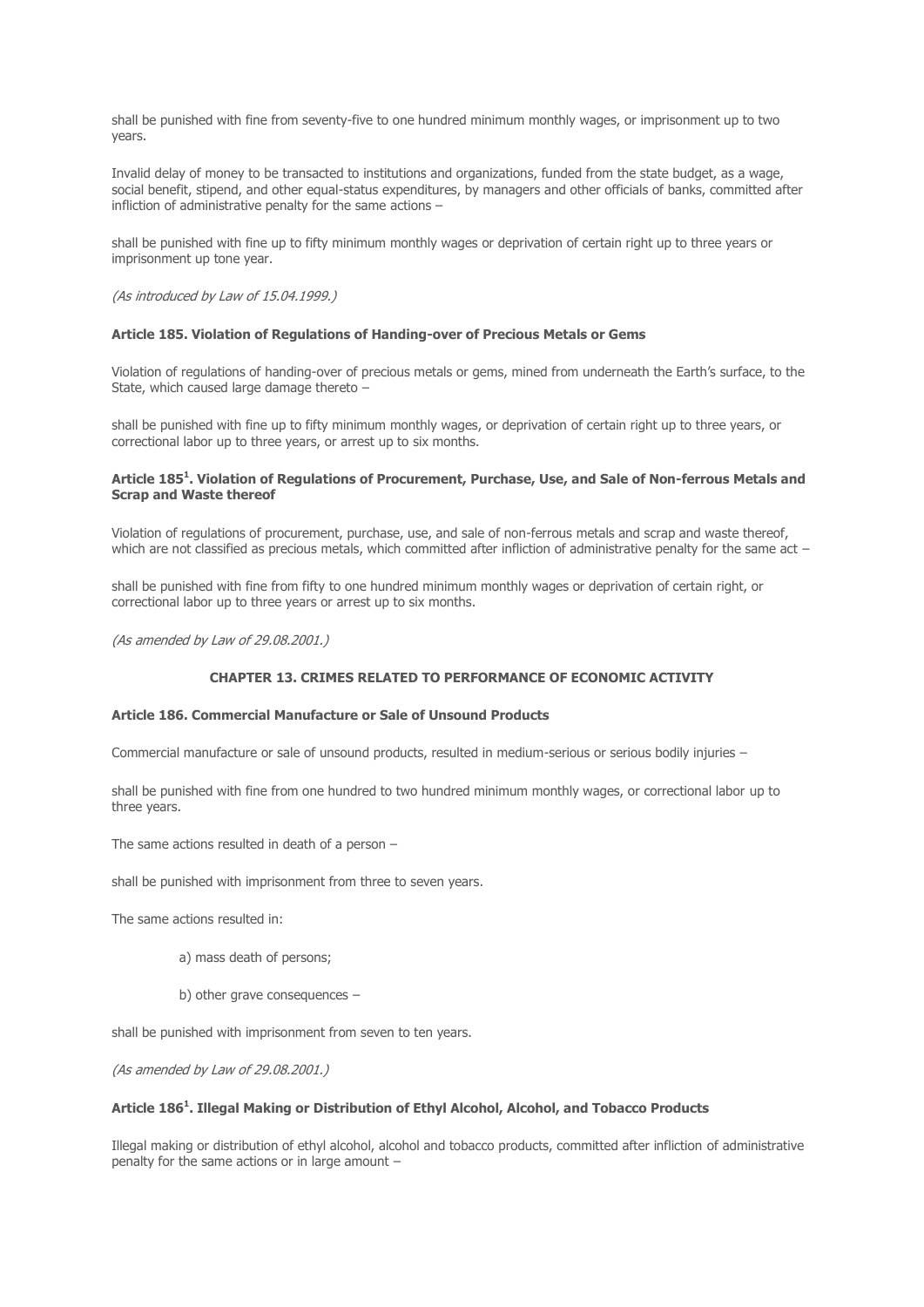shall be punished with fine from one hundred to two hundred minimum monthly wages, or correctional labor up to three years, or imprisonment up to three years.

The same actions committed:

- а) in large amount;
- b) by previous concert by a group of individuals;
- c) repeatedly or by a dangerous recidivist;
- d) with abuse of office –

shall be punished with imprisonment from three to seven years.

The same actions committed:

- а) in especially large amount;
- b) by an organized group or in its interests –

shall be punished with imprisonment from seven to ten years.

(As introduced by Law of 25.12.1998.)

(As amended by Law of 20.08.1999 and 29.08.2001.)

**Article 187.** (Article is withdrawn by Law of 15.12.2000.)

# **Article 188. Illegal Trading or Intermediary Activity**

Performance of trading or intermediary activity with evasion from registration in compliance with the established procedures with the purpose of obtaining uncontrollable profit (income) in large amount, after infliction of administrative penalty for the same acts –

shall be punished with fine from one hundred and fifty to two hundred minimum monthly wages and deprivation of certain right up to three years, or correctional labor up to two years.

Performance of trading or intermediary activity with evasion from registration in compliance with the established procedures with the purpose of obtaining uncontrollable profit (income), committed:

- а) by a dangerous recidivist;
- b) in large amount;
- c) by previous concert by a group of individuals –

shall be punished with fine from one hundred and fifty to three hundred minimum monthly wages and deprivation of certain right up to three years, or arrest up to six months.

Performance of trading or intermediary activity with evasion of registration in compliance with the established procedures with the purpose of obtaining uncontrollable profit (income), committed:

- a) in especially large amount;
- b) by an organized group or in its interests –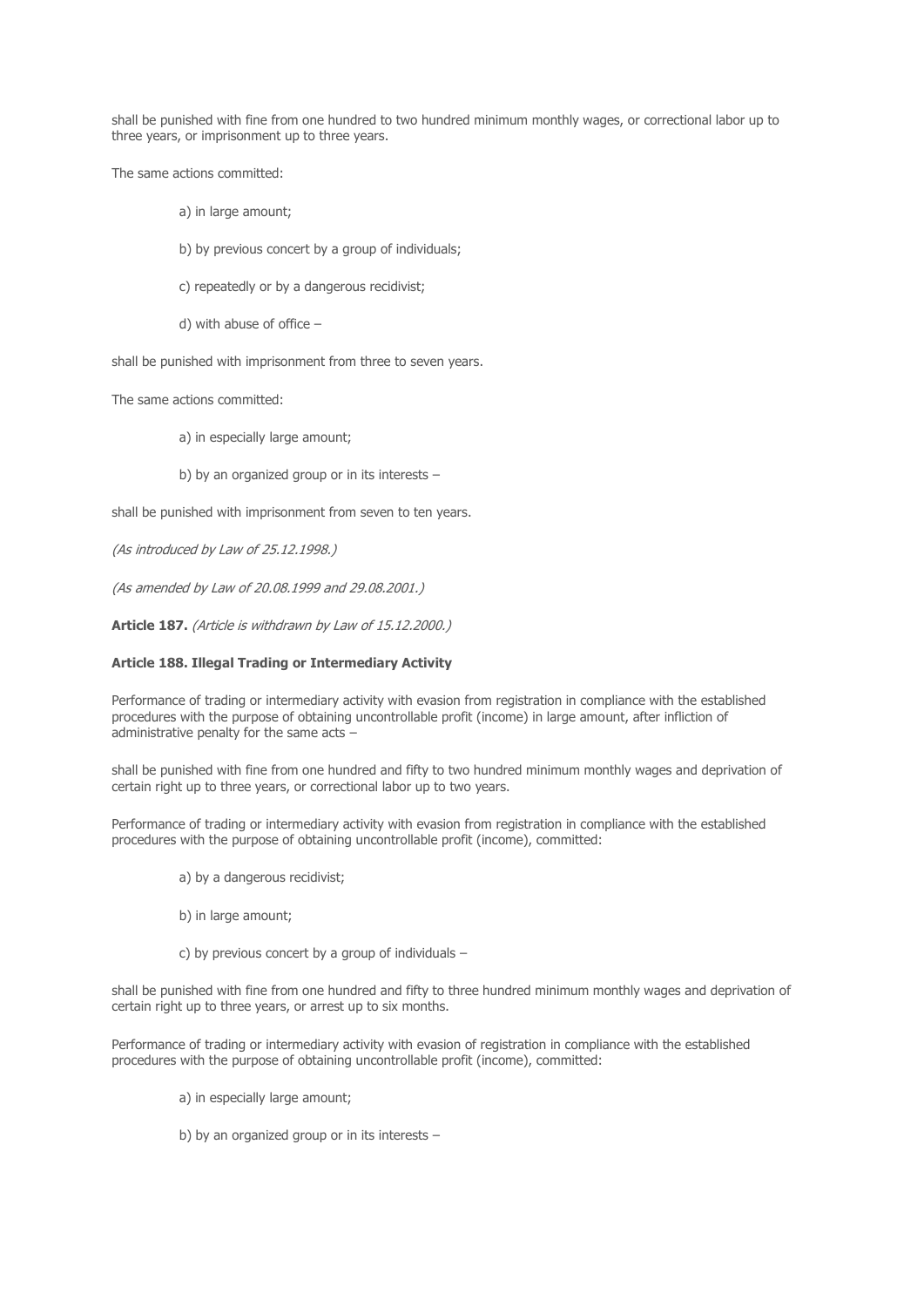shall be punished with fine from three hundred to six hundred minimum monthly wages and deprivation of certain right up to three years, or imprisonment for up to five years.

(As amended by Law of 29.08.2001.)

#### **Article 189. Violation of Regulations of Trade or of Service-providing**

Violation of the regulations of trade or service-providing in significant amount, after infliction of administrative penalty for similar acts –

shall be punished with fine up to one hundred and fifty minimum monthly wages, or deprivation of certain right up to five years, or correctional labor up to one year.

Violation of the regulations of trade or service-providing in large amount as well as violation of the regulations of trade or service-providing, committed:

а) by a dangerous recidivist or a person who has previously committed crimes punishable under Articles 188 or 190 of this Code;

b) by previous concert by a group of individuals –

shall be punished with fine from one hundred and fifty to three hundred minimum monthly wages, or correctional labor up to two years.

Violation of the regulations of trade or service-providing in large amount –

shall be punished with fine from three hundred to six hundred minimum monthly wages, or arrest up to six months.

(As amended by Law 29.08.2001.)

### **Article 190. Unlicensed Performance of Economic Activity**

Performance of economic activity subject to licensing, that is, without obtaining a special permission, after infliction of administrative penalty for the same actions –

shall be punished with fine from twenty-five to seventy-five minimum monthly wages, or deprivation of certain right up to five years, or correctional labor up to five years.

Performance of economic activity subject to licensing, that is, without obtaining a special permission, committed:

- а) by a special dangerous recidivist;
- b) by previous concert by a group of individuals –

shall be punished with fine from seventy-five to one hundred minimum monthly wages, or arrest up to six months.

(As amended by Laws of 1.05.1998 and 29.08.2001.)

#### **Article 191. Illegal Collection, Disclosure or Use of Information**

Collection of confidential research, technical, industrial, economic, trading, or other similar information, by any way, with the purpose of the use thereof without consent of its proprietor, or disclosure or use thereof -

shall be punished with fine up to one hundred minimum monthly wages, or correctional labor up to two years.

Intentional disclosure or use of confidential research, technical, industrial, economic, trading, or other similar information without consent of its proprietor, which caused large damage to an entity performing economic activity –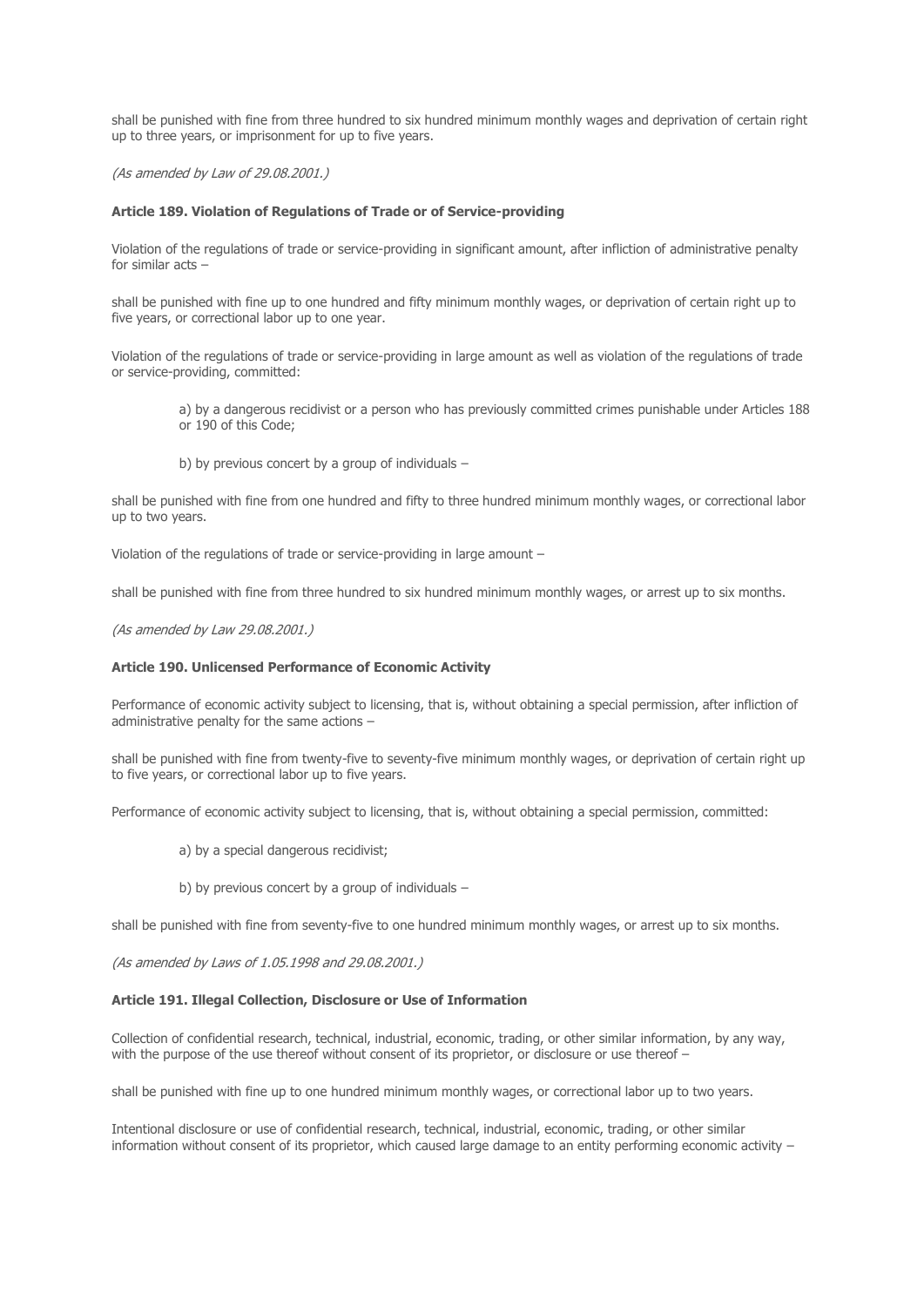shall be punished with fine from one hundred to two hundred minimum monthly wages, or correctional labor from two to three years, or arrest up to six months.

(As amended by Law of 29.08.2001.)

#### **Article 192. Disparagement of Competitor**

Disparagement of competitor, that is, dissemination of knowingly false, inaccurate, or distorted information through texts, printed or copied by any other means, or through mass media, with the purpose of causing damage to the business standing of an entity performing economic activity –

shall be punished with fine from fifty to one hundred minimum monthly wages, or correctional labor up to three years, or arrest up to six moths.

# **SECTION FOURTH. ENVIRONMENTAL SECURITY CRIMES**

### **CHAPTER 14. CRIMES RELATED TO ENVIRONMENT PROTECTION AND CONSERVANCY**

#### **Article 193. Violation of Regulations and Requirements of Environmental Safety**

Violation of the regulations and requirements of environmental safety by an official when designing, siting, construction, and commissioning industrial, power, transport, public-utilities, agro-industrial, research, or other facilities, or acceptance of the said facilities for operation by members of state commissions, non-complying with the regulations of acceptance of such facilities, prescribed by the respective regulatory documents, which ensued death of a person, mass disease incidence of people, or adverse changes in natural environment, or other grave consequences –

shall be punished with fine from one hundred to two hundred minimum monthly wages, or deprivation of certain right up to three years, or correctional labor from two to three years, or arrest up to six months, or imprisonment up to three years.

(As amended by Law 29.08.2001.)

#### **Article 194. Intentional Concealment or Distortion of Information about Environmental Pollution**

Intentional concealment of information or presentation of distorted information by authorized officials about accidents resulted in harmful environmental consequences or radiation, chemical, bacteriological, or other environmental pollution dangerous to human life and health or fauna, or about health situation, which resulted in mass disease incidence of people, death of animals, birds, fish, or other grave consequences –

shall be punished with fine from one hundred to two hundred minimum monthly wages or deprivation of certain right up to five years, or correctional labor up to three years.

The same acts resulted in death of a person –

shall be punished with arrest from three to six months, or imprisonment up to three years and deprivation of certain right.

(As amended by Law of 29.08.2001.)

#### **Article 195. Failure of Taking Measures for Elimination of Consequences of Environmental Pollution**

Evasion or improper conduct of deactivation or other recreational activities by an official in the areas affected with environmental pollution resulted in mass disease incidence of people, death of animals, birds, or fish, or other grave consequences –

shall be punished with fine from one hundred to two hundred minimum monthly wages, or deprivation of certain right up to five years, or correctional labor up to three years.

The same acts resulted in death of a person –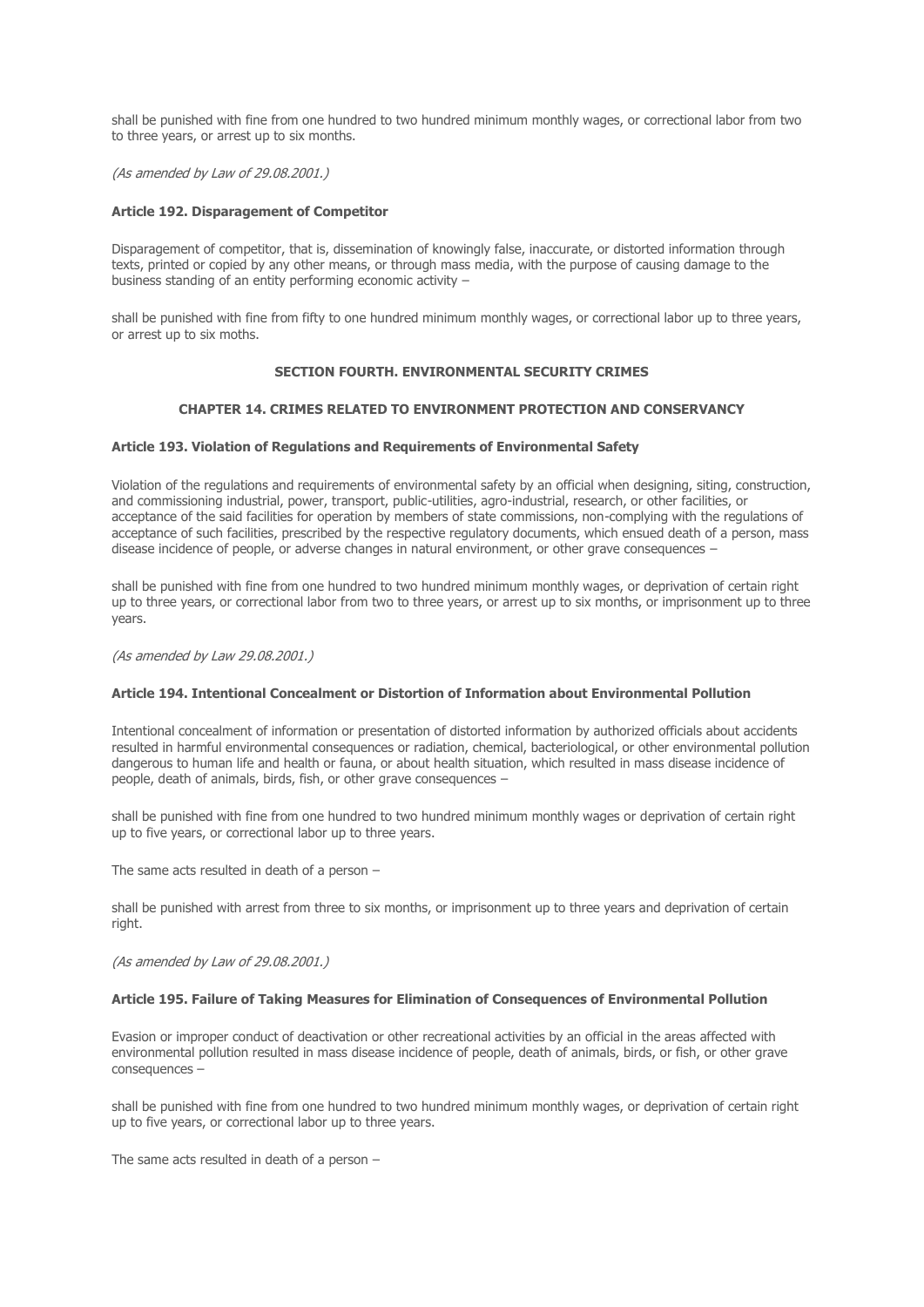shall be punished with arrest from three to six months, or imprisonment up to three years and deprivation of certain right.

#### (As amended by Law 29.08.2001.)

### **Article 196. Pollution of Natural Environment**

Pollution or damage of land, water, or atmospheric air, resulted in mass disease incidence of people, death of animals, birds, or fish, or other grave consequences –

shall be punished with fine from one hundred to two hundred minimum monthly wages or deprivation of certain right up to five years, or correctional labor up to three years.

The same acts resulted in death of a person –

shall be punished with arrest from three to six months, or imprisonment up to three years and deprivation of certain right.

(As amended by Law 29.08.2001.)

# **Article 197. Violation of Requirements of Use of Land, Mineral Resources, or Requirements of Protection thereof**

Violation of requirements of use of land, mineral resources, or requirements of protection thereof, resulted in grave consequences –

shall be punished with fine from fifty to one hundred minimum monthly wages, or correctional labor up to three years, or imprisonment up to three years.

#### **Article 198. Damage and Destruction of Crops, Forest, or other Plants**

Damage or destruction of crops, forest, or other plants as the result of negligent dealing with fire, resulted in large damage or other grave consequences –

shall be punished with fine up to fifty minimum monthly wages, or correctional labor up to one year, or arrest up to three months.

Illegal felling of timber or other plants, resulted in large damage –

shall be punished with fine from fifty to seventy-five minimum monthly wages, or correctional labor from one year to two years, or arrest from three to six months, or imprisonment up to three years.

Intentional damage or destruction of crops, forest, or other plants, resulted in large damage –

shall be punished with fine from seventy-five to one hundred minimum monthly wages, or correctional labor from two to three years, or imprisonment up to three years.

(As amended by Law of 29.08.2001.)

In the instance of treble compensation for the pecuniary damage, penalty of imprisonment shall not be applied.

(As amended by Law of 20.08.1999.)

#### **Article 199. Violation of Requirements of Plant Pesticide Control**

Violation of requirements of plant pesticide control, resulted in grave consequences –

shall be punished with fine from fifty to one hundred minimum monthly wages, or deprivation of certain right up to five years, or correctional labor up to three years, or imprisonment up to three years.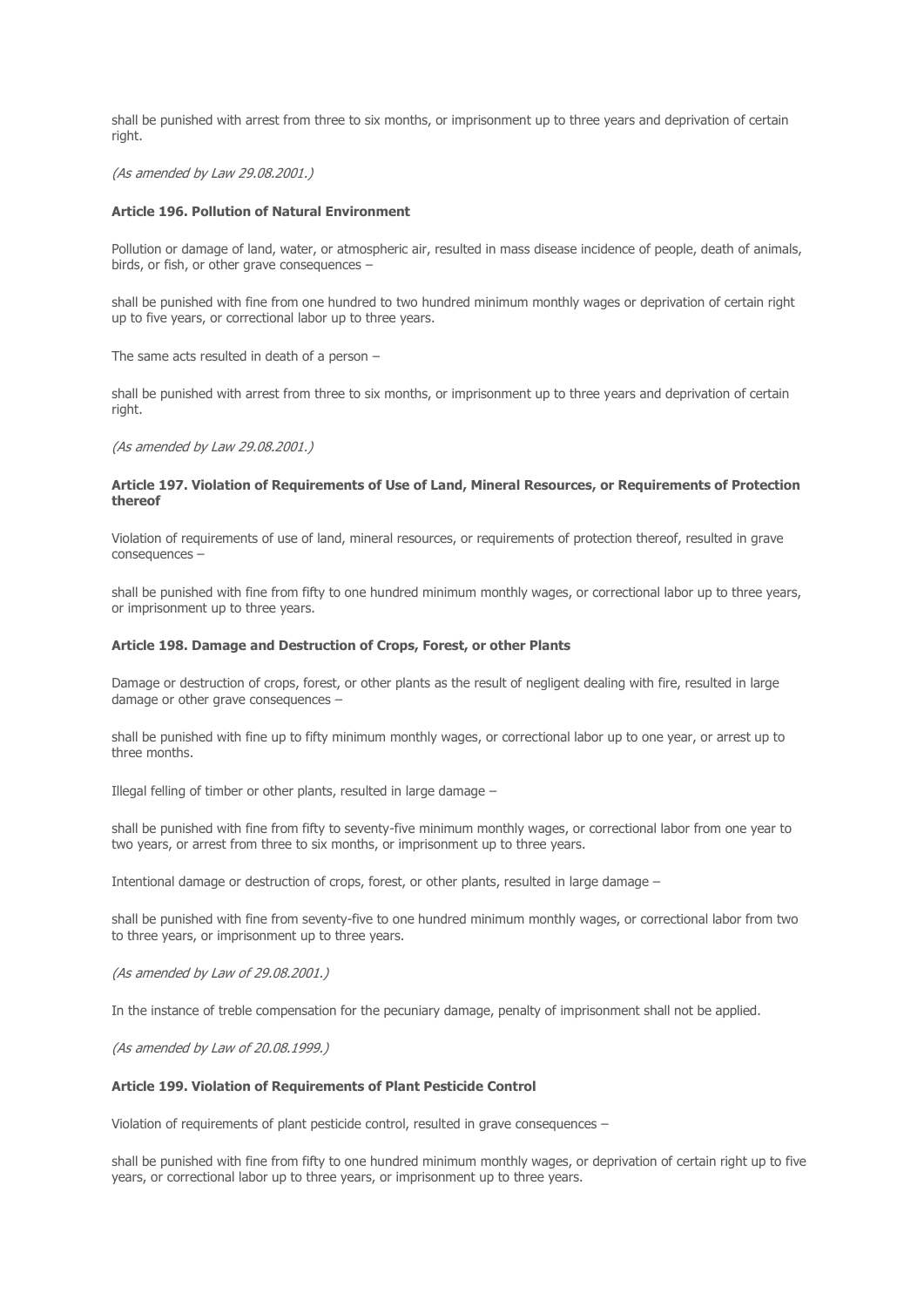### **Article 200. Violation of Veterinary or Zootechnic Regulations**

Violation of veterinary or zootechnic regulations, resulted in the diffusion of epidemic diseases of animals or birds (epizooty), or mass death thereof, or other grave consequences –

shall be punished with fine from fifty to one hundred minimum monthly wages, or deprivation of certain right up to five years, or correctional labor up to three years, or imprisonment up to three years.

# **Article 201. Violation of Safety Rules of Handling of Hazardous Chemical Substances**

Violation of the rules of production, storage, transportation, or use of chemical substances for pesticide control, mineral fertilizers, plant or animal growth stimulants, resulted in mass disease incidence of people, death of animals, birds, or fish, or other grave consequences –

shall be punished with fine from fifty to one hundred minimum monthly wages, or deprivation of certain right up to five years, or correctional labor up to three years or imprisonment up to three years.

The same actions resulted in death of a person –

shall be punished with arrest from three to six months, or imprisonment from three to five years and deprivation of certain right.

# **Article 202. Violation of Procedures for Use of Animal or Vegetable Resources**

Violation of the rules of hunt, fishery, or appropriation of other species of animal world, violation of the procedures or regulations set for hunting rare animals, or picking or procurement of wild species of medical, food, and ornamental plants, as well as of the procedures for the use of animal or vegetable resources within specially protected areas of natural environment, which cause significant damage –

shall be punished with fine up to fifty minimum monthly wages, or correctional labor up to two years, or arrest up to six months.

The same acts:

а) related to destruction of animals, birds, fish, and other species of the animal world or plants, entered in the Red Book;

- b) caused large damage;
- c) committed by previous concert by a group of individuals –

shall be punished with fine from fifty to seventy-five minimum monthly wages, or correctional labor from two to three years, or imprisonment up to five years.

The same acts committed:

- а) by a special dangerous recidivist;
- b) by a person with abuse of office;
- c) with use of terrestrial, water, or air vehicles;
- d) with use of explosive devices, pesticides, or in another commonly destructive way;
- e) by an organized group;
- f) with causing especially large damage –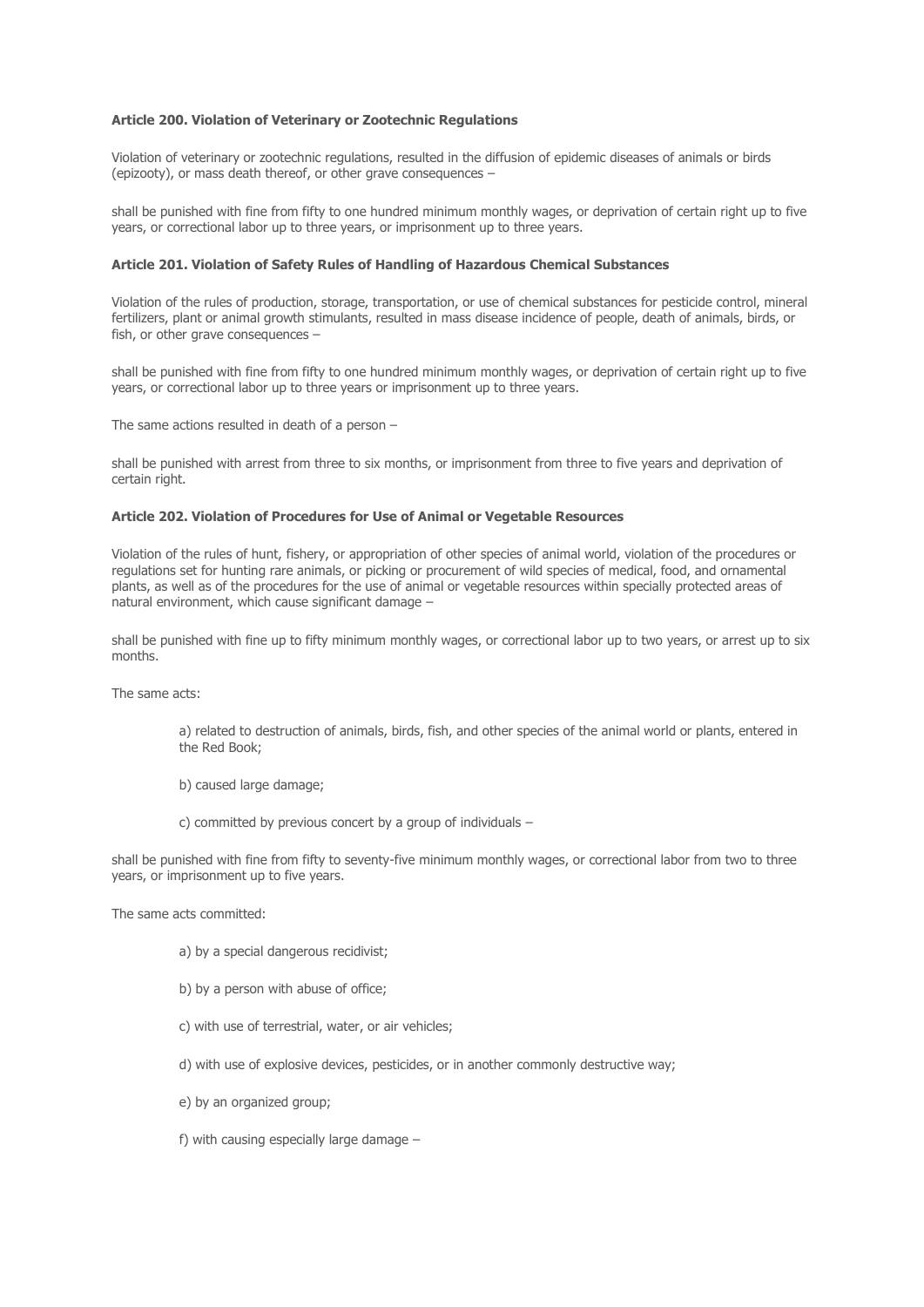shall be punished with fine from seventy-five to one hundred minimum monthly wages, or imprisonment from three to five years.

In the instance of treble compensation for the pecuniary damage, penalty of imprisonment shall not be applied.

(Paragraphs 2, 3, and 5 as amended by Law of 29.08.2001.)

### **Article 203. Violation of Requirements of Use of Water or Water Reservoirs**

Violation of the requirements of the use of water or water reservoirs, which cause grave consequences –

shall be punished with fine from fifty to one hundred minimum monthly wages, or correctional labor up to three years, or arrest up to six months, or imprisonment up to three years.

# **Article 204. Violation of Status of Specially Protected Areas of Natural Environment**

Violation of the status of specially protected areas of natural environment, which caused large damage or other grave consequences –

shall be punished with fine up to fifty minimum monthly wages or deprivation of certain right up to five years, or correctional labor up to two years.

Intentional destruction or damage of facilities within specially protected areas of natural environment, which caused large damage or other grave consequences –

shall be punished with fine from fifty to one hundred minimum monthly wages, or arrest up to six months, or imprisonment up to five years.

# **SECTION FIVE. CRIMES AGAINST ORDER OF GOVERNANCE OF AUTHORITIES, ADMINISTRATION BODIES, AND PUBLIC ASSOCIATIONS**

# **CHAPTER 15. CRIMES AGAINST ORDER OF GOVERNANCE**

# **Article 205. Abuse of Power or Office**

Abuse of power or office, that is, intentional use of office by an official, which caused large damage or significant damage to the rights or legally protected interests of individuals or to the state or public interests –

shall be punished with fine from one hundred and fifty to three hundred minimum monthly wages, or deprivation of certain right up to five years, or correctional labor up to three years, or imprisonment up to three years.

The same action committed:

- а) with causing especially large damage;
- b) in the interests of an organized group;
- c) by an authorized official –

shall be punished with fine from three hundred to six hundred minimum monthly wages, or imprisonment up to five years and deprivation of certain right.

(As amended by Law of 29.08.2001)

#### **Article 206. Excess of Power or Office**

Excess of power or office, that is, intentional commission of actions by an official in excess of the power provided to him by law, resulted in large damage or significant harm to the rights or legitimate interests of individuals or to the state or public interests –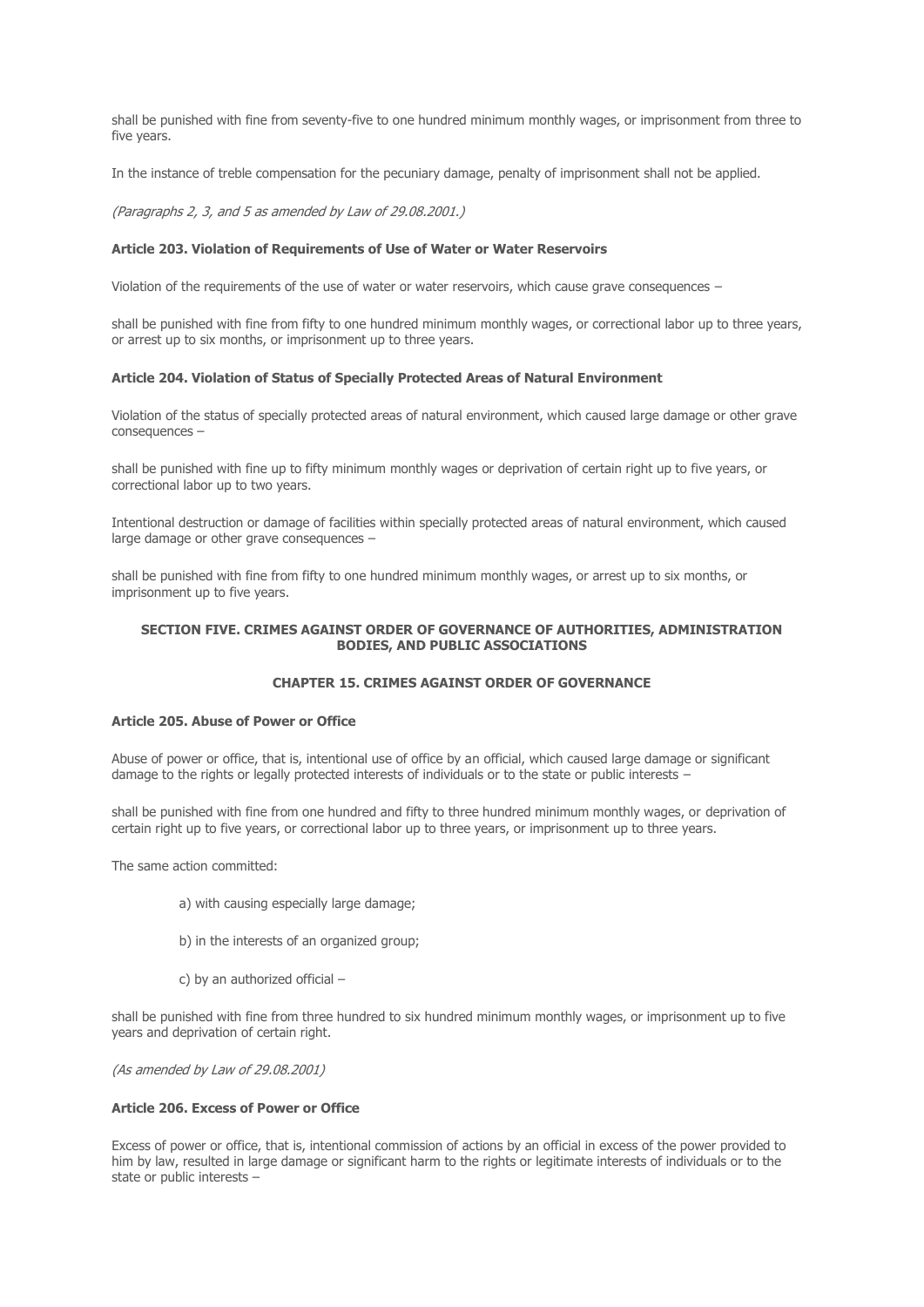shall be punished with fine form one hundred and fifty minimum monthly wages, or deprivation of certain right up to five years, or correctional labor up to three years, or imprisonment up to three years.

The same action committed:

- а) with causing especially large damage;
- b) in the interests of an organized group;
- c) by an authorized official –

shall be punished with fine from three hundred to six hundred minimum monthly wages, or imprisonment up to five years and deprivation of certain right.

(As amended by Law of 29.08.2001.)

# **Article 207. Neglect of Office**

Neglect of office, that is, failure to perform or improper performance of his office by an official due to his negligence or malpractice with regard to the office, resulted in large damage or significant harm to the rights or legitimate interests of individuals or to the state or public interests –

shall be punished with fine up to one hundred minimum monthly wages, or correctional labor up to two years.

The same act resulted in infliction of medium serious or serious bodily injury –

shall be punished with fine from one hundred to three hundred minimum monthly wages, or correctional labor from two to three years, or arrest up to six months.

The same acts resulted in death of a person –

shall be punished with imprisonment up to five years and deprivation of certain right.

(As amended by Law of 29.08.2001.)

#### **Article 208. Administrative Inaction**

Administrative inaction, that is, intentional failure to perform actions by an official, which he must have performed or could have performed according to his official duties, resulted in large damage or significant damage to the rights or legitimate interests of individuals, or the to state or public interests, or connected with connivance to a crime –

shall be punished with fine from one hundred to three hundred minimum monthly wages, or correctional labor up to three years, or imprisonment up to three years.

(As amended by Law of 29.08.2001.)

#### **Article 209. Forgery in Office**

Forgery in office, that is, entering knowingly false information and notes to official documents, falsification or making and issuance of knowingly false documents from mercenary or other motives, resulted in significant damage to the to the rights or legitimate interests of individuals, or the to state or public interests  $-$ 

shall be punished with fine from one hundred to three hundred minimum monthly wages, or deprivation of certain right up to five years, or correctional labor up to two years, or imprisonment up to three years.

The same action committed:

а) repeatedly or by a dangerous recidivist;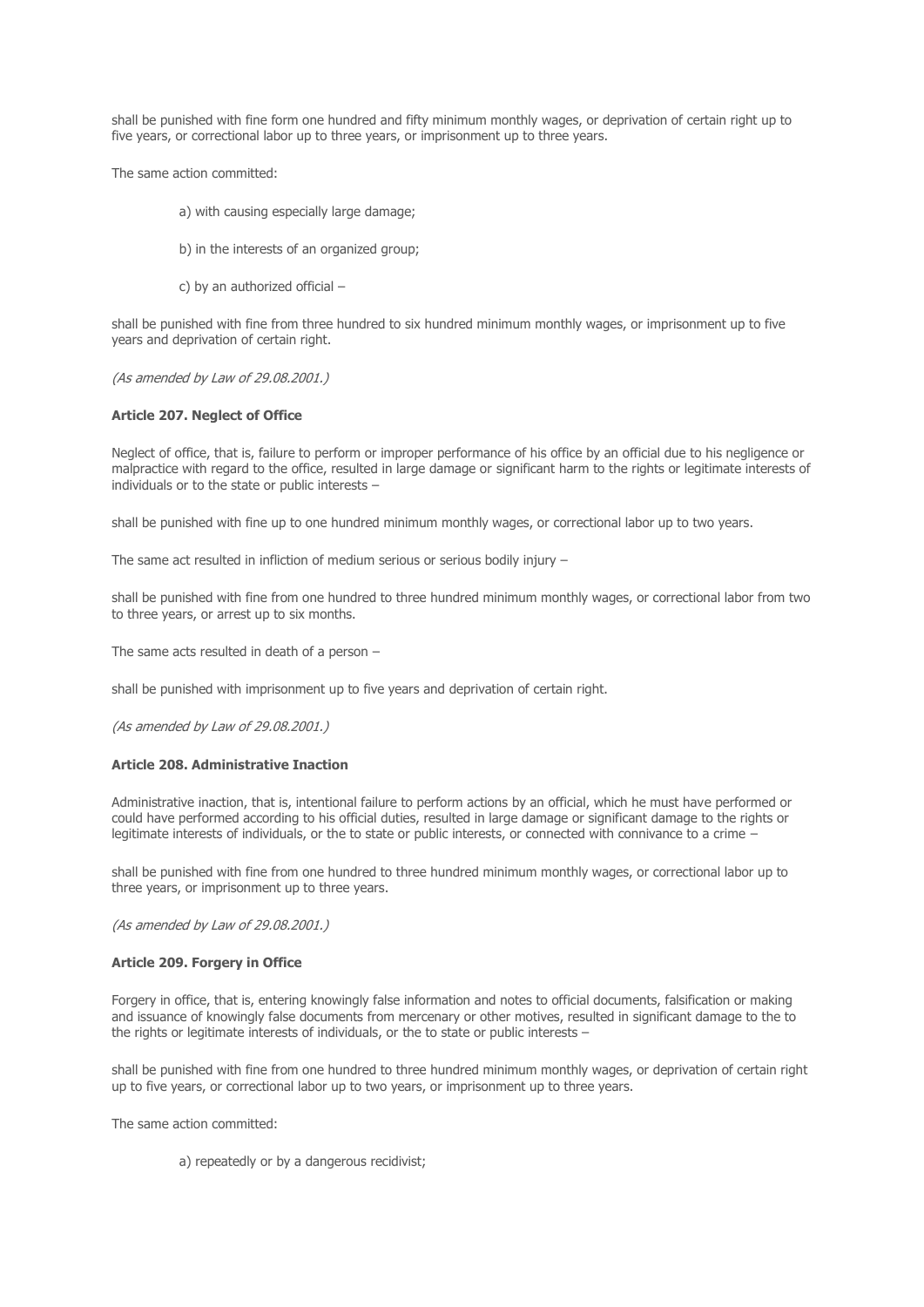b) in the interests of an organized group –

shall be punished with fine from three hundred to six hundred minimum monthly wages, or imprisonment up to five years and deprivation of certain right up to three years.

(As amended by Law of 29.08.2001.)

# **Article 210. Acceptance of Bribe**

Acceptance of bribe, that is, knowingly illegal acceptance of tangible valuables by an official, personally or through an intermediate person, or acquisition of pecuniary benefit for performance or nonperformance of certain action, which he must or could have officially performed, in the interests of the person giving a bribe –

shall be punished with fine from one hundred and fifty minimum monthly wages, or imprisonment up to five years and deprivation of certain right up.

Acceptance of a bribe:

а) repeatedly, by a dangerous recidivist or person who has previously committed crimes punishable under Articles 211 or 212 of this Code;

- b) in large amount;
- c) by extortion;
- d) by previous concert by a group of officials  $-$

shall be punished with imprisonment from five to ten years.

Acceptance of a bribe:

- а) in especially large amount;
- b) by an authorized official;
- c) in the interests of an organized group –

shall be punished with imprisonment from ten to fifteen years.

(As amended by Law of 29.08.2001.)

## **Article 211. Bribe-giving**

Bribe-giving, that is, knowingly illegal provision of tangible valuables to an official, personally or through an intermediate person, or of pecuniary benefit for performance or nonperformance of certain action, which the official must or could have officially performed, in the interests of the person giving a bribe –

shall be punished with fine up to fifty minimum monthly wages, or correctional labor up to three years, or arrest up to six months, or imprisonment up to three years.

Bribe-giving:

а) repeatedly, by a dangerous recidivist or a person who has previously committed crimes punishable under Articles 210 or 212 of this Code;

b) in large amount –

shall be punished with imprisonment from three to five years.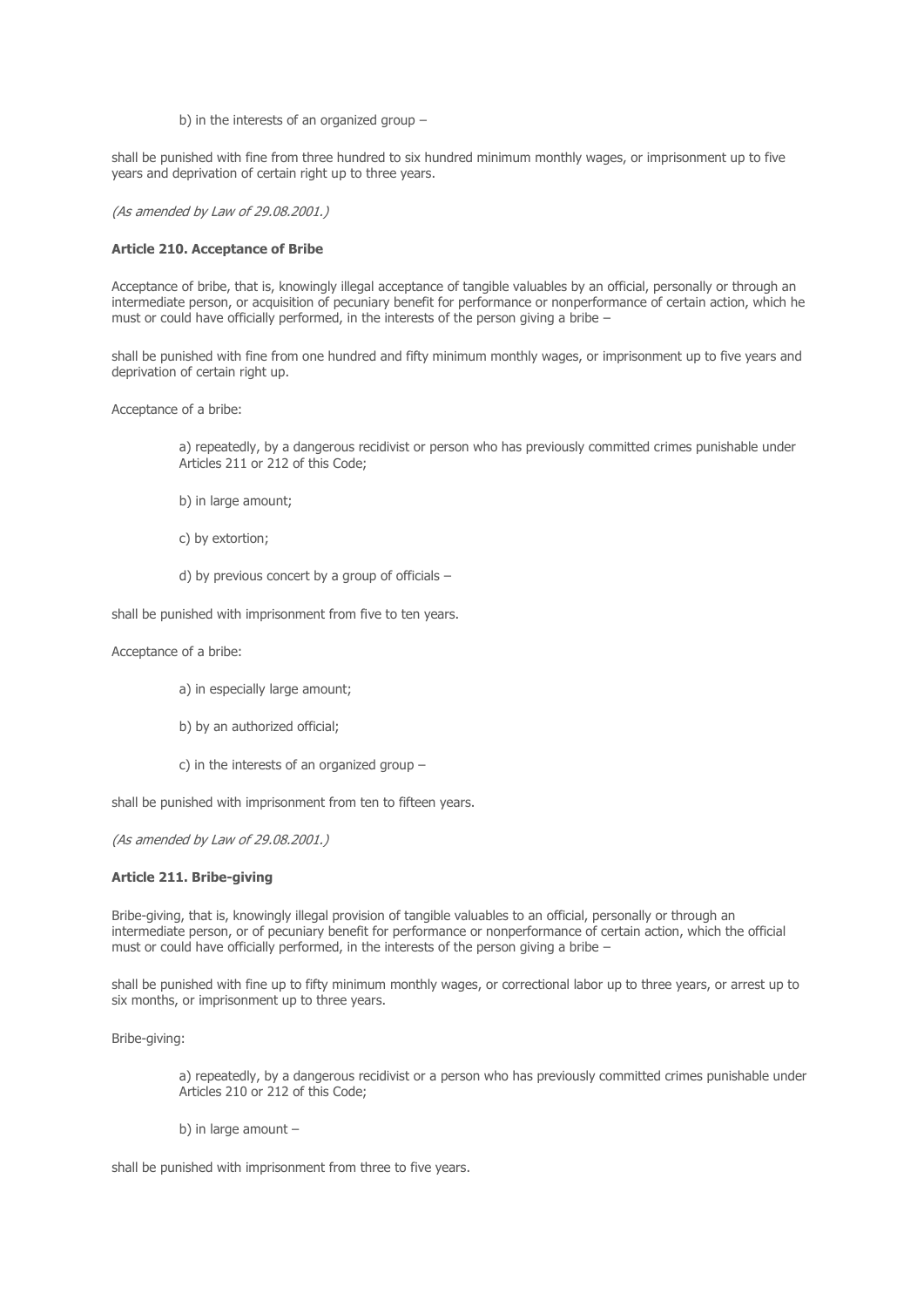Bribe-giving:

- а) in especially large amount;
- b) in the interests of an organized group;
- c) by an authorized official –

shall be punished with imprisonment from five to ten years.

(Paragraphs 2 and 3 as amended by Law of 29.08.2001.)

The person who has given a bribe shall be discharged from criminal liability in the instance if there was extortion with regard to the person, or he communicated voluntarily about the event of the crime, after having committed criminal actions, repented honestly, and facilitated actively detection of the crime.

# **Article 212. Intermediation in Bribery**

Intermediation in bribery, that is, activity carried out to arrive at an agreement about acceptance of or giving a bribe as well as immediate delivery of a bribe upon instructions of the persons concerned –

shall be punished with fine up to fifty minimum monthly wages, or correctional labor up to three years, or arrest up to six months, or imprisonment up to three years.

The same action committed:

a) repeatedly, by a dangerous recidivist or a person who has previously committed crimes punishable under Articles 210 or 211 of this Code;

- b) in the instance of acceptance of or giving a bribe in large amount;
- c) in the instance of acceptance of a bribe by a group of officials acting by previous concert,

which is known to the agent –

shall be punished with imprisonment from three to five years.

### Intermediation in bribery committed:

- а) for remuneration;
- b) in the instance of acceptance or giving of a bribe in especially large amount;
- c) in the interests of an organized group;
- d) by an authorized official –

shall be punished with imprisonment from five to eight years.

(Paragraphs 2 and 3 are as amended by Law of 29.08.2001.)

The person, who acted as an intermediate person in bribery, shall be discharged from liability in the instance if he communicated voluntarily about the event of the crime, after having committed criminal actions, repented honestly, and facilitated actively detection of the crime.

### **Article 213. Corruption of Officer**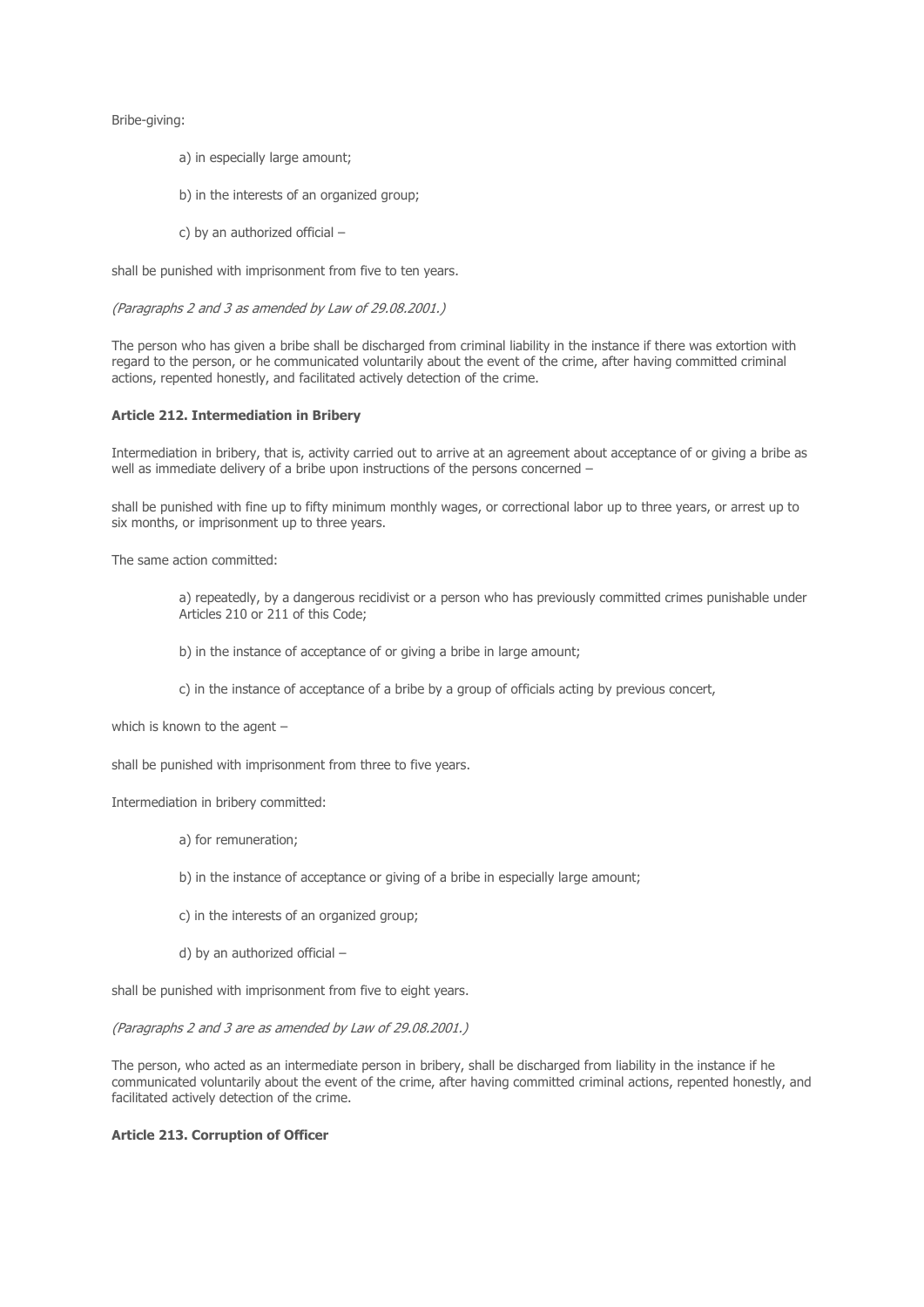Corruption of an officer, that is, knowingly illegal provision of remuneration or pecuniary benefit in significant amount to an officer, who is not an official of a state body, enterprise, institution, or organization, disregarding its ownership pattern, or of a public association or self-governmental body, for performance or nonperformance of certain action, which the officer must or could have officially performed, in the interests of the person committing corruption –

shall be punished with fine up to fifty minimum monthly wages, or correctional labor up to two years, or arrest up to six months.

Knowingly illegal acceptance of remuneration or pecuniary benefit in significant amount by an officer, who is not an official of a state body, enterprise, institution, or organization, disregarding its ownership pattern, or of a public association or self-governmental body, for performance or nonperformance of certain action, which he must or could have officially performed, in the interests of the person committing corruption –

shall be punished with fine from fifty to one hundred minimum monthly wages, or correctional labor from two to three years, or imprisonment up to three years.

The actions punishable under Paragraphs 1 or 2 of this Article committed:

а) repeatedly, by a dangerous recidivist or a person who has previously committed crimes punishable under Articles 210-212 of this Code;

- b) in large amount;
- c) in the interests of an organized group –

shall be punished with imprisonment from three to five years.

(Paragraphs 2 and 3 are as amended by Law of 29.08.2001.)

### **Article 214. Extortion of Remuneration**

Extortion of remuneration, that is, demand to provide remuneration or pecuniary benefit by an officer, who is not an official of a state body, enterprise, institution, or organization, disregarding its ownership pattern, or of a public association or self-governmental body, for performance of certain work or provision of certain service, which are within the official duties of such an officer, as well as intentional coercion of an individual to provide such remuneration so that the individual cannot otherwise prevent violation of his rights and legal interests –

shall be punished with fine up to fifty minimum monthly wages, or deprivation of certain right up to five years, or correctional labor up to three years, or arrest up to six years.

The same act committed:

- а) repeatedly or by a dangerous recidivist;
- b) in large amount –

shall be punished with imprisonment up to three years.

(As amended by Law of 29.08.2001.)

#### **Article 215. Disrespect to State Emblems**

Disrespect to the State Flag, State Emblem, or State Anthem of the Republic of Uzbekistan or of the Republic of Karakalpakstan –

shall be punished with fine up to twenty-five minimum monthly wages, or correctional labor up to three years, or arrest up to three months.

### **Article 216. Illegal Establishment of Public Associations or Religious Organizations**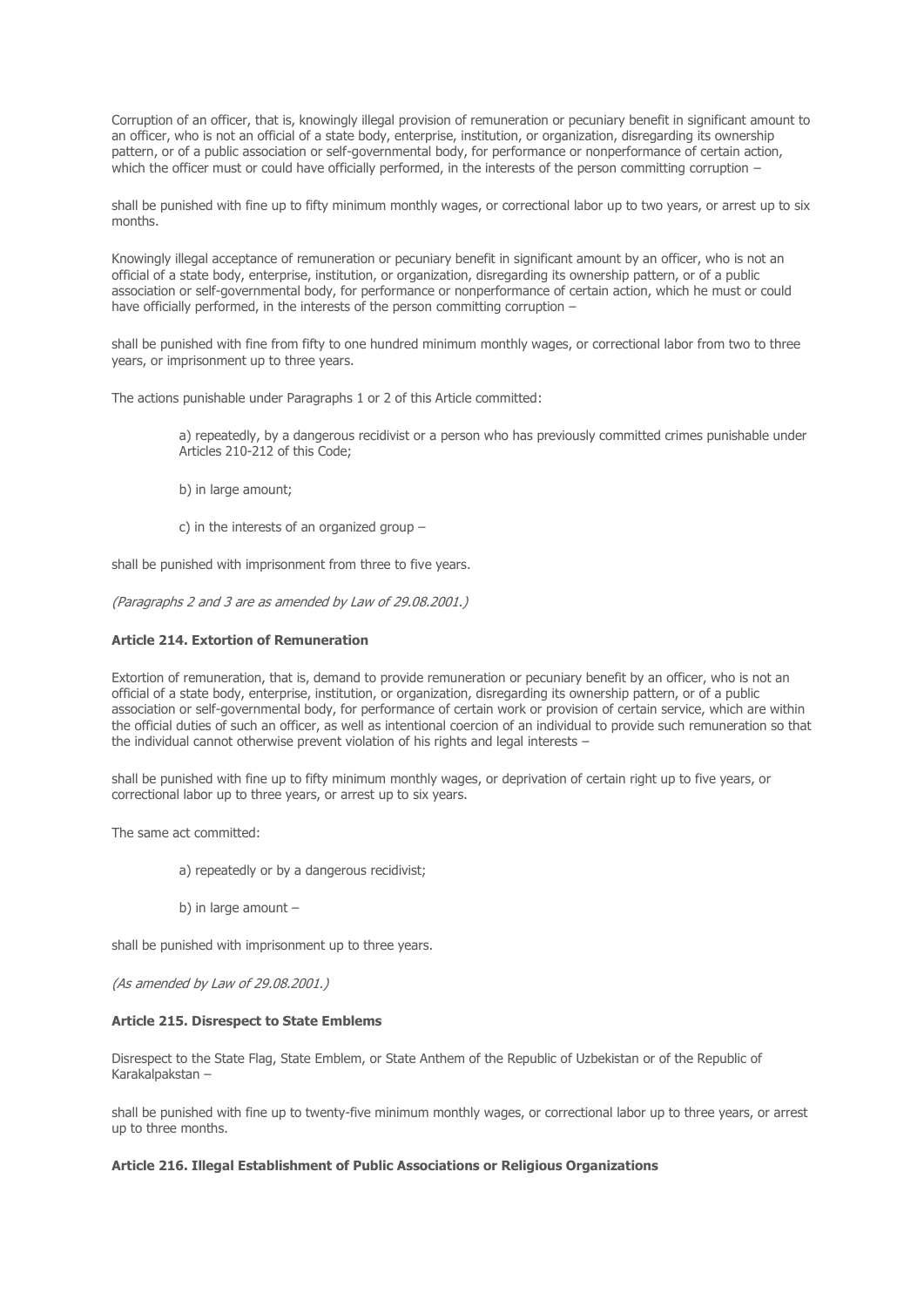Illegal establishment or reactivation of illegal public associations or religious organizations as well as active participation in the activities thereof –

shall be punished with fine from fifty to one hundred minimum monthly wages, or arrest up to six months, or imprisonment up to five years.

(As amended by Law of 15.04.1999.)

# **Article 216<sup>1</sup> . Inducement to Participate in Operation of Illegal Public Associations or Religious Organizations**

Inducement to participate in operation of public associations, religious organizations, movements or sects, which are illegal in the Republic of Uzbekistan, after infliction of administrative penalty for the same actions –

shall be punished with fine from twenty-five to fifty minimum monthly wages, correctional labor up to three years, or arrest up to six months, or imprisonment up to three years.

(As introduced by Law of 1.05.1998.)

(As amended by Law of 15.04.1999.)

# **Article 216<sup>2</sup> . Violation of Legislation on Religious Organizations**

Performance of illegal religious activity, evasion from the registration of an organization's chart by leaders of religious organizations, and conducting special meetings for juveniles, labor circles, and other circles and groups, unrelated to worship, by religious leaders and members of religious organizations, after infliction of administrative penalty for the same acts –

shall be punished with fine from fifty to one hundred minimum monthly wages, or arrest up to six, or imprisonment up to three years.

Conversion of believers belonging to certain religion to other religions (proselytism) and other missionary activities, after infliction of administrative penalty for the same actions –

shall be punished with fine from fifty to one hundred minimum monthly wages, or arrest up to six months, or imprisonment up to three years.

(As introduced by Law of 1.05.1998.)

# **Article 217. Violation of Procedures for Organizing, Holding of Assemblies, Meetings, or Demonstrations**

Violation of procedures for organizing or holding of assemblies, meetings, or demonstrations, committed by their organizer, after infliction of administrative penalty for the same actions –

shall be punished with fine from fifty to seventy-five minimum monthly wages, or arrest up to six months, or imprisonment up to three years.

Violation of regulations on holding religious assemblies, processions, and other cultic ceremonies, after infliction of administrative penalty for the same actions –

shall be punished with fine from fifty to seventy-five minimum monthly wages, or arrest up to six months, or imprisonment up to three years.

#### (As amended by Law of 1.05.1998.)

# **Article 218. Direction of Illegal Strike or Impediment to Operation of Enterprise, Institution, or Organization in Emergency State**

Direction of illegal strike as well as impediment to operation of enterprise, institution, or organization in emergency state –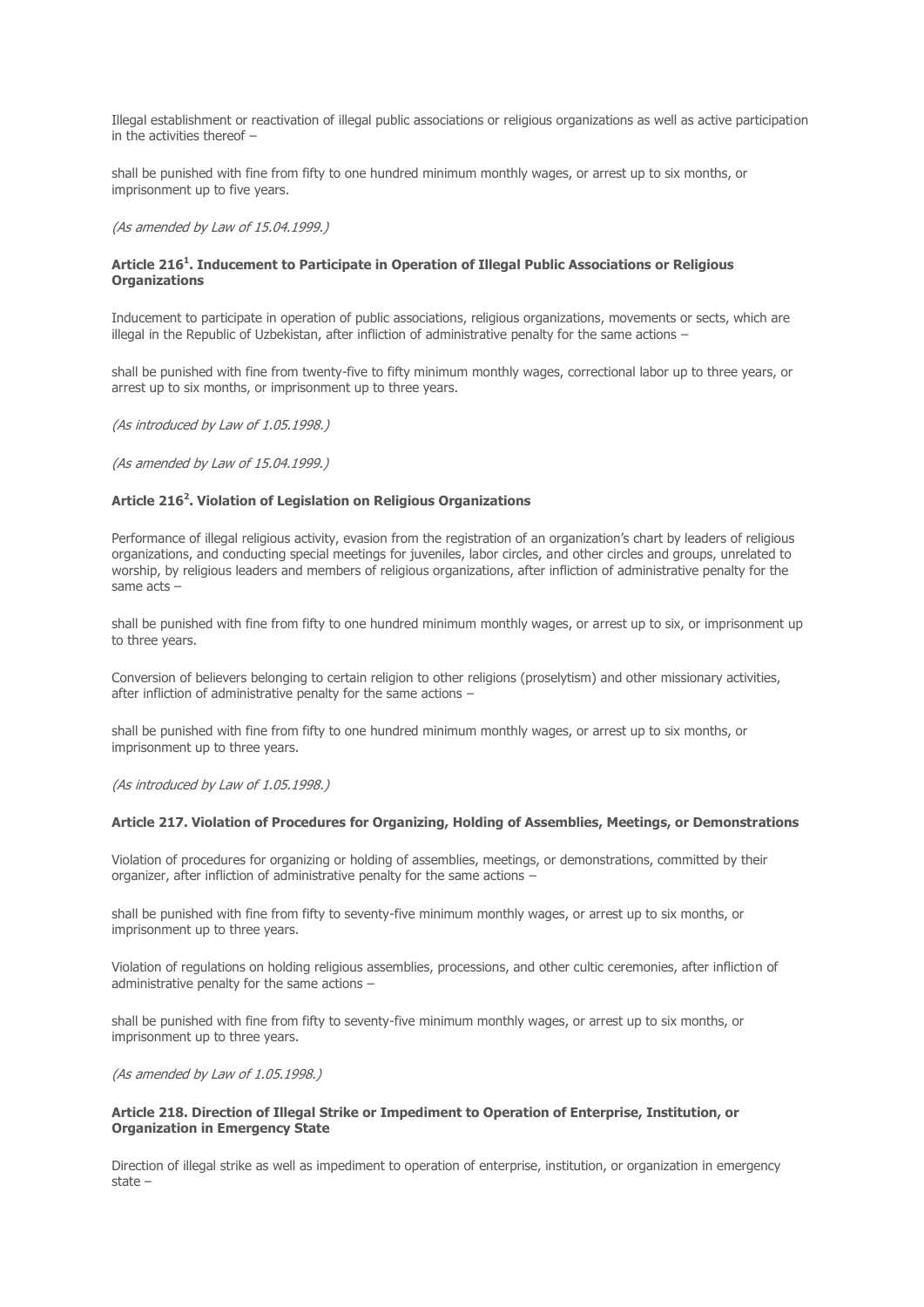shall be punished with fine from fifty to one hundred minimum monthly wages, or arrest up to six months, or imprisonment up to five years.

# **Article 219. Resistance to Authority or Person Fulfilling Civil Duty**

Resistance, that is, active counteraction to legitimate activity of official performing his official duties or of a person fulfilling a civil duty –

shall be punished with fine up to fifty minimum monthly wages, or correctional labor up to three years, or arrest up to three months.

Any coercion of the persons referred to in Paragraph 1 of this Article to refuse to perform their official duties or civil duty as well as to commit illegal actions –

shall be punished with arrest from three to six months, or imprisonment up to five years.

# **Article 220. Actions Disorganizing Operation of Institution of Execution of Penalty of Imprisonment**

Actions, disorganizing the operation of an agency of execution of penalty of imprisonment, committed by a person, who serves penalty of imprisonment, manifested in terrorization of the convicted persons or assault to administration officer of such agency, as well as in organizing criminal groupings with the above purposes or active participation in activity thereof –

shall be punishable with imprisonment from three to five years.

The same actions committed:

- а) a special dangerous recidivist;
- b) a person convicted for the commission of a serious or very serious crime;
- c) by a group of individuals –

shall be punished with imprisonment from five to ten years.

# **Article 221. Disobedience to Legitimate Orders of Administration of Institution of Execution of Penalty**

Disobedience to legitimate orders of the administration of execution of penalty or other counteraction to the administration in performing its functions by a person serving his penalty in institutions of confinement, if the person has been penalized with commitment to a premise of cell type (solitary cell) or to a prison for violation of penal security regulations within one year –

shall be punished with imprisonment up to three years.

The same acts committed:

- а) by a special dangerous recidivist;
- b) by a person convicted for a serious or very serious crime –

shall be punished with imprisonment from three to five years.

# **Article 222. Escape from Institutions of Confinement**

Escape from institutions of confinement or custody committed by a person serving penalty or held in pretrial detention –

shall be punished with imprisonment up to five years.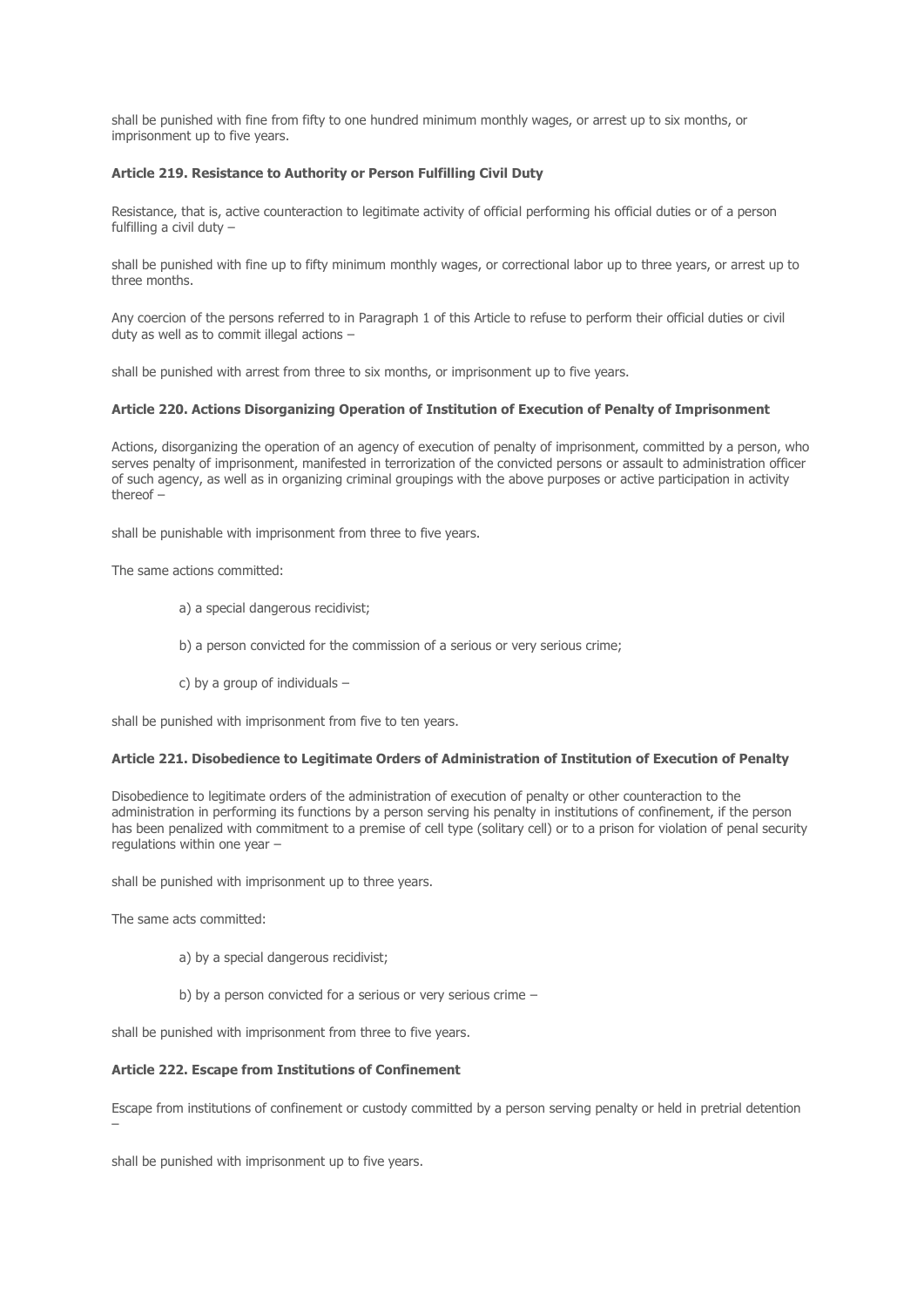Escape committed:

- а) with infliction of trivial or medium bodily injury;
- b) by a special dangerous recidivist;
- c) by a group of individuals –

shall be punished with imprisonment from five to eight years.

#### **Article 223. Illegal Exit from or Entry in Republic of Uzbekistan**

Exit from or entry in the Republic of Uzbekistan, or crossing the state border, which violate the duly set procedures –

shall be punished with fine from fifty to one hundred minimum monthly wages, or imprisonment from three to five years.

The same actions committed:

- а) by breakthrough;
- b) by previous concert by a group of individuals;
- c) by an official whose exit requires a special approval –

shall be punished with imprisonment from five to ten years.

Foreign nationals and stateless persons, who arrived in Uzbekistan without due formalization of entry documents in order to exercise the right to political asylum envisaged by the Constitution of the Republic of Uzbekistan, shall be excused from liability.

# **Article 224. Violation of Regulations of Stay in Republic of Uzbekistan**

Violation of regulations of stay in the Republic of Uzbekistan by a foreign national or stateless person, that is, habitation without documents confirming the right to habitation or with invalid documents, failure to comply with set procedures for temporary or permanent residence permission (propiska), movement or choice of place of residence, evasion from exit upon expiration of the term of stay, as well as nonobservance of procedures for transit travel via the territory of the Republic of Uzbekistan, after infliction of administrative penalty for the same acts –

shall be punished with fine from fifty to one hundred minimum monthly wages, or imprisonment from one year to three years.

#### (As amended by Law of 15.04.1999.)

Violation of procedures for admission of foreign nationals or stateless persons by an official, envisaged by the regulations of their stay in the Republic of Uzbekistan, after infliction of administrative penalty for the same acts, -

shall be punished with fine from seventy-five to one hundred minimum monthly wages, or imprisonment up to three years.

Failure to take measures by a national of the Republic of Uzbekistan, who invited foreign nationals or stateless persons on private business, for ensuring temporary residence permission (*propiska*) of the said persons and their exit upon expiration of their term of stay, as well as provision of housing, vehicles, or other services to them in the instances when these actions knowingly result in violation of the regulation of stay in the Republic of Uzbekistan, after infliction of administrative penalty for the same acts –

shall be punished with fine from fifty to one hundred minimum monthly wages, or correctional labor up to two years, or imprisonment up to two years.

(As amended by Law of 15.04.1999.)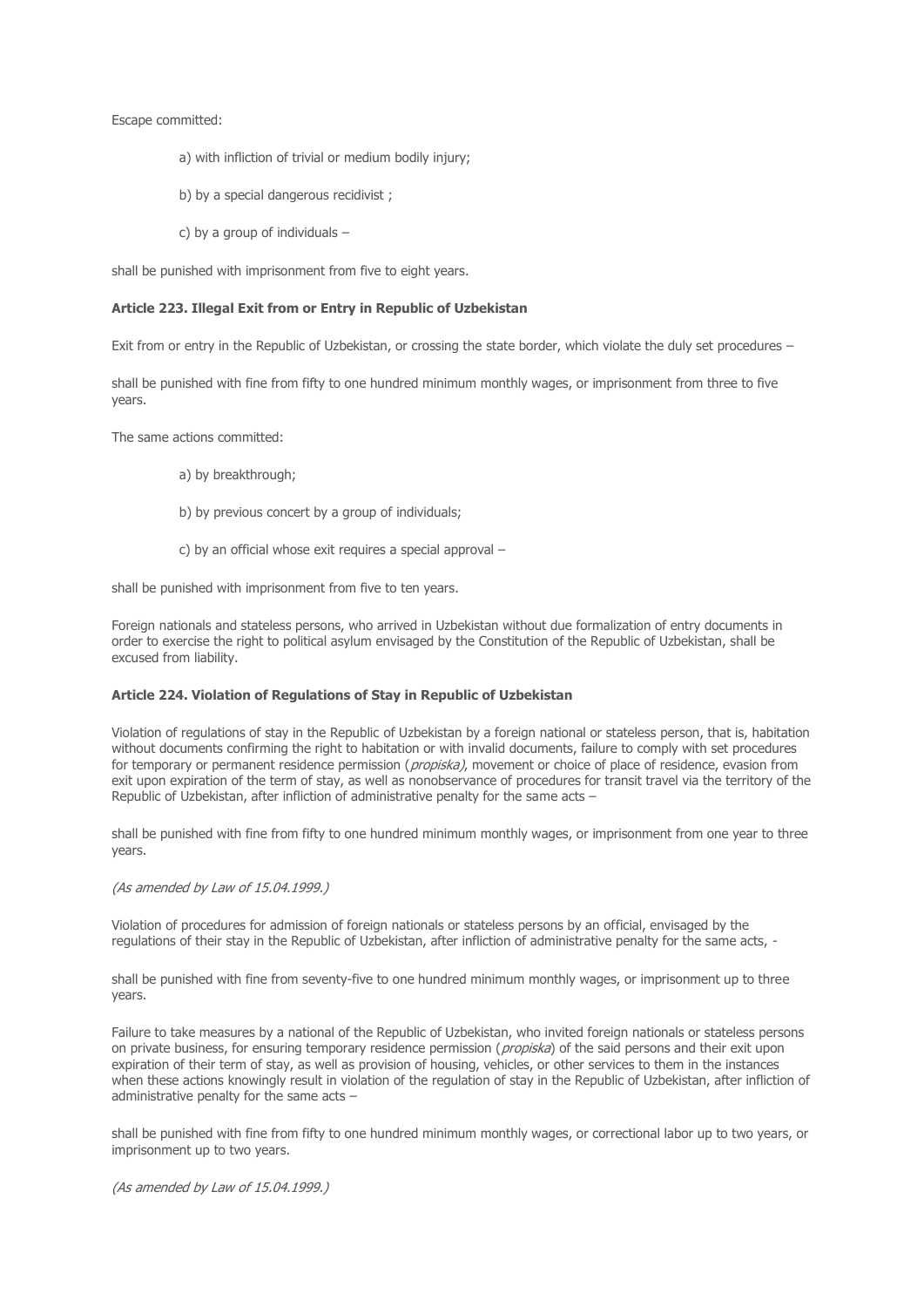### **Article 225. Evasion of Military or Alternative Service**

Evasion of active military or alternative draft, after infliction of administrative penalty for the same act –

shall be punished with correctional labor up to two years or imprisonment up to two years.

Evasion of active military or alternative draft committed:

- a) by self-infliction of bodily injury;
- b) by forgery of documents or other deception –

shall be punished with correctional labor from two to three years, or imprisonment up to three years.

Evasion of mobilization draft of the Armed Forces of the Republic of Uzbekistan –

shall be punished with imprisonment from five to ten years.

Violation of a duty by a person in active alternative service, after infliction of administrative penalty for the same act –

shall be punished with fine up to fifty minimum monthly wages, or arrest up to six months.

### **Article 226. Violation of Regulations of Administrative Supervision**

Violation of the regulations of administrative supervision by a person, who subjected to such supervision, after infliction of administrative penalty for the same act –

shall be punished with fine up to fifty minimum monthly wages, or imprisonment up to two years.

Violation of the regulations of administrative supervision manifested in:

а) voluntary leave from the place of residence with the purpose of evasion of administrative supervision;

b) failure to arrive at the selected place of residence within the prescribed term without valid reasons in the instances when administrative supervision is imposed after release from institutions of confinement –

shall be punished with imprisonment from two to four years.

#### **Article 227. Acquisition, Destruction, Damage, or Concealment of Documents, Stamps, and Forms**

Acquisition of documents, stamps, and forms of strict reporting of enterprises, institutions, and organizations as well as destruction, damage, or concealment thereof committed from mercenary or other foul motives –

shall be punished with fine up to twenty-five minimum monthly wages, or correctional labor up to two years, or arrest up to six months.

The same actions committed:

а) with regard to a passport, military identity card, or other important identity documents, or with regard to documents, stamps, or forms of especial importance;

b) resulted in grave consequences –

shall be punished with fine from fifty to one hundred minimum monthly wages, or correctional labor from two to three years, or imprisonment up to three years.

(As amended by Law of 26.05.2000.)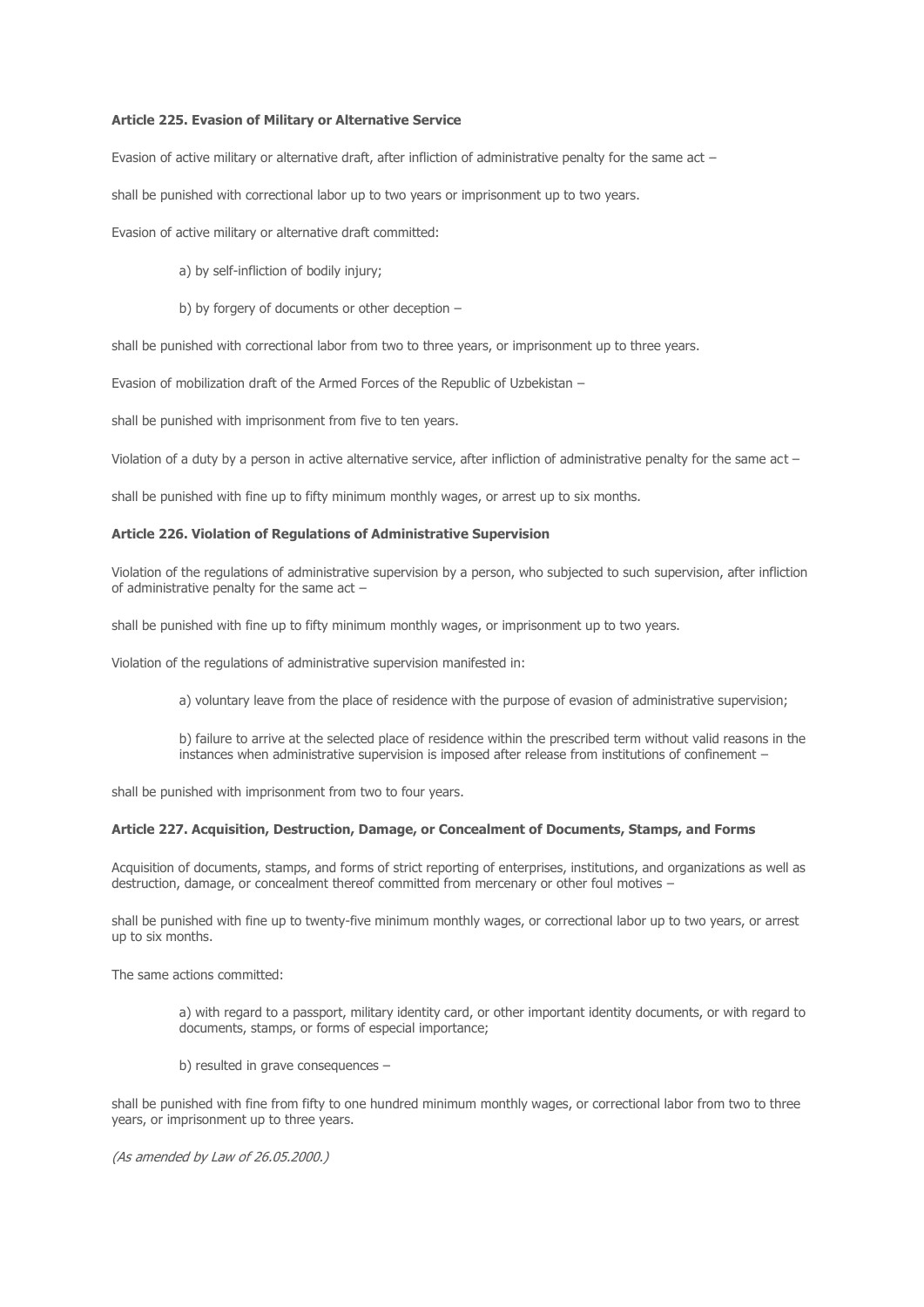### **Article 228. Production, Forgery of Documents, Stamps, Seals, Blanks and Their Sale or Use**

Production, forgery of an official document that gives a right or relieves of a duty for the purposes of their use by the forger himself or by another person, as well as production of forged stamps, seals, or blanks of enterprises, institutions, or organizations for the same purposes, or their sale -

shall be punished with a fine from fifty to one hundred minimum monthly wages, or correctional labor up to three years, or by an arrest up to six months.

The same actions that have been committed:

- a. repeatedly or by a dangerous recidivist;
- b. by previous concert by a group of individuals –

shall be punished with correctional labor from two to three years, or by imprisonment from three to five years.

Use of a knowingly forged document –

shall be punished with a fine from twenty-five to fifty minimum monthly wages, or correctional labor up to two years, or by imprisonment up to two years.

(As amended by the Law of 26.05.2000)

### **Article 228<sup>1</sup> . Violation of Rules of Production and Use of State Marks of Assay**

Illegal production, sale, or use, as well as forgery of a state mark of assay, committed for mercenary or other personal interest –

shall be punished with a fine up to fifty minimum monthly wages, or correctional labor up to two years, or arrest up to six months.

The same actions that have been committed:

- a. repeatedly;
- b. by previous concert by a group of individuals –

shall be punished with correctional labor from two to three years, or by imprisonment up to three years.

(Introduced by the Law of 26.05.2000, amended by the Law of 29.08.2001)

#### **Article 229. Self-will**

Self-will, that is unauthorized exercise of one's existing or assumed right, that has caused serious damage to the rights or legally protected interests of individuals, or to state or public interests –

shall be punished with a fine up to fifty minimum monthly wages, or correctional labor up to two years, or arrest up to three months.

# **Article 229<sup>1</sup> . Unauthorized Seizure of Land Plots**

Unauthorized seizure of land plots after an administrative penalty having been imposed for the same action –

shall be punished with a fine from fifty to one hundred minimum monthly wages, or correctional labor up to three years, or arrest up to six months.

(Introduced by the Law of 1.05.1998, amended by the Law of 20.08.1999)

# **Article 229<sup>2</sup> . Violation of Procedure for Teaching Religious Beliefs**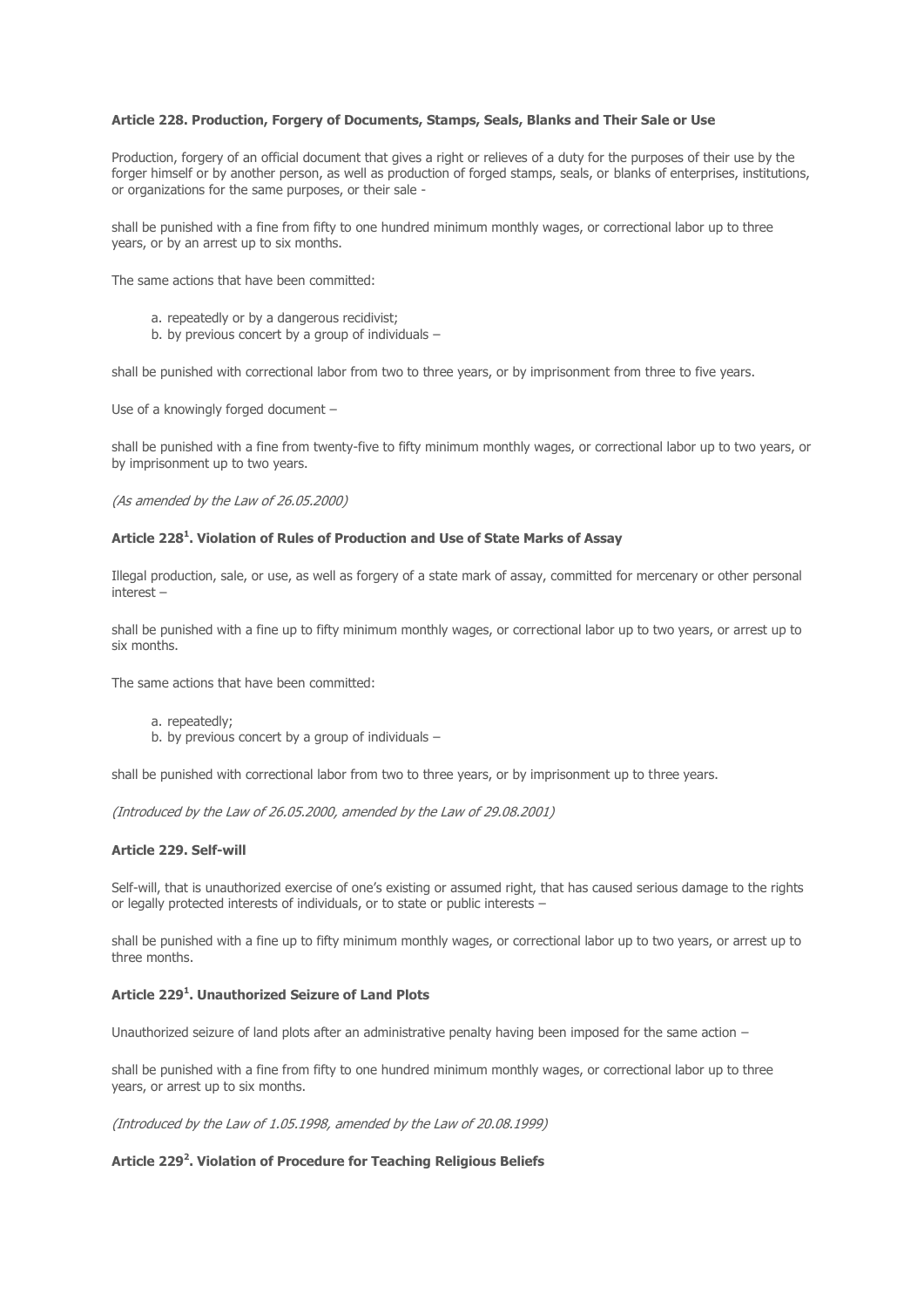Teaching religious beliefs without a special religious education and without a permission from the central organ of a religious organization, as well as teaching religious beliefs privately after an administrative penalty having been imposed for the same action –

shall be punished with a fine from fifty to one hundred minimum monthly wages, or correctional labor up to three years, or arrest up to six months, or imprisonment up to three years.

(Introduced by the Law of 1.05.1998)

# **CHAPTER 16. CRIMES AGAINST JUSTICE**

### **Article 230. Bringing Innocent Person to Liability**

Engaging by an inquiry officer, investigator, or prosecutor of a knowingly innocent person as an accused for commission of a socially dangerous act –

shall be punished with imprisonment up to five years.

The same action that has been jointed with accusation in committing of a serious or especially serious socially dangerous act –

shall be punished with imprisonment from five to eight years.

#### **Article 231. Rendering Unjust Sentence, Decision, Finding, or Ruling**

Rendering of a knowingly unjust sentence, decision, finding, or ruling –

shall be punished with imprisonment up to five years.

The same action that has resulted in death of a person or other grave consequences –

shall be punished with imprisonment from five to ten years.

#### **Article 232. Non-Execution of Judicial Decision**

Intentional non-execution by an official of a court sentence, decision, finding, or ruling or impeding execution thereof –

shall be punished with fine up to fifty minimum monthly wages, or deprivation of certain right up to five years, or correctional labor up to three years, or imprisonment up to three years.

#### **Article 233. Illegal Disposal of Attached Property**

Illegal disposal, that is appropriation, embezzlement, concealment, destruction, or damaging of attached or pledged property by a person, to whom this property has been entrusted, which has resulted in considerable damage –

shall be punished with a fine from fifty to one hundred minimum monthly wages, or correctional labor up to three years, or arrest up to six months, or imprisonment up to five years. (As amended by the Law of 29.08.2001)

In the instance of treble recovery of the pecuniary damage, penalty of imprisonment shall not be imposed. (As amended by the Law of 20.08.1999)

#### **Article 234. Illegal Detention or Taking into Custody**

Knowingly illegal detention, that is short-term restriction of liberty of a person by an inquiry officer, investigator, or prosecutor in the absence of legal grounds –

shall be punished with a fine up to fifty minimum monthly wages or arrest up to sex months.

Knowingly illegal taking into custody or holding in custody –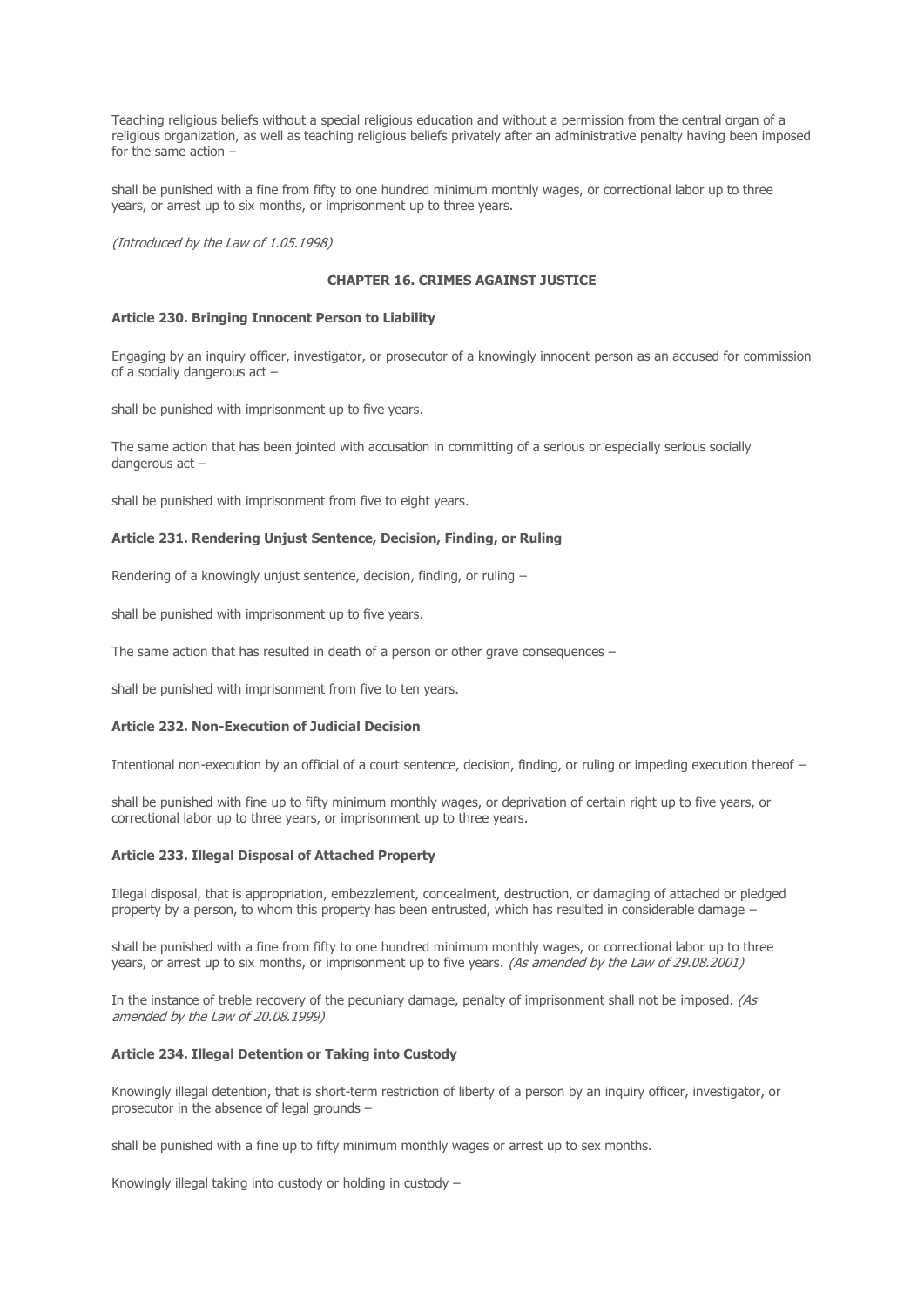shall be punished with a fine from fifty to one hundred minimum monthly wages or imprisonment up to three years.

# **Article 235. Coercion to Giving Testimony**

Coercion to giving testimony, that is mental or physical pressure on a suspect, accused, witness, victim, or examiner by threats, striking, beating, tormenting, causing of suffering, inflicting of trivial or medium bodily injury or other illegal acts committed by an inquiry officer, investigator, or prosecutor with the purpose to coerce to giving testimony –

shall be punished with arrest up to six months or imprisonment up to five years.

The same action that has resulted in grave consequences –

shall be punished with imprisonment from five to eight years.

### **Article 236. Interference in Investigation or Consideration of Cases in Court**

Interference in investigation or consideration of cases in court, that is illegal influence in any form on an inquiry officer, investigator, or prosecutor with the purpose to impede thorough, full and objective investigation of a case or on a judge for rendering an unjust sentence, decision, finding, or ruling –

shall be punished with correctional labor up to three years or imprisonment up to three years.

The same action that has been committed by an official –

shall be punished with arrest up to six months or imprisonment from three to five years with deprivation of certain right.

### **Article 237. False Information**

False information, that is a knowingly false communication about a crime –

shall be punished with a fine from twenty-five to fifty minimum monthly wages, or correctional labor up to three years, or arrest up to six months.

The same action that has been committed:

- a. with creating artificial evidence of accusation;
- b. from mercenary motives;
- c. in interests of an organized group –

shall be punished with fine from fifty to seventy-five minimum monthly wages or imprisonment up to five years.

The same act that has resulted in grave consequences –

shall be punished with imprisonment from five to eight years.

(Paragraphs 2 and 3 as amended by the Law of 29.08.2001)

#### **Article 238. Perjured Testimony**

Perjured testimony, that is knowingly false testimony of a witness or victim or knowingly false opinion of a forensic examiner, as well as knowingly wrong translation/interpretation from one language into another in the course of inquiry, pretrial investigation or in court –

shall be punished with fine up to twenty-five minimum monthly wages, or correctional labor up to two years, or arrest up to six months.

Tampering with witness or victim to give false testimony or with a forensic examiner to give false opinion, or with a translator/interpreter to make a wrong translation/interpretation in the course of inquiry, preliminary investigation or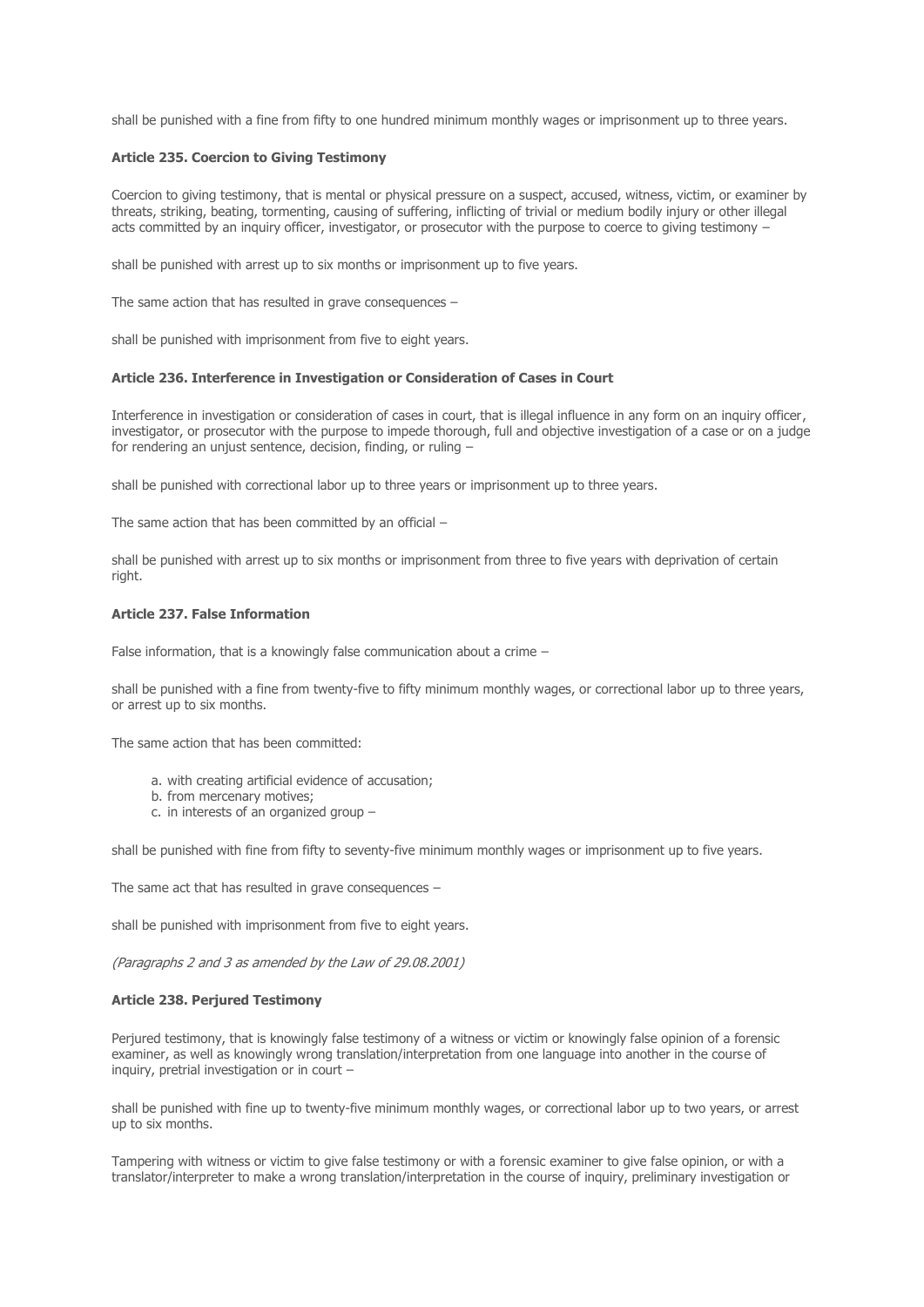judicial consideration of the case, as well as forcing to perjured testimony by mental and physical pressure on them or on their close relatives –

shall be punished with correctional labor from two to three years or imprisonment up to three years.

The actions punishable under Paragraph 1 or 2 of this Article committed in interests of an organized group –

shall be punished with imprisonment from three to five years.

### **Article 239. Disclosure of Information of Inquiry or Pretrial Investigation**

Disclosure of information of inquiry or preliminary investigation without authorization of inquiry officer, investigator, or prosecutor –

shall be punished with fine up to fifty minimum monthly wages, or correctional labor up to three years, or imprisonment up to three years.

# **Article 240. Evasion of Participants of Criminal Proceedings from Performing Obligations**

Refusal or evasion of a witness from giving testimony or of a forensic examiner from giving opinion during the conduct of inquiry, preliminary investigation or in court –

shall be punished with fine up to twenty-five minimum monthly wages or arrest up to three months.

Close relatives of the suspect, accused, or defendant shall not be liable for refusal or evasion from giving witness testimony.

### **Article 241. Failure to Report about Crime or Concealment Thereof**

Failure to report about a certainly known serious or especially serious crime being prepared or having been committed –

shall be punished with fine up to fifty minimum monthly wages, or correctional labor up to two years, or arrest up to six months, or imprisonment up to three years.

Concealment of a serious or especially serious crime that has not been promised beforehand –

shall be punished with fine up to seventy-five minimum monthly wages, or correctional labor up to three years, or imprisonment up to five years.

# **SECTION SIX**

# **CRIMES AGAINST PUBLIC SECURITY AND PUBLIC ORDER**

# **CHAPTER 17. CRIMES AGAINST PUBLIC SECURITY**

# **Article 242. Organization of Criminal Community**

Organization of a criminal community, that is establishment or direction of a criminal community or divisions thereof, as well as activities aimed at ensuring their existence and operation –

shall be punished with imprisonment from fifteen to twenty years.

Establishment of an armed organized group, as well direction thereof or participation therein –

shall be punished with imprisonment from ten to fifteen years.

(As amended by the Law of 29.08.2001)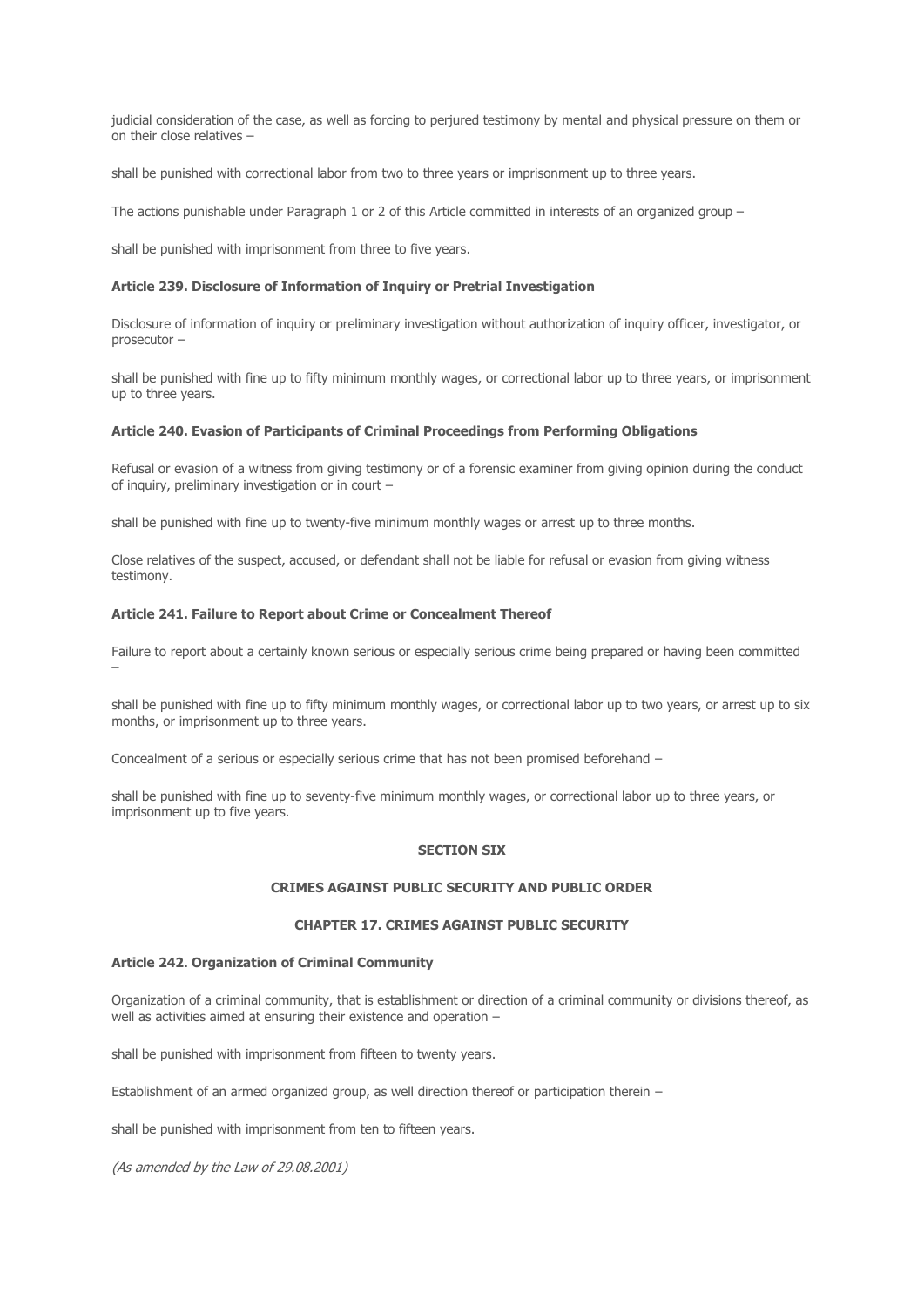### **Article 243. Legalization of Revenue from Criminal Activities**

Legalization of revenue received from criminal activities, that is a transfer, conversion, or exchange of property, which has been obtained in result of criminal activities, as well as non-disclosure or concealment of original nature, source, location, way of disposal, movement, genuine rights in relation to the property or ownership thereof in the instance if such property has been obtained as a result of criminal activities -

shall be punished with imprisonment from ten to fifteen years.

(As amended by the Law of 29.08.2001)

# **Article 244. Riots**

Organization of riots accompanied with personal violence, pogroms, arsons, damage and destruction of property, resistance to a representative of authority with use of or threat to use arms or other objects as arms, as well as active participation in riots –

shall be punished with imprisonment from ten to fifteen years.

(As amended by the Law of 29.08.2001)

### **Article 244<sup>1</sup> . Production and Dissemination of Materials Containing Threat to Public Security and Public Order**

Production or keeping with the purpose to dissemination of materials that contain ideas of religious extremism, separatism, and fundamentalism, calls for pogroms or violent eviction, or aimed at creating a panic among the population, which have been committed after imposition of an administrative penalty for the same acts –

shall be punished with a fine from fifty to one hundred minimum monthly wages, or correctional labor up to three years, or arrest up to six months, or imprisonment up to three years.

Any form of dissemination of information and materials containing ideas of religious extremism, separatism, and fundamentalism, calls for pogroms or violent eviction of individuals, or aimed at creating a panic among the population, as well as the use of religion in purposes of breach of civil concord, dissemination of calumnious and destabilizing fabrications, and committing other acts aimed against the established rules of conduct in society and of public security –

shall be punished with a fine from seventy-five to one hundred minimum monthly wages, or arrest up to six months, or imprisonment from three to five years.

The actions foreseen in Paragraph 1 or 2 of this Article, committed:

- a. by previous concert or by a group of individuals;
- b. with use of official capacity;
- c. with use of financial or other material aid received from religious organizations, as well as from foreign States, organizations, and nationals –

shall be punished with imprisonment from five to eight years.

(Introduced by the Law of 1.05.1998, amended by the Law of 29.08.2001)

# **Article 244<sup>2</sup> . Establishment, Direction of or Participation in Religious Extremist, Separatist, Fundamentalist or Other Banned Organizations**

Establishment, direction of or participation in religious extremist, separatist, fundamentalist or other banned organizations –

shall be punished with imprisonment from five to fifteen years.

The same actions that have resulted in grave consequences –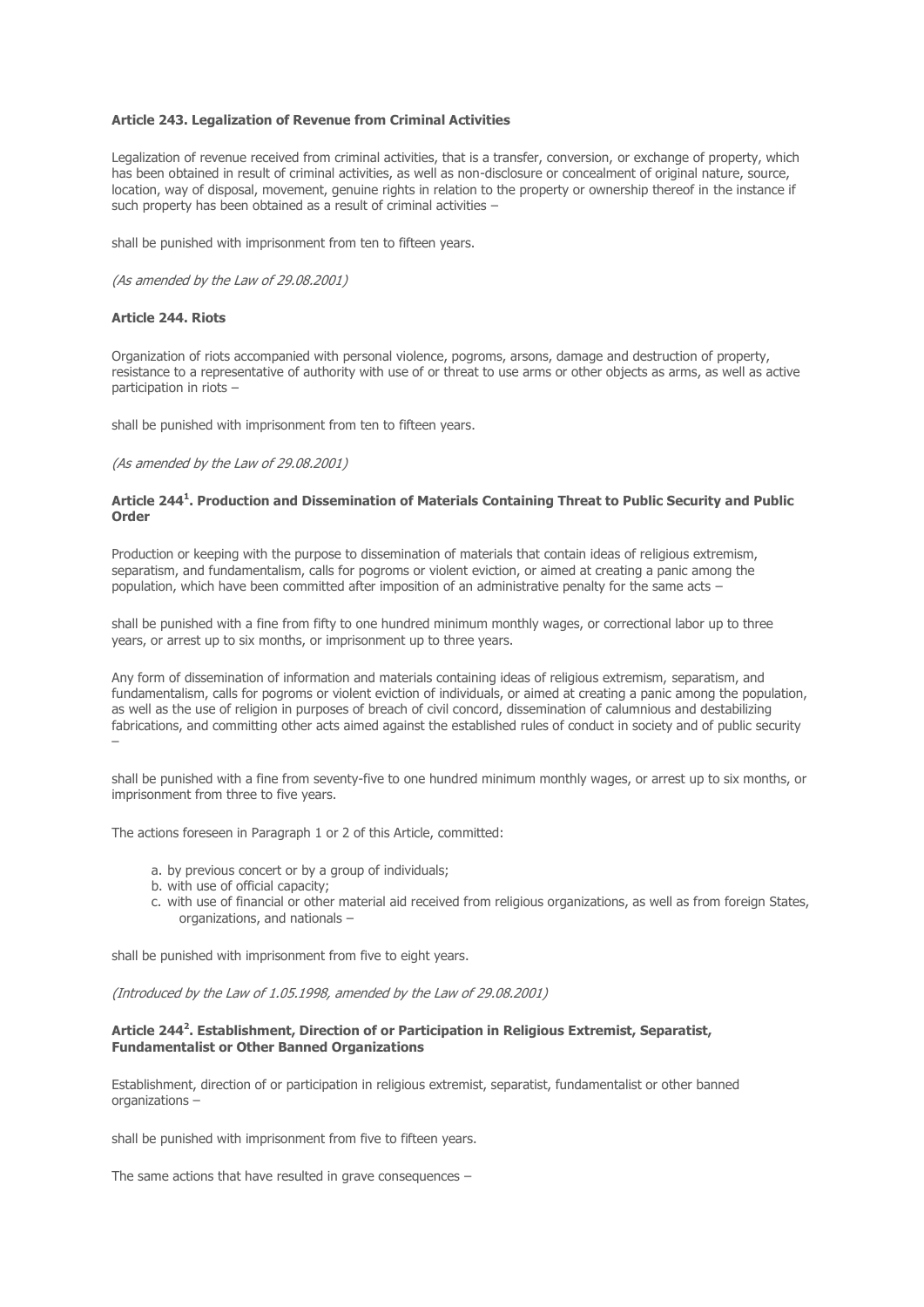shall be punished with imprisonment from fifteen to twenty years.

A person shall be discharged from liability for the offense punishable under Paragraph 1 of this Article, if he voluntarily communicated about the existence of banned organizations and assisted to detection of the offense.

(Introduced by the Law of 1.05.1998, amended by the Law of 29.08.2001)

#### **Article 245. Taking Hostage**

Taking or holding a person as a hostage in purposes of forcing the State, international organization, or physical or legal entity to commit some action or abstain therefrom as a condition for release of the hostage, in the absence of criteria envisaged in Articles 155 and 165 of this Code, –

shall be punished with imprisonment from five to ten years.

The same actions,

- a. committed in respect of a juvenile;
- b. committed in respect of at least two persons;
- c. that have resulted in grave consequences, –

shall be punished with imprisonment from ten to fifteen years.

(As amended by the Law of 29.08.2001)

### **Article 246. Smuggling**

Smuggling, that is carriage through the customs border of the Republic of Uzbekistan without the knowledge of or with concealment from customs control, or with using false documentation or means of customs identification, or jointed with non-declaration or with declaration under false name of virulent, poisonous, toxic, radioactive, explosive substances, explosive assemblies, armaments, firearms, or ammunition, as well as narcotic or psychotropic substances, or materials that propagandize religious extremism, separatism, and fundamentalism –

shall be punished with imprisonment from five to ten years.

Smuggling of nuclear, chemical, biological and other types of weapons of mass destruction, materials and equipment that knowingly may be used for production thereof, as well as narcotic or psychotropic substances in large amounts -

shall be punished with imprisonment from ten to twenty years.

(As amended by the Laws of 30.08.1996, 1.05.1998, 29.08.1998, and 29.08.2001)

#### **Article 247. Illegal Occupancy of Firearms, Ammunition, Explosive Substances, or Explosive Assemblies**

Occupancy of firearms, ammunition, explosive substances, or explosive assemblies, conducted by theft or fraud –

shall be punished with correctional labor up to three years or imprisonment up to five years.

The same action that has been committed:

- a repeatedly:
- b. by previous concert by a group of individuals;
- c. by appropriation, embezzlement, or abuse of official capacity;
- d. by robbery;
- e. by extortion –

shall be punished with imprisonment from five to ten years.

The same action that has been committed: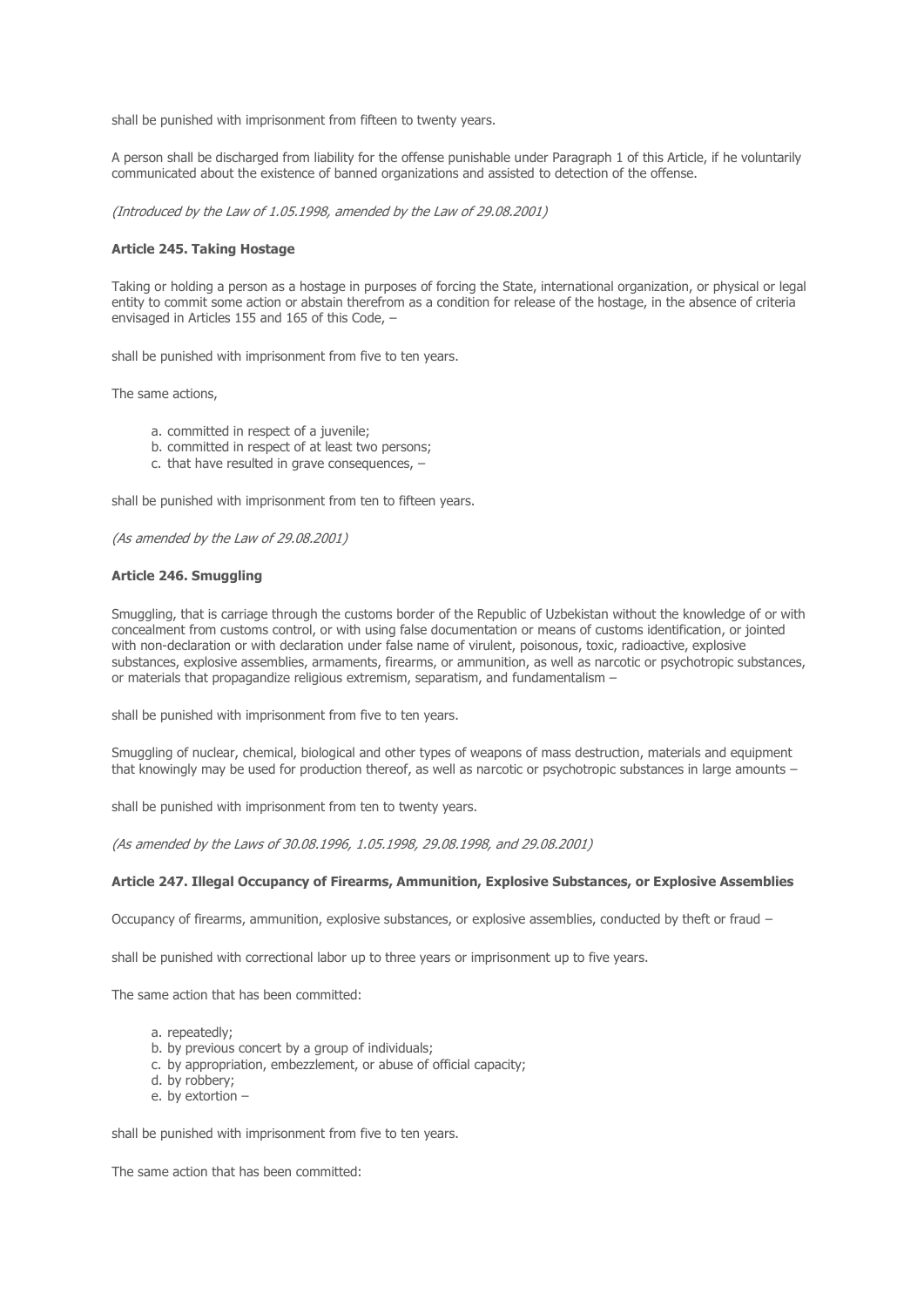- a. by assault related to robbery;
- b. by a special dangerous recidivist;
- c. by an organized group or in its interests –

shall be punished with imprisonment from ten to twenty years.

(As amended by the Law of 29.08.2001)

### **Article 248. Illegal Possession of Arms, Ammunition, Explosive Substances, or Explosive Assemblies**

Production, purchase, bearing, keeping, carriage, or transmission of firearms, as well as ammunition, explosive substances or explosive assemblies without a due authorization –

shall be punished with a fine up to fifty minimum monthly wages, or arrest up to six months, or imprisonment up to five years.

The same actions committed repeatedly or by a dangerous recidivist –

shall be punished with imprisonment from five to ten years.

Sale of firearms, ammunition, explosive substances, or explosive assemblies –

shall be punished with imprisonment from ten to twenty years.

A person who has voluntarily surrendered the objects envisaged in this Article shall be discharged from criminal liability.

(As amended by the Laws of 27.12.1996 and 29.08.2001)

### **Article 249. Negligent Storing of Firearms or Ammunition**

Negligent storing of firearms or ammunition thereto, which has resulted in a death of a person or other grave consequences –

shall be punished with a fine up to fifty minimum monthly wages, or correctional labor up to three years, or imprisonment up to five years.

#### **Article 250. Violation of Rules of Treatment of Explosive Substances or Pyrotechnic Products**

Violation of rules of storage, registration, use, carriage, transmission of explosive, flammable, caustic substances or pyrotechnic products that has resulted in infliction of a medium or serious bodily injury –

shall be punished with a fine from fifty to one hundred minimum monthly wages, or correctional labor up to two years, or arrest up to six months, or imprisonment up to three years.

The same act that has resulted in:

- a. death of a person;
- b. other grave consequences -

shall be punished with imprisonment from three to five years.

(As amended by the Law of 29.08.2001)

#### **Article 251. Illegal Occupancy of Strong or Poisonous Substances**

Illegal occupancy of strong or poisonous substances done by theft or fraud –

shall be punished with correctional labor up to three years, or imprisonment up to five years.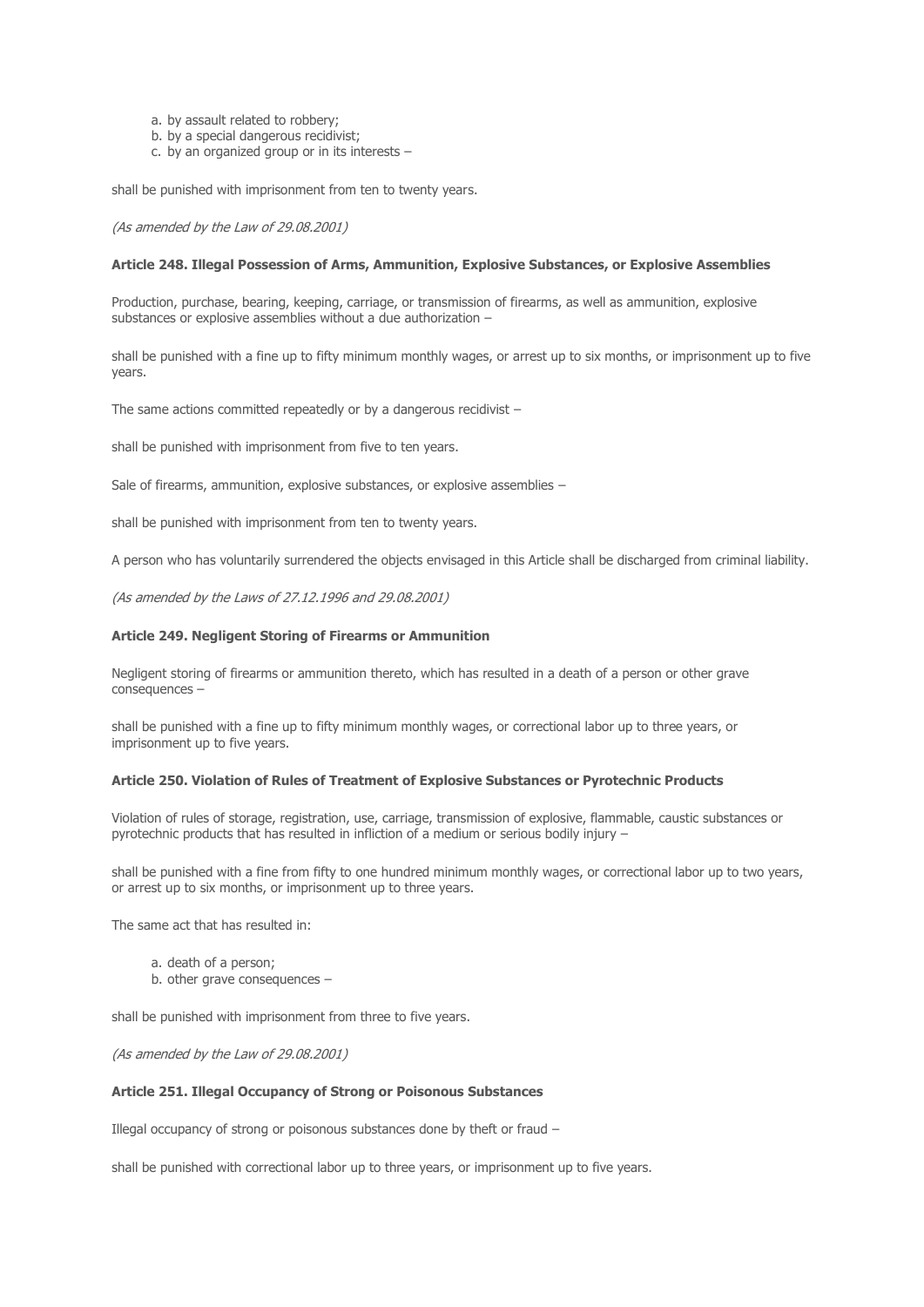The same action committed:

- a. repeatedly or by a dangerous recidivist;
- b. by previous concert by a group of individuals;
- c. by appropriation, embezzlement, or abuse of official capacity;
- d. by robbery;
- e. by extortion –

shall be punished with imprisonment from five to ten years.

The same action committed:

- a. by assault related to robbery;
- b. in large amount;
- c. by an organized group or in its interests –

shall be punished with imprisonment from ten to twenty years.

(Paragraphs 2 and 3 are as amended by the Law of 29.08.2001)

#### **Article 252. Illegal Occupancy of Radioactive Materials**

Illegal occupancy of radioactive materials –

shall be punished with arrest up to six months or imprisonment up to five years.

The same action that has been committed:

- a. repeatedly or by a dangerous recidivist;
- b. by previous concert by a group of individuals;
- c. with use of official capacity –

shall be punished with imprisonment from five to ten years.

The same action that has committed:

- a. by an organized group or in its interests;
- b. by a special dangerous recidivist –

shall be punished with imprisonment from ten to twenty years.

(As amended by the Law of 29.08.2001)

## **Article 253. Violation of Rules of Treatment of Radioactive Materials**

Violation of rules of storage, registration, use, carriage, transmission, and other rules of treatment of radioactive materials that has resulted in infliction of a medium or serious bodily injury –

shall be punished with a fine from fifty to one hundred minimum monthly wages, or correctional labor up to three years, or imprisonment up to three years.

The same act that has resulted in:

- a. death of a person;
- b. other grave consequences –

shall be punished with imprisonment from three to five years with deprivation of certain right.

(As amended by the Law of 29.08.2001)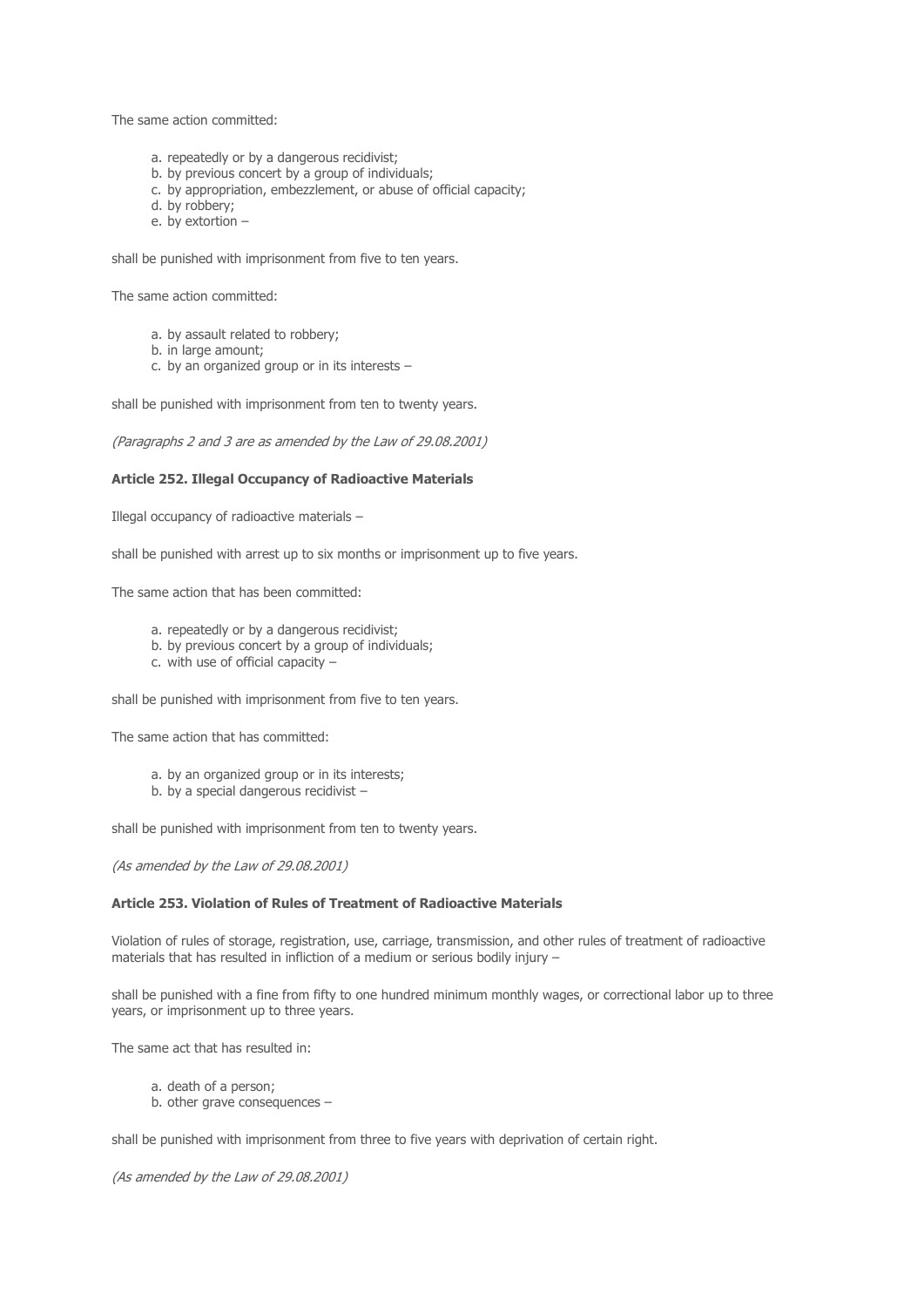### **Article 254. Illegal Treatment with Radioactive Materials**

Illegal purchase, storage, use, transfer, or destruction of radioactive materials, that is of sources of ionizing radiation, radioactive substances or nuclear materials in any condition, in a plant or an article, or in another form, which has resulted in infliction of a medium or serious bodily injury –

shall be punished with a fine from twenty-five to fifty minimum monthly wages, or correctional labor up to three years, or imprisonment up to five years.

The same acts that have resulted in:

- a. death of a person;
- b. other grave consequences –

shall be punished with imprisonment from five to eight years.

### **Article 255. Violation of Rules of Maintenance of Nuclear Plants**

Violation of rules of maintenance of objects, related to the use of nuclear energy, which has resulted in infliction of a medium or serious bodily injury –

shall be punished with a fine from fifty to one hundred minimum monthly wages, or correctional labor up to three years, or imprisonment up to five years.

The same act that has resulted in:

- a. death of a person;
- b. other grave consequences –

shall be punished with imprisonment from five to ten years with deprivation of certain right.

### **Article 255<sup>1</sup> . Development, Production, Proliferation, Purchase, Transfer, Storage, Illegal Occupancy and Other Actions with Bacteriological, Chemical, and Other Types of Weapons of Mass Destruction**

Development, production, proliferation, purchase, transfer, storage, illegal occupancy and other actions with bacteriological (biological), chemical, and other types of weapons of mass destruction that are prohibited by international treaties to which the Republic of Uzbekistan is a party –

shall be punished with imprisonment from five to eight years.

The same acts that have resulted in:

- a. death of a person;
- b. other grave consequences –

shall be punished with imprisonment from eight to fifteen years.

(Introduced by the Law of 26.05.2000, amended by the Law of 29.08.2001)

# **Article 256. Violation of Safety Regulations in Research Activities**

Violation of safety regulations when carrying out research or experimental activities that has resulted in infliction of a medium or serious bodily injury –

shall be punished with a fine up to fifty minimum monthly wages or correctional labor up to two years.

The same act:

a. committed by the person who is responsible for observance of safety regulations;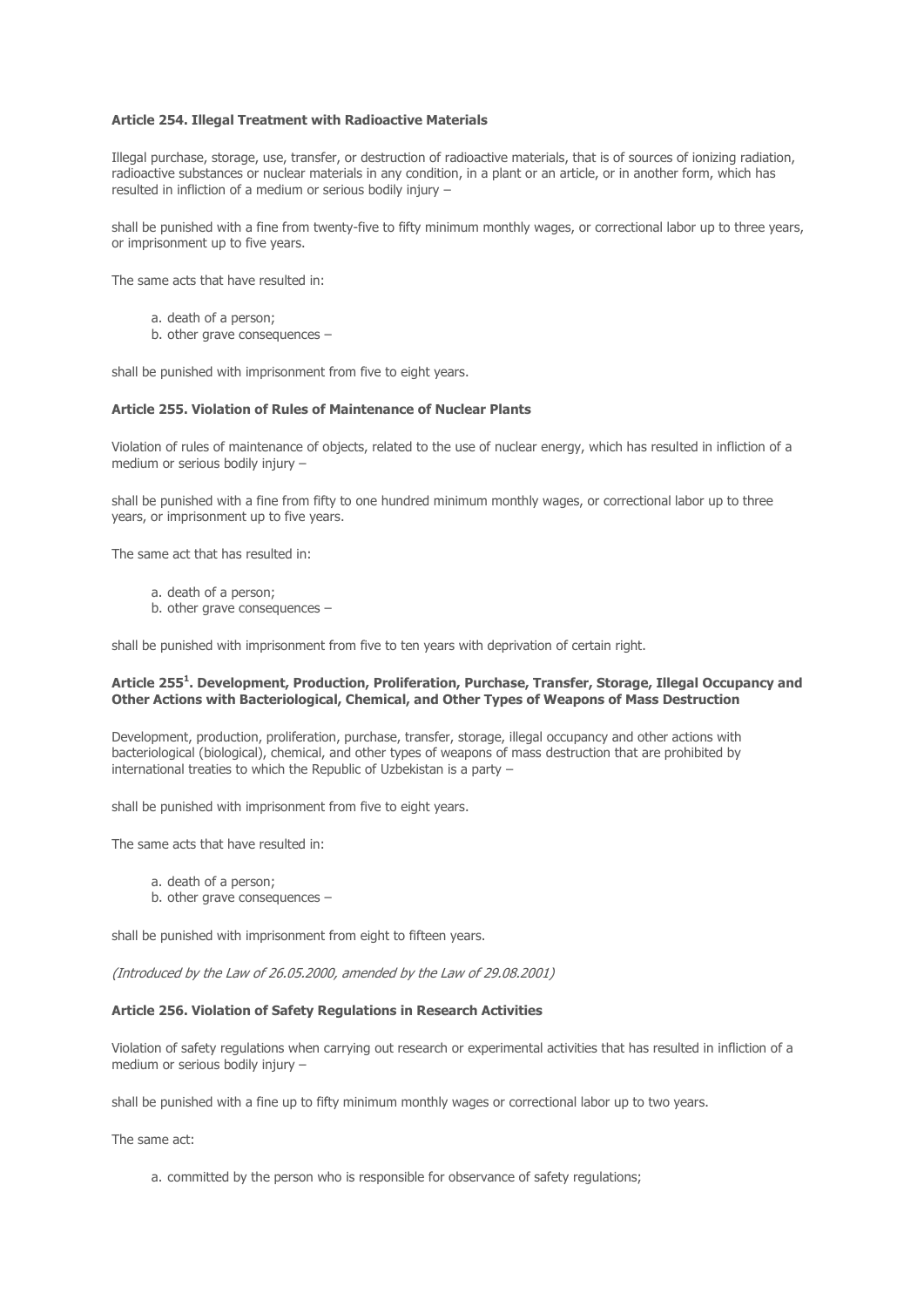b. that has caused large damages –

shall be punished with correctional labor from two to three years or imprisonment up to three years.

The same act that has resulted in:

a. death of a person;

b. other grave consequences –

shall be punished with imprisonment from three to five years.

### **Article 257. Violation of Labor Protection Regulations**

Violation of occupational safety, industrial sanitation or other labor protection regulations by a person, who is responsible for their observance, that has resulted in a medium or serious bodily injury –

shall be punished with a fine from twenty-five to fifty minimum monthly wages, or deprivation of certain right up to five years, or correctional labor up to three years, or imprisonment up to three years.

The same act that has resulted in:

- a. death of a person;
- b. other grave consequences –

shall be punished with imprisonment up to five years with deprivation of certain right.

(As amended by the Law of 20.08.1999)

#### **Article 257<sup>1</sup> . Violation of Sanitary Legislation or Anti-Epidemic Regulations**

Violation of sanitary legislation or anti-epidemic regulations that has resulted in mass disease or intoxication of people –

shall be punished with a fine from fifty to one hundred minimum monthly wages, or deprivation of certain right up to five years, or correctional labor up to two years, or imprisonment up to three years.

The same act that has resulted in death of a person –

shall be punished with correctional labor from two to three years, or imprisonment from three to five years.

The same act that has resulted in death of persons –

shall be punished with imprisonment from five to eight years.

(Introduced by the Law of 1.05.1998)

#### **Article 258. Violation of Safety Regulations of Mining, Construction, or Blasting**

Violation of mining, construction, or blasting that has resulted in infliction of a medium or serious bodily injury –

shall be punished with a fine from twenty-five to fifty minimum monthly wages, or deprivation of certain right up to five years, or correctional labor up to three years, or imprisonment up to three years.

The same act that has resulted in:

- a. death of a person;
- b. other grave consequences –

shall be punished with imprisonment up to five years with deprivation of certain right.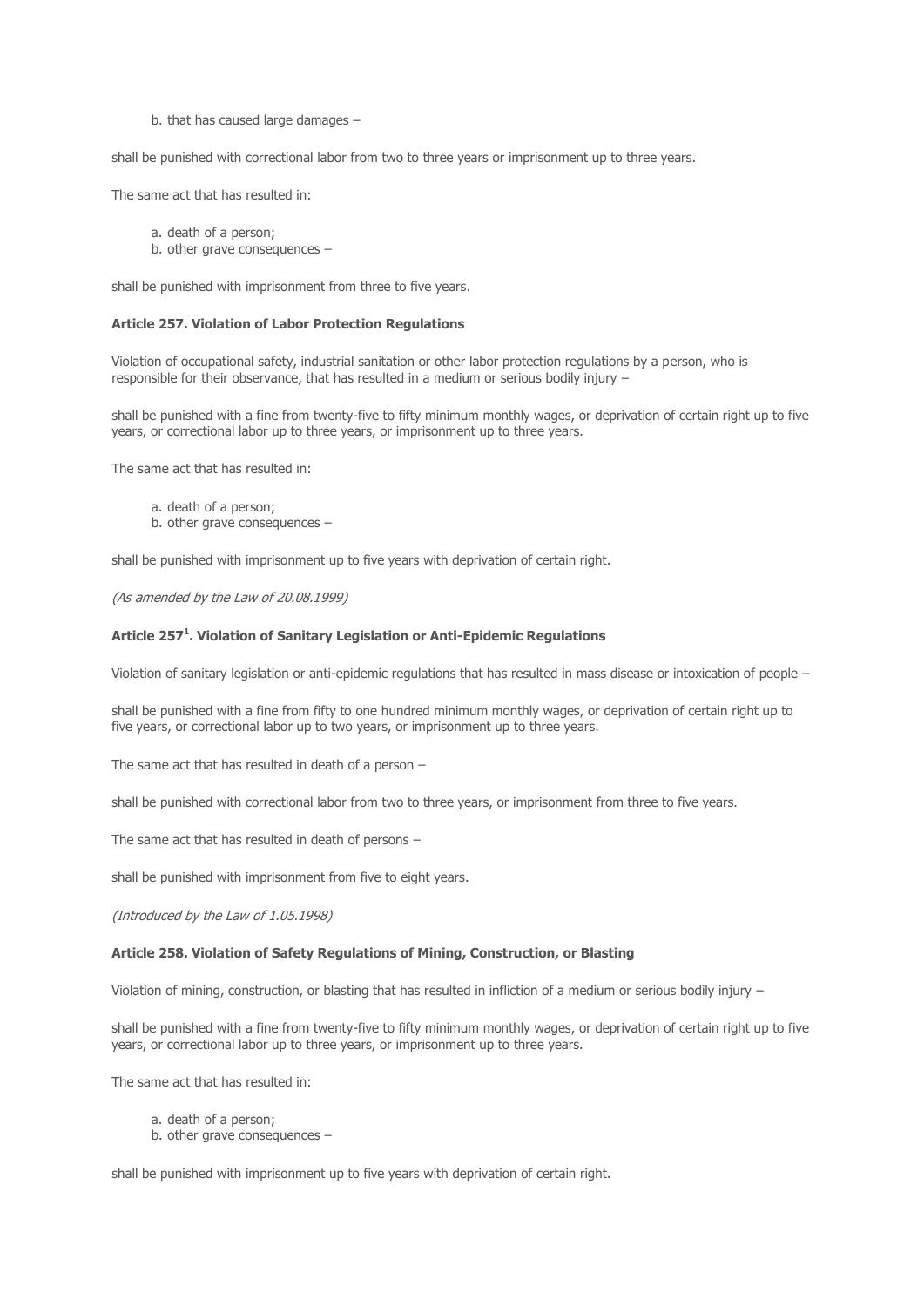### (As amended by the Law of 20.08.1999)

### **Article 259. Violation of Fire Safety Regulations**

Violation of fire safety regulations by a person, who is responsible for their observance, that has resulted in infliction of a medium or serious bodily injury –

shall be punished from twenty-five to fifty minimum monthly wages, or deprivation of certain right up to five years, or correctional labor up to three years, or imprisonment up to three years.

The same act that has resulted in:

- a. death of a person;
- b. other grave consequences –

shall be punished with imprisonment up to five years with deprivation of certain right.

(As amended by the Law of 20.08.1999)

# **CHAPTER 18. CRIMES AGAINST SAFETY OF TRAFFIC AND OPERATION OF MEANS OF TRANSPORTATION**

### **Article 260. Violation of Regulations on Safety of Movement or Operation of Railway, Sea, River, or Air Transport**

Violation of regulations on safety of movement or operation of a means of transport by a person, operating a railway, sea, river, or air transport, that has resulted in infliction of a medium or serious bodily injury –

shall be punished with a fine from twenty-five to fifty minimum monthly wages, or deprivation of certain right up to five years, or correctional labor up to three years, or imprisonment up to three years.

The same act that has resulted in death of a person –

shall be punished with imprisonment up to eight years.

The same act that has resulted in:

- a. death of persons;
- b. fatal accident;
- c. other grave consequences –

shall be punished with imprisonment up to ten years.

#### (As amended by the Law of 20.08.1999)

# **Article 261. Allowance to Person in State of Intoxication to Operate Means of Transportation**

Allowance to a person in a state of alcoholic intoxication or under the effect of narcotic, psychotropic or other substance that affects intellect and will, to operate a railway, sea, river, air, automobile or other transport by a person, responsible for operation thereof, that has resulted in infliction of a serious bodily injury or death of a person –

shall be punished with a fine up to fifty minimum monthly wages, or correctional labor up to three years, or imprisonment up to three years with deprivation of certain right.

### **Article 262. Violation of Regulations on Repair and Admission for Operation**

Unsound repair of railway, sea, river, air, automobile or other means of transportation, communication lines, means of signaling, communication or other transport equipment, as well as release for operation of knowingly out-of-order transport vehicles, that has been committed by a person, who had carried out repair, or who is responsible for technical condition and operation of the transport vehicle, and that has resulted in infliction of a medium or serious bodily injury –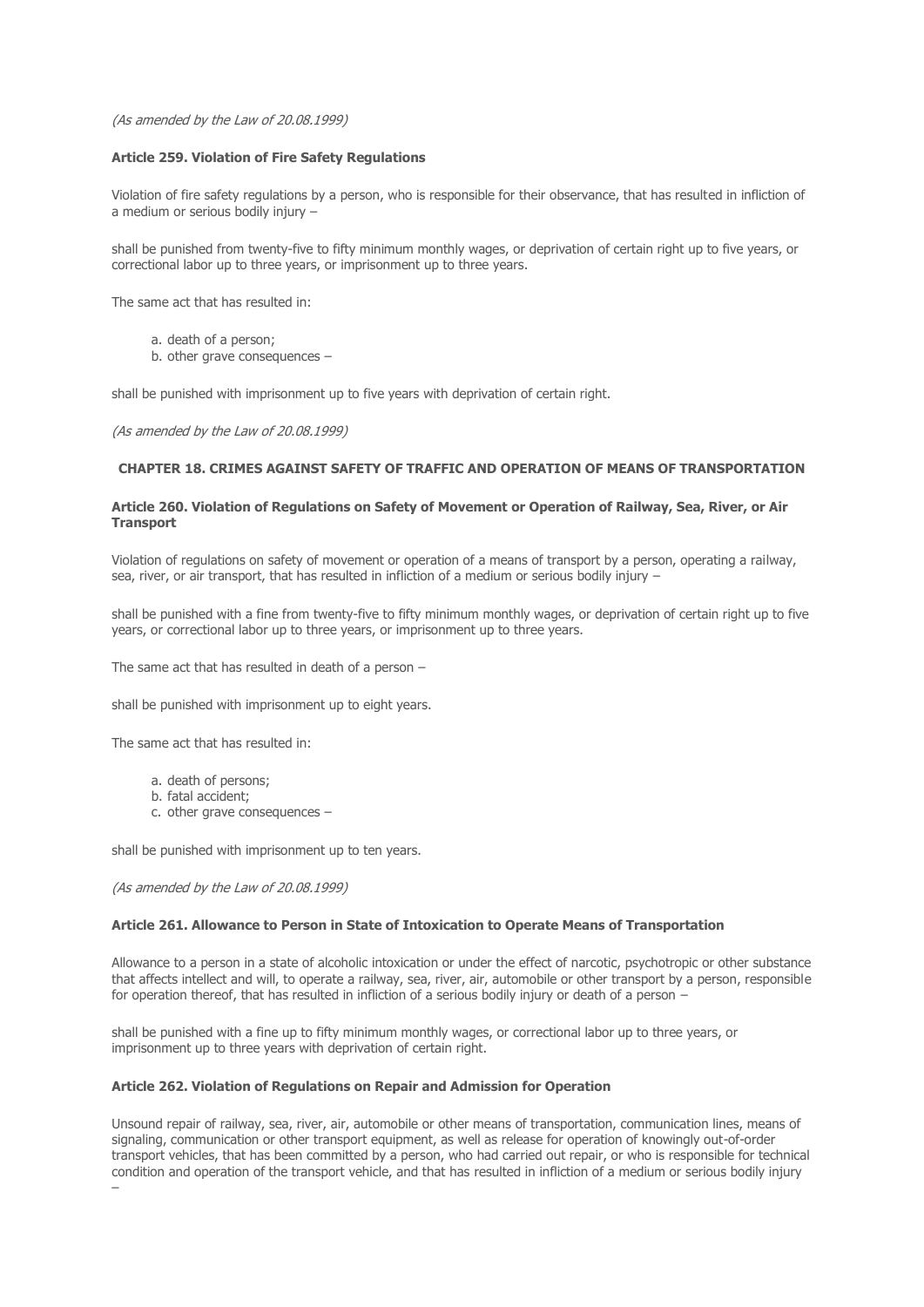shall be punished with a fine up to fifty minimum monthly wages, or deprivation of certain right up to five years, or correctional labor up to three years.

The same act that has resulted in death of a person –

shall be punished with imprisonment up to five years.

The same act that has resulted in:

- a. death of persons;
- b. fatal accident;
- c. other grave consequences –

shall be punished with imprisonment up to eight years.

(As amended by the Law of 20.08.1999)

## **Article 263. Breaking Railway, Sea, River, Air Transport or Communication Lines**

Intentional destruction, damaging or otherwise deactivating railway, sea, river or air transport vehicle, communication lines, structures thereon, means of signaling, communication or other transport equipment, that has resulted in infliction of a medium or serious bodily injury –

shall be punished with a up to one hundred minimum monthly wages, or correctional labor up to three years, or imprisonment up to five years.

The same action that has resulted in death of a person –

shall be punished with imprisonment from five to ten years.

The same action that has resulted in:

- a. death of persons;
- b. fatal accident;
- c. other grave consequences –

shall be punished with imprisonment from ten to fifteen years.

# **Article 264. Hijacking or Seizure of Railway Rolling-Stock, Air, Sea or River Vessel**

Hijacking or seizure of a railway rolling-stock, or an air, sea, or river vessel –

shall be punished with imprisonment from five to ten years.

The same actions that have been committed:

- a. by previous concert by a group of individuals;
- b. with violence or threats to use it  $-$

shall be punished with imprisonment from ten to fifteen years.

### **Article 265. Violation of Outbound Flights Regulations**

Failure to observe the routes, places of landing, air gates, flight height that are indicated in the clearance, or other violation of outbound flights regulations –

shall be punished with a fine up to fifty minimum monthly wages, or deprivation of certain right up to five years, or correctional labor up to three years, or arrest up to six months.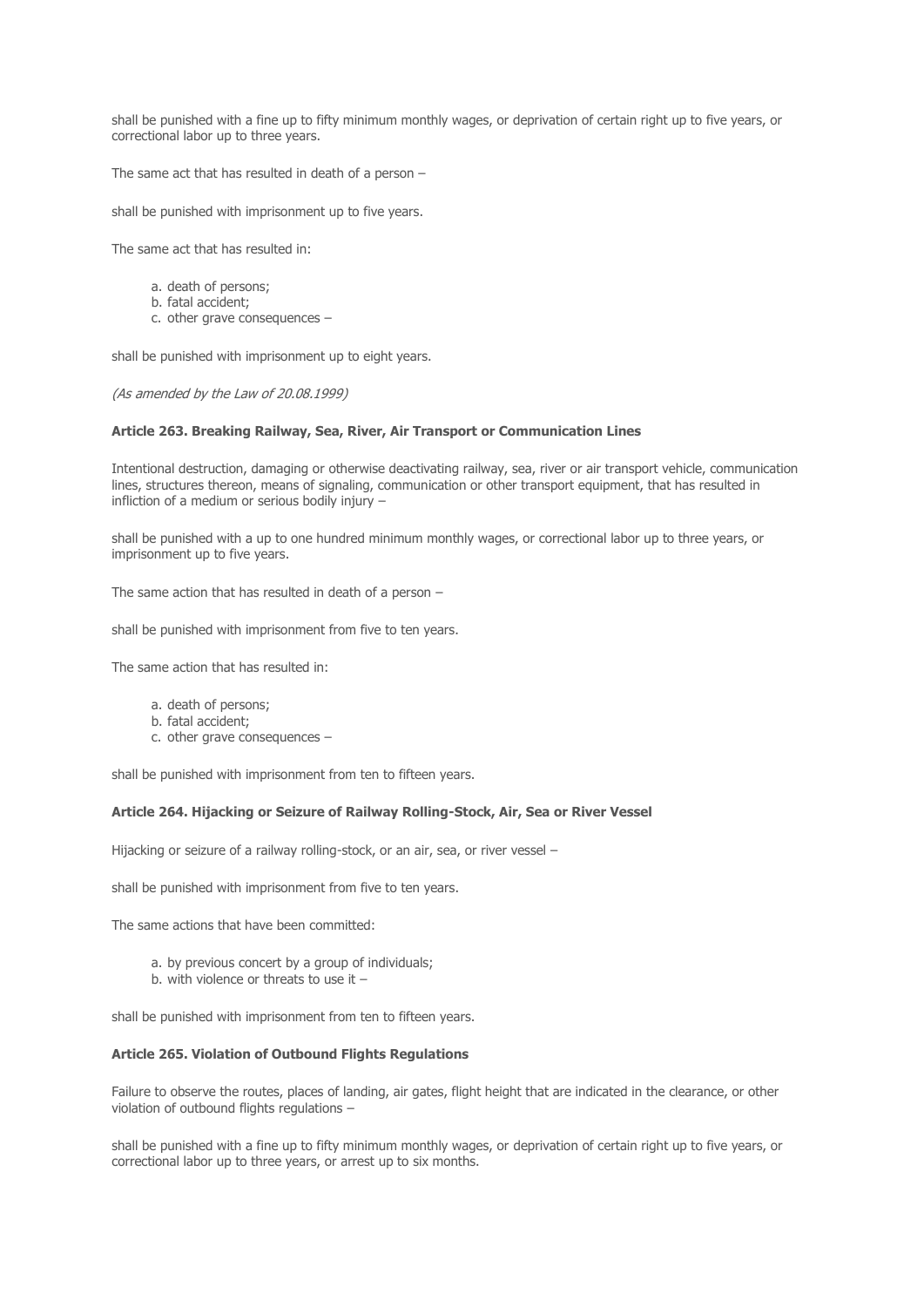### **Article 266. Violation of Safety Regulations on Movement or Operation of Means of Transportation**

Violation of safety regulations on movement or operation of a transport vehicle by a person who operated the vehicle, that has resulted in infliction of a medium or serious bodily injury –

shall be punished with a fine up to fifty minimum monthly wages or correctional labor up to three years.

The same act that has resulted in death of a person  $-$ 

shall be punished with imprisonment up to seven years with deprivation of certain right.

The same act that has resulted in:

- a. death of persons;
- b. fatal accident;
- c. other grave consequences –

shall be punished with imprisonment up to ten years with deprivation of certain right.

(As amended by the Law of 20.08.1999)

## **Article 267. Hijacking of Transport Vehicle**

Hijacking of a transport vehicle –

shall be punished with imprisonment from three to five years.

The same action that has been committed:

- a. repeatedly or by a dangerous recidivist;
- b. by a previous concert by a group of individuals –

shall be punished with imprisonment from five to ten years.

The same action that has been committed:

- a. by a special dangerous recidivist;
- b. by an organized group;
- c. with violence or threat to use it –

shall be punished with imprisonment from ten to fifteen years.

(Paragraphs 2 and 3 are as amended by the Law of 29.08.2001)

### **Article 268. Violation of Regulations on Ensuring Safe Operation of Transport**

Violation of traffic safety regulations or regulations on safe operation of all types of transport by a passenger, pedestrian, bicyclist, cartage operator and other traffic participants, except for persons referred to in Articles 261-263, 265 or 266 of this Code, that has resulted in infliction of a medium or grave bodily injury –

shall be punished with a fine up to twenty-five minimum monthly wages, or correctional labor up to three years, or imprisonment up to three years.

The same action that has resulted in death of a person –

shall be punished with arrest up to six months or imprisonment from three to five years.

The same action that has resulted in: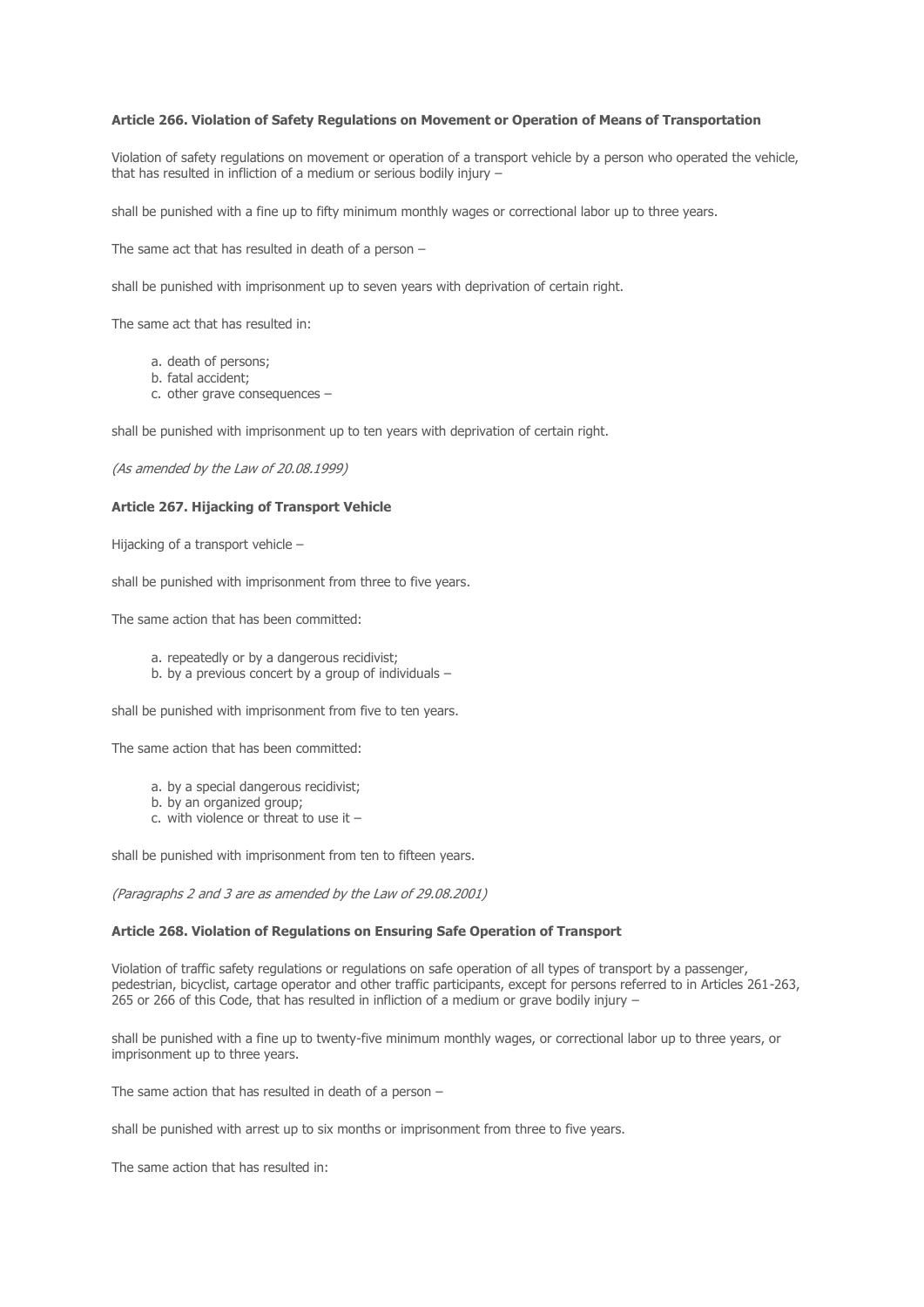- a. death of persons;
- b. other grave consequences –

shall be punished with imprisonment from five to eight years.

## **Article 269. Violation of Regulations on Use and Protection of Automobile Roads**

Violation of regulations on use and protection of automobile roads, that is laying, repair without appropriate permission of underground or surface communications on automobile roads and within road precinct, failure to observe of set conditions and terms of conducting of this work, arbitrary erection of arches, fences, turnpikes or other structures, storage of materials and other objects on roads, destruction of roadbed, that has resulted in infliction of a medium or serious bodily injury –

shall be punished with a fine up to fifty minimum monthly wages, or correctional labor up to three years, or arrest up to six months, or imprisonment up to three years.

The same act that has resulted in death of a person –

shall be punished with imprisonment from three to five years.

The same act that has resulted in:

- a. death of persons;
- b. other grave consequences –

shall be punished with imprisonment from five to eight years.

## **CHAPTER 19. CRIMES THAT CONSTITUTE ILLEGAL TURNOVER OF NARCOTIC OR PSYCHOTROPIC SUBSTANCES**

#### **Article 270. Cultivation of Prohibited Plants**

Cultivation, that is illegal sowing or raising of opium or oil poppy, cannabis or other plants that contain narcotic or psychotropic substances –

shall be punished with a fine from twenty-five to fifty minimum monthly wages, or correctional labor up to three years, or imprisonment up to three years.

The same action that has been committed:

- a. by a person, who had previously committed a crime that constitutes illegal turnover of narcotic of psychotropic substances;
- b. by previous concert by a group of individuals;
- c. on a medium-size land plot –

shall be punished with a fine from fifty to one hundred minimum monthly wages, or arrest up to six months, or imprisonment from three to five years.

The same action that has been committed:

- a. by a special dangerous recidivist;
- b. by an organized group or in its interests;
- c. on a large-size land plot –

shall be punished with imprisonment from five to ten years.

(As amended by the Law of 29.08.2001)

# **Article 271. Illegal Occupancy of Narcotic or Psychotropic Substances**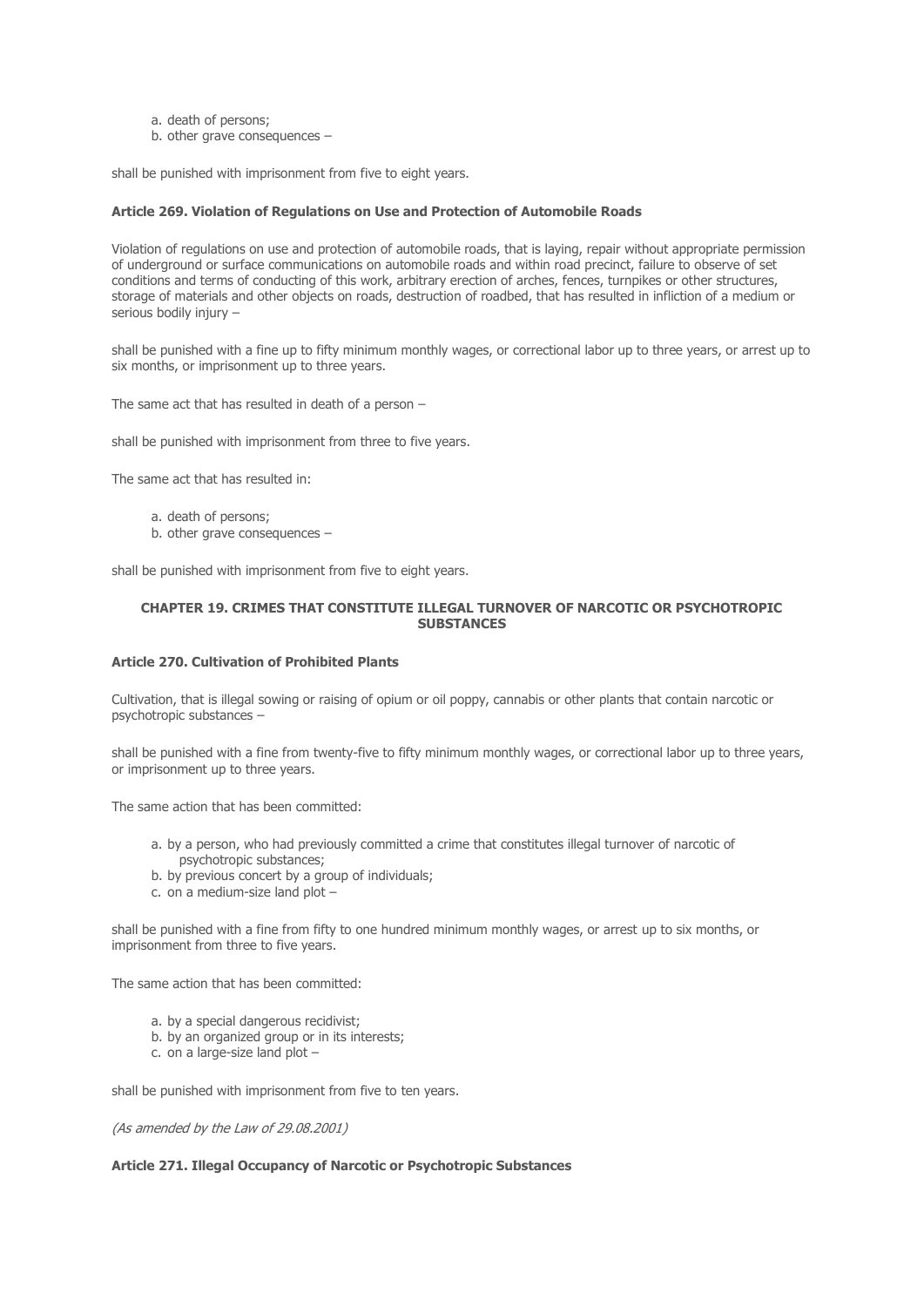Illegal occupancy of narcotic or psychotropic substances that has been committed by theft or fraud –

shall by punishable by correctional labor up to three years, or arrest up to six months, or imprisonment up to five years.

The same action that has been committed:

- a. by a person, who had previously committed a crime that constitutes illegal turnover of narcotic of psychotropic substances;
- b. by previous concert by a group of individuals;
- c. by appropriation or embezzlement;
- d. by robbery;
- e. by abuse of official capacity;
- f. by extortion;
- g. in large amounts –

shall be punished with imprisonment from five to ten years.

The same action that has been committed:

- a. by a special dangerous recidivist;
- b. by an organized group or in its interests;
- c. by assault related to robbery –

shall be punished with imprisonment from ten to twenty years.

(As amended by the Law of 29.08.2001)

**Article 272.** (Abolished by the Law of 20.08.1999)

## **Article 273. Illegal Production, Purchase, Storage, and Other Activities Related to Narcotic and Psychotropic Substances with Purpose of Sale as well as Sale thereof**

Illegal production, purchase, storage, carriage or transmission of narcotic and psychotropic substances in small amounts with the purpose to sell, as well as sale thereof –

shall be punished with arrest up to six months or imprisonment from three to five years.

The acts foreseen in Paragraph 1 of this Article, committed in amounts larger than small –

shall be punished with imprisonment from five to seven years.

The acts foreseen in Paragraphs 1 or 2 of this Article that have been committed:

- a. by a person, who had previously committed a crime that constitutes illegal turnover of narcotic of psychotropic substances;
- b. by previous concert by a group of individuals;
- c. in places of serving the sentence in the form of imprisonment;
- d. in educational establishments or other places that are used by schoolchildren or students for educational, sports or public events –

shall be punished with imprisonment from seven to ten years.

Illegal production or processing or narcotic or psychotropic substances in laboratories or with use of funds and equipment that are in another's ownership or with use of precursors, as well as organization or keeping disorderly houses for consumption or distribution of these substances, as well as the acts foreseen in paragraphs two or three of this Article that have been committed:

- a. by a dangerous recidivist;
- b. by an organized group or in its interests –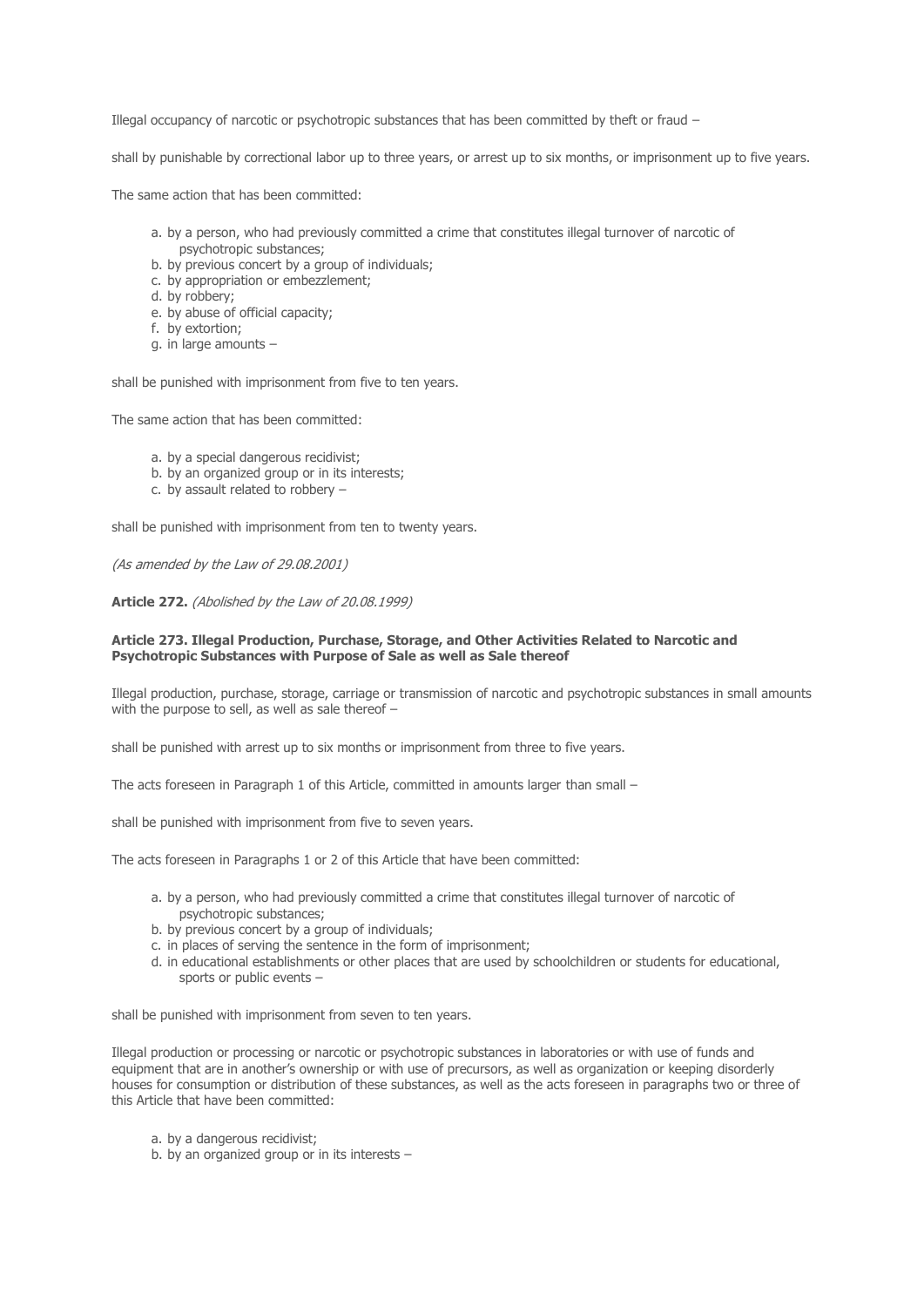shall be punished with imprisonment from ten to fifteen years.

Illegal sale of narcotic or psychotropic substances in large amounts –

shall be punished with imprisonment from ten to twenty years.

Persons, who have committed the acts punishable under Paragraph 1 of this Article, shall be relieved from penalty if they voluntarily surrendered to authorities and delivered the narcotic or psychotropic substances.

(As amended by the Law of 20.08.1999 and 29.08.2001)

### **Article 274. Involvement in Use of Narcotic or Psychotropic Substances**

Involvement in use of narcotic, psychotropic or other substances that affect intellect and will in any form –

shall be punished with correctional labor up to three years or imprisonment up to three years.

The same action that has been committed:

- a. by a person, who had previously committed a crime that constitutes illegal turnover of narcotic of psychotropic substances;
- b. in places of serving the sentence in the form of imprisonment;
- c. in respect to at least two persons –

shall be punished with arrest up to six months or imprisonment from three to five years.

#### **Article 275. Violation of Regulations on Production or Treatment of Narcotic or Psychotropic Substances**

Violation of set regulations on production, storage, registration, release, carriage or transmission of narcotic or psychotropic substances –

shall be punished with a fine from twenty-five to fifty minimum monthly wages, or deprivation of certain right up to five years, or correctional labor up to three years, or imprisonment up to five years.

## **Article 276. Illegal Production, Purchase, Storage, and Other Activities with Narcotic and Psychotropic Substances without Purpose of Sale**

Illegal production, purchase, storage, carriage or transmission of narcotic and psychotropic substances without a purpose to sell –

shall be punished with a fine up to fifty minimum monthly wages, or correctional labor up to three years, or arrest up to six months, or imprisonment up to three years.

The same acts that have been committed:

- a. in large amounts;
- b. by a person, who had previously committed a crime that constitutes illegal turnover of narcotic of psychotropic substances -

shall be punished with imprisonment from three to five years.

A person, who has committed acts punishable under Paragraph 1 of this Article, shall be relieved from penalty if he voluntarily surrendered to authorities and delivered the narcotic or psychotropic substances.

# **CHAPTER 20. CRIMES AGAINST PUBLIC ORDER**

**Article 277. Hooliganism**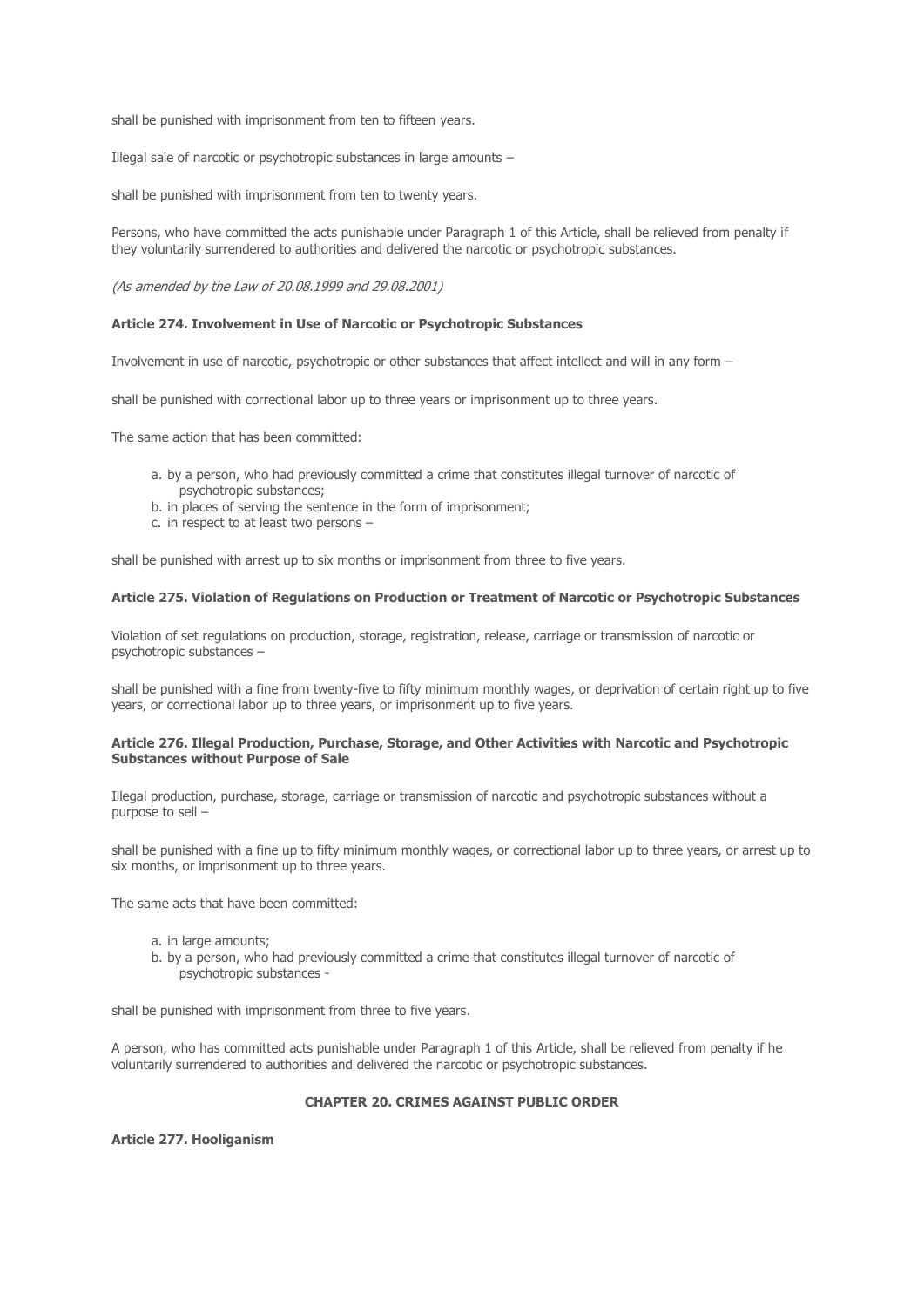Hooliganism, that is intentional disregard to the rules of conduct in society, accompanied with battery, infliction of trivial bodily injuries or destruction or damaging or another's property, that has caused significant damage –

shall be punished with a fine from fifty to one hundred minimum monthly wages, or correctional labor up to three years, or arrest up to six months.

Hooliganism:

- a. that has resulted in infliction of a medium bodily injury;
- b. that has been committed by a group of individuals;
- c. accompanied with demonstration, threat to use or use of cold arms or objects, use of which objectively may cause damage to health;
- d. that is by its content exceptionally cynical, which is expressed in demonstrative disrespect to common morals;
- e. accompanied with flouting on a child, aged, disabled or a person, who is in helpless condition;
- f. accompanied with intentional destruction or damaging or another's property, that has caused large damage –

shall be punished with imprisonment up to three years.

Hooliganism:

- a. that has been committed repeatedly or by a dangerous recidivist;
- b. accompanied with demonstration, threat to use or use of firearms;
- c. that has been committed during a public event;
- d. accompanied with resistance to a representative of authorities or of public, who performs functions on keeping public order, or to other individuals, who suppress ruffian conduct –

shall be punished with imprisonment from three to five years.

(Paragraphs 2 and 3 are as amended by the Law of 29.08.2001)

## **Article 278. Organization of Keeping of Gambling House**

Illegal organization or keeping of a gambling house –

shall be punished with imprisonment from up to five years.

(As amended by the Law of 29.08.2001)

#### **SECTION SEVEN**

# **CRIMES AGAINST ORDER OF SERVING MILITARY SERVICE**

# **CHAPTER 21. CRIMES AGAINST CHAIN OF COMMAND AND MILITARY HONOR**

## **Article 279. Non-Obedience**

Non-obedience, that is open refuse to execute an order, as well as any other intentional failure to execute an order –

shall be punished with deprivation of promotion up to two years or commitment to a disciplinary unit up to one year.

The same act:

- a. that has been committed by a group of individuals;
- b. that has resulted in grave circumstances –

shall be punished with imprisonment from three to five years.

The same act that has been committed in a combat situation –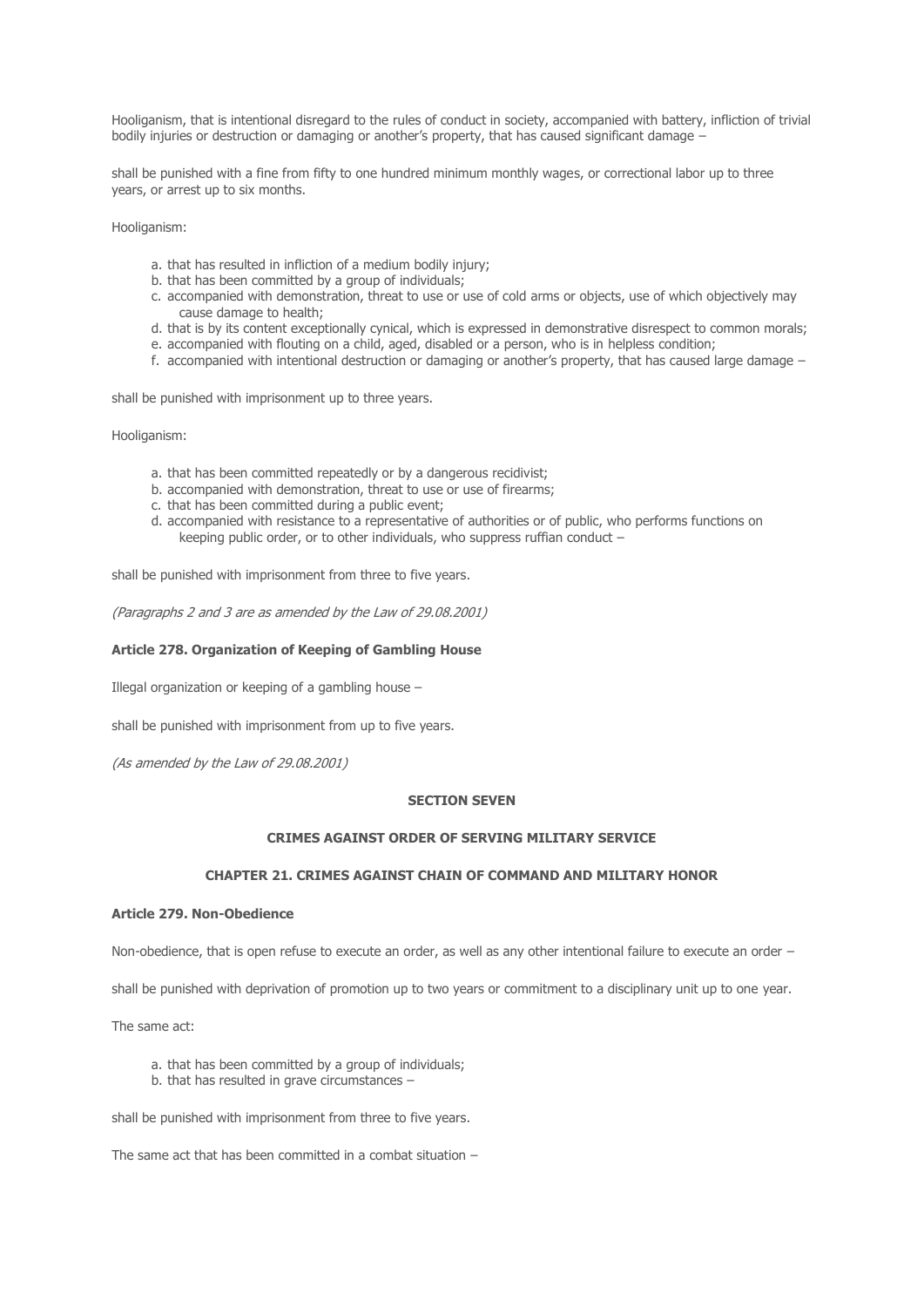shall be punished with imprisonment from five to fifteen years.

# **Article 280. Failure to Execute Order**

Failure to execute an order by reckless that has caused large damage or grave consequences -

shall be punished with deprivation of promotion up to two years or commitment to a disciplinary unit up to one year.

The same act that has been committed in a combat situation –

shall be punished with imprisonment from five to ten years.

#### **Article 282. Resistance to Commander or Coercing Him to Violate His Duty**

Resistance to commander, and to another person who is performing his duty on military service, or coercing him to violate this duty –

shall be punished with deprivation of promotion up to two years, or commitment to a disciplinary unit up to one year, or imprisonment up to five years.

The same actions:

- a. that have been committed by a group of individuals;
- b. that have been committed with use of arms;
- c. that have resulted in grave consequences –

shall be punished with imprisonment from five to ten years.

The same act that has been committed in a combat situation –

shall be punished with imprisonment from five to fifteen years.

### **Article 283. Threatening Commander**

Threatening a commander by murder or use of violence, when there exist reasonable grounds to be afraid of keeping the threats, that has been committed in a combat situation –

shall be punished with deprivation of promotion up to three years, or commitment to a disciplinary unit up to one year, or imprisonment up to three years.

Infliction of a serious bodily injury, as well as the action foreseen in Paragraph 1 of this Article, that have been committed:

- a. by a group of individuals;
- b. with use of arms  $-$

shall be punished with imprisonment from three to seven years.

The actions foreseen in Paragraphs 1 or 2 of this Article, that have been committed in a combat situation -

shall be punished with imprisonment from seven to ten years.

(As amended by the Law of 29.08.2001)

### **Article 284. Insulting of Commander by Subordinate or of Subordinate by Commander**

Insulting of a commander by a subordinate or of a subordinate by a commander, that has been committed after a disciplinary penalty had been imposed for the same actions –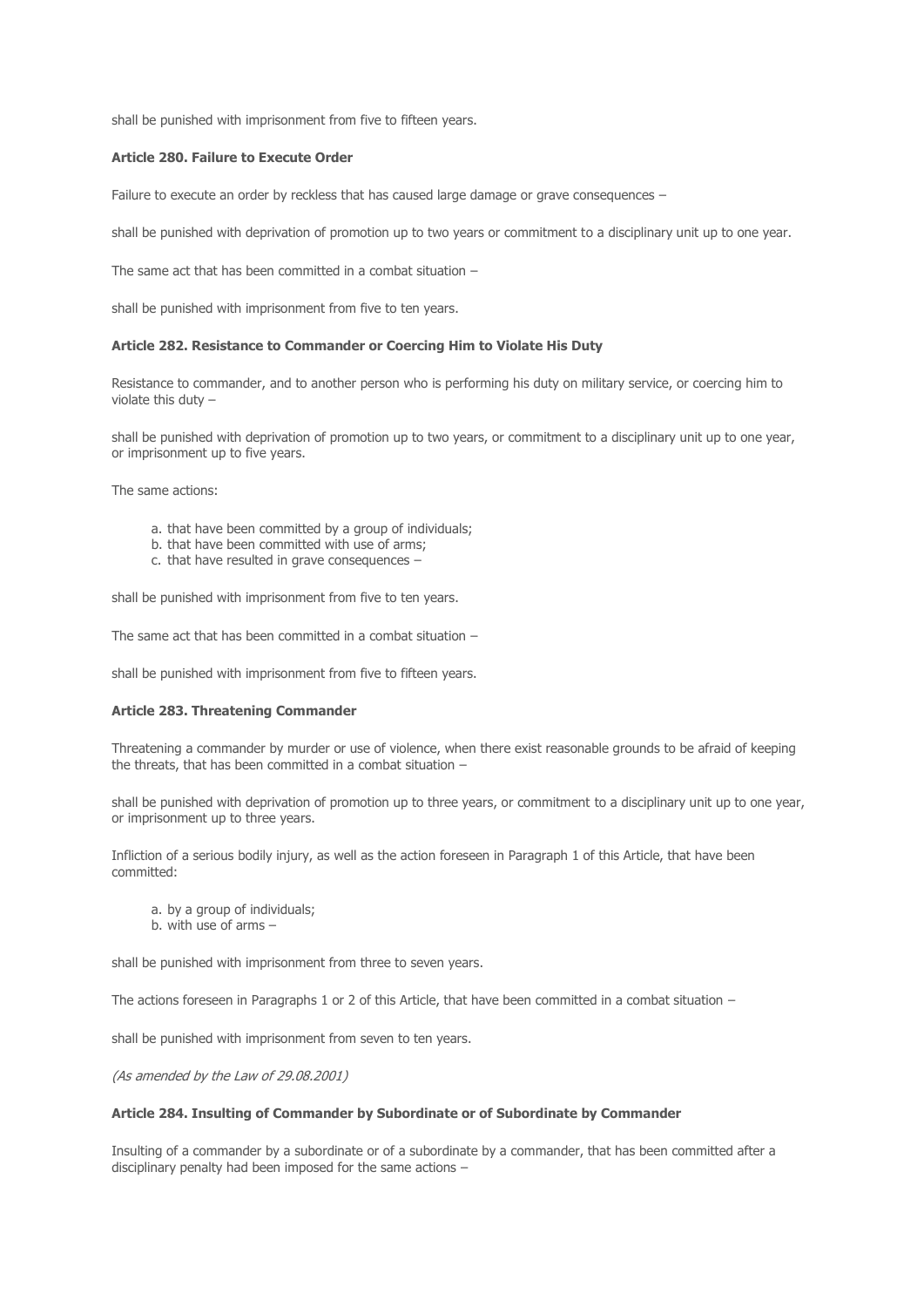shall be punished with deprivation of promotion up to two years or arrest up to three months.

(As amended by the Law of 29.08.2001)

## **Article 285. Violation of Regulations on Inter-Relations Among Military Servicemen Who Are not Subordinated to Each Other**

Violation of regulations on inter-relations among military servicemen who are not subordinated to each other, that has been expressed in systematic flouting, tormenting, infliction of a trivial bodily injury with decay of health or a medium bodily injury, illegal deprivation of liberty –

shall be punished with arrest up to six months, or commitment to a disciplinary unit, or imprisonment up to five years.

The same action:

- a. that has been committed by a group of individuals;
- b. that has been committed with use of arms;
- c. that has resulted in infliction of a serious bodily injury –

shall be punished with imprisonment from five to ten years.

The same action that has resulted in death of a person –

shall be punished with imprisonment from ten to fifteen years.

The sane action that has resulted in:

a. death of persons;

b. other grave consequences –

shall be punished with imprisonment from fifteen to twenty years.

(Paragraphs two, three, and four are as amended by the law of 29.08.1998)

#### **Article 286. Marauding**

Marauding, that is appropriation in a combat situation of things belonging to killed and wounded persons –

shall be punished with imprisonment from five to ten years.

# **CHAPTER 22. CRIMES AGAINST ORDER OF SERVING MILITARY SERVICE**

### **Article 287. Leaving Unit or Place of Service without Official Leave**

Leaving unit or place of service without official leave, as well as failure to be present at the service in time without valid excuse at retirement from the unit, at appointment at transfer, from an assignment, from leave or a medical institution for more than one day, but no more than ten days, that have been committed by a serviceman of term service after administrative penalty had been imposed for the same acts –

shall be punished with arrest up to six months or commitment to a disciplinary unit up to one year.

Leaving unit or place of service without official leave, as well as failure to be present at the service in time without valid excuse for more than ten days, but no more than a month days, that have been committed by a serviceman of term service, an officer, ensign, warrant officer, or a contract serviceman -

shall be punished with deprivation of promotion up to two months or imprisonment up to three years.

Leaving unit or place of service without official leave, as well as failure to be present at the service in time without valid excuse for more than a month that have been committed by persons indicated in Paragraph 2 of this Article –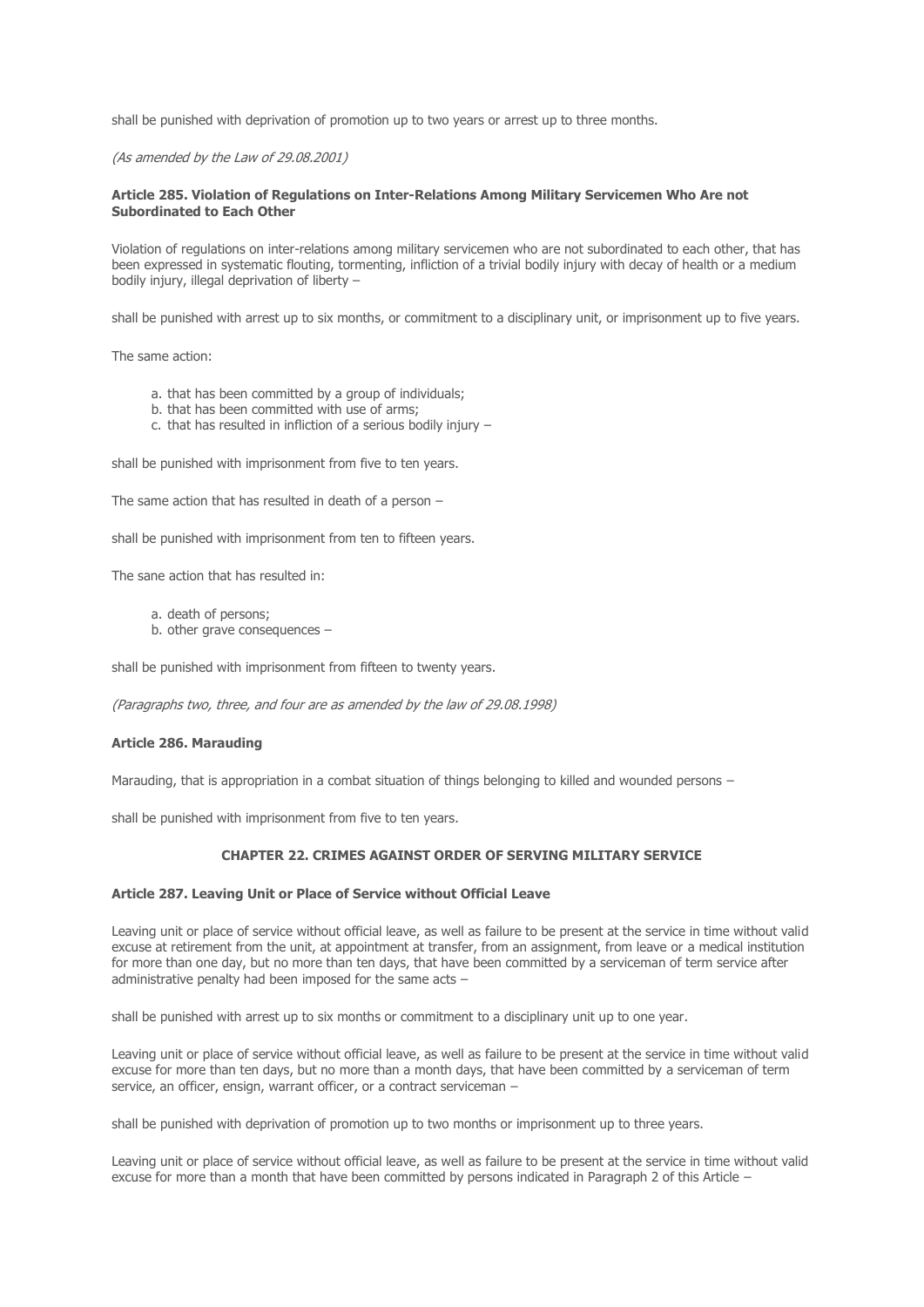shall be punished with imprisonment from five to ten years.

The acts punishable under this Article that have been committed in a combat situation, regardless duration –

shall be punished with imprisonment from five to ten years.

## **Article 288. Desertion**

Desertion, that is leaving the unit or place of service without an official leave with the purpose to evade from serving military service at all, as well as failure to be present at the service with the same purpose –

shall be punished with imprisonment up to five years.

The same act that has been committed by an officer, praporshik, michman or a serviceman who serves military service by contract –

shall be punished or imprisonment from five to ten years.

## **Article 289. Leaving Dying Military Ship**

Leaving the dying military ship by the commander, who failed to fully perform his official duties, as well as by a member of the crew of the ship without an appropriate order of the commander to do so –

shall be punished with imprisonment from five to ten years.

The same act that has been committed in a combat situation –

shall be punished with imprisonment from ten to fifteen years.

#### **Article 290. Evading from Military Service by Self-Injury or Otherwise**

Self-injury, that is evading of a military serviceman from performing the duties of military service by inflicting himself an injury, as well as evading by simulation of sickness, forgery of documents, or other deceit or refusal to perform the duties of military service –

shall be punished with arrest up to six months, or commitment to a disciplinary unit up to one year, or imprisonment up to five years.

The same action that has been committed in a combat situation –

shall be punished with imprisonment from five to ten years.

# **Article 291. Violation of Rules of Performing Guard-Duty**

Violation of the regulations on performing guard-duty (or watch-duty) that has been committed by a person, who was in the guard, and resulted in malicious consequences, for prevention of which the guard was appointed –

shall be punished with deprivation of promotion up to two years, or arrest up to three months, or commitment to a disciplinary unit up to one year.

The same act that has resulted in:

- a. infliction of serious bodily injury;
- b. death of a person;
- c. other grave consequences –

shall be punished with imprisonment from five to ten years.

The same act committed in a combat situation –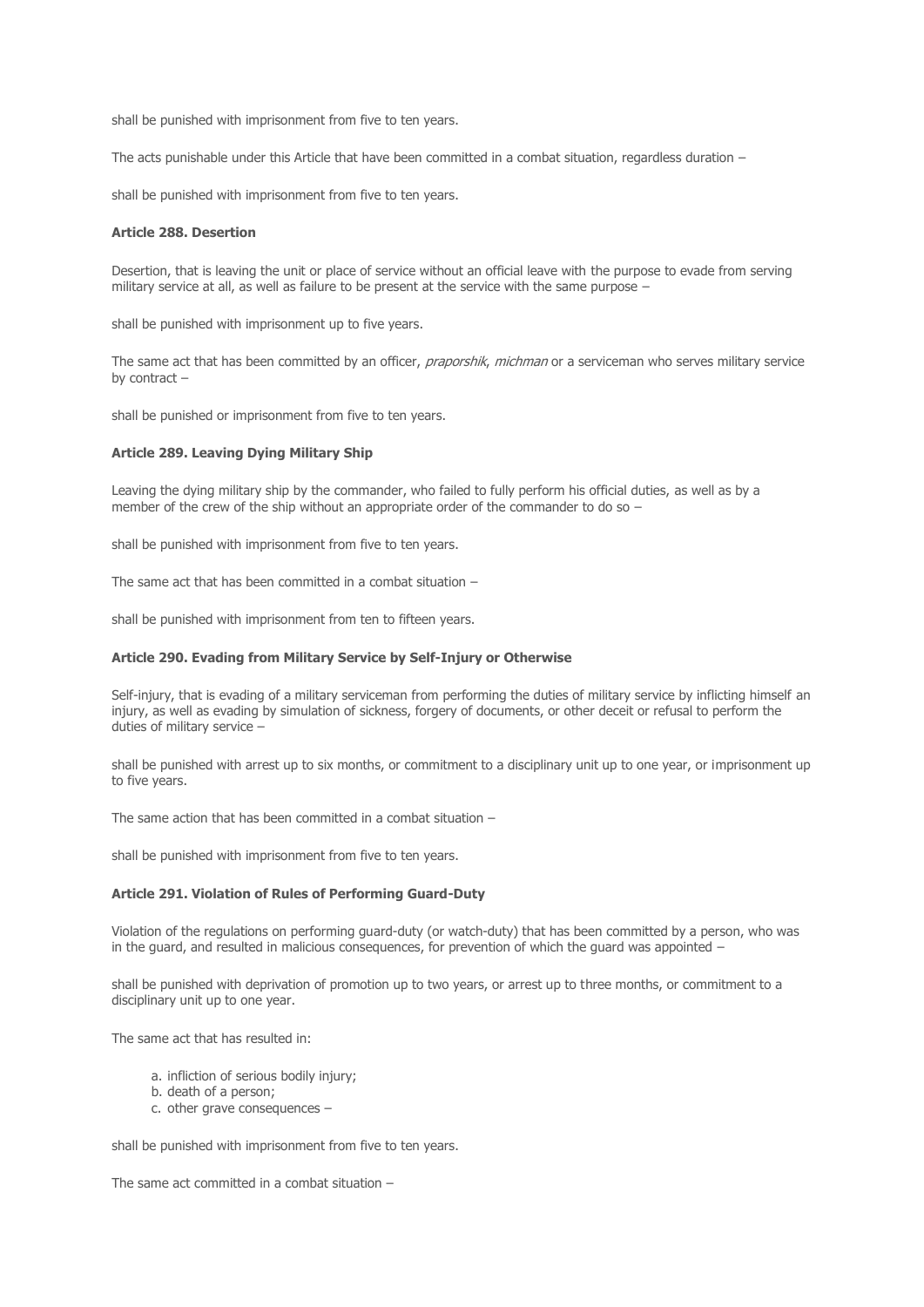shall be punished with imprisonment from ten to fifteen years.

### **Article 292. Violation of Rules of Performing Routine Duty or Patrolling in Garrison**

Violation of regulations on performing routine duty, as well as rules of patrolling in the garrison, that has resulted in negative consequences, for prevention of which the duty had been appointed –

shall be punished with deprivation of promotion up to two years, or arrest up to six months, or commitment to a disciplinary unit up to one year, or imprisonment up to three years.

### **Article 293. Violation of Rules of Combat Watch**

Violation of rules of keeping combat watch (combat duty), that has resulted in causing damage to protected objects or failure to fulfill the mission –

shall be punished with deprivation of promotion up to two years, or arrest up to six months, or commitment to a disciplinary unit up to one year, or imprisonment up to five years.

The same act that consisted in late detection or repulse of a sneak attack on the Republic of Uzbekistan, as well as resulted in grave consequences –

shall be punished with imprisonment from five to ten years.

#### **Article 294. Violation of Rules on Boundary Duty**

Violation of rules of standing the boundary duty by a person, who was in the boundary squad, that might have resulted in damage to inviolability of frontiers –

shall be punished with deprivation of promotion up to two years, or arrest up to three months, or commitment to disciplinary unit up to one year, or imprisonment up to five years.

The same act that has resulted in:

- a. illegal trespass of frontier;
- b. other grave consequences -

shall be punished with imprisonment from five to ten years.

## **CHAPTER 23. CRIMES AGAINST PROCEDURE OF KEEPING OR USE OF MILITARY PROPERTY**

### **Article 295. Embezzlement, Forfeiture, or Waste of Military Property**

Squandering, that is sale, giving for use to other persons, or pledging of military equipment given for personal use, by a serviceman of term service –

shall be punished with arrest up to six months or commitment to a disciplinary unit up to one year.

Forfeiture or waste of arms, ammunition, vehicles, or munitions given for administrative use due to violation of the rules of keeping thereof –

shall be punished with deprivation of promotion for up to two years, or commitment to a disciplinary unit up to one year, or imprisonment up to three years.

The acts punishable under Paragraphs 1 or 2 of this Article that have been committed in a combat situation  $-$ 

shall be punished with imprisonment from three to five years.

## **Article 296. Destruction or Damaging or Military Property**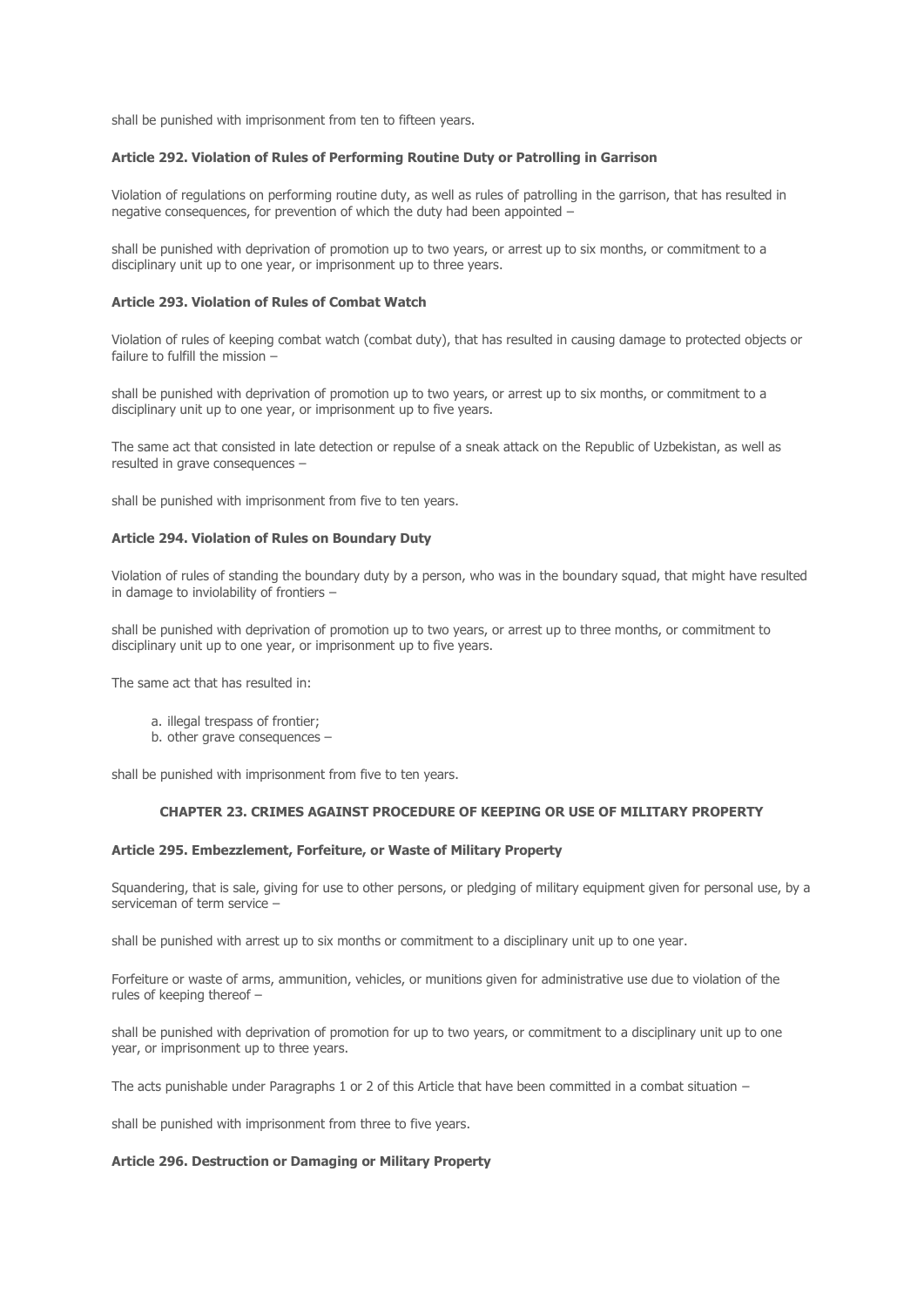Intentional destruction of damaging of arms, ammunition, vehicles, military machinery or other military property –

shall be punished with deprivation of promotion up to two years, or arrest up to six months, or imprisonment up to five years.

The same act that has resulted in grave consequences –

shall be punished with imprisonment from five to ten years.

The same act committed in a combat situation –

shall be punished with imprisonment from ten to fifteen years.

### **Article 297. Violation of Rules of Treatment of Arms, as well as Substances and Objects That Are of Particular Danger for People**

Violation of rules of treatment of arms, as well as ammunition, explosive, radioactive and other substances and objects, which are of particular danger, that has resulted in infliction of a medium bodily injury -

shall be punished with deprivation of promotion for two years or imprisonment up to five years.

The same act that has resulted in:

- a. infliction of a medium bodily injury to at least two persons;
- b. infliction of a serious bodily injury;
- c. death of a person –

shall be punished with imprisonment from five to eight years.

The same act that has resulted in:

- a. death of persons;
- b. other grave consequences –

shall be punished with imprisonment from eight to ten years.

(Paragraphs 2 and 3 are as amended by the Law of 29.08.2001)

### **Article 298. Violation of Rules of Driving or Operation of Vehicles**

Violation of rules of driving or operation of a combat, special, or transport vehicle, that has resulted in infliction of a medium or serious bodily injury –

shall be punished with deprivation of promotion for two years or imprisonment up to three years.

The same act that has resulted in:

- a. infliction of a medium or serious bodily injury to at least two persons;
- b. death of a person –

shall be punished with imprisonment from three to seven years.

The same act that has resulted in:

- a. death of persons;
- b. other grave consequences –

shall be punished with imprisonment from eight to ten years.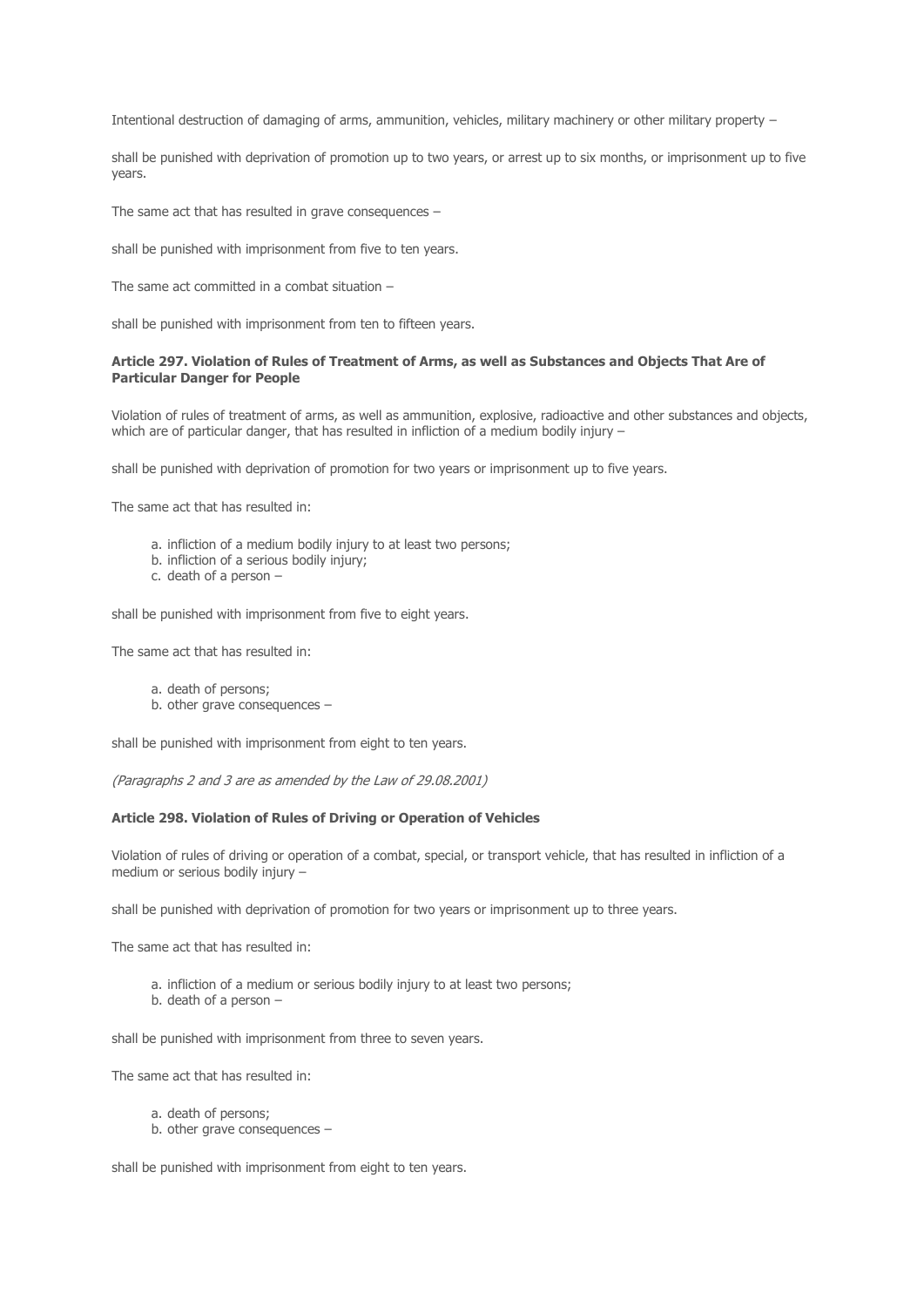(As amended by the Law of 29.08.2001)

## **Article 299. Violation of Flight Rules or Rules on Preparation Thereto**

Violation of flight rules or rules on preparation thereto, as well as violation of rules on maintenance of an aircraft, that has resulted in a fatal accident or other grave consequences –

shall be punished with imprisonment from five to ten years.

### **Article 300. Violation of Ship Navigation Rules**

Violation of ship navigation rules, that has resulted in death or serious damages to the ship, death of persons or other grave consequences –

shall be punished with imprisonment from five to ten years.

# **CHAPTER 24. MILITARY MALFEASANCES**

### **Article 301. Abuse of Power, Stretch of Power or Administrative Dereliction**

Abuse of power or malversation by a commander or another official, stretch of power or misuse of authority, as well as administrative dereliction, that have caused large damage or significant harm to the interests of Armed Forces of the Republic of Uzbekistan, to rights or legally protected interests of servicemen or other individuals –

shall be punished with deprivation of promotion up to three years, or arrest up to six months, or imprisonment up to five years.

The same acts jointed with infliction of a medium or serious bodily injury –

shall be punished with imprisonment from five to ten years.

The same acts that have resulted in:

shall be punished with deprivation of promotion for two years or imprisonment up to five years.

The same act that has resulted in:

a. death of a person;

b. other grave consequences –

shall be punished with imprisonment from ten to fifteen years.

The acts envisaged by this Article that have been committed in a combat situation –

shall be punished with imprisonment from fifteen to twenty years.

(Paragraphs two, three, and four are as amended by the Law of 29.08.1998)

#### **Article 302. Neglect to Service**

Non-performance or inappropriate performance by a commander or other official of his functions due to careless or unscrupulous regard thereto, that has resulted in large damage or other grave consequences –

shall be punished with deprivation of promotion up to three years, or arrest up to six months, or imprisonment up to three years.

The same act that has been committed in a combat situation  $-$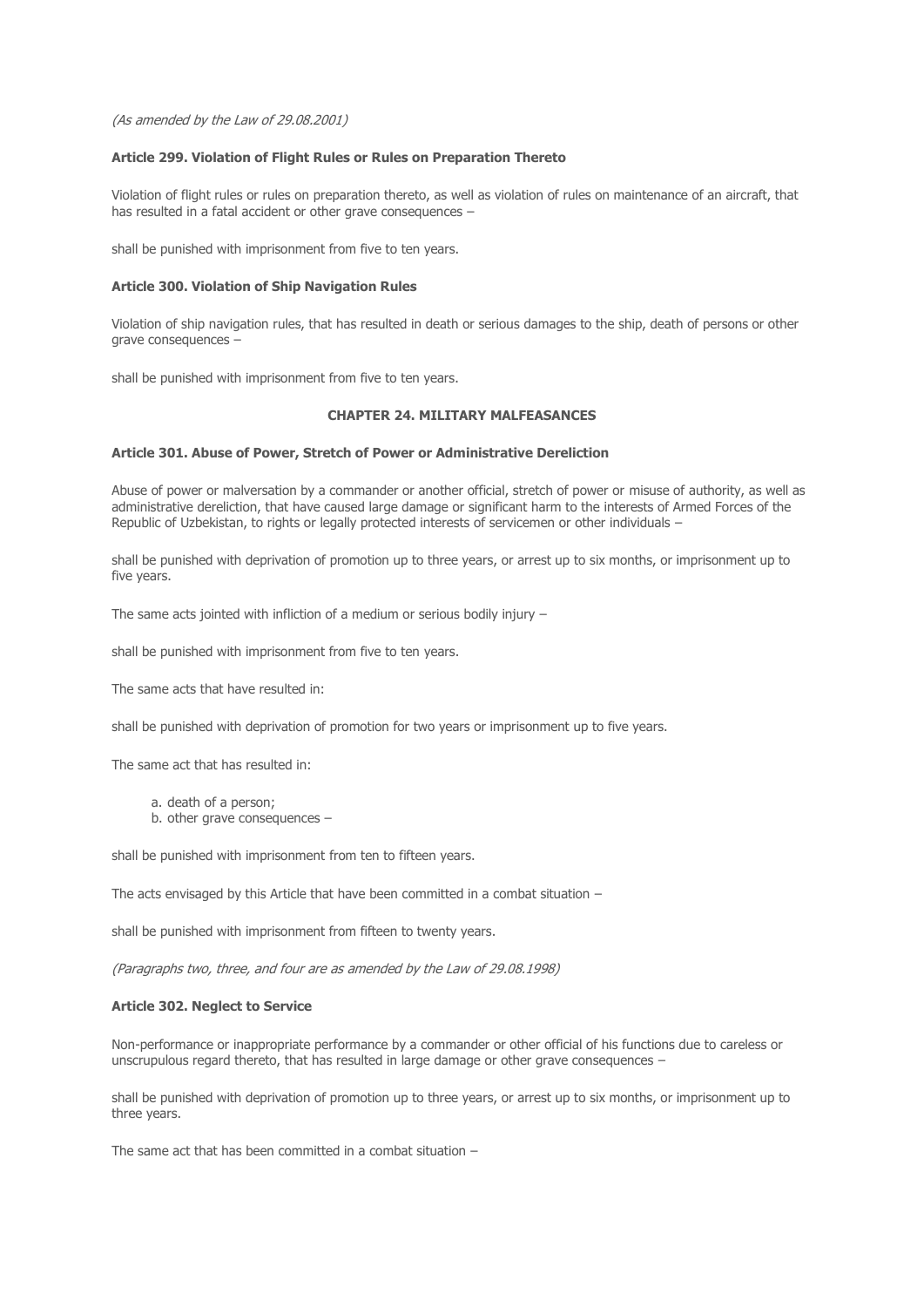shall be punished with imprisonment from three to five years.

(As amended by the Law of 20.08.1999)

# **CHAPTER EIGHT\***

### **LEGAL MEANING OF TERMS**

#### **Inaction**

- socially dangerous, willful and passive conduct that consists in non-performance by a person of certain actions, which are mandatory to perform as prescribed by normative acts.

#### **Close relatives**

- persons, who are in kin or legal relation, that is parents, brothers and sisters, spouses, children, including adopted ones, grand-children, as well as parents, brothers and sisters of spouses.

#### **Large crop area**

- crop area of 1,000 sq. meters and more.

#### **Currency operations**

- operations, which are related to transfer of the right of ownership to currency valuables, including operations, which are related to use of foreign currency as a means of payment, as well as use of monetary unit of the Republic of Uzbekistan at foreign economic activities; importation and transmission to the Republic of Uzbekistan from abroad, as well as exportation and transmission from the Republic of Uzbekistan to abroad of currency valuables, carrying out of international money transfers.

#### **Currency valuables**

- foreign currency; securities in foreign currency – stocks (shares, bonds and others); payment documents in foreign currency (checks, bills, letters of credit and others); precious metals – gold, silver, platinum and platinoids (palladium, iridium, radium, ruthenium and osmium) in any form and state, except for jewelry and other goods from these metals, as well as scrap of these goods; natural precious stones – diamonds, ruby, emeralds, sapphires and alexandrites in raw and processed form, as well as pearls, except for jewelry and other goods from these stones, as well as scrap of these goods.

### **Bribery**

- giving, acceptance, or passing of a bribe.

### **Military secret**

- information of military character, disclosure of which may result in grave consequences for defense capacity, state security and Military Forces of the Republic of Uzbekistan.

#### **Military crimes**

- crimes against the set order of serving military service that are committed by a serviceman, as well as by a person who is bound to service during training.

#### **State secrets**

- information of particular importance, top-secret and secret military, political, economic, scientific-technologic and other information that is protected by the state and limited by special lists. State secrets of the Republic of Uzbekistan shall be divided into state, military and official secret.

#### **State secret**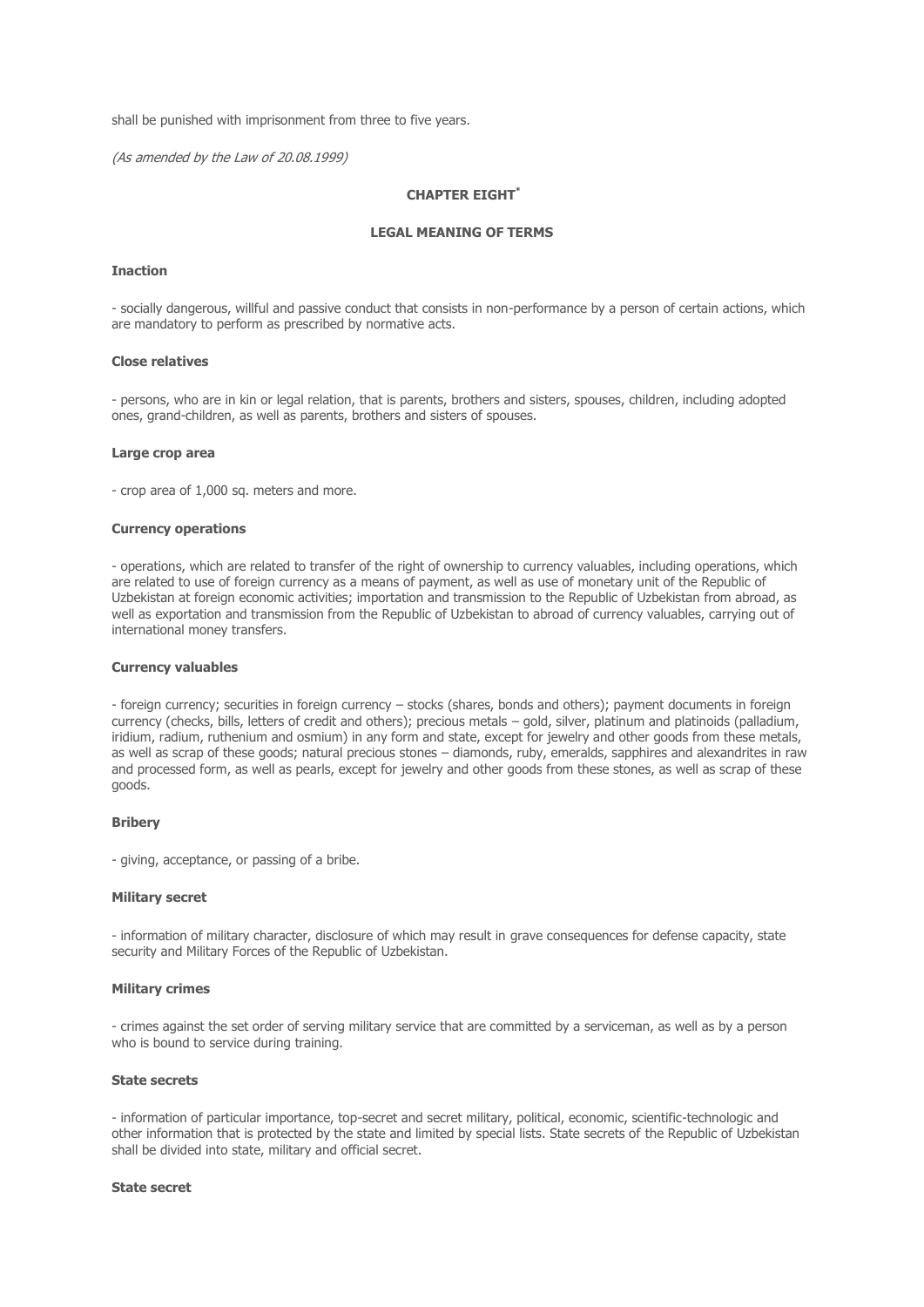- information, disclosure of which may negatively affect qualitative state of military-economic potential of the country or entail other grave consequences for defense capacity, state security, economic and political interests of the Republic of Uzbekistan.

### **National of the Republic of Uzbekistan**

- a person, who according to law has a legal status of a national of the Republic of Uzbekistan.

### **Action**

- socially dangerous, willful and active conduct of a person.

### **Act**

- action or inaction.

## **Document**

- written act that certifies facts and events that has legal significance, is duly drawn and contains necessary requisites (stamp, signature, seal, date, number).

### **Official**

- a person, who is empowered to perform organizational or administrative-economic functions and does not have properties of a responsible official.

#### **Knowledge**

- relation to conduct or circumstances, which are set forth in law, that evidences that the person is aware thereof.

### **Significant amounts**

- amount from thirty to one hundred minimum monthly wages.

#### **Significant amounts at deceit of buyers or customers**

- amount from one to five minimum monthly wages.

## **Significant damage**

- damage from thirty to one hundred minimum monthly wages.

### **Other measure of legal influence**

- measure, envisaged by this Code while not being a penalty (compulsory measures applicable to juveniles, medical measures).

### **Foreign currency**

1) foreign bank-notes being in circulation and being legal payment facilities in a respective foreign state, as well as those being or having been recalled from circulation, but being subject of exchange to bank-notes of the Republic of Uzbekistan;

2) funds on accounts and in investments in money units of foreign states and international units of account.

#### **Foreign national**

- a person who has a legal status of a national of a foreign state.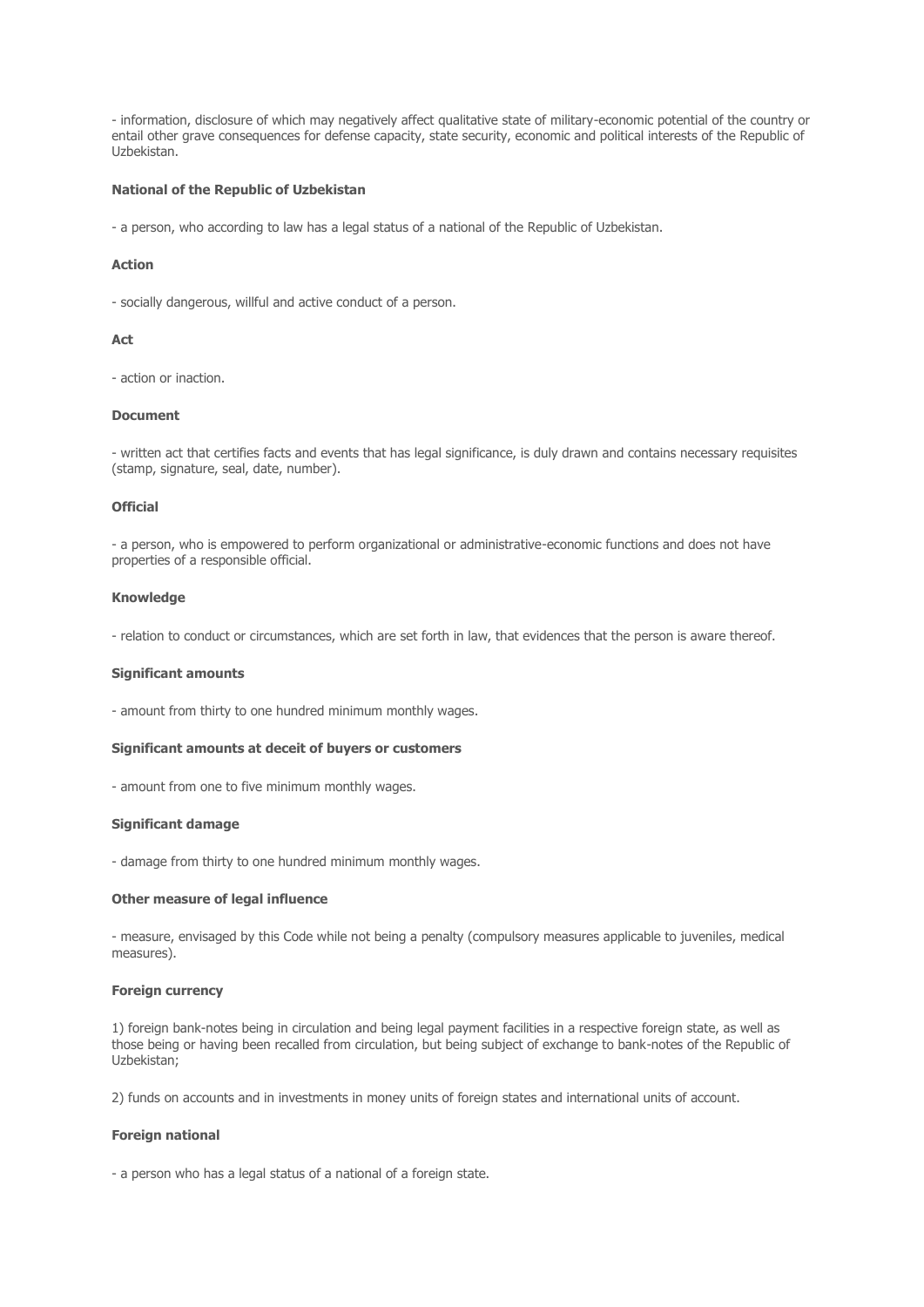#### **Mercenary motives**

- motives that are characterized by an intention to have material or other pecuniary benefit out of the committed crime or with intent to avoid material expenses.

#### **Large amounts**

- amount from one hundred to three hundreds minimum monthly wages.

#### **Large amounts at deceit of buyers or customers**

- amount from five minimum monthly wages and above.

#### **Large amount at illegal treatment of narcotic or psychotropic substances**

- to be determined by a conclusion of a respective public body.

### **Large damage**

- damage from one hundred to three hundreds minimum monthly wages.

#### **Stateless person**

- physical person, who does not have a legal status of a national of any state.

#### **Narcotic substance**

- any substance, natural or synthetic, that is included in Lists 1 and 2 of the 1961 UN Convention on Narcotic Substances with amendments made by the 1972 Protocol on Amendments to the 1961 UN Convention on Narcotic Substances.

#### **Small amounts at illegal treatment of narcotic or psychotropic substances**

- to be determined by a conclusion of a respective public body.

#### **Small amounts at deceit of buyers or customers**

- amount from one tenth to one minimum monthly wage.

## **Small damage**

- damage from ten to thirty minimum monthly wages.

#### **Non-completed crime**

- a crime that has not reached the stage of complete crime due to its forced interruption for reasons that do not depend on the person or due to a voluntary refuse.

## **Generally dangerous method**

- arson, explosion, flooding and other methods that may entail death of persons or cause material damage.

## **Completed crime**

- a socially dangerous act, which contains all necessary elements of a particular crime.

### **Large amounts**